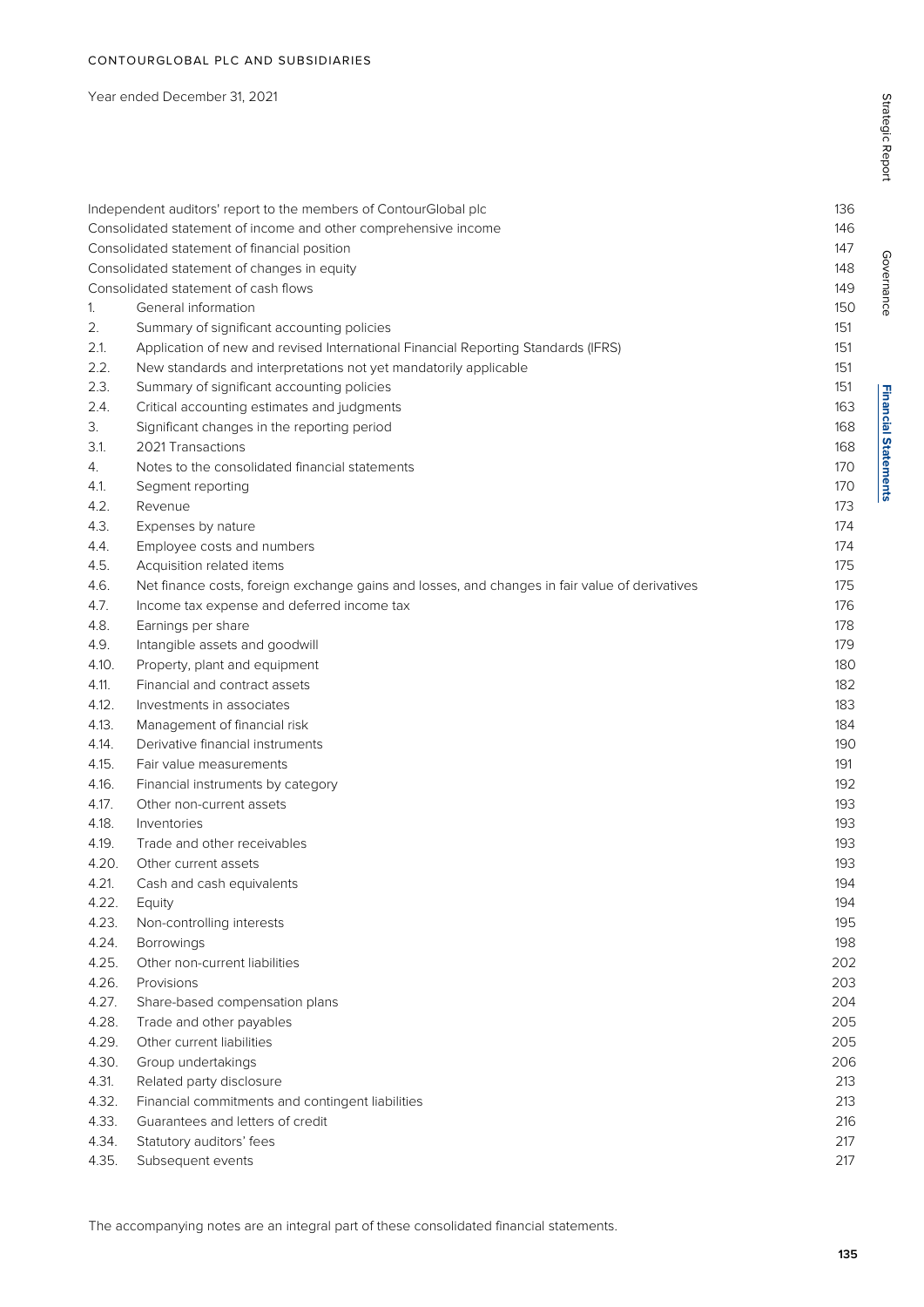# REPORT ON THE AUDIT OF THE FINANCIAL STATEMENTS

#### Opinion

In our opinion:

- ContourGlobal plc's group financial statements and company financial statements (the "financial statements") give a true and fair view of the state of the group's and of the company's affairs as at 31 December 2021 and of the group's profit and the group's cash flows for the year then ended;
- the group financial statements have been properly prepared in accordance with UK-adopted international accounting standards;
- the company financial statements have been properly prepared in accordance with United Kingdom Generally Accepted Accounting Practice (United Kingdom Accounting Standards, comprising FRS 102 "The Financial Reporting Standard applicable in the UK and Republic of Ireland", and applicable law); and
- the financial statements have been prepared in accordance with the requirements of the Companies Act 2006.

We have audited the financial statements, included within the Annual Report, which comprise: the consolidated statement of financial position and the company balance sheet as at 31 December 2021; the consolidated statement of income and other comprehensive income, the consolidated statement of cash flows, and the consolidated statement of changes in equity and the company statement of changes in equity for the year then ended; and the notes to the financial statements, which include a description of the significant accounting policies.

Our opinion is consistent with our reporting to the Audit and Risk Committee.

#### **Basis for opinion**

We conducted our audit in accordance with International Standards on Auditing (UK) ("ISAs (UK)") and applicable law. Our responsibilities under ISAs (UK) are further described in the Auditors' responsibilities for the audit of the financial statements section of our report. We believe that the audit evidence we have obtained is sufficient and appropriate to provide a basis for our opinion.

#### Independence

We remained independent of the group in accordance with the ethical requirements that are relevant to our audit of the financial statements in the UK, which includes the FRC's Ethical Standard, as applicable to listed public interest entities, and we have fulfilled our other ethical responsibilities in accordance with these requirements.

To the best of our knowledge and belief, we declare that non-audit services prohibited by the FRC's Ethical Standard were not provided.

Other than those disclosed in 4.34, we have provided no non-audit services to the company or its controlled undertakings in the period under audit.

#### **Our audit approach**

#### **Overview**

#### **Audit scope**

- We conducted our audit work over 11 components in 10 countries
- 8 components were subject to an audit of their complete financial information due to their size
- 3 components were subject to audit of specified financial statement line items reflecting either the financial significance of the balances or audit risk
- Specific audit procedures were performed on certain material balances within cash and cash equivalents, and borrowings in out of scope components
- In addition, centrally managed functions, including the group consolidation, were audited at the head office by the group engagement team

#### **Key audit matters**

- Accounting for business combinations (group)
- Assessment of significant judgements relating to litigation and claims (group)
- Impairment of property, plant and equipment and intangible assets (group)
- Impairment of investment in subsidiary companies (company)

#### **Materiality**

- Overall group materiality: US\$21,000,000 (2020: US\$18,000,000) based on approximately 2.5% of Adjusted EBITDA.
- Overall company materiality: US\$21,500,000 (2020: US\$16,500,000) based on 1% of total assets.
- Performance materiality: US\$15,750,000 (2020: US\$13,500,000) (group) and US\$16,125,000 (2020: US\$12,400,000) (company).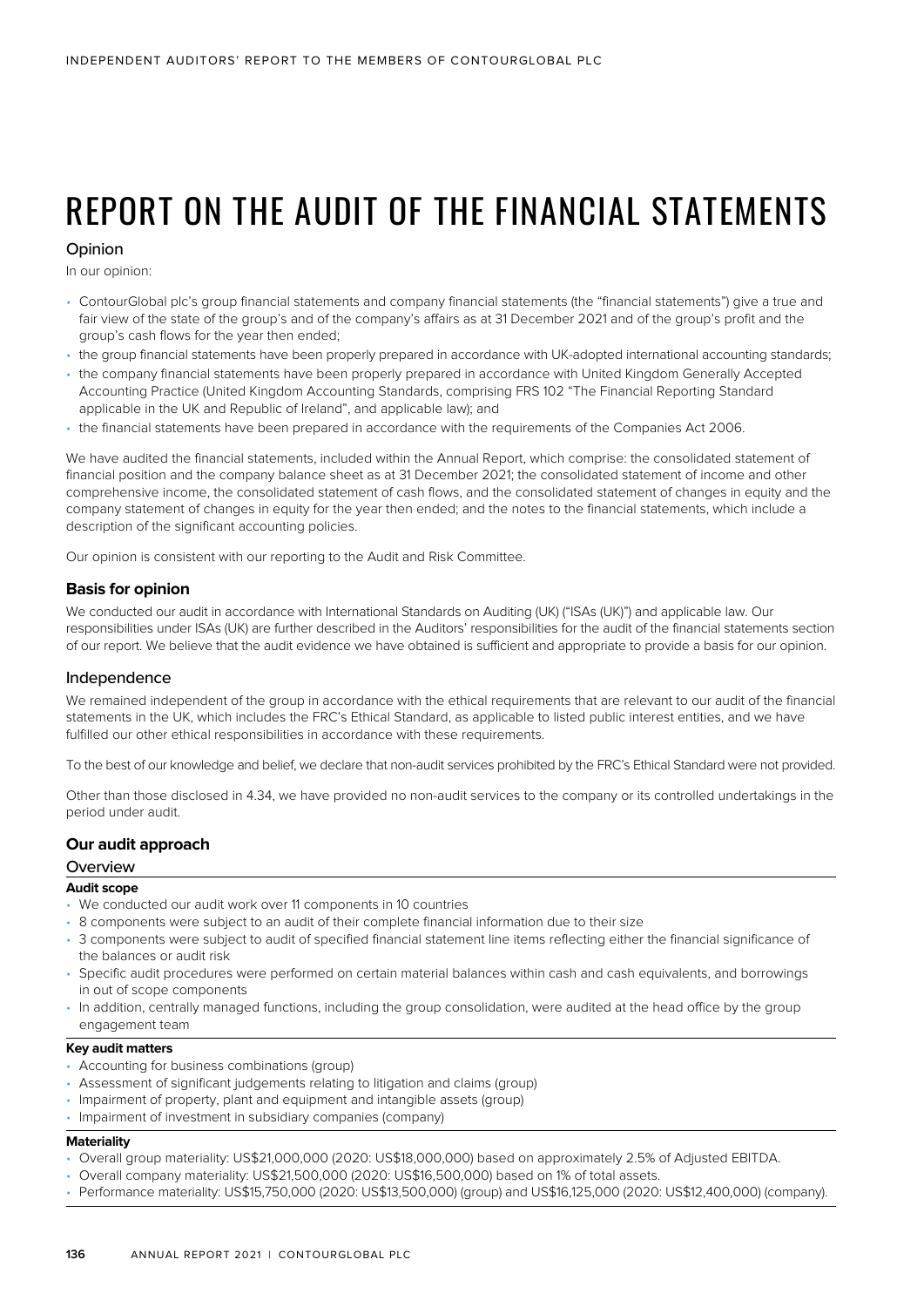# **Financial Statements Financial Statements**

#### The scope of our audit

As part of designing our audit, we determined materiality and assessed the risks of material misstatement in the financial statements.

#### Key audit matters

Key audit matters are those matters that, in the auditors' professional judgement, were of most significance in the audit of the financial statements of the current period and include the most significant assessed risks of material misstatement (whether or not due to fraud) identified by the auditors, including those which had the greatest effect on: the overall audit strategy; the allocation of resources in the audit; and directing the efforts of the engagement team. These matters, and any comments we make on the results of our procedures thereon, were addressed in the context of our audit of the financial statements as a whole, and in forming our opinion thereon, and we do not provide a separate opinion on these matters.

This is not a complete list of all risks identified by our audit.

Accounting for business combinations is a new key audit matter this year. Impact of Covid-19, which was a key audit matter last year, is no longer included because of the limited impact from the pandemic on the operations and financial results of the group and company. Otherwise, the key audit matters below are consistent with last year.

| Key audit matter                                                                                                                                                                                                                                                                                | How our audit addressed the key audit matter                                                                                                                                                                                                                                  |
|-------------------------------------------------------------------------------------------------------------------------------------------------------------------------------------------------------------------------------------------------------------------------------------------------|-------------------------------------------------------------------------------------------------------------------------------------------------------------------------------------------------------------------------------------------------------------------------------|
| Accounting for business combinations (group)                                                                                                                                                                                                                                                    | We read the sale and purchase agreements ("SPAs") associated                                                                                                                                                                                                                  |
| (note 2.4 Critical accounting estimates and judgments<br>and 3.1 2021 transactions)                                                                                                                                                                                                             | with the acquisitions in USA, Trinidad and Italy and performed audit<br>procedures over both the identification of assets acquired<br>(including any potential intangible assets) and the valuation of                                                                        |
| During the year, the group acquired shares and assets in<br>a portfolio of 6 operating power plants in USA and<br>Trinidad for consideration of \$646.1 million, and a                                                                                                                          | assets acquired and liabilities assumed. We have agreed the<br>consideration paid to bank statements and reconciled to the sale<br>and purchase agreements.                                                                                                                   |
| portfolio of assets in Italy for consideration of \$33.9<br>million. Accounting for acquisitions can be complex, with<br>judgement required in both the identification of assets<br>acquired (including any intangible assets), and the<br>valuation of those assets and liabilities assumed in | We considered the completeness of the intangible assets identified<br>by management with reference to the specific legal and contractual<br>rights associated with the SPAs. From our review and assessment<br>of the SPAs, and audit procedures performed over the valuation |

valuation of those assets and liabilities assumed, in accordance with IFRS 3 'Business Combinations'. The calculation of fair value is subjective due to the inherent uncertainty involved in the valuation of assets

and liabilities, and this requires the application of judgement by management and technical expertise. In particular the method of valuation, future forecasts (including cash-flow forecasts) and underlying assumptions may all have a material impact on the valuation of assets and liabilities, notably on the valuation of property, plant and equipment and intangible assets, which typically represents the most significant assets acquired.

Following acquisition, the group's power plants typically sell their output under Power Purchase Agreements ('PPAs') and/or other long-term arrangements. Accounting for PPAs can be complex, with a number of judgements required to assess the accounting standards applicable to each agreement. These include whether the arrangement contains a lease under IFRS 16 'Leases' or constitutes a service concession to be accounted for under IFRIC 12 'Service concession arrangements or contains derivatives under IFRS 9 'Financial instruments'. These judgements impact the measurement and classification of assets, the basis for revenue recognition under the PPA, and the related disclosures in the financial statements. Once the basis of accounting has been initially determined, this does not change over time.

of the SPAs, and audit procedures performed over the valuation and classification of assets acquired and liabilities assumed, we found that the judgements made surrounding the identification and final classification of assets and liabilities acquired were appropriate.

We involved our specialists in our audit of the valuation of assets acquired and liabilities assumed. Our work included assessment of the appropriateness of the valuation models used, assessment of the discount rate used in the models by reference to comparable assets, and the evaluation of future cash flow forecasts for each of the power plants acquired. We found that the valuation models used, and the judgements and estimates made surrounding the valuation of assets and liabilities acquired to be reasonable.

We assessed the completeness of disclosures for each acquisition against the requirements of the relevant accounting standards and found that there were no omissions of disclosures.

We challenged management's assessment of the PPAs/ tariff arrangements in USA, Trinidad and Italy and agreed key terms to the contractual arrangements. In particular, management noted that certain of the US asset PPAs and the Trinidad PPA contained operating leases based on the contractual terms.

From our audit procedures over the PPAs we found that the judgements made in determining the appropriate accounting framework for the PPAs were reasonable, and the associated measurement and final classification of related balances and disclosures in the financial statements were consistent with the requirements of the relevant accounting standards.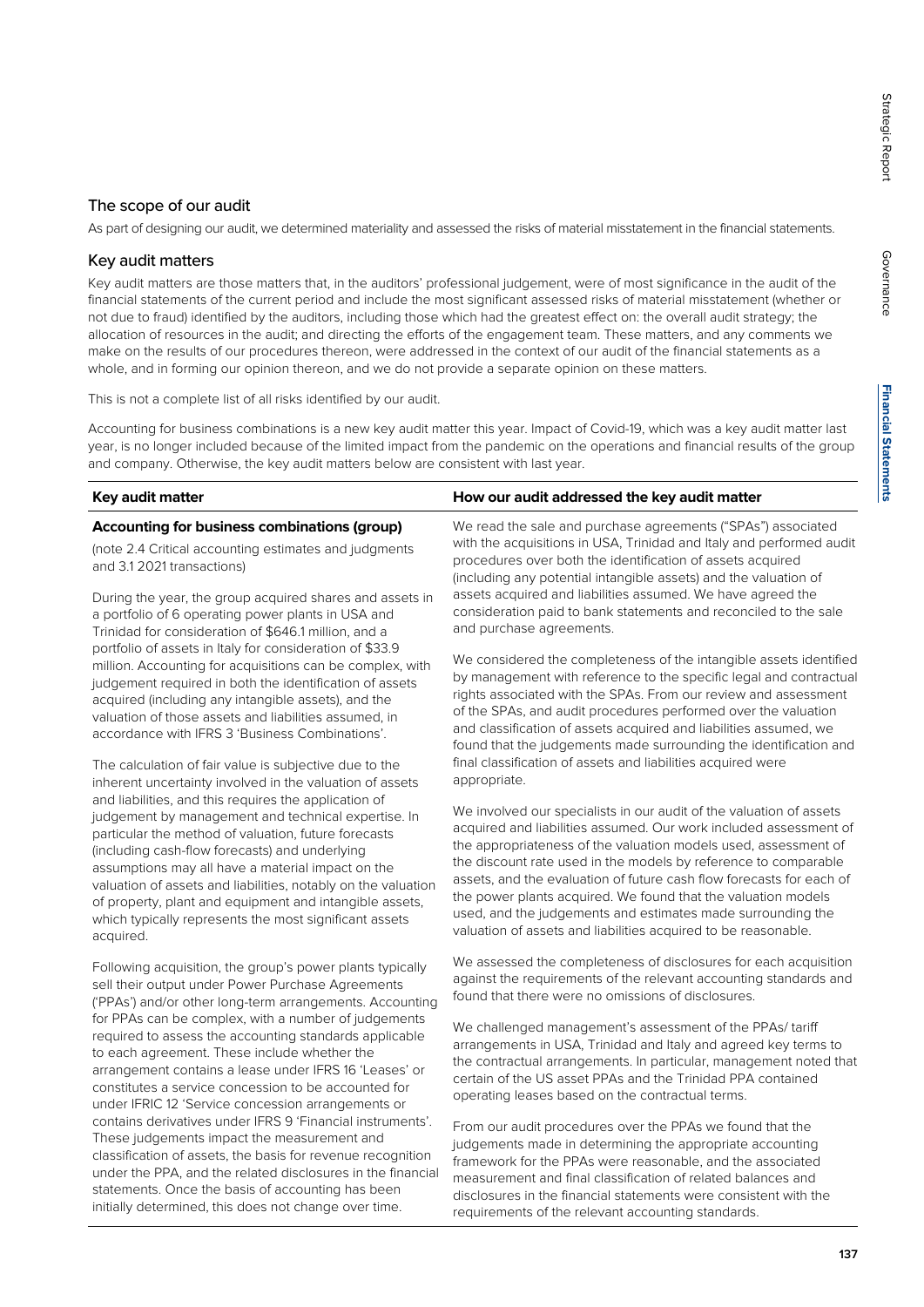#### **Key audit matter How our audit addressed the key audit matter**

#### **Assessment of significant judgements relating to litigation and claims (group)**

(note 2.4 Critical accounting estimates and judgements and 4.32 Financial commitments and contingent liabilities)

In the ordinary course of business, the group is subject to actual or potential liabilities arising from litigations and claims, including contractual disputes brought by government bodies (including regulators and tax authorities), offtakers and suppliers. Power Purchase Agreements (PPAs) are held with state owned, regulated bodies and other offtakers. Where disputes arise in connection with such agreements, there is usually a process of dialogue between the counterparties which can take place over an extended period of time.

Management review such litigation and claims on a case-by-case basis to determine the likely outcome and to estimate the possible magnitude and timing of any resultant payments from adverse outcomes. Matters of this nature are inherently uncertain and as such management apply significant judgement in determining the likely outcome of such matters as well as the potential effect on future operations and the financial statements.

We met with Executive Vice President - General Counsel and other members of senior management to discuss ongoing and potential litigation and claims. We evaluated the significant judgements associated with each of these matters on a case-by-case basis including the likelihood of economic outflow to settle the obligation and whether a reliable estimate can be determined based on the facts of the case. Audit procedures performed to support our conclusions have included review and assessment of contracts, review of correspondence with counterparties and internal and external legal counsel, assessment of the local political climate (where relevant to the specific matter), and obtaining representation from management's external legal counsel on matters of significant judgement to evaluate management's views against those of external legal counsel. In certain cases, we have also discussed matters directly with external legal counsel in evaluating the likely outcome of the cases.

We have considered the completeness of litigation and claims identified to us by management by reference to other audit information obtained during the course of work, and specific procedures performed to identify matters, including review of board minutes. We did not identify any further litigation or claims that had not already been disclosed to us.

Based on the evidence obtained we have evaluated the accounting for litigation and claims, including the determination of whether a provision should be recorded, or a contingent liability should be disclosed. We found that all items had been accounted for appropriately.

We also assessed the disclosure for litigation and claims against the requirements of the relevant accounting standards and concluded that the disclosures were appropriate. Where significant judgements have been applied by management, we also found that these judgements are appropriately disclosed within the financial statements.

#### **Impairment of property, plant and equipment and intangible assets (group)**

(note 2.4 Critical accounting estimates and judgments, 4.9 Intangible assets and goodwill and 4.10 Property, plant and equipment)

The group has \$3.9 billion of property, plant and equipment, the majority of which relates to power plant assets, and \$0.3 billion of intangible assets, the majority of which relates to legado rights in Mexico.

The group is required to assess whether or not there are any indicators of impairment over these assets. In the event that an impairment trigger is identified, the recoverable value of property, plant and equipment and intangible assets are assessed by a calculation of the higher of value in use (which is based on future discounted cash flow forecasts) and fair value less costs to sell.

We have evaluated management's assessment of impairment triggers by reviewing performance data by power plant, considering significant variances in performance against forecasts, and from meetings we held with divisional finance directors to discuss individual plant performance. We have also considered other information gathered during the course of our audits of components and assessed whether there are any other indicators of impairment, as well as considering other factors that could indicate increased impairment risk such as regulatory changes and the potential impact of emerging risks such as climate change.

In concluding on the audit risk that there could be further unidentified impairment triggers, we specifically evaluated the Mexico plants where the government in Mexico has proposed certain changes to the legado regime (which would result in significant increases to wheeling charges) and energy sector reforms. Management have filed a lawsuit and received an injunction suspending the application of these higher fees, and obtained legal advice from external legal counsel which supports their view that the changes are unconstitutional and therefore unlikely to be sustained. In relation to the wider energy sector reforms, management has obtained an injunction against these where they could adversely impact the group, which is in turn subject to legal challenge from the authorities. In evaluating these matters: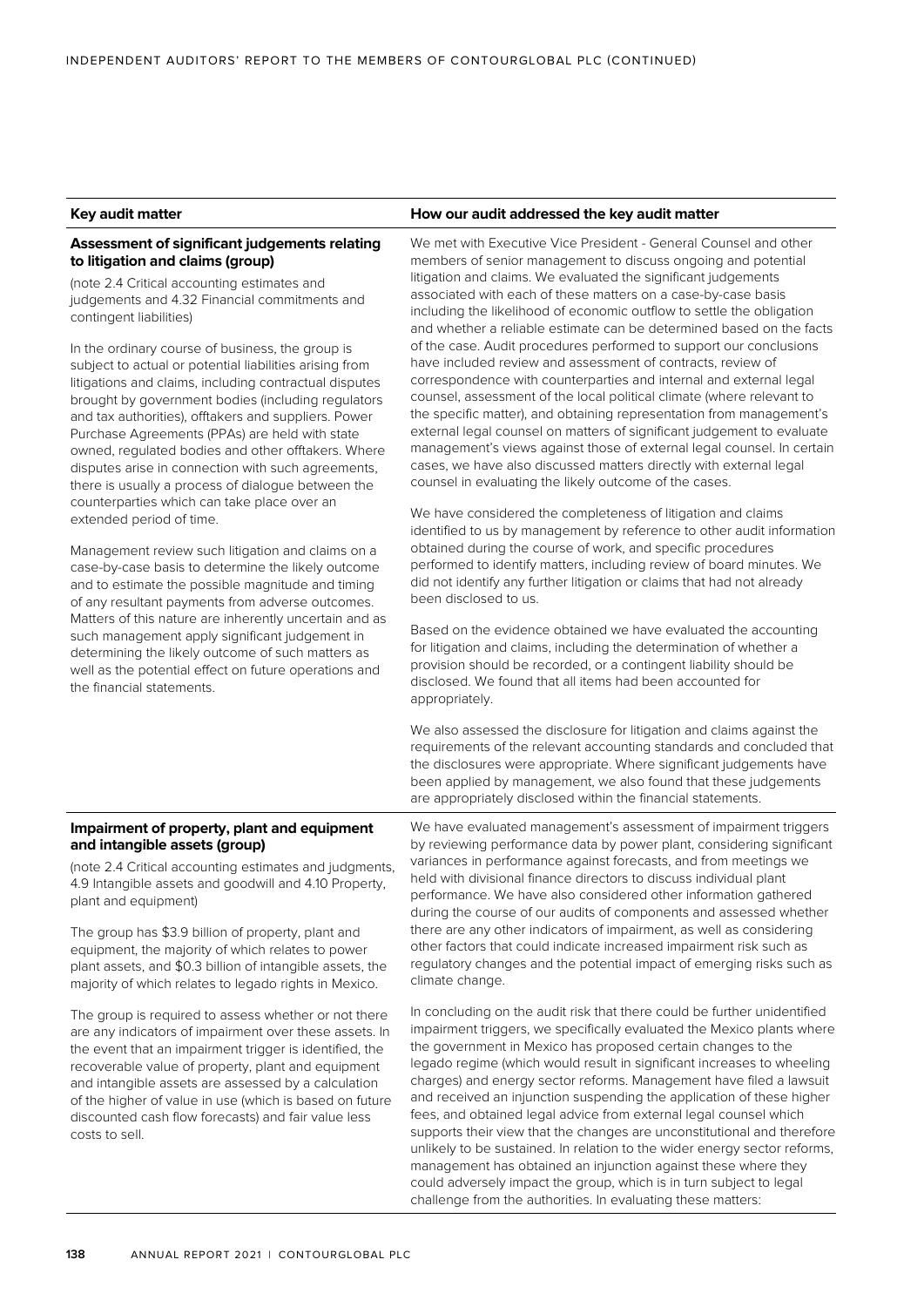# **Financial Statements Financial Statements**

Governance

Governance

Impairment assessments of this nature require significant judgement and there is the risk that potential impairment triggers are not identified by management and, in the event that there is an impairment trigger, there is a risk that the calculation of the recoverable amount of the asset is incorrect and therefore the value of the assets may be misstated. Forecasts and assumptions used in both value in use calculations and the estimation of fair value less costs to sell are inherently judgemental and therefore may give rise to increased risk of misstatement.

No impairment indicators were identified in the current year.

In addition, whilst the expiry of PPAs is not considered an impairment trigger, management also performed an assessment of the forecast cash flows for the Bulgaria Maritsa plant given that the existing power purchase agreement for this plant is due to expire in early 2024. This assessment took account of expected cash flows through to the expiry of the current PPA in 2024, as well as the most likely scenarios after the expiry of the PPA. The PPA period to February 2024 covers the significant majority of the year end balance sheet value. The period after the expiry of the current PPA involves greater judgement in estimating future cash flows, and could be adversely impacted by a number of factors, including climate related risks (for example the risk of increased future costs of  $CO<sub>2</sub>$ quotas that may not be reflected in market prices).

This supports the assessment that there is no impairment trigger.

#### **Key audit matter How our audit addressed the key audit matter**

- We reviewed the external legal opinion obtained by management which confirms management's view that the proposed changes are considered unconstitutional under Mexican laws and sets out details of injunctions received by the group; and
- We consulted with our own local energy sector specialists regarding their opinion on whether or not the changes in wheeling charges and energy reform proposals are likely to be sustained.

We therefore consider that management's conclusion that there is no impairment trigger to be reasonable. We also read the disclosures included in the financial statements in relation to this judgement and found these to be appropriate.

In relation to the Bulgaria Maritsa plant, we have evaluated management's assessment which considers the contracted future cash flows up until 2024 and the likely scenarios after the expiry of the PPA in 2024. Our assessment over the post PPA period has taken account of the increased climate related risks for this lignite plant, including the potential impact of the gradual shift to cleaner sources of energy in the EU, expected costs of  $CO<sub>2</sub>$  emissions, and the alternative energy options available in the local market.

We have tested the forecast cash flows prepared by management. A significant proportion of the year end carrying value of the Bulgaria Maritsa plant is supported by cash flows under the contracted PPA, limiting the estimation uncertainty to the post PPA period. We used industry specialists to evaluate the market studies prepared by management's experts, which were used to determine likely future scenarios beyond the expiry of these PPAs and therefore the associated future cash inflows of the plant. We used valuations specialists to independently calculate the discount rate using independent sources of evidence. Based on our audit procedures performed we found the methodology and assumptions used in the assessment and the conclusion that there is no impairment to be reasonable.

We also assessed the critical accounting judgements and estimates associated with impairment of property, plant equipment and intangible assets and have found these to be appropriate.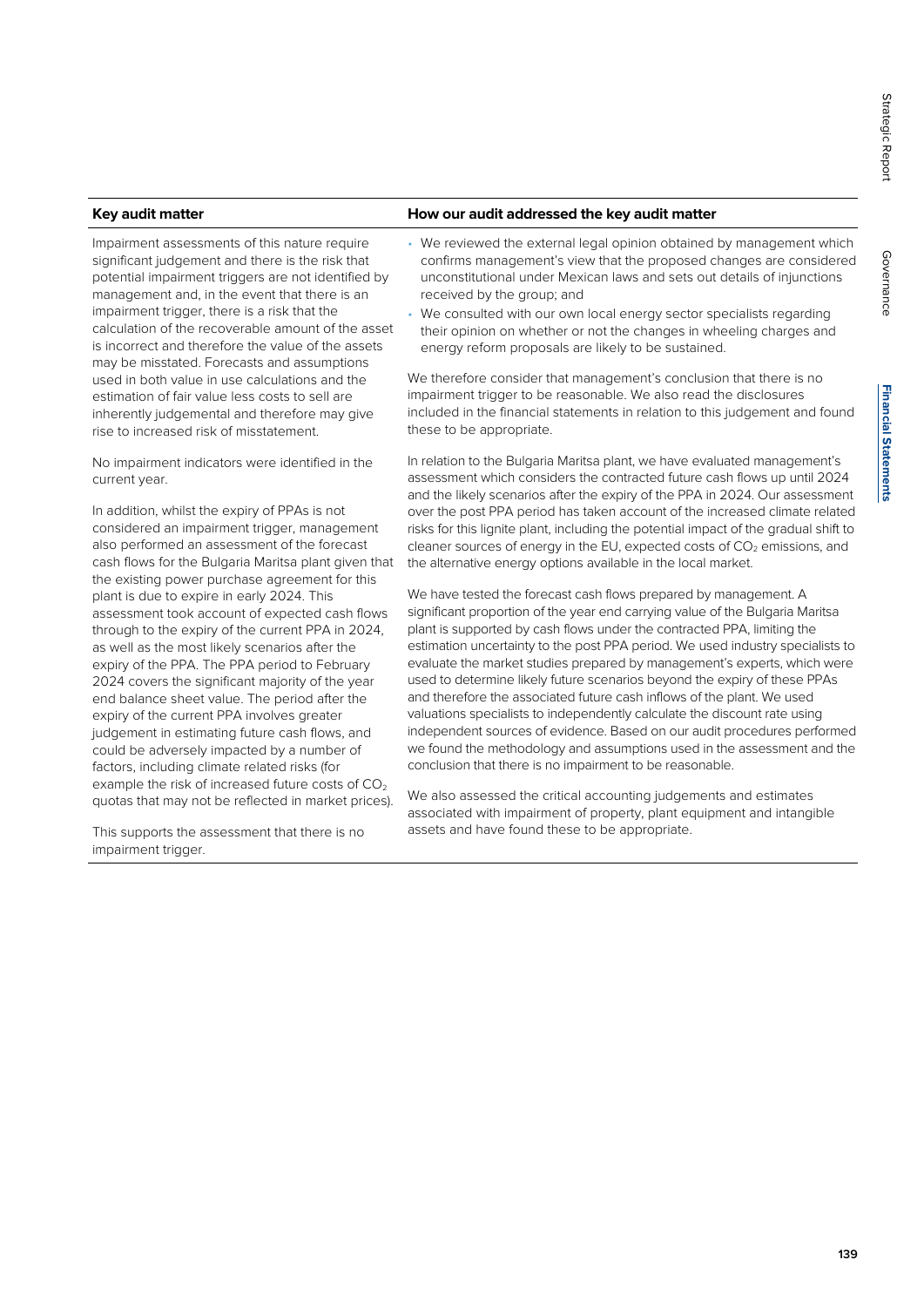#### **Impairment of investment in subsidiary companies (parent)**

(note 6 Investments in Subsidiaries)

The company has an investment of \$2,148.0 million in subsidiaries. Annually, the Directors consider whether any events or circumstances have occurred that could indicate that the carrying amount of the investment in subsidiaries may not be recoverable. If such circumstances are identified an impairment review is undertaken to establish whether the carrying amount of the investment exceeds its recoverable amount, being the higher of net realisable value or value in use.

Impairment assessments of this nature requires significant judgement and there is the risk that a potential impairment trigger may not be identified by management and, in the event that there is an impairment trigger, there is a risk that the calculation of the recoverable amount of the investment is incorrect and therefore the value of the investment may be misstated.

In assessing whether or not there were any impairment triggers management considered a number of factors including the underlying financial performance of the group, the market capitalisation of the group and other available evidence to support the fair value of the group.

The market capitalisation of the group at 31 December 2021 was approximately \$1.7 billion. This was significantly lower than the carrying value of investments. Based on this, management concluded that there was an impairment trigger.

The carrying value of investments was assessed by calculating the recoverable amount of the investments in subsidiary undertakings. The recoverable amount was estimated by reference to fair value less cost to sell, and based on this assessment the directors concluded that there was no impairment in value.

#### **Key audit matter How our audit addressed the key audit matter**

We have evaluated management's consideration of impairment triggers through performing our own independent assessment, which has included:

- Assessing the overall financial performance of the group, as well as larger and financially more significant assets within the group, to identify any indicators of impairment as a result of poor financial performance;
- Considering other information gathered during the course of our audits of components and assessing whether there are any other indicators of impairment, as well as considering other factors that could indicate increased impairment risk such as regulatory changes and potential impacts of climate change on the group; and
- Comparing the market capitalisation of the group at year end, adjusted for the other net assets of the company, and comparing this to the carrying value of investments.

We agreed with management's conclusion that the market capitalisation compared to the carrying value of investments constitutes an impairment trigger.

We assessed the audit evidence supporting the recoverable value of the group based on fair value less costs to sell, and agreed with management's conclusion that no impairment was required.

We also assessed the disclosures surrounding critical accounting judgements and estimates associated with impairment of investments and have found these to be appropriate.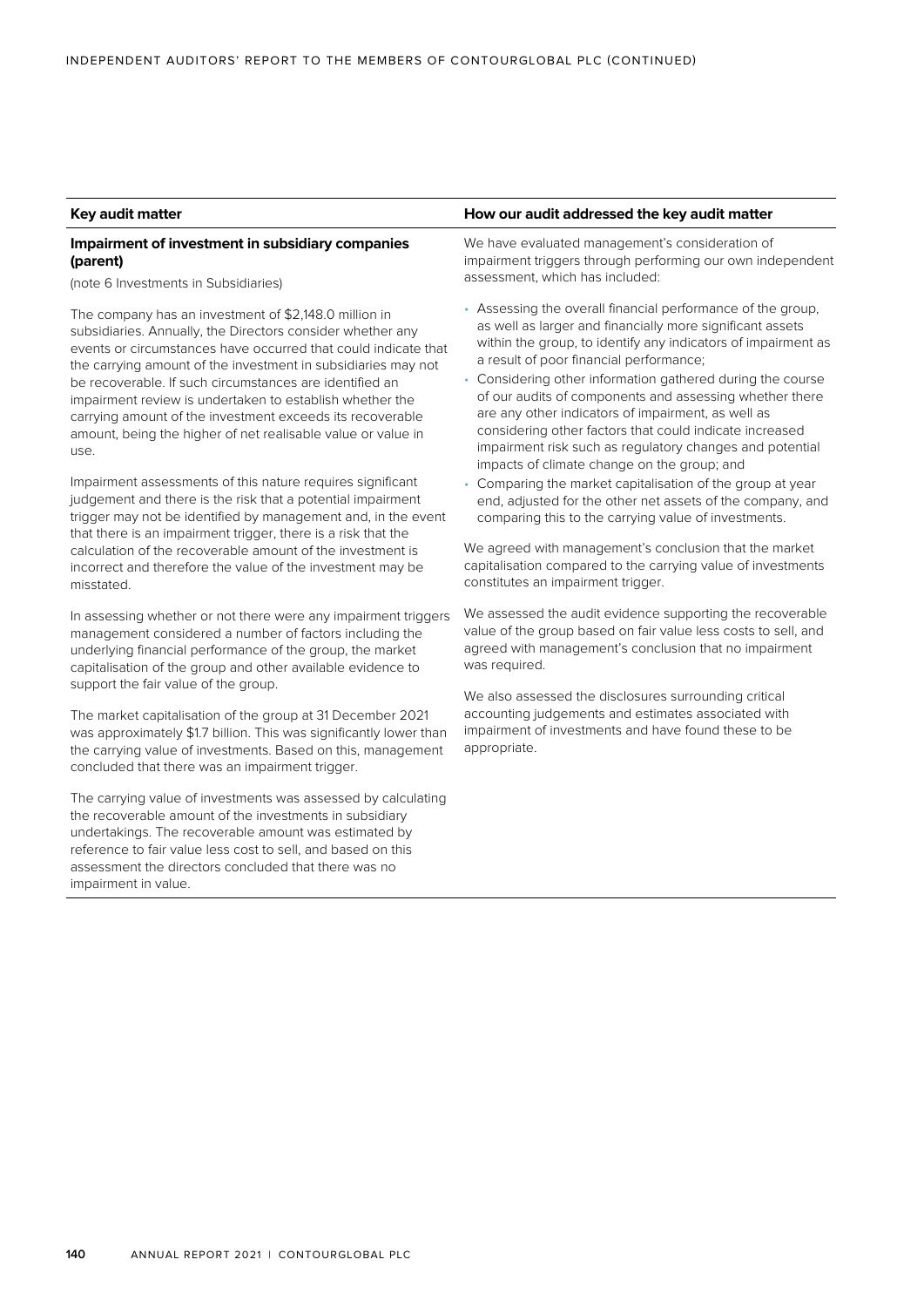#### How we tailored the audit scope

We tailored the scope of our audit to ensure that we performed enough work to be able to give an opinion on the financial statements as a whole, taking into account the structure of the group and the company, the accounting processes and controls, and the industry in which they operate.

The group financial statements are a consolidation of multiple reporting components, comprising the group's operating locations (including operating entities and their related financing entities) and other centralised functions.

The group's reporting components vary significantly in size and we identified eight components that, in our view, required an audit of their complete financial information due to their size and contribution to the group and/or specific risk criteria, including emerging risks such as from climate change. A further three reporting components were identified that required audit procedures over specified financial statement line items based on specific risks and/or the contribution of each to those financial statement line items. Specific audit procedures were also performed on certain material balances in out of scope components to ensure we have obtained sufficient coverage over all material financial statement line items. Given the size and risk, the parent company reporting component is an out of scope component for the purpose of the group audit.

Where the work was performed by component auditors, we determined the level of involvement we needed to have in their audit work at those entities to conclude whether sufficient appropriate audit evidence has been obtained as a basis for our opinion on the group financial statements as a whole. The group engagement team performed one physical visit to our component team in the USA and virtual "site visits" for the remaining full scope components. These virtual "site visits" involved conducting a series of video conference calls to discuss the audit approach and any issues arising from the audit work. For all components, we received detailed reports on the findings of their audit work and held a number of calls with the component teams before, during and after the completion of their work. We also attended clearance calls with all component teams, at which we discussed the audit findings with the local component audit team, local management and group management. We remotely reviewed certain working papers from the audit files of all component teams at the conclusion of their audit work.

The group consolidation, including the consolidated financial statement disclosures and certain centrally managed functions and balances were audited at the head office by the group audit engagement team.

The company is principally a holding company and there are no branches or other locations to be considered when scoping the audit. There are no financial statement line items in scope for the group audit. The company is audited on a stand-alone basis, and hence, testing has been performed on all material financial statement line items.

#### **Materiality**

The scope of our audit was influenced by our application of materiality. We set certain quantitative thresholds for materiality. These, together with qualitative considerations, helped us to determine the scope of our audit and the nature, timing and extent of our audit procedures on the individual financial statement line items and disclosures and in evaluating the effect of misstatements, both individually and in aggregate on the financial statements as a whole.

Based on our professional judgement, we determined materiality for the financial statements as a whole as follows:

|                                              | <b>Financial statements - group</b>                                                                                                                                                                                                                                                                                                                                                                                                                                                                                                                                                                                                                                                                                                                                                                                                                        | <b>Financial statements - company</b>                                                                                             |
|----------------------------------------------|------------------------------------------------------------------------------------------------------------------------------------------------------------------------------------------------------------------------------------------------------------------------------------------------------------------------------------------------------------------------------------------------------------------------------------------------------------------------------------------------------------------------------------------------------------------------------------------------------------------------------------------------------------------------------------------------------------------------------------------------------------------------------------------------------------------------------------------------------------|-----------------------------------------------------------------------------------------------------------------------------------|
| Overall<br>materiality                       | US\$21,000,000 (2020: US\$18,000,000).                                                                                                                                                                                                                                                                                                                                                                                                                                                                                                                                                                                                                                                                                                                                                                                                                     | US\$21,500,000<br>(2020: US\$16,500,000).                                                                                         |
| How we<br>determined it                      | Approximately 2.5% of Adjusted EBITDA                                                                                                                                                                                                                                                                                                                                                                                                                                                                                                                                                                                                                                                                                                                                                                                                                      | 1% of total assets                                                                                                                |
| <b>Rationale for</b><br>benchmark<br>applied | We applied Adjusted EBITDA as the benchmark for materiality. We<br>consider that this is the key profit-based measure used by<br>management in both assessing the performance of the business, and<br>in reporting performance of the business to stakeholders.<br>Management uses this measure as it allows the underlying profitability<br>of the group's core business activities, including the contribution from<br>associates, to be assessed year on year. It eliminates transactions<br>related to the initial acquisition of assets (which are not directly related<br>to ongoing performance of the assets) and certain other items which<br>give rise to fluctuations in results which are not directly linked to the<br>performance of the assets. Further details of the use of Adjusted<br>EBITDA are set out in note 4.1 Segment reporting. | We believe that total assets is an<br>appropriate benchmark for the<br>company as the entity is principally<br>a holding company. |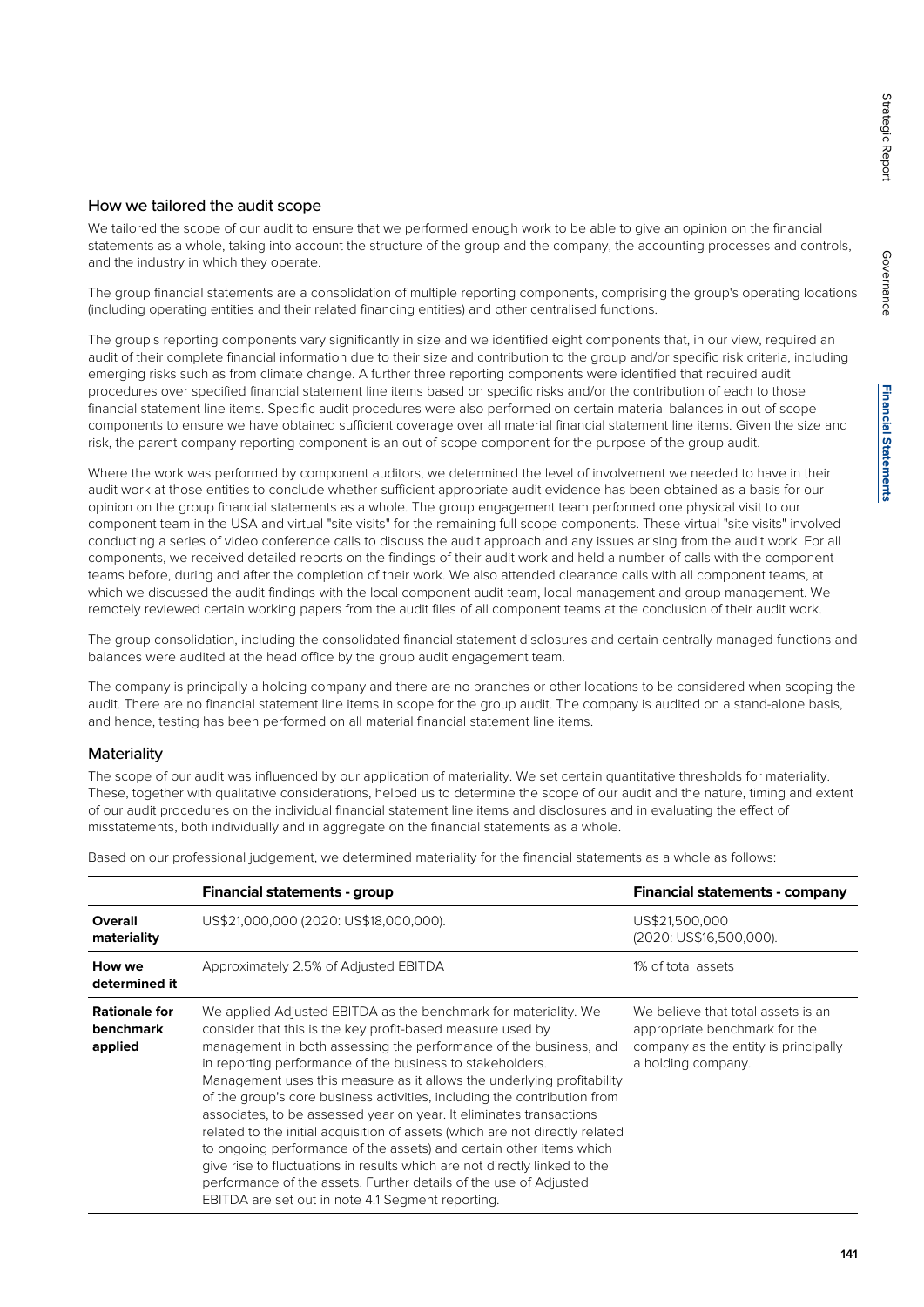For each component in the scope of our group audit, we allocated a materiality that was less than our overall group materiality. The range of materiality allocated across components was between \$1 million and \$13 million. Certain components were audited to a local statutory audit materiality that was also less than our overall group materiality.

We use performance materiality to reduce to an appropriately low level the probability that the aggregate of uncorrected and undetected misstatements exceeds overall materiality. Specifically, we use performance materiality in determining the scope of our audit and the nature and extent of our testing of account balances, classes of transactions and disclosures, for example in determining sample sizes. Our performance materiality was 75% (2020: 75%) of overall materiality, amounting to US\$15,750,000 (2020: US\$13,500,000) for the group financial statements and US\$16,125,000 (2020: US\$12,400,000) for the company financial statements.

In determining the performance materiality, we considered a number of factors - the history of misstatements, risk assessment and aggregation risk and the effectiveness of controls - and concluded that an amount at the upper end of our normal range was appropriate.

We agreed with the Audit and Risk Committee that we would report to them misstatements identified during our audit above \$1.0 million (group audit) (2020: \$1.0 million) and \$1.0 million (company audit) (2020: \$0.8 million) as well as misstatements below those amounts that, in our view, warranted reporting for qualitative reasons.

#### **Conclusions relating to going concern**

Our evaluation of the directors' assessment of the group's and the company's ability to continue to adopt the going concern basis of accounting included:

- Obtaining management's cash flow forecast performed at the group level, which sets out the expected distributions from subsidiaries to the holding companies, net of repayments of corporate debt and other cash outflows at the group level
- Performing audit procedures over the group cash flow forecast, including inquiries with management over the preparation of the distribution forecast, agreeing cash flow distributions from subsidiaries to the underlying trading company cash flow forecasts for full scope components, agreeing existing cash balances in the holding companies to underlying financial records, assessing reasonableness of forecast cash outflows, testing the mathematical accuracy of the forecast model, assessing the adequacy of sensitivities applied based on expected significant outflows (e.g for acquisitions) and assessing whether the stress testing performed by management appropriately considers other risks such as covenant breaches and refinancing due within the next 12 months
- Performing audit procedures at all full scope components to assess the ability of trading subsidiaries to make future distributions to the group in line with the group cash flow forecast
- Evaluating the debt covenants including the assessment of any breaches or potential breaches within the next 12 months and the impact this may have on management's cash flow forecast
- Reviewing the debt agreements to confirm the terms and conditions and amounts available from committed facilities
- Where debt finance is held at the component level, we have corroborated management's assessment of debt held as being "non recourse" to the parent entity to third party evidence, where applicable
- Local component audit teams performing full scope audits evaluated the going concern basis at the component level and where any risks were identified these have been considered through sensitivities performed over the group cash flow forecast
- We reviewed the board meeting minutes confirming that the going concern assumption was evaluated and confirmed as appropriate by the Board

Based on the work we have performed, we have not identified any material uncertainties relating to events or conditions that, individually or collectively, may cast significant doubt on the group's and the company's ability to continue as a going concern for a period of at least twelve months from when the financial statements are authorised for issue.

In auditing the financial statements, we have concluded that the directors' use of the going concern basis of accounting in the preparation of the financial statements is appropriate.

However, because not all future events or conditions can be predicted, this conclusion is not a guarantee as to the group's and the company's ability to continue as a going concern.

In relation to the directors' reporting on how they have applied the UK Corporate Governance Code, we have nothing material to add or draw attention to in relation to the directors' statement in the financial statements about whether the directors considered it appropriate to adopt the going concern basis of accounting.

Our responsibilities and the responsibilities of the directors with respect to going concern are described in the relevant sections of this report.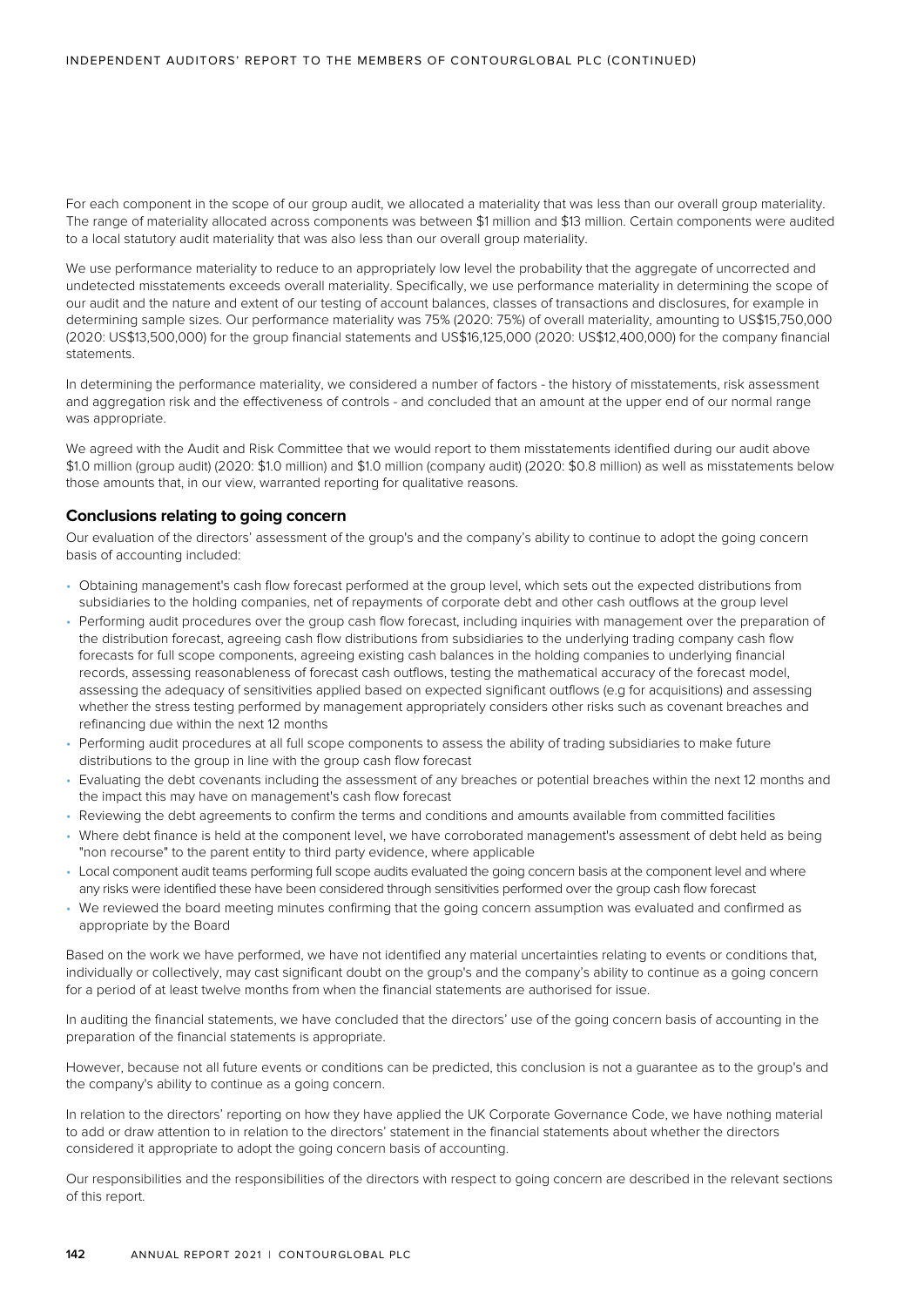# Governance Governance

#### **Reporting on other information**

The other information comprises all of the information in the Annual Report other than the financial statements and our auditors' report thereon. The directors are responsible for the other information, which includes reporting based on the Task Force on Climate-related Financial Disclosures (TCFD) recommendations. Our opinion on the financial statements does not cover the other information and, accordingly, we do not express an audit opinion or, except to the extent otherwise explicitly stated in this report, any form of assurance thereon.

In connection with our audit of the financial statements, our responsibility is to read the other information and, in doing so, consider whether the other information is materially inconsistent with the financial statements or our knowledge obtained in the audit, or otherwise appears to be materially misstated. If we identify an apparent material inconsistency or material misstatement, we are required to perform procedures to conclude whether there is a material misstatement of the financial statements or a material misstatement of the other information. If, based on the work we have performed, we conclude that there is a material misstatement of this other information, we are required to report that fact. We have nothing to report based on these responsibilities.

With respect to the Strategic report and Directors' Report, we also considered whether the disclosures required by the UK Companies Act 2006 have been included.

Based on our work undertaken in the course of the audit, the Companies Act 2006 requires us also to report certain opinions and matters as described below.

#### Strategic report and Directors' Report

In our opinion, based on the work undertaken in the course of the audit, the information given in the Strategic report and Directors' Report for the year ended 31 December 2021 is consistent with the financial statements and has been prepared in accordance with applicable legal requirements.

In light of the knowledge and understanding of the group and company and their environment obtained in the course of the audit, we did not identify any material misstatements in the Strategic report and Directors' Report.

#### Directors' Remuneration

In our opinion, the part of the Directors' Remuneration Report to be audited has been properly prepared in accordance with the Companies Act 2006.

#### **Corporate governance statement**

The Listing Rules require us to review the directors' statements in relation to going concern, longer-term viability and that part of the corporate governance statement relating to the company's compliance with the provisions of the UK Corporate Governance Code specified for our review. Our additional responsibilities with respect to the corporate governance statement as other information are described in the Reporting on other information section of this report.

Based on the work undertaken as part of our audit, we have concluded that each of the following elements of the corporate governance statement, included within the Corporate Governance Report is materially consistent with the financial statements and our knowledge obtained during the audit, and we have nothing material to add or draw attention to in relation to:

- The directors' confirmation that they have carried out a robust assessment of the emerging and principal risks;
- The disclosures in the Annual Report that describe those principal risks, what procedures are in place to identify emerging risks and an explanation of how these are being managed or mitigated;
- The directors' statement in the financial statements about whether they considered it appropriate to adopt the going concern basis of accounting in preparing them, and their identification of any material uncertainties to the group's and company's ability to continue to do so over a period of at least twelve months from the date of approval of the financial statements;
- The directors' explanation as to their assessment of the group's and company's prospects, the period this assessment covers and why the period is appropriate; and
- The directors' statement as to whether they have a reasonable expectation that the company will be able to continue in operation and meet its liabilities as they fall due over the period of its assessment, including any related disclosures drawing attention to any necessary qualifications or assumptions.

Our review of the directors' statement regarding the longer-term viability of the group was substantially less in scope than an audit and only consisted of making inquiries and considering the directors' process supporting their statement; checking that the statement is in alignment with the relevant provisions of the UK Corporate Governance Code; and considering whether the statement is consistent with the financial statements and our knowledge and understanding of the group and company and their environment obtained in the course of the audit.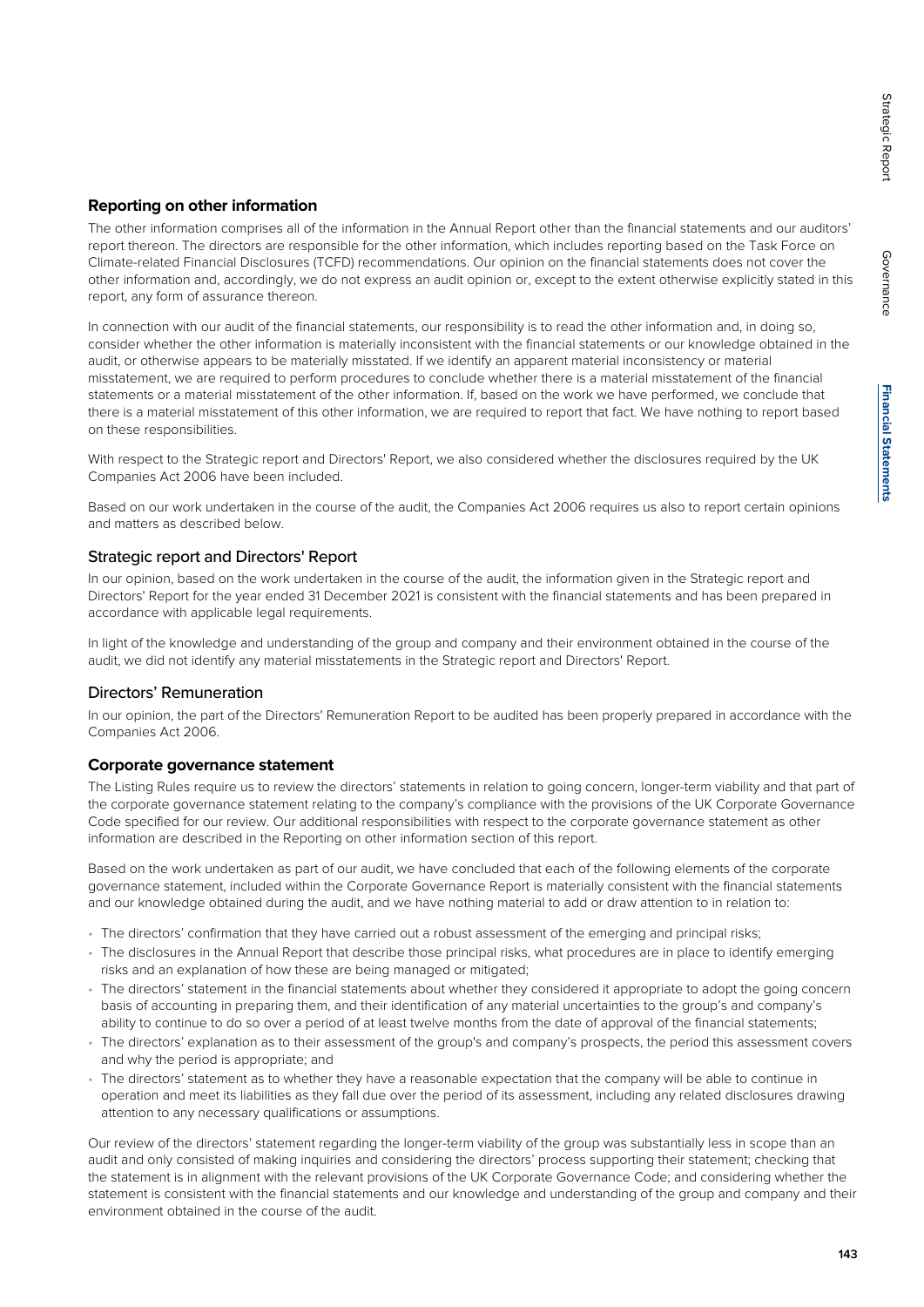In addition, based on the work undertaken as part of our audit, we have concluded that each of the following elements of the corporate governance statement is materially consistent with the financial statements and our knowledge obtained during the audit:

- The directors' statement that they consider the Annual Report, taken as a whole, is fair, balanced and understandable, and provides the information necessary for the members to assess the group's and company's position, performance, business model and strategy;
- The section of the Annual Report that describes the review of effectiveness of risk management and internal control systems; and
- The section of the Annual Report describing the work of the Audit and Risk Committee.

We have nothing to report in respect of our responsibility to report when the directors' statement relating to the company's compliance with the Code does not properly disclose a departure from a relevant provision of the Code specified under the Listing Rules for review by the auditors.

#### **Responsibilities for the financial statements and the audit**

#### Responsibilities of the directors for the financial statements

As explained more fully in the Statement of Directors' responsibilities in respect of the Annual Report and the financial statements, the directors are responsible for the preparation of the financial statements in accordance with the applicable framework and for being satisfied that they give a true and fair view. The directors are also responsible for such internal control as they determine is necessary to enable the preparation of financial statements that are free from material misstatement, whether due to fraud or error.

In preparing the financial statements, the directors are responsible for assessing the group's and the company's ability to continue as a going concern, disclosing, as applicable, matters related to going concern and using the going concern basis of accounting unless the directors either intend to liquidate the group or the company or to cease operations, or have no realistic alternative but to do so.

#### Auditors' responsibilities for the audit of the financial statements

Our objectives are to obtain reasonable assurance about whether the financial statements as a whole are free from material misstatement, whether due to fraud or error, and to issue an auditors' report that includes our opinion. Reasonable assurance is a high level of assurance, but is not a guarantee that an audit conducted in accordance with ISAs (UK) will always detect a material misstatement when it exists. Misstatements can arise from fraud or error and are considered material if, individually or in the aggregate. they could reasonably be expected to influence the economic decisions of users taken on the basis of these financial statements.

Irregularities, including fraud, are instances of non-compliance with laws and regulations. We design procedures in line with our responsibilities, outlined above, to detect material misstatements in respect of irregularities, including fraud. The extent to which our procedures are capable of detecting irregularities, including fraud, is detailed below.

Based on our understanding of the group and industry, we identified that the principal risks of non-compliance with laws and regulations related to breaches of health and safety regulations, environmental regulations and unethical and prohibited business practises, and we considered the extent to which non-compliance might have a material effect on the financial statements. We also considered those laws and regulations that have a direct impact on the financial statements such as the Companies Act 2006 and relevant tax legislation. We evaluated management's incentives and opportunities for fraudulent manipulation of the financial statements (including the risk of override of controls), and determined that the principal risks were related to inappropriate journal entries and/or management exercising bias in accounting estimates that would result in the overstatement of Adjusted EBITDA. The group engagement team shared this risk assessment with the component auditors so that they could include appropriate audit procedures in response to such risks in their work. Audit procedures performed by the group engagement team and/or component auditors included:

- Assessment of compliance with local laws and regulations and relevant tax legislation by each component audit team and the group audit team, as applicable
- Review of board minutes, internal audit reports, compliance review reports and attendance at Audit and Risk Committee meetings where the heads of the compliance and internal audit functions present findings from their activities, which include any known or suspected instances of non-compliance with laws and regulations and fraud
- Meeting with internal legal counsel and internal audit to confirm any known instances of non-compliance with laws and regulations
- Meeting with group head of tax to confirm any known instances of non-compliance with tax legislation
- Identifying and testing journal entries that increased Adjusted EBITDA, in particular journal entries posted with unusual account combinations, or posted by members of senior management with a financial reporting oversight role
- Challenging assumptions and judgements made by management in significant accounting estimates, including the disclosure of such matters in the financial statements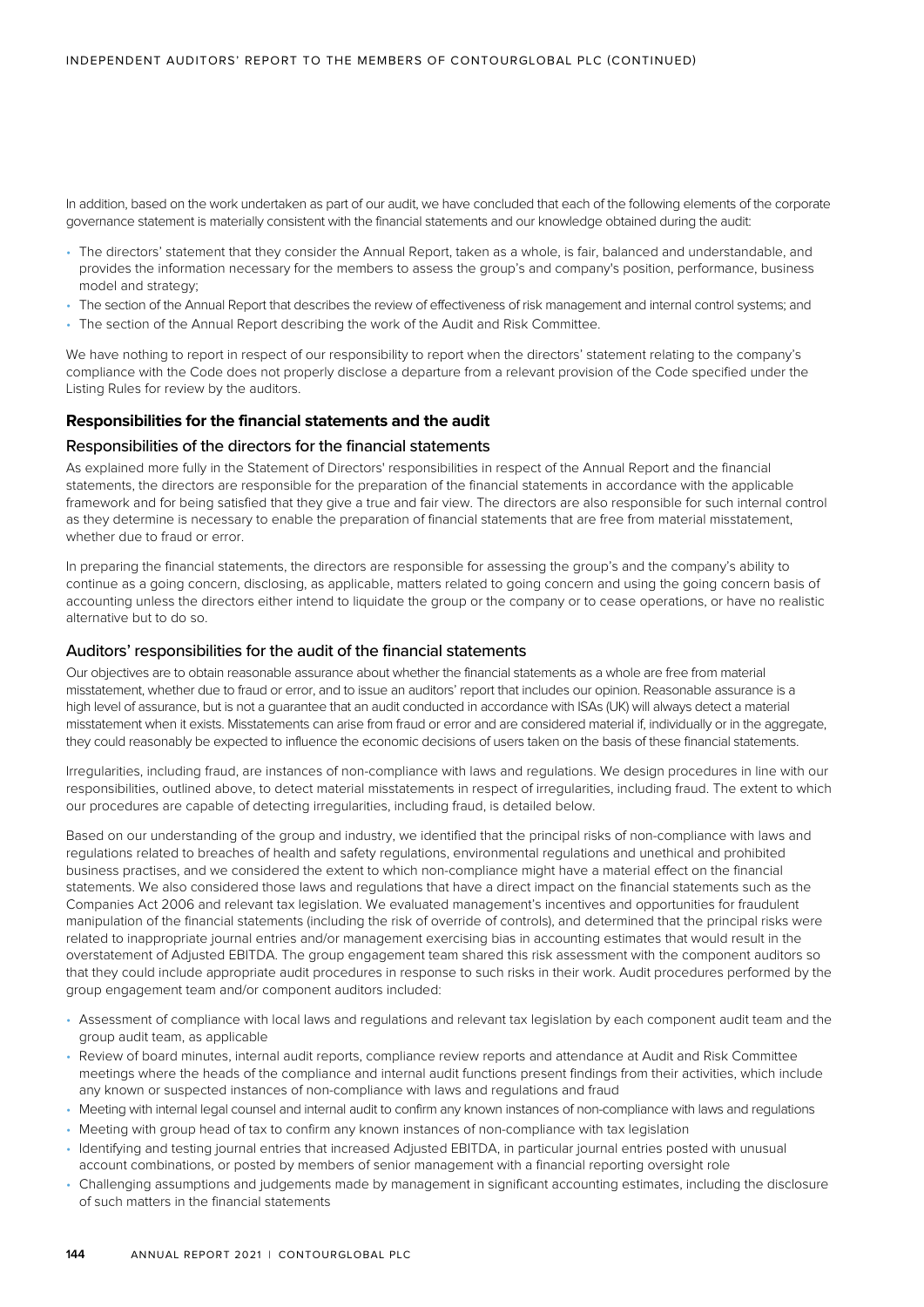- Incorporating elements of unpredictability into the audit procedures performed
- Reviewing the presentation of Adjusted EBITDA in the Annual Report, including the disclosure of the reconciliation of Adjusted EBITDA to statutory profit, and ensuring that sufficient prominence was given to statutory profit measures in the Annual Report
- Reviewing the disclosures in the Annual Report and financial statements against the specific legal requirements, and involving technical experts to help us assess compliance of the disclosures against relevant legislation, for example within the Directors' Remuneration Report and the Corporate Governance Report

There are inherent limitations in the audit procedures described above. We are less likely to become aware of instances of non-compliance with laws and regulations that are not closely related to events and transactions reflected in the financial statements. Also, the risk of not detecting a material misstatement due to fraud is higher than the risk of not detecting one resulting from error, as fraud may involve deliberate concealment by, for example, forgery or intentional misrepresentations, or through collusion.

Our audit testing might include testing complete populations of certain transactions and balances, possibly using data auditing techniques. However, it typically involves selecting a limited number of items for testing, rather than testing complete populations. We will often seek to target particular items for testing based on their size or risk characteristics. In other cases, we will use audit sampling to enable us to draw a conclusion about the population from which the sample is selected.

A further description of our responsibilities for the audit of the financial statements is located on the FRC's website at: www.frc.org.uk/auditorsresponsibilities. This description forms part of our auditors' report.

#### Use of this report

This report, including the opinions, has been prepared for and only for the company's members as a body in accordance with Chapter 3 of Part 16 of the Companies Act 2006 and for no other purpose. We do not, in giving these opinions, accept or assume responsibility for any other purpose or to any other person to whom this report is shown or into whose hands it may come save where expressly agreed by our prior consent in writing.

### Other required reporting

#### **Companies Act 2006 exception reporting**

Under the Companies Act 2006 we are required to report to you if, in our opinion:

- we have not obtained all the information and explanations we require for our audit; or
- adequate accounting records have not been kept by the company, or returns adequate for our audit have not been received from branches not visited by us; or
- certain disclosures of directors' remuneration specified by law are not made; or
- the company financial statements and the part of the Directors' Remuneration Report to be audited are not in agreement with the accounting records and returns.

We have no exceptions to report arising from this responsibility.

#### Appointment

Following the recommendation of the Audit and Risk Committee, we were appointed by the members on 13 December 2017 to audit the financial statements for the year ended 31 December 2017 and subsequent financial periods. The period of total uninterrupted engagement is five years, covering the years ended 31 December 2017 to 31 December 2021.

#### Other matter

As required by the Financial Conduct Authority Disclosure Guidance and Transparency Rule 4.1.14R, these financial statements form part of the ESEF-prepared annual financial report filed on the National Storage Mechanism of the Financial Conduct Authority in accordance with the ESEF Regulatory Technical Standard ('ESEF RTS'). This auditors' report provides no assurance over whether the annual financial report has been prepared using the single electronic format specified in the ESEF RTS.

#### **Matthew Hall (Senior Statutory Auditor)**

for and on behalf of PricewaterhouseCoopers LLP Chartered Accountants and Statutory Auditors London

18th March 2022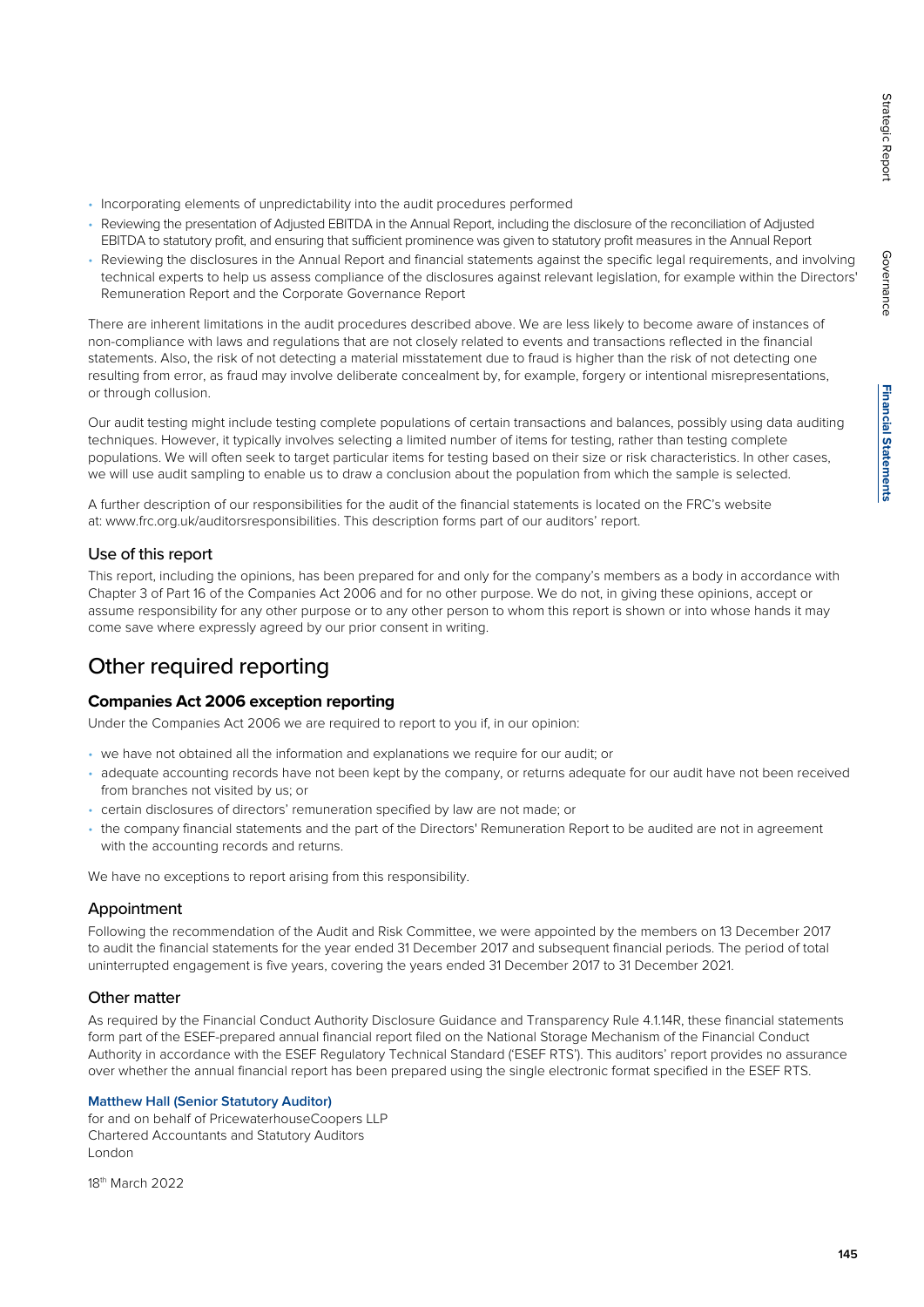# CONSOLIDATED STATEMENT OF INCOME AND OTHER COMPREHENSIVE INCOME

Year ended December 31, 2021

|                                                                                 |      | Years ended December 31 |           |
|---------------------------------------------------------------------------------|------|-------------------------|-----------|
| In \$ millions                                                                  | Note | 2021                    | 2020      |
| Revenue                                                                         | 4.2  | 2,151.9                 | 1,410.7   |
| Cost of sales                                                                   | 4.3  | (1,730.5)               | (1,033.5) |
| <b>Gross profit</b>                                                             |      | 421.4                   | 377.2     |
| Selling, general and administrative expenses                                    | 4.3  | (40.5)                  | (36.8)    |
| Other operating income                                                          |      | 6.8                     | 7.4       |
| Other operating expenses                                                        | 4.3  | (3.4)                   | (19.7)    |
| Acquisition related items                                                       | 4.5  | (14.2)                  | (20.2)    |
| <b>Income from Operations</b>                                                   |      | 370.1                   | 307.9     |
| Other income                                                                    |      | 5.8                     |           |
| Share of profit in associates                                                   | 4.12 | 16.2                    | 12.3      |
| Finance income                                                                  | 4.6  | 3.9                     | 4.4       |
| Finance costs                                                                   | 4.6  | (296.8)                 | (262.9)   |
| Net foreign exchange gains and (losses) and change in fair value of derivatives | 4.6  | 43.7                    | 10.7      |
| Profit before income tax                                                        |      | 142.9                   | 72.3      |
| Income tax expenses                                                             | 4.7  | (63.2)                  | (43.7)    |
| Net profit for the period                                                       |      | 79.7                    | 28.6      |
| Profit for the period attributable to                                           |      |                         |           |
| • Equity shareholders of the Company                                            |      | 78.3                    | 16.0      |
| • Non-controlling interests                                                     |      | 1.4                     | 12.6      |
| Earnings per share (in \$)                                                      |      |                         |           |
| • Basic                                                                         |      | 0.12                    | 0.02      |
| • Diluted                                                                       |      | 0.12                    | 0.02      |

|                                                                                          | Years ended December 31 |         |
|------------------------------------------------------------------------------------------|-------------------------|---------|
| In \$ millions                                                                           | 2021                    | 2020    |
| Net profit for the period                                                                | 79.7                    | 28.6    |
| Changes in actuarial gains and losses on retirement benefit, before tax                  | (0.3)                   | 0.2     |
| Deferred taxes on changes in actuarial gains and losses on retirement benefit            |                         |         |
| Items that will not be reclassified subsequently to income statement                     | (0.3)                   | 0.2     |
| Gain / (Loss) on hedging transactions                                                    | 55.0                    | (40.0)  |
| Cost of hedging reserve                                                                  | (0.2)                   | (1.5)   |
| Deferred taxes on gain / (loss) on hedging transactions                                  | (14.4)                  | 27.9    |
| Share of other comprehensive income of investments accounted for using the equity method |                         |         |
| Currency translation differences                                                         | 28.9                    | (97.1)  |
| Items that may be reclassified subsequently to income statement                          | 69.3                    | (110.7) |
| Other comprehensive profit/(loss) for the period net of tax                              | 69.0                    | (110.5) |
| Total comprehensive profit/(loss) for the period                                         | 148.7                   | (81.9)  |
| Attributable to                                                                          |                         |         |
| Equity shareholders of the Company                                                       | 146.9                   | (74.8)  |
| • Non-controlling interests                                                              | 1.8                     | (7.1)   |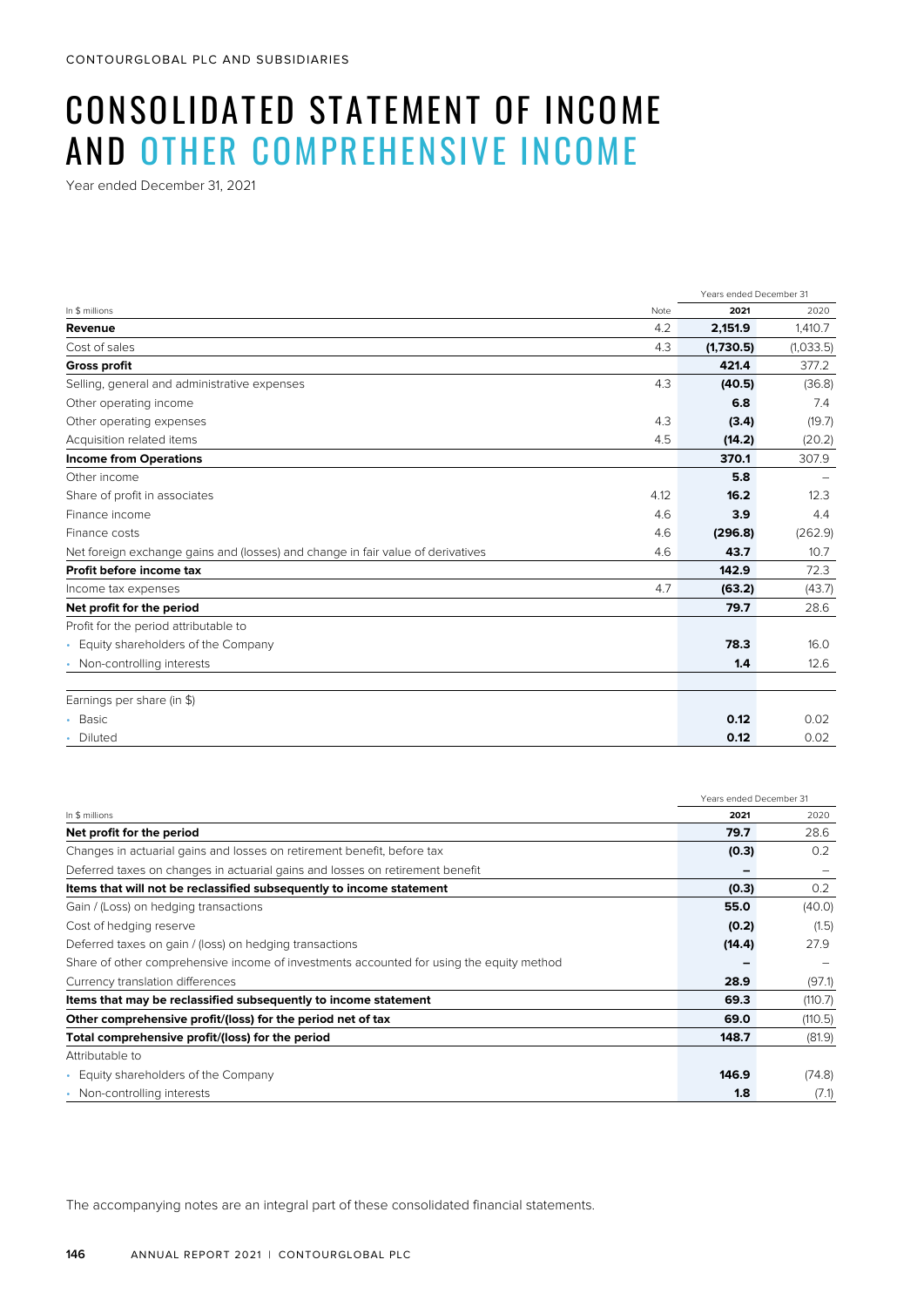## CONSOLIDATED STATEMENT OF FINANCIAL POSITION

Year ended December 31, 2021

| In \$ millions                   | Note | December 31.<br>2021 | December 31,<br>2020 |
|----------------------------------|------|----------------------|----------------------|
| <b>Non-current assets</b>        |      | 4,749.5              | 4,375.7              |
| Intangible assets and goodwill   | 4.9  | 305.4                | 319.7                |
| Property, plant and equipment    | 4.10 | 3,925.4              | 3,517.1              |
| Financial and contract assets    | 4.11 | 370.5                | 408.3                |
| Investments in associates        | 4.12 | 33.5                 | 29.5                 |
| Derivative financial instruments | 4.14 | 9.9                  | 1.1                  |
| Other non-current assets         | 4.17 | 55.1                 | 42.5                 |
| Deferred tax assets              | 4.7  | 49.7                 | 57.5                 |
| <b>Current assets</b>            |      | 1,267.7              | 1,995.1              |
| Inventories                      | 4.18 | 485.7                | 247.4                |
| Financial and contract assets    | 4.11 | 32.3                 | 30.0                 |
| Trade and other receivables      | 4.19 | 299.1                | 264.0                |
| Current income tax assets        |      | 15.0                 | 21.3                 |
| Derivative financial instruments | 4.14 | 6.1                  | 0.4                  |
| Other current assets             | 4.20 | 60.4                 | 35.1                 |
| Cash and cash equivalents        | 4.21 | 369.1                | 1,396.9              |
| Assets held for sale             | 3.1  | 175.2                |                      |
| <b>Total assets</b>              |      | 6,192.4              | 6,370.8              |

| In \$ millions                                             |      | December 31,<br>2021 | December 31.<br>2020 |
|------------------------------------------------------------|------|----------------------|----------------------|
| Total equity and non-controlling interests                 |      | 370.5                | 337.7                |
| Issued capital                                             | 4.22 | 8.9                  | 8.9                  |
| Share premium                                              |      | 380.8                | 380.8                |
| Treasury shares                                            | 4.22 | (37.8)               | (30.4)               |
| Retained earnings and other reserves                       |      | (142.9)              | (176.9)              |
| Non-controlling interests                                  | 4.23 | 161.5                | 155.3                |
| <b>Non-current liabilities</b>                             |      | 4.451.5              | 4,492.2              |
| <b>Borrowings</b>                                          | 4.24 | 3,809.1              | 3,895.5              |
| Derivative financial instruments                           | 4.14 | 71.5                 | 151.0                |
| Deferred tax liabilities                                   | 4.7  | 325.2                | 269.0                |
| Provisions                                                 | 4.26 | 77.7                 | 51.8                 |
| Other non-current liabilities                              | 4.25 | 168.0                | 124.9                |
| <b>Current liabilities</b>                                 |      | 1,217.3              | 1540.9               |
| Trade and other payables                                   | 4.28 | 597.0                | 333.7                |
| <b>Borrowings</b>                                          | 4.24 | 367.0                | 934.8                |
| Derivative financial instruments                           | 4.14 | 26.3                 | 41.0                 |
| Current income tax liabilities                             |      | 29.1                 | 24.3                 |
| Provisions                                                 | 4.26 | 12.9                 | 12.3                 |
| Other current liabilities                                  | 4.29 | 185.0                | 194.8                |
| <b>Liabilities held for sale</b>                           | 3.1  | 153.1                |                      |
| <b>Total liabilities</b>                                   |      | 5,821.8              | 6,033.1              |
| Total equity and non-controlling interests and liabilities |      | 6.192.4              | 6.370.8              |

The financial statements on pages 146 to 217 were approved by the Board of Directors and authorized for issue on 17 March 2022 and signed on its behalf by Joseph C. Brandt, President & CEO

Joseph C. Brandt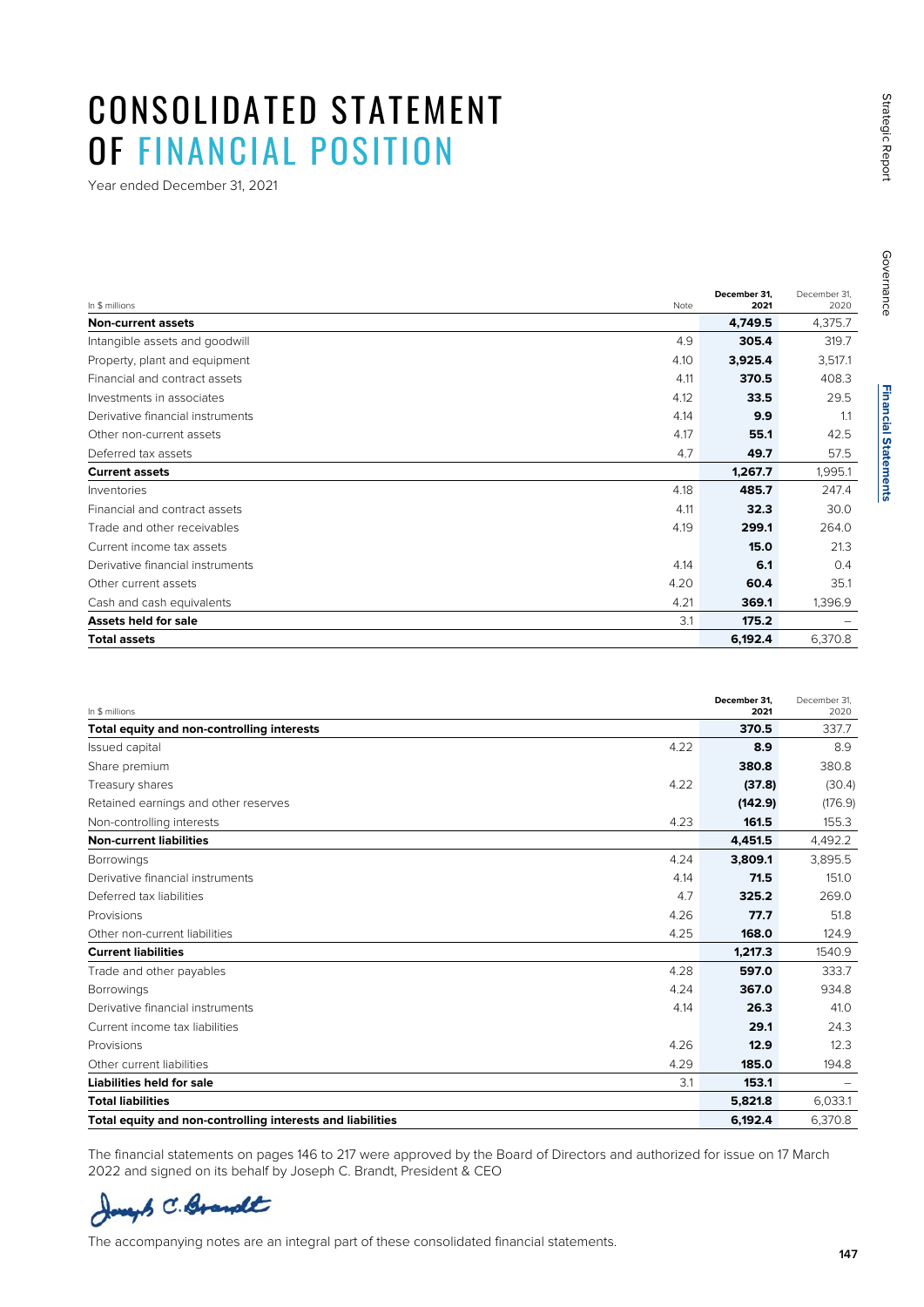# CONSOLIDATED STATEMENT OF CHANGES IN EQUITY

Year ended December 31, 2021

|                                                                                                     |                          |                          |                          | Currency               |                          | Cost of                  |                          |                          | Total equity<br>attributable to<br>shareholders | Non-                     |                 |
|-----------------------------------------------------------------------------------------------------|--------------------------|--------------------------|--------------------------|------------------------|--------------------------|--------------------------|--------------------------|--------------------------|-------------------------------------------------|--------------------------|-----------------|
| In \$ millions                                                                                      | Share<br>capital         | Share<br>premium         | Treasury<br>shares       | translation<br>reserve | Hedging<br>reserve       | hedging<br>reserve       | Actuarial<br>reserve     | Retained<br>earnings     | of the<br>Company                               | controlling<br>interests | Total<br>equity |
| <b>Balance as of December 31, 2019</b>                                                              | 8.9                      | 380.8                    | $\overline{\phantom{m}}$ | (101.2)                | (81.5)                   | $\overline{\phantom{0}}$ | (2.3)                    | 180.1                    | 384.8                                           | 165.3                    | 550.1           |
| Balance as of January 1, 2020                                                                       | 8.9                      | 380.8                    | $\qquad \qquad -$        | (101.2)                | (81.5)                   | $\overline{\phantom{0}}$ | (2.3)                    | 180.1                    | 384.8                                           | 165.3                    | 550.1           |
| Profit for the period                                                                               | $\overline{\phantom{0}}$ |                          | $\overline{\phantom{0}}$ |                        | $\overline{\phantom{0}}$ | $\overline{\phantom{0}}$ | $\overline{\phantom{0}}$ | 16.0                     | 16.0                                            | 12.6                     | 28.6            |
| Other comprehensive loss                                                                            |                          |                          |                          | (78.0)                 | (11.5)                   | (1.5)                    | 0.2                      | $\qquad \qquad -$        | (90.8)                                          | (19.7)                   | (110.5)         |
| <b>Total comprehensive loss</b><br>for the period                                                   |                          |                          | $\overline{\phantom{0}}$ | (78.0)                 | (11.5)                   | (1.5)                    | 0.2                      | 16.0                     | (74.8)                                          | (7.1)                    | (81.9)          |
| Purchase of treasury shares                                                                         |                          | $\overline{\phantom{0}}$ | (30.4)                   |                        | -                        |                          | $\overline{\phantom{0}}$ | $\overline{\phantom{0}}$ | (30.4)                                          | $\overline{\phantom{0}}$ | (30.4)          |
| Employee share schemes                                                                              |                          |                          |                          |                        |                          |                          |                          | 8.5                      | 8.5                                             | $\overline{\phantom{a}}$ | 8.5             |
| Contribution received from non-<br>controlling interests                                            |                          |                          |                          |                        |                          |                          |                          |                          |                                                 | 3.4                      | 3.4             |
| Transaction with non-controlling<br>interests                                                       |                          |                          |                          |                        |                          |                          |                          |                          |                                                 | (1.0)                    | (1.0)           |
| Dividends                                                                                           |                          |                          |                          |                        |                          |                          | $\qquad \qquad -$        | (105.7)                  | (105.7)                                         | (5.4)                    | (111.1)         |
| Balance as of December 31, 2020                                                                     | 8.9                      | 380.8                    | (30.4)                   | (179.2)                | (93.0)                   | (1.5)                    | (2.1)                    | 98.9                     | 182.4                                           | 155.3                    | 337.7           |
| Balance as of January 1, 2021                                                                       | 8.9                      | 380.8                    | (30.4)                   | (179.2)                | (93.0)                   | (1.5)                    | (2.1)                    | 98.9                     | 182.4                                           | 155.3                    | 337.7           |
| Profit for the period                                                                               |                          |                          |                          |                        |                          | -                        | $\overline{\phantom{0}}$ | 78.3                     | 78.3                                            | 1.4                      | 79.7            |
| Other comprehensive profit                                                                          |                          |                          |                          | 29.2                   | 38.7                     | (0.2)                    | (0.3)                    | 1.2                      | 68.6                                            | 0.4                      | 69.0            |
| Total comprehensive income /<br>(loss) for the period                                               |                          |                          |                          | 29.2                   | 38.7                     | (0.2)                    | (0.3)                    | 79.5                     | 146.9                                           | 1.8                      | 148.7           |
| Purchase of treasury shares                                                                         |                          |                          | (7.4)                    |                        |                          |                          |                          |                          | (7.4)                                           |                          | (7.4)           |
| Employee share schemes                                                                              |                          |                          |                          |                        |                          |                          |                          | 1.9                      | 1.9                                             |                          | 1.9             |
| Acquisition and contribution of<br>non-controlling interest not resulting<br>in a change of control |                          |                          |                          |                        |                          |                          |                          | (2.7)                    | (2.7)                                           | 1.1                      | (1.6)           |
| Dividends                                                                                           |                          |                          |                          |                        |                          |                          |                          | (114.5)                  | (114.5)                                         | (3.6)                    | (118.1)         |
| Transaction with non-controlling interest                                                           |                          |                          |                          |                        |                          |                          |                          |                          |                                                 | 9.5                      | 9.5             |
| Other                                                                                               |                          |                          |                          |                        |                          |                          |                          | 2.4                      | 2.4                                             | (2.6)                    | (0.2)           |
| Balance as of December 31, 2021                                                                     | 8.9                      | 380.8                    | (37.8)                   | (150.0)                | (54.3)                   | (1.7)                    | (2.4)                    | 65.5                     | 209.0                                           | 161.5                    | 370.5           |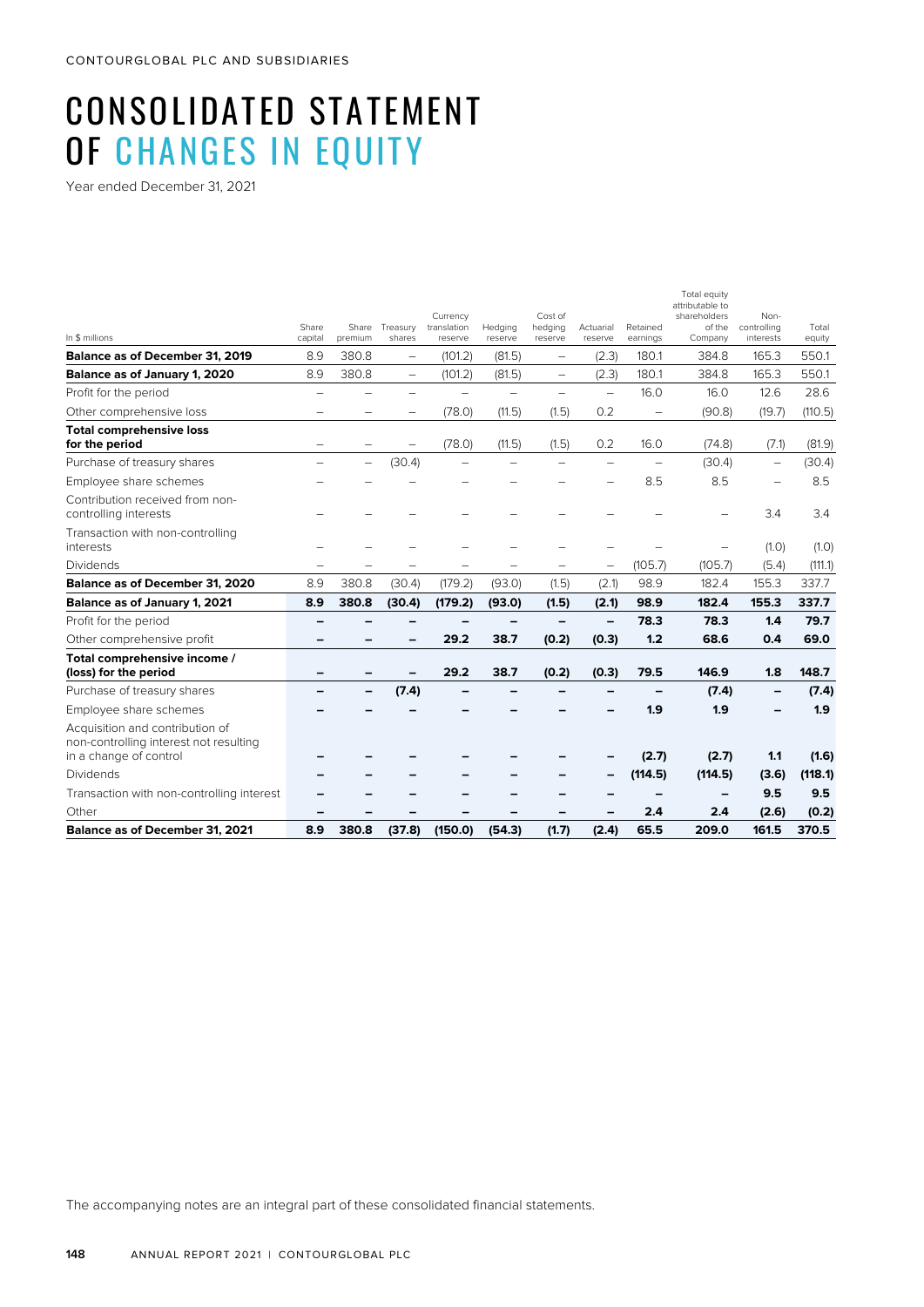## CONSOLIDATED STATEMENT OF CASH FLOWS

Year ended December 31, 2021

|                                                                               | Years ended December 31 |         |  |
|-------------------------------------------------------------------------------|-------------------------|---------|--|
| In \$ millions                                                                | 2021                    | 2020    |  |
| <b>CASH FLOW FROM OPERATING ACTIVITIES</b>                                    |                         |         |  |
| Net profit                                                                    | 79.7                    | 28.6    |  |
| Adjustment for:                                                               |                         |         |  |
| Amortization, depreciation and impairment expense                             | 399.2                   | 311.6   |  |
| Change in provisions                                                          | (1.6)                   | (2.7)   |  |
| Share of profit in associates                                                 | (16.2)                  | (12.3)  |  |
| Net foreign exchange gains and losses and change in fair value of derivatives | (43.7)                  | (10.7)  |  |
| Interest expenses - net                                                       | 201.6                   | 190.6   |  |
| Other financial items                                                         | 91.3                    | 68.0    |  |
| Income tax expense                                                            | 63.2                    | 43.7    |  |
| Mexico CHP fixed margin swap                                                  | (5.5)                   | 15.6    |  |
| Change in finance lease and financial concession assets                       | 37.9                    | 31.7    |  |
| Acquisition related items                                                     |                         | 20.2    |  |
| Other items                                                                   | (5.7)                   | 12.2    |  |
| Change in working capital                                                     | 45.9                    | 52.8    |  |
| Income tax paid                                                               | (36.6)                  | (37.5)  |  |
| Contribution received from associates                                         | 0.8                     | 7.8     |  |
| Net cash generated from operating activities                                  | 810.3                   | 719.6   |  |
| <b>CASH FLOW FROM INVESTING ACTIVITIES</b>                                    |                         |         |  |
| Purchase of property, plant and equipment                                     | (104.4)                 | (77.0)  |  |
| Purchase of intangibles                                                       | (16.1)                  | (3.8)   |  |
| Acquisition of subsidiaries, net of cash received                             | (654.6)                 |         |  |
| Other investing activities                                                    | (2.6)                   | (24.5)  |  |
| Net cash used in investing activities                                         | (777.7)                 | (105.3) |  |
| <b>CASH FLOW FROM FINANCING ACTIVITIES</b>                                    |                         |         |  |
| Dividends paid                                                                | (114.5)                 | (105.7) |  |
| Purchase of treasury shares                                                   | (7.4)                   | (30.4)  |  |
| Proceeds from borrowings                                                      | 790.7                   | 938.9   |  |
| Repayment of borrowings                                                       | (1,304.2)               | (323.4) |  |
| Debt issuance costs - net                                                     | (26.7)                  | (13.1)  |  |
| Interest paid                                                                 | (192.9)                 | (175.8) |  |
| Cash distribution to non-controlling interests                                | (19.3)                  | (18.5)  |  |
| Dividends paid to non-controlling interest holders                            | (3.5)                   | (5.4)   |  |
| Transactions with non-controlling interest holders, cash received             | 17.5                    | 3.4     |  |
| Transactions with non-controlling interest holders, cash paid                 | (79.2)                  | (57.5)  |  |
| Other financing activities and derivatives                                    | (51.0)                  | (9.6)   |  |
| Net cash generated from financing activities                                  | (990.5)                 | 202.9   |  |
| Exchange (losses) / gains on cash and cash equivalents                        | (57.6)                  | 21.2    |  |
| Net change in cash and cash equivalents                                       | (1,015.4)               | 838.4   |  |
| Cash & cash equivalents at beginning of the period                            | 1,396.9                 | 558.5   |  |
| Cash & cash equivalents at end of the period                                  | 381.5                   | 1,396.9 |  |
| Included in cash and cash equivalents in the balance sheet                    | 369.1                   | 1,396.9 |  |
| Included in the assets held for sale                                          | 12.4                    |         |  |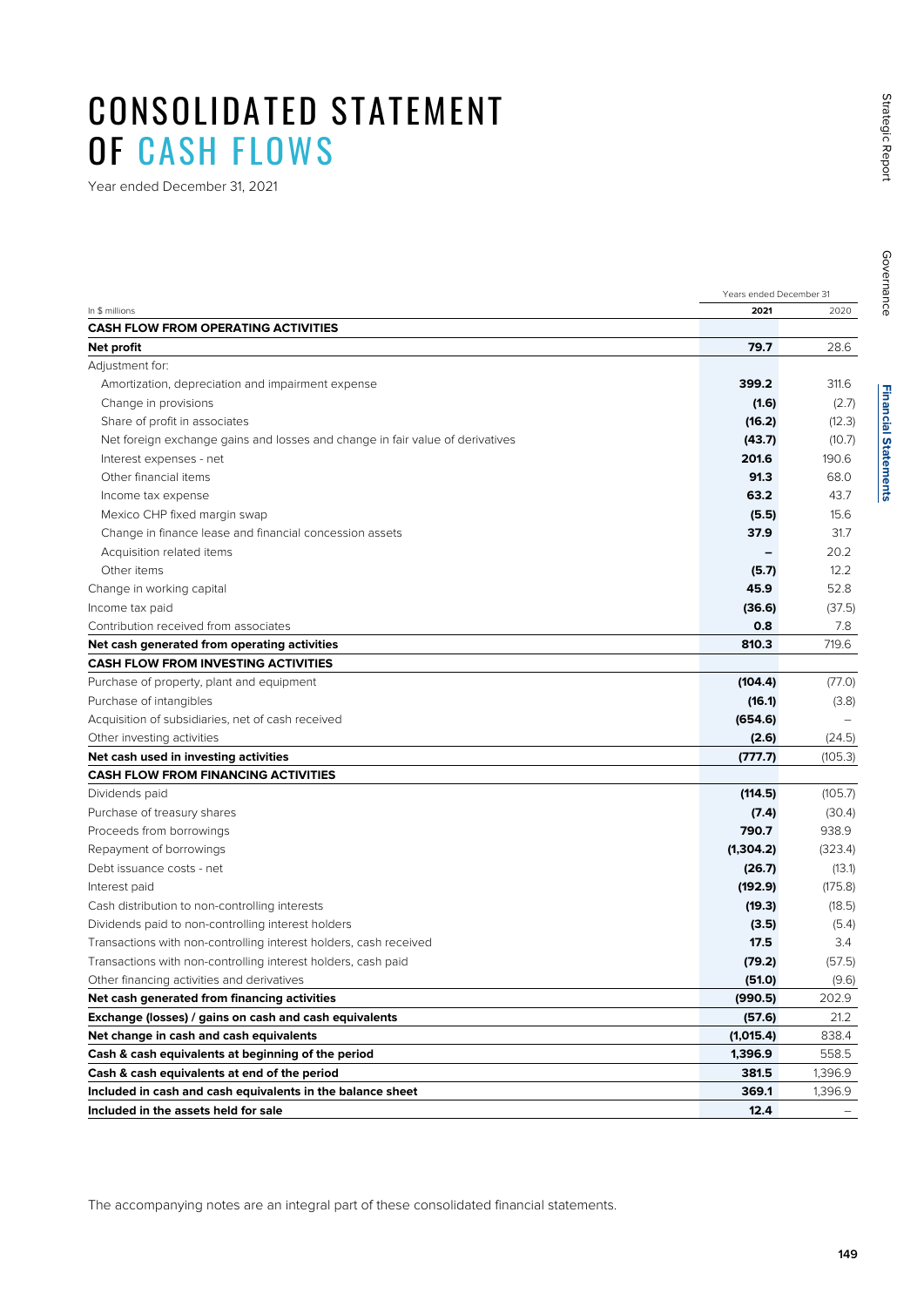# GENERAL INFORMATION

Year ended December 31, 2021

#### **1. General information**

ContourGlobal plc (the "Company") is a public listed company, limited by shares, domiciled in the United Kingdom and incorporated in England and Wales. It is the holding company for the Group whose principal activities during the period were the operation of wholesale power generation businesses with thermal and renewable assets in Europe, Latin America, United States of America and Africa, and its registered office is:

55 Baker Street London W1U 8EW United Kingdom

Registered number: 10982736

ContourGlobal plc is listed on the London Stock Exchange.

#### Basis of preparation

On 31 December 2020, IFRS as adopted by the European Union at that date was brought into UK law and became UK-adopted International Accounting Standards, with future changes being subject to endorsement by the UK Endorsement Board. ContourGlobal plc transitioned to UK-adopted International Accounting Standards in its consolidated financial statements on 1 January 2021. This change constitutes a change in accounting framework. However, there is no impact on recognition, measurement or disclosure in the period reported as a result of the change in framework.

The consolidated financial statements have been prepared in accordance with international accounting standards in conformity with the requirements of the Companies Act 2006 and UK-adopted International Accounting Standards. The consolidated financial statements have been prepared on the going concern basis under the historical cost convention, as modified by the revaluation of financial assets and financial liabilities (including derivative instruments) at fair value through profit or loss.

The financial information is presented in millions of US dollars, with one decimal. Thus numbers may not sum precisely due to rounding.

The principal accounting policies applied in the preparation of the consolidated financial statements are set out in note 2.3. These policies have been consistently applied to the periods presented, unless otherwise stated.

The financial information presented is at and for the financial years ended 31 December 2021 and 31 December 2020. Financial year ends have been referred to as 31 December throughout the consolidated financial statements as this is the accounting reference date of ContourGlobal plc. Financial years are referred to as 2021 and 2020 in these consolidated financial statements.

The preparation of the IFRS financial statements requires the use of estimates and assumptions that affect the reported amounts of assets and liabilities at the date of the consolidated financial statements and the reported amounts of revenues and expenses during the year. Although these estimates are based on management's best knowledge of the amount, event or actions, actual results may differ from those estimates, as noted in the critical accounting estimates and judgements in note 2.4.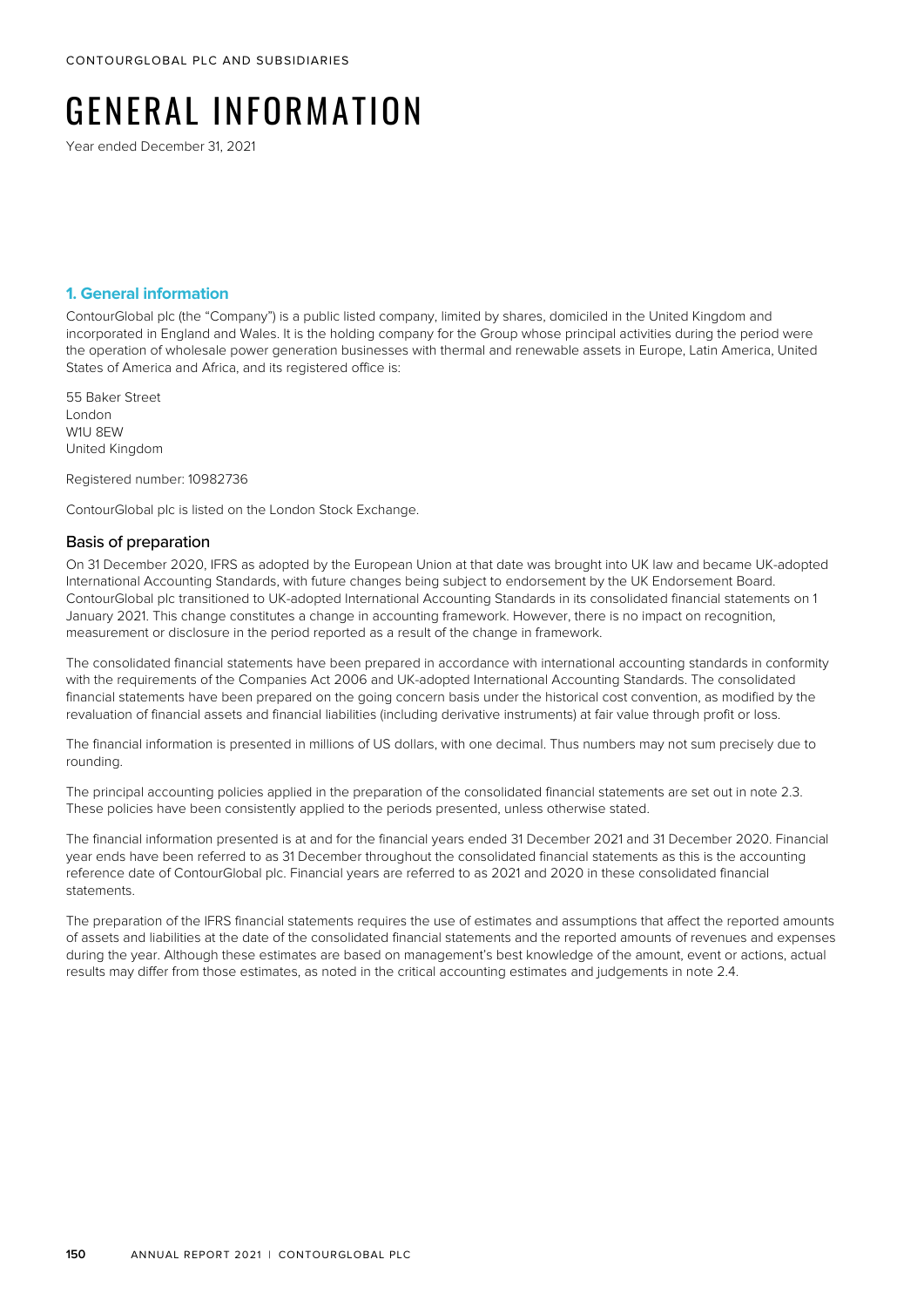Governance

Governance

# SUMMARY OF SIGNIFICANT ACCOUNTING POLICIES

Year ended December 31, 2021

#### **2. Summary of significant accounting policies**

#### 2.1. Application of new and revised International Financial Reporting Standards (IFRS)

The Group has applied the following amendments for the first time for their annual reporting period commencing 1 January 2021. There was no material impact from the application of these amendments.

- COVID-19-Related Rent Concessions amendments to IFRS 16; and
- Interest Rate Benchmark Reform Phase 2 amendments to IFRS 9, IAS 39, IFRS 7, IFRS 4 and IFRS 16.

#### 2.2. New standards and interpretations not yet mandatorily applicable

A number of additional new standards and amendments and revisions to existing standards have been published which will apply to the Group's future accounting periods. None of these are expected to have a significant impact on the consolidated results, financial position or cash flows of the Group when they are adopted.

#### 2.3. Summary of significant accounting policies

#### **Principles of consolidation**

The consolidated financial statements include both the assets and liabilities, and the results and cash flows, of the Group and its subsidiaries and the Group's share of the results and the Group's investments in associates.

Inter-company transactions and balances between Group companies are eliminated.

#### (a) Subsidiaries

Entities over which the Group has the power to direct the relevant activities so as to affect the returns to the Group, generally through control over the financial and operating policies, are accounted for as subsidiaries. Interests acquired in subsidiaries are consolidated from the date the Group acquires control.

#### (b) Associates

Where the Group has the ability to exercise significant influence over entities, generally from a shareholding of between 20% and 50% of the voting rights, they are accounted for as associates. The results and assets and liabilities of associates are incorporated into the consolidated financial statements using the equity method of accounting. The Group's investment in associates includes goodwill identified on acquisition.

The Group determines at each reporting date whether there is objective evidence that the investment in the associate is impaired. If there is evidence, the Group calculates the amount of impairment as the difference between the recoverable amount of the investment in the associate and its carrying value and recognizes this amount in the consolidated statement of income.

#### **Business combinations**

The acquisition consideration is measured at fair value which is the aggregate of the fair values of the assets transferred, the liabilities incurred or assumed and the equity interests issued in exchange for control. The consideration transferred includes the fair value of any asset or liability resulting from a contingent consideration arrangement. Any contingent consideration to be transferred by the Group is recognized at fair value at the acquisition date. Subsequent changes to the fair value of the contingent consideration are recognized in the consolidated statement of income. Where the consideration transferred, together with the non-controlling interest, exceeds the fair value of the net assets, liabilities and contingent liabilities acquired, the excess is recorded as goodwill. Acquisition related costs are expensed as incurred and classified as "Acquisition related items" in the consolidated statement of income.

Goodwill is capitalized as a separate item in the case of subsidiaries and as part of the cost of investment in the case of associates. Goodwill is denominated in the functional currency of the operation acquired.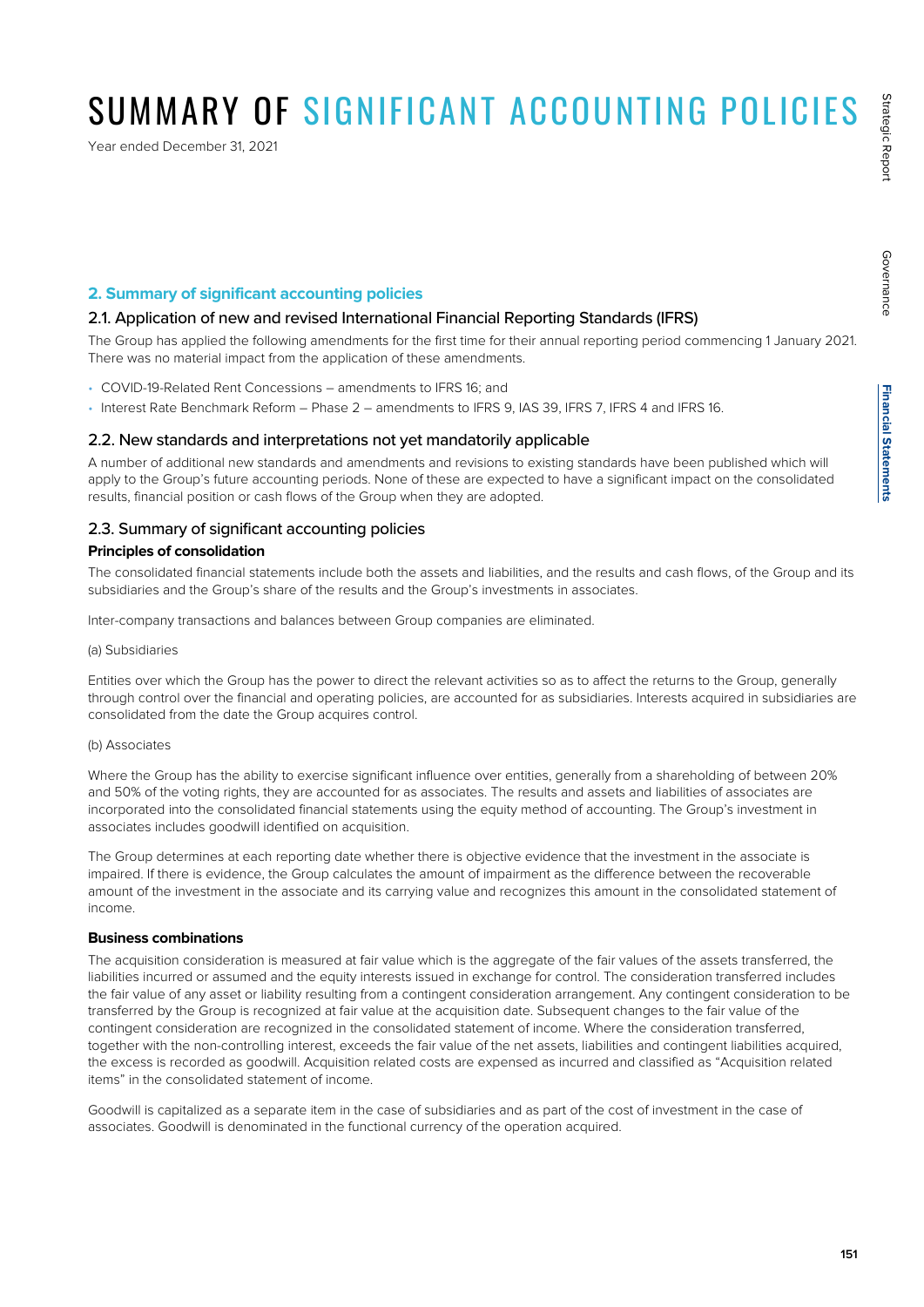#### **Changes in ownership interests in subsidiaries without change of control**

In line with IFRS 10 'Consolidated financial statements', transactions with non-controlling interests that do not result in a gain or loss of control are accounted for as equity transactions – that is, as transactions with the owners in their capacity as owners.

In the case of an acquisition of non-controlling interest that does not result in a gain of control, the difference between fair value of any consideration paid and the relevant share acquired of the carrying value of net assets of the subsidiary is recorded in equity.

In the case of a sale of non-controlling interests that do not result in a loss of control ("sell-down"), the net cash gain on sale of these assets are recorded as an increase in the equity attributable to owners of the parent and corresponds to the difference between the consideration received for the sale of shares and of the carrying amount of non-controlling interest sold. Consistent with this approach, subsequent true-ups to earn-outs in the context of sell-down transactions are also recorded in equity. The net cash gain or loss on sell-down is presented in Adjusted EBITDA, as disclosed in note 4.1.

#### **Non-current assets and disposal groups held for sale and discontinued operations**

Non-current assets (or disposal groups) are classified as held for sale if their carrying amount will be recovered principally through a sale transaction rather than through continuing use and a sale is considered highly probable. An impairment loss is recognized for any initial or subsequent write-down of the asset (or disposal group) to fair value less costs to sell. Assets and liabilities of a disposal group classified as held for sale are presented separately on the balance sheet.

A discontinued operation is a component of the entity that has been disposed of or is classified as held for sale and that represents a separate major line of business or geographical area of operations, is part of a single co-ordinated plan to dispose of such a line of business or area of operations, or is a subsidiary acquired exclusively with a view to resale. The results of discontinued operations are presented separately in the statement of profit or loss.

#### **Functional and presentation currency and currency translation**

The assets and liabilities of foreign undertakings are translated into US dollars, the Group's presentation currency, at the year-end exchange rates. The results of foreign undertakings are translated into US dollars at the relevant average rates of exchange for the year. Foreign exchange differences arising on retranslation of opening net assets, and the difference between average exchange rates and year end exchange rates on the result for the year are recognized directly in the currency translation reserve.

Foreign currency transactions are translated into the functional currency using the exchange rates prevailing at the dates of the transactions. Foreign exchange gains and losses resulting from the settlement of transactions and from the translation of monetary assets and liabilities denominated in foreign currencies are recognized at year end exchange rates in the consolidated statement of income line which most appropriately reflects the nature of the item or transaction.

The following table summarizes the main exchange rates used for the preparation of the consolidated financial statements of ContourGlobal:

|           | <b>CLOSING RATES</b> |                          |        | <b>AVERAGE RATES</b>                 |  |
|-----------|----------------------|--------------------------|--------|--------------------------------------|--|
|           |                      | Year ended 31st December |        | Year ended 31 <sup>st</sup> December |  |
| Currency  | 2021                 | 2020                     | 2021   | 2020                                 |  |
| EUR / USD | 1.1373               | 1.2216                   | 1.1833 | 1.1413                               |  |
| BRL / USD | 0.1792               | 0.1925                   | 0.1857 | 0.1960                               |  |
| BGN / USD | 0.5815               | 0.6246                   | 0.6049 | 0.5835                               |  |
| MXN / USD | 0.0486               | 0.0501                   | 0.0493 | 0.0469                               |  |

When a foreign undertaking is sold, the associated exchange differences are reclassified to profit or loss, as part of the gain or loss on sale.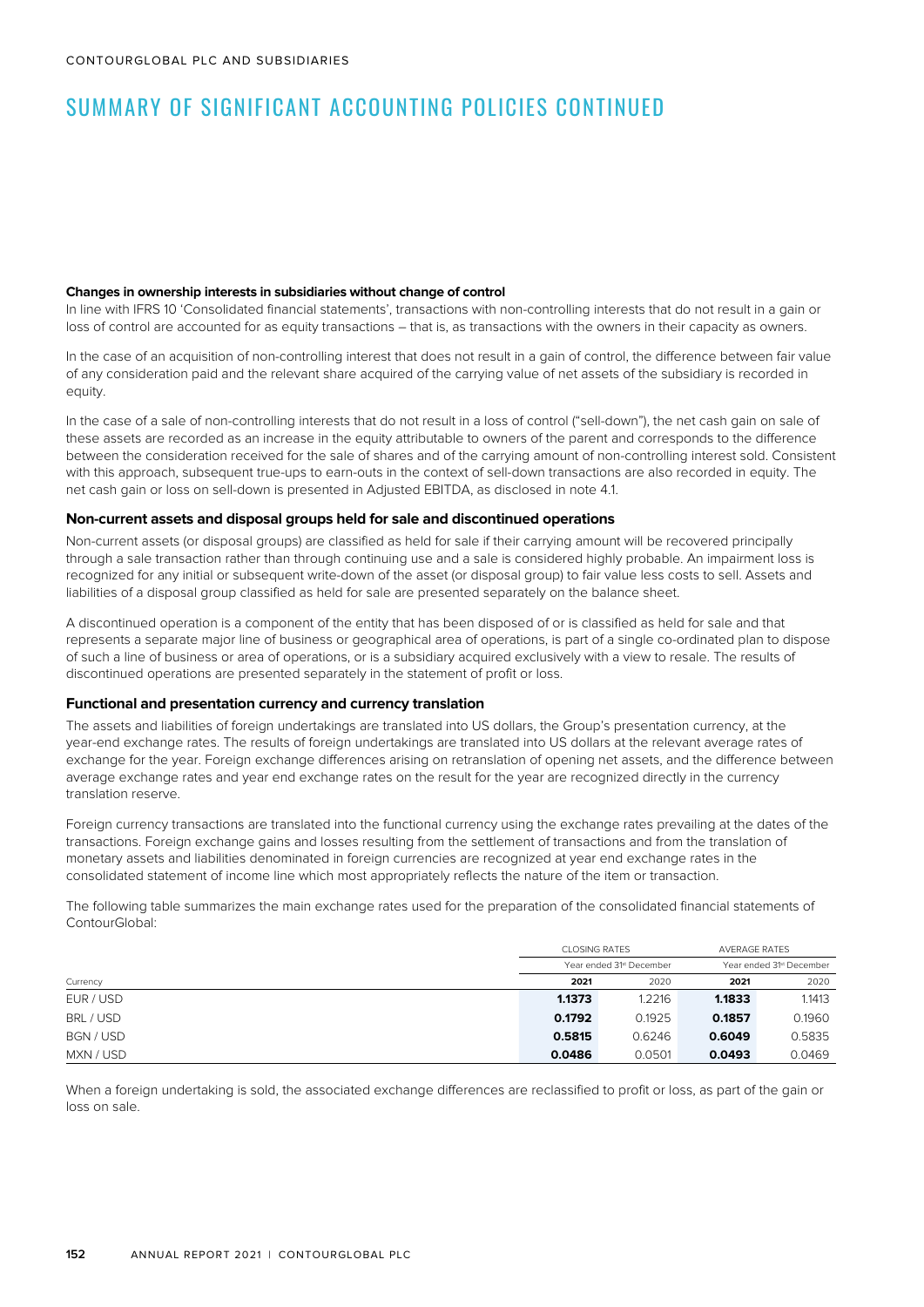Governance

Governance

#### **Operating and reportable segments**

The Group's reporting segments reflect the operating segments which are based on the organizational structure and financial information provided to the Chief Executive Officer, who represents the chief operating decision-maker ("CODM"). The Group's organizational structure reflects the different electricity generation methods, being Thermal and Renewable. A third category, Corporate & Other, primarily reflects costs for certain centralized functions including executive oversight, corporate treasury and accounting, legal, compliance, human resources, IT and facilities management and certain technical support costs that are not allocated to the segments for internal management reporting purposes.

The principal profit measure used by the CODM is "Adjusted EBITDA" as defined in note 4.1. A segmented analysis of "Adjusted EBITDA" is provided in note 4.1 to the consolidated financial statements.

#### **Revenue recognition**

The Group revenue is mainly generated from the following:

(i) revenue from power sales;

- (ii) revenue from operating leases;
- (iii) revenue from financial assets (concession and finance lease assets); and
- (iv) other revenue such as environmental, operational and maintenance services rendered to offtakers.

Revenue from operating leases is recognized under IFRS 16, revenue from financial assets is recognized under IFRS 16 and IFRIC 12, and Revenue from power sales and other revenue are recognized under IFRS 15.

Revenue recognition in accordance with IFRS 15, 'Revenues from contracts with customers', is based on the transfer of control, i.e. the notion of control is used to determine when a good or service is transferred to the customer. In accordance with this, the Group has adopted a single comprehensive model for the accounting for revenues from contracts with customers, using a five-step approach for revenue recognition: (1) identifying the contract; (2) identifying the performance obligations in the contract; (3) determining the transaction price; (4) allocating the transaction price to the performance obligations in the contract; and (5) recognizing revenue when the Group satisfies a performance obligation.

Based on this recognition model, sales are recognized when goods are delivered to the customer and have been accepted by the customer, even if they have not been invoiced, or when services are rendered, and it is probable that the economic benefits associated with the transaction will flow to the entity. Revenue for the year includes the estimate of the energy supplied that has not yet been invoiced.

When determining the transaction price, the Group considers the effects of the variable consideration, the constraining estimates of variable consideration, the existence of a significant financing component in the contract, the non-cash consideration and the consideration payable to a customer.

If the consideration promised in a contract includes a variable amount, the Group estimates the amount of consideration to which it will be entitled in exchange for transferring the promised goods or services to a customer. An amount of consideration can vary because of discounts, rebates, refunds, credits, price concessions, incentives, performance bonuses, penalties or other similar items.

Certain of the Group's power plants sell their output under Power Purchase Agreements ("PPAs") and other long-term arrangements. Under such arrangements it is usual for the Group to receive payment for the provision of electrical capacity or availability whether or not the offtaker requests the electrical output (capacity payments) and for the variable costs of production (energy payments). In such situations, revenue is recognized in respect of capacity payments as:

- a. Service income in accordance with the contractual terms, to the extent that the capacity has been made available to the contracted offtaker during the period and / or energy produced and delivered in the period. This income is recognized as part of revenue from power sales;
- b. Financial return on the operating financial asset where the PPA is considered to be or to contain a finance lease or where the contract is considered to be a financial asset under interpretation IFRIC 12: "Service concession arrangements".
- c. Service income related to environmental, operational and maintenance services rendered to offtakers are presented as part of Other revenue.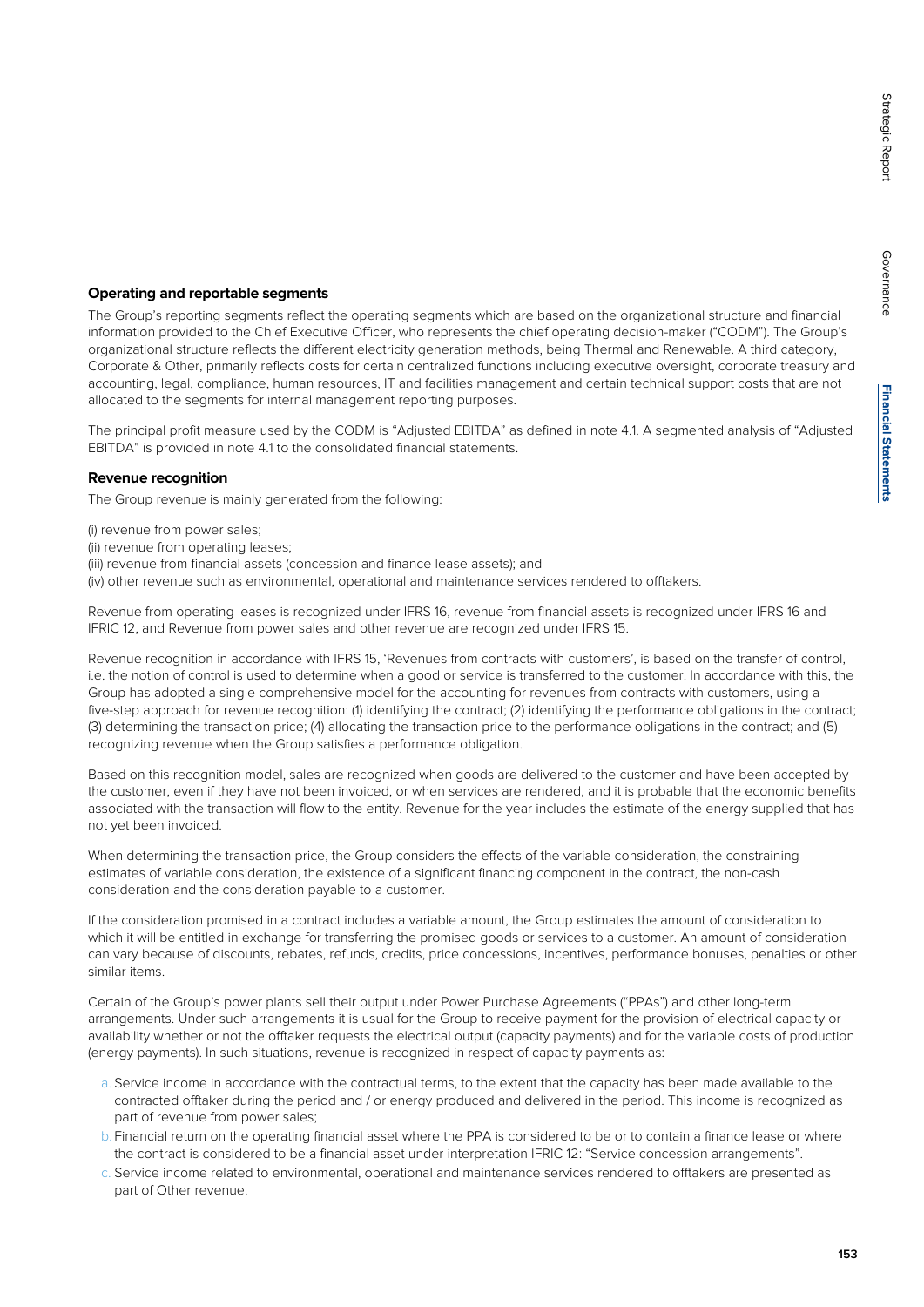Under finance lease arrangements, those payments which are not included within minimum lease payments are accounted for as service income (outlined in (a) above).

Energy payments under PPAs are recognized in revenue in all cases as the contracted output is delivered.

Interest income is accrued on a time basis, by reference to the principal outstanding and at the effective interest rate applicable, which is the rate that exactly discounts estimated future cash receipts through the expected life of the financial asset to that asset's net carrying amount on initial recognition.

#### **Concession arrangements**

The interpretation IFRIC 12 governs accounting for concession arrangements. An arrangement within the scope of IFRIC 12 is one which involves a private sector entity (known as "an operator") constructing infrastructure used to provide a public service, or upgrading it (for example, by increasing its capacity) and operating and maintaining that infrastructure for a specified period of time.

IFRIC 12 applies to public-to-private service concession arrangements if:

- a. The "grantor" (i.e. the public sector entity the offtaker) controls or regulates what services the operator must provide with the infrastructure, to whom it must provide them, and at what price; and
- b. The grantor controls through ownership, beneficial entitlement or otherwise any significant residual interest in the infrastructure at the end of the term of the arrangement. Infrastructure used in a public-to-private service concession arrangement for its entire useful life (a whole of life asset) is within the scope of IFRIC 12 if the conditions in a) are met.

Under concession arrangements within the scope of IFRIC 12, which comply with the "financial asset" model requirements, the operator recognizes a contract asset, attracting revenue in consideration for the services it provides (design, construction, etc.), to the extent that it has an unconditional contractual right to receive cash or another financial asset from or at the direction of the grantor for the construction services; the grantor has little, if any, discretion to avoid payment, usually because the agreement is enforceable by law. The Group has an unconditional right to receive cash if the grantor contractually guarantees to pay the Group (a) specified or determinable amounts or (b) the shortfall, if any, between amounts received from users of the public service and specified or determinable amounts, even if payment is contingent on the Group ensuring that the infrastructure meets specified quality or efficiency requirements. This model is based on input assumptions such as budgets and cash flow forecasts. Any change in these assumptions may have a material impact on the measurement of the recoverable amount and could result in reducing the value of the asset. Such contract assets are recognized in the consolidated statement of financial position in an amount corresponding to the fair value of the infrastructure on first recognition and subsequently at amortized cost less impairment losses. The receivable is settled by means of the grantor's payments being received. The financial income calculated on the basis of the effective interest rate, equivalent to the project's internal rate of return, is reflected within the "Revenue from concession and finance lease assets" line in note 4.2. Cash outflows relating to the acquisition of contract assets under concession agreements are presented as part of cash flow from investing activities. Net cash inflows generated by the contract assets' operations are presented as part of cash flow from operating activities.

For purchase power arrangements, revenue for service income is generally recognized as billed after excluding the portion of the payment that is allocated to cover the return on financial assets arising from service concession arrangements as described above. We have therefore not disclosed the transaction price allocated to unsatisfied contracts based as permitted by paragraph 121 of IFRS 15.

#### **Share-based compensation plans**

The share-based payment charge arises from the Long Term Incentive Plan (LTIP) and the Private Incentive Plan (PIP). The PIP scheme is applicable to senior executives whilst the LTIP scheme is applicable to senior executives and senior and middle management. Shares issued under the schemes vest subject to continued employment within the Group and satisfaction of the non-market performance conditions. Employees leaving prior to the vesting date will normally forfeit their rights to unvested share awards. The fair value of the awards is measured using the market value at the date of grant. The fair value determined at the grant date is expensed on a straight-line basis together with a corresponding increase in equity over the vesting period, based on the Group's estimate of the number of awards that will vest, and adjusted for the effect of non-market-based vesting conditions.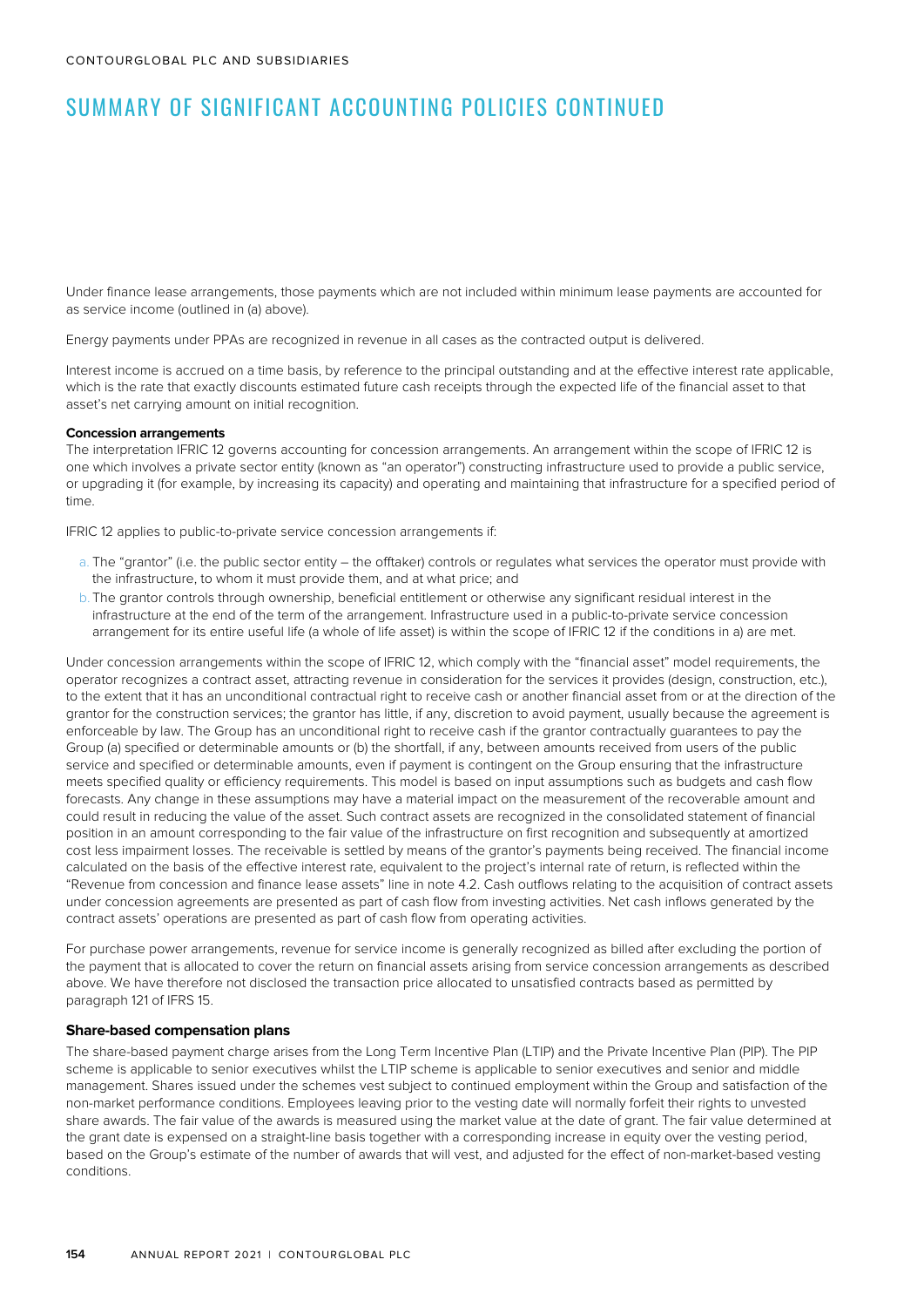Governance

Governance

#### **Acquisition related items**

Acquisition related items include pre-acquisition costs such as various professional fees and due diligence costs, earn-outs and other related incremental costs incurred as part of completed or contemplated acquisitions.

#### **Finance income and finance costs**

Finance income primarily consists of interest income on funds invested. Finance costs primarily comprise interest expense on borrowings, unwinding of the discount/step up on financial and contract assets and provisions, interests and penalties that arise from late payments of suppliers or taxes, bank charges, differences between the historically estimated and actual dividends of the debt payable to non-controlling interests in our Bulgarian power plant, changes in the fair value of derivatives not qualifying for hedge accounting and net foreign exchange gains and losses.

#### **Intangible assets and goodwill**

#### **Goodwill**

For the purpose of impairment testing, goodwill acquired in a business combination is allocated to each of the cash generating units ("CGUs"), or groups of CGUs that is expected to benefit from the synergies of the combination. Each unit or group of units represents the lowest level within the entity at which the goodwill is monitored for internal management purposes. A CGU is determined as a group of assets at a country level using shared technology which is typically the case for solar and wind assets.

The reporting units (which generally correspond to power plants) or group of reporting units have been identified as its cashgenerating units.

Goodwill impairment reviews are undertaken at least annually.

#### **Intangible assets**

Intangible assets include licenses, permits, contracts, project development rights when specific rights are acquired and software. Intangible assets separately acquired in the normal course of business are recorded at historical cost, and intangible assets acquired in a business combination are recognized at fair value at the acquisition date. When the power plant achieves its commercial operations date, the related intangible assets are amortized using the straight-line method generally over the life of the PPA or over the duration of the permits, licenses and contracts granted, generally over 15 to 20 years (excluding software). Software is amortized over 1 to 3 years.

#### **Property, plant and equipment**

#### **Initial recognition and subsequent measurement**

Property, plant and equipment are stated at historical cost, less depreciation and impairment, or at fair value at the acquisition date if acquired in the context of a business combination. Historical cost includes an initial estimate of the costs of dismantling and removing the item and restoring the site on which it is located, when the entity has a present legal or constructive obligation to do so. In the context of a business combination the fair value valuation is usually based on an income-approach based method.

Property, plant and equipment recognized as right-of-use assets under IFRS 16 are measured at cost less depreciation, impairment and adjustments to certain remeasurements of the lease liability.

Costs relating to major inspections and overhauls are capitalized and any remaining carrying amount of the cost of the previous overhaul is derecognized when new expenditure is capitalized. Minor replacements, repairs and maintenance, including planned outages to our power plants that do not improve the efficiency or extend the life of the respective asset, are expensed as incurred.

The Group capitalizes certain direct pre-construction costs associated with its power plant project development activities when it has been determined that it is more likely than not that the opportunity will result in an operating asset. Factors considered in this determination include (i) the availability of adequate funding, (ii) the likelihood that the Group will be awarded the project or the barriers are not likely to prohibit closing the project, and (iii) there is an available market and the regulatory, environmental and infrastructure requirements are likely to be met. Capitalized pre-construction costs include initial engineering, environmental and technical feasibility studies, legal costs, permitting and licensing and direct internal staff salary and travel costs, among others. Pre-construction costs are expensed if a project is abandoned or if the conditions stated above are not met.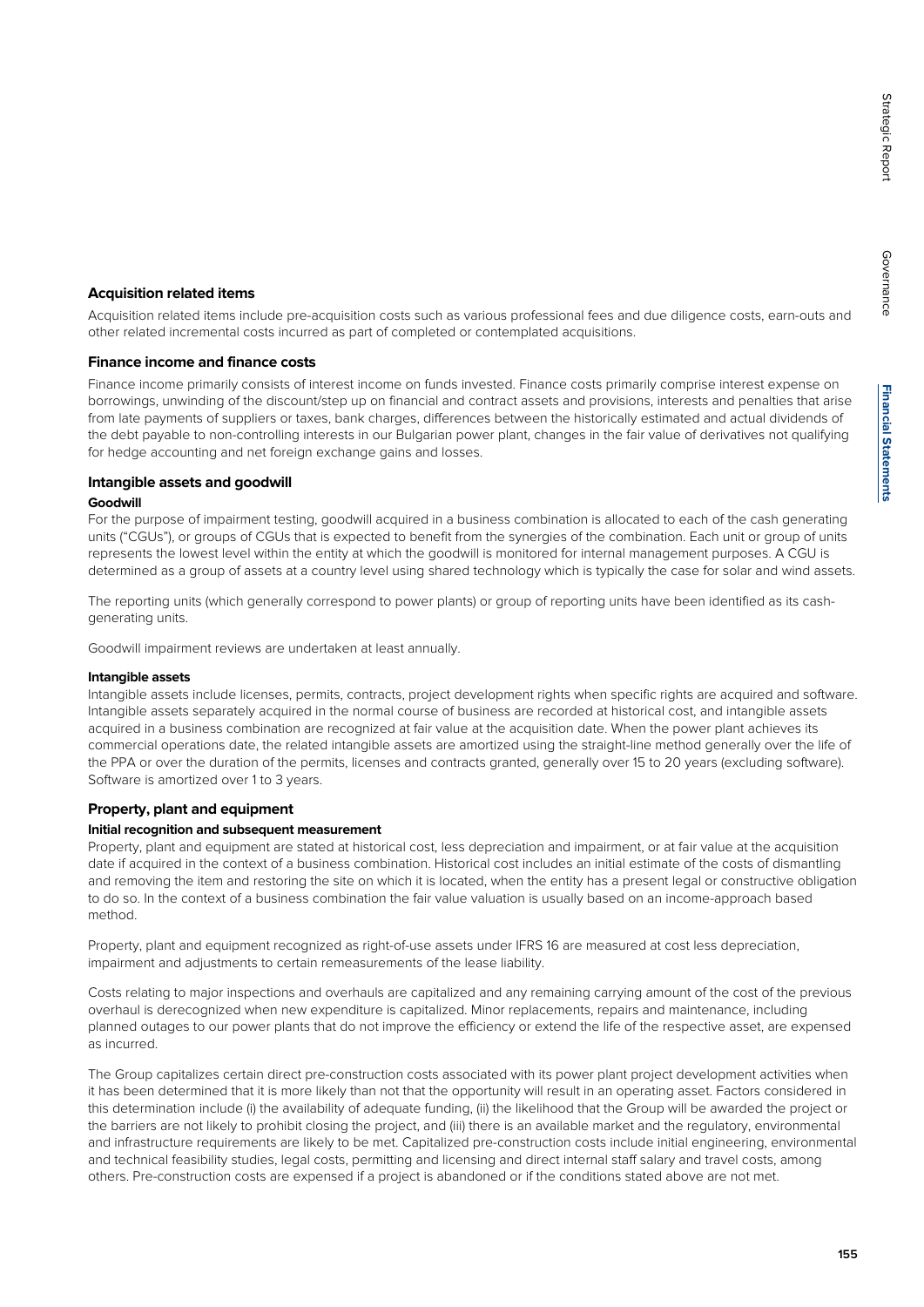Construction work in progress ("CWIP") assets are transferred out of CWIP when construction is substantially completed and the power plant achieves its commercial operations date ("COD"), at which point depreciation commences.

Borrowing costs directly attributable to construction of a qualifying assets are capitalized during the period of time that is required to complete and prepare the asset for its intended use.

#### **Depreciation**

Property, plant and equipment are depreciated to their estimated residual value using the straight-line method over the following estimated useful lives:

|                                                    | Useful lives as of December 31, 2020 and 2021 |
|----------------------------------------------------|-----------------------------------------------|
| Power plant assets                                 |                                               |
| Lignite, coal, gas, oil, biomass power plants      | 3 to 32 years                                 |
| Hydro plants and equipment                         | 24 to 40 years                                |
| Wind farms                                         | 16 to 25 years                                |
| Tri and quad-generation combined heat power plants | 15 to 23 years                                |
| Solar plants                                       | 11 to 20 years                                |
| Other                                              | 3 to 10 years                                 |

Useful economic lives have been updated to reflect the lives of plants from the date of acquisition by the Group.

"Generation plants and equipment" and "Other property, plant and equipment" categories are presented respectively under "Power plant assets" and "Other" in note 4.10.

See below for the Group's depreciation policy on right-of-use assets.

The range of useful lives is due to the diversity of the assets in each category, which is partly due to acquired assets and from assets groupings.

The residual values and useful lives are reviewed at least annually taking into account a number of factors such as operational and technical risks, and risks linked to climate change (for example from emerging government policies) and if expectations differ from previous estimates, the remaining useful lives are reassessed and adjustments are made. In the case of assets acquired as part of a business combination, the remaining useful lives are assessed at the acquisition dates by performing technical due diligence procedures.

Where a power purchase agreement ("PPA") acquired as part of business combination is deemed to contain an operating lease, the company depreciates separately the amounts reflected in the acquired fair value of that Property Plant & Equipment that are attributable to favorable or unfavorable lease terms relative to market terms. Such amounts are depreciated over the term of the related PPA (2 to 12 years).

#### **Leases**

The Group applies IFRS 16 'Leases' and leases are recognized as a right-of-use asset and a corresponding liability at the date at which the leased asset is available for use by the Group.

Accounting for a lease as a lessee – Assets and liabilities arising from a lease are initially measured on a present value basis. Lease liabilities include the net present value of the following lease payments:

- fixed payments (including in-substance fixed payments), less any lease incentives receivable;
- variable lease payments that are based on an index or a rate, initially measured using the index or rate as at the commencement date;
- amounts expected to be payable by the Group under residual value guarantees;
- the exercise price of a purchase option if the Group is reasonably certain to exercise that option; and
- payments of penalties for terminating the lease, if the lease term reflects the Group exercising that option.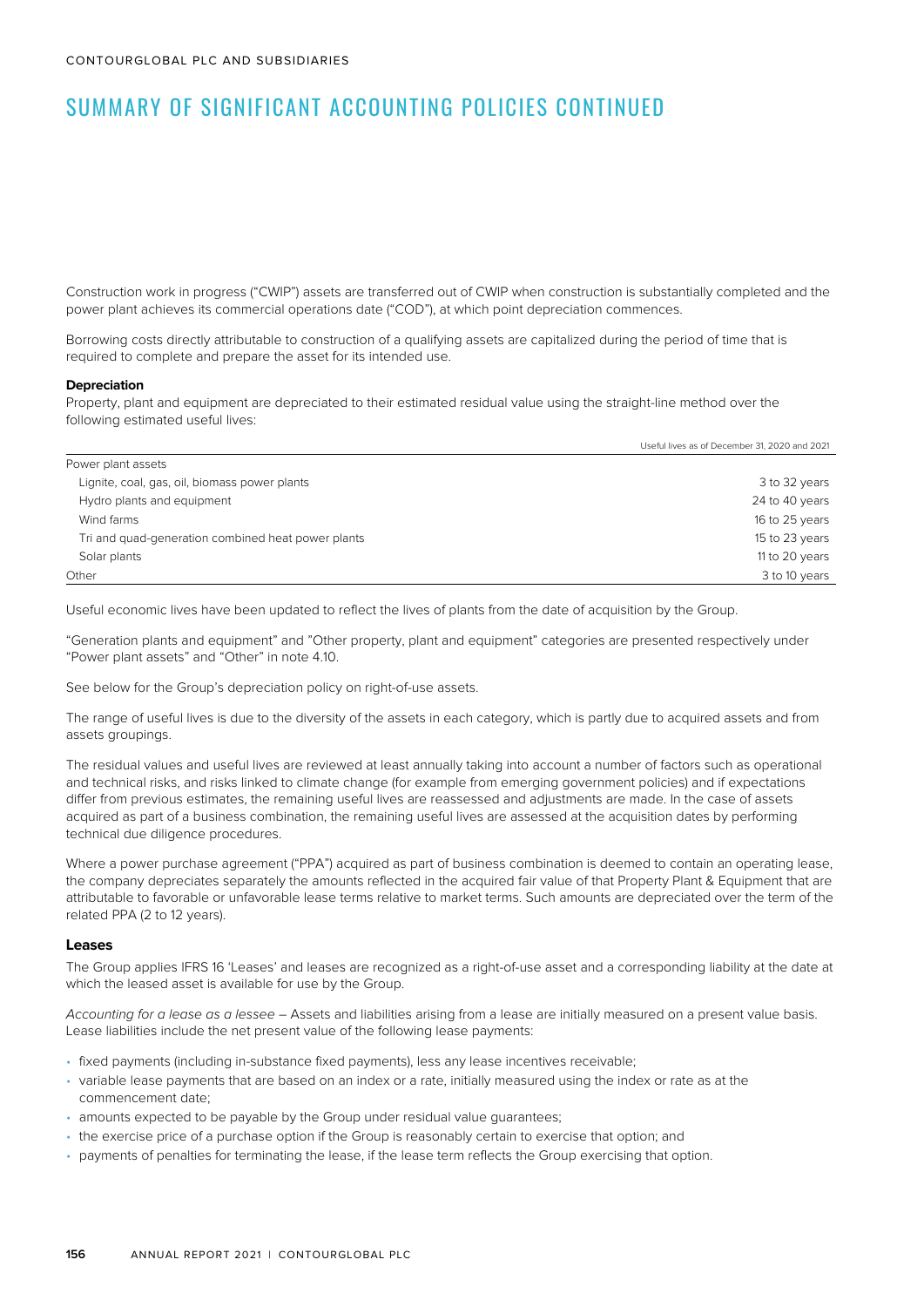Lease payments to be made under reasonably certain extension options are also included in the measurement of the liability. The lease payments are discounted using the interest rate implicit in the lease. If that rate cannot be readily determined, which is generally the case for leases in the Group, the lessee's incremental borrowing rate is used, being the rate that the individual lessee would have to pay to borrow the funds necessary to obtain an asset of similar value to the right-of-use asset in a similar economic environment with similar terms, security and conditions.

To determine the incremental borrowing rate, the Group applied a single discount rate to a portfolio of leases with reasonably similar characteristics.

The Group is exposed to potential future increases in variable lease payments which are linked to gross revenues or based on an index or rate. No right of use assets or corresponding lease liability is recognized in respect of variable consideration leases which are linked to gross revenues. Variable lease payments that depend on gross revenues are recognized in the statement of income in the period in which the related revenue is generated.

Lease payments are allocated between principal and finance cost. The finance cost is charged to profit or loss over the lease period so as to produce a constant periodic rate of interest on the remaining balance of the liability for each period.

Right-of-use assets are measured at cost comprising the following:

- the amount of the initial measurement of lease liability;
- any lease payments made at or before the commencement date less any lease incentives received;
- any initial direct costs; and
- restoration costs.

Right-of-use assets are generally depreciated over the shorter of the asset's useful life and the lease term on a straight-line basis. If the group is reasonably certain to exercise a purchase option, the right-of-use asset is depreciated over the underlying asset's useful life.

Payments associated with short-term leases (less than 12 months) of equipment and vehicles and all leases of low-value assets are recognized on a straight-line basis as an expense in the statement of income.

Accounting for arrangements that contain a lease as lessor – PPA's and other long-term contracts may contain, or may be considered to contain, leases where the fulfilment of the arrangement is dependent on the use of a specific asset such as a power plant and the arrangement conveys to the customer the right to use that asset. Such contracts may be identified as either operating leases or finance leases.

#### (i) Accounting for finance leases as lessor

Where the Group determines that the contractual provisions of a long-term PPA contain, or are, a lease and result in the offtaker assuming the principal risks and rewards of ownership of the power plant, the arrangement is a finance lease. Accordingly the assets are not reflected as property, plant and equipment and the net investment in the lease, represented by the present value of the amounts due from the lessee is recorded within financial assets as a finance lease receivable.

The capacity payments as part of the leasing arrangement are apportioned between minimum lease payments (comprising capital repayments relating to the plant and finance income) and service income. The finance income element is recognized as revenue, using a rate of return specific to the plant to give a constant rate of return on the net investment in each period. Finance income and service income are recognized in each accounting period at the fair value of the Group's performance under the contract.

#### (ii) Accounting for operating leases as lessor

Where the Group determines that the contractual provisions of the long-term PPA contain, or are, a lease, and result in the Group retaining the principal risks and rewards of ownership of the power plant, the arrangement is an operating lease. For operating leases, the power plant is, or continues to be, capitalized as property, plant and equipment and depreciated over its useful economic life. Rental income from operating leases is recognized on an output basis over the term of the arrangement.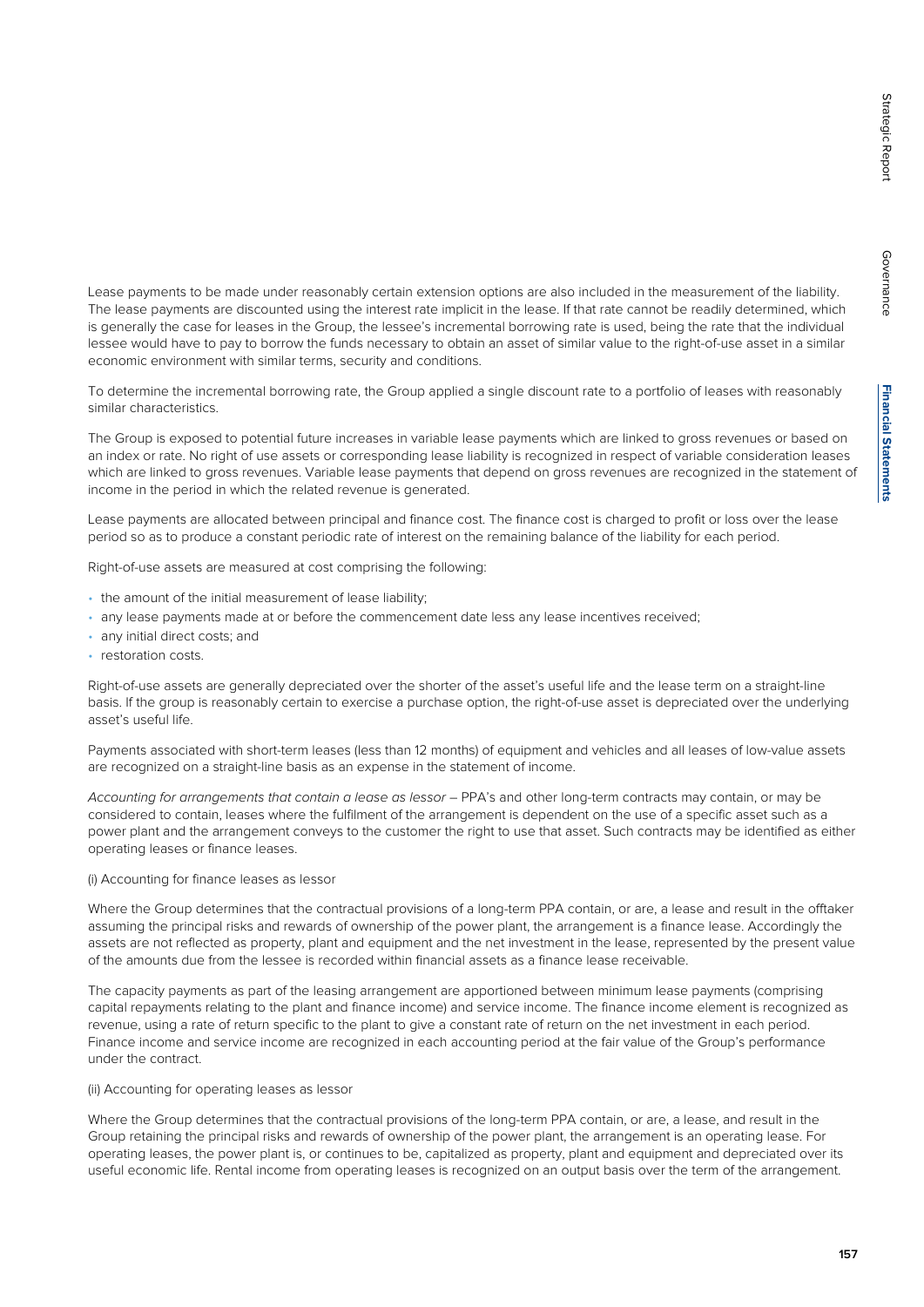#### **Impairment of non-financial assets**

Assets that are subject to depreciation or amortization are reviewed annually for indicators of impairment where events or changes in circumstances indicate that carrying values may not be recoverable. An impairment loss is recognized for the amount by which the asset's carrying amount exceeds its recoverable amount. The recoverable amount is the higher of an asset's fair value less costs of disposal (market value) and value in use determined using estimates of discounted future net cash flows of the asset or group of assets to which it belongs. For the purposes of assessing impairment, assets are grouped at the lowest levels for which there are largely independent cash inflows (cash-generating units).

#### **Financial assets**

#### **Classification of financial assets**

The Group classifies its financial assets in the following categories: at fair value through statement of income and at amortized cost.

a) Financial assets at fair value through statement of income

Financial assets have been acquired principally for the purpose of selling, or being settled, in the short term. Financial assets at fair value through statement of income are "Cash and cash equivalents" when held in money market funds and derivatives held for trading unless they are designated as hedges.

b) Financial assets held at amortized cost

These financial assets are held for collection of contractual cash flows, where those cash flows represent solely payments of principal and interest, and are measured at amortized cost. They are included in current assets, except those that mature greater than 12 months after the end of the reporting period, which are classified in non-current assets. The Group's financial assets and amortized costs comprise "Trade and other receivables", "Financial and contract assets" and "Cash and cash equivalents" that are not required to be carried at fair value through statement of income in the consolidated statement of financial position.

The classification depends on the entity's business model for managing the financial assets and the contractual terms of the cash flows.

#### **Recognition and measurement**

Purchases and sales of financial assets are recognized on trade date (that is, the date on which the Group commits to purchase or sell the asset).

At initial recognition, the Group measures a financial asset at its fair value plus, in the case of a financial asset not at fair value through statement of income, transaction costs that are directly attributable to the acquisition of the financial asset. Transaction costs of financial assets carried at fair value through the statement of income are expensed in the consolidated statement of income and other comprehensive income. Financial assets are derecognized when the rights to receive cash flows from the financial assets have expired or have been transferred and the Group has transferred substantially all the risks and rewards of ownership.

a) Financial assets at fair value through statement of income

Gains or losses on financial assets at fair value through statement of income are recognized in the consolidated statement income and other comprehensive income. These are presented within finance income and finance costs respectively.

b) Financial assets held at amortized cost

These financial assets are held for collection of contractual cash flows, where those cash flows represent solely payments of principal and interest, and are measured at amortized cost. Interest income from these financial assets is included in finance income using the effective interest rate method. Any gain or loss arising on derecognition is recognized directly in profit or loss and presented in finance income or finance costs.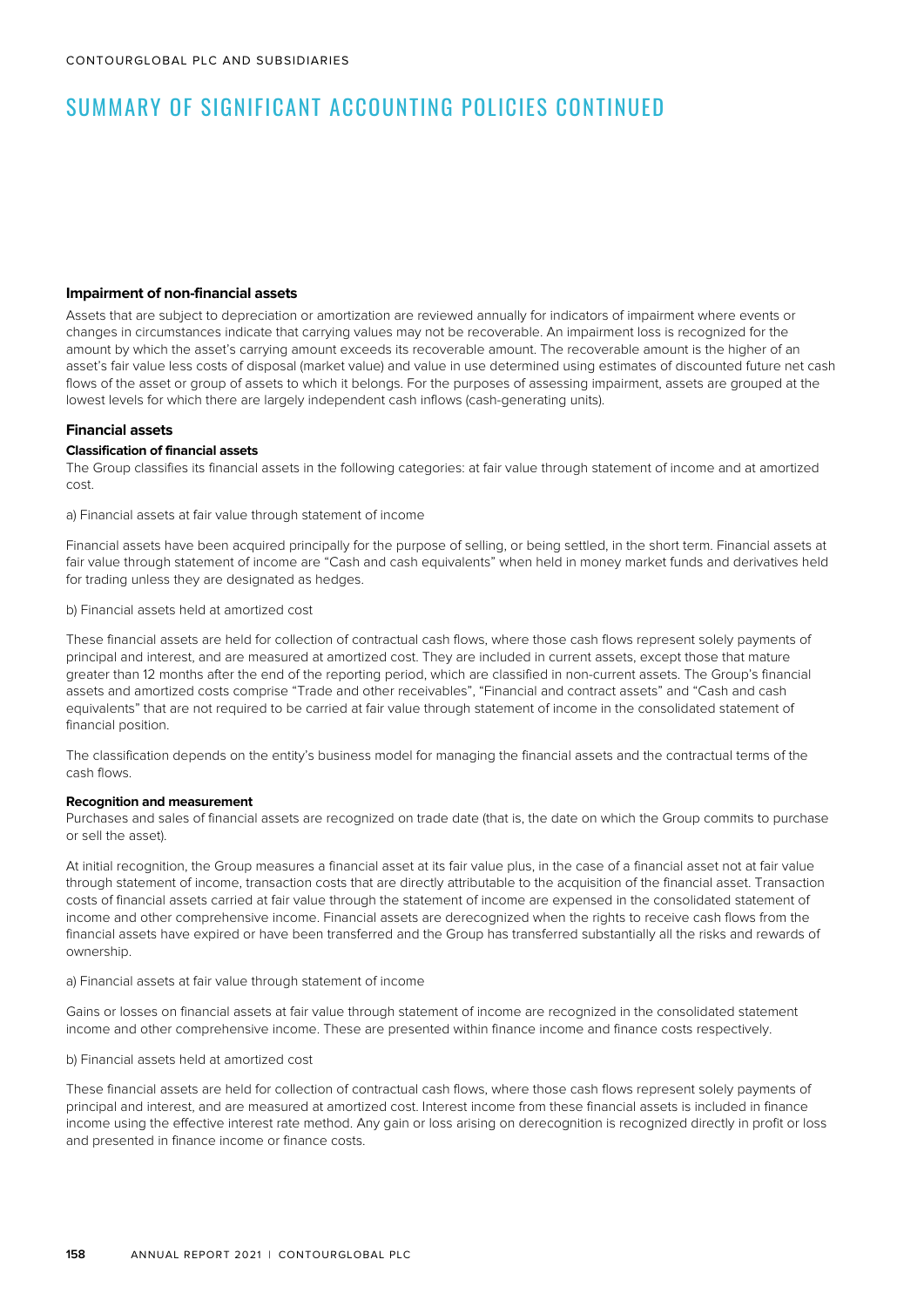Governance

Governance

#### **Impairment**

The Group assesses, on a forward-looking basis, the expected credit losses associated with its financial assets carried at amortized cost. The impairment methodology applied depends on whether there has been a significant increase in credit risk.

Allowances for expected credit losses are made based on the risk of non-payment taking into account ageing, previous experience, economic conditions, existing insurance policies and forward looking data. Political risk insurance (PRI) policies are factored into this assessment due to being closely related insurance policies for which cash flows have been factored into the expected credit loss calculations (including risk of default on insurance provider) and presented on a net basis. Such allowances are measured as either 12-months expected credit losses or lifetime expected credit losses depending on changes in the credit quality of-the counterparty.

While the financial assets of the Group are subject to the impairment requirements of IFRS 9, the identified impairment loss was immaterial.

The Group has three types of financial assets that are subject to the expected credit loss model:

(1) Trade and other receivables

(2) Financial and contract assets

(3) Other financial assets

While cash and cash equivalents are also subject to the impairment requirements of IFRS 9, no impairment loss has been identified.

#### **Derivative financial instruments and hedging activities**

Derivative instruments are measured at fair value upon initial recognition in the consolidated statement of financial position and subsequently are re-measured to their fair value at the end of each reporting period. The accounting for subsequent changes in fair value depends on whether the derivative is designated as a hedging instrument and, if so, the nature of the item being hedged.

Derivative instruments are presented according to their maturity date, regardless of whether they qualify for hedge accounting under IFRS 9 (hedging instruments versus trading instruments). Derivatives are classified as a separate line item in the consolidated statement of financial position.

As part of its overall foreign exchange and interest rate risk management policy, the Group enters into various hedging transactions involving derivative instruments.

The full fair value of a hedging derivative is classified as a non-current asset or liability when the remaining maturity of the hedged item is more than 12 months; it is classified as a current asset or liability when the remaining maturity of the hedged item is less than 12 months.

In connection with the Group's hedging policy, the Group uses forward exchange contracts for currency risk management as well as foreign exchange options.

The Group also hedges particular risks associated with the cash flows of recognized assets and liabilities and highly probable forecast transactions (cash flow hedges). Notably, the Group uses interest rate swap contracts for interest rate risk management in order to hedge certain forecasted transactions and to manage its anticipated cash payments under its variable rate financing by converting a portion of its variable rate financing to a fixed rate basis through the use of interest rate swap agreements, and a cross currency swap contract for both currency and interest rate risk management.

The Group can also hedge specific risks identified such as exposure to energy spot price for example, in the case of the CHP Mexico fixed margin swap which protects certain power purchase agreements against variations in the CFE tariffs.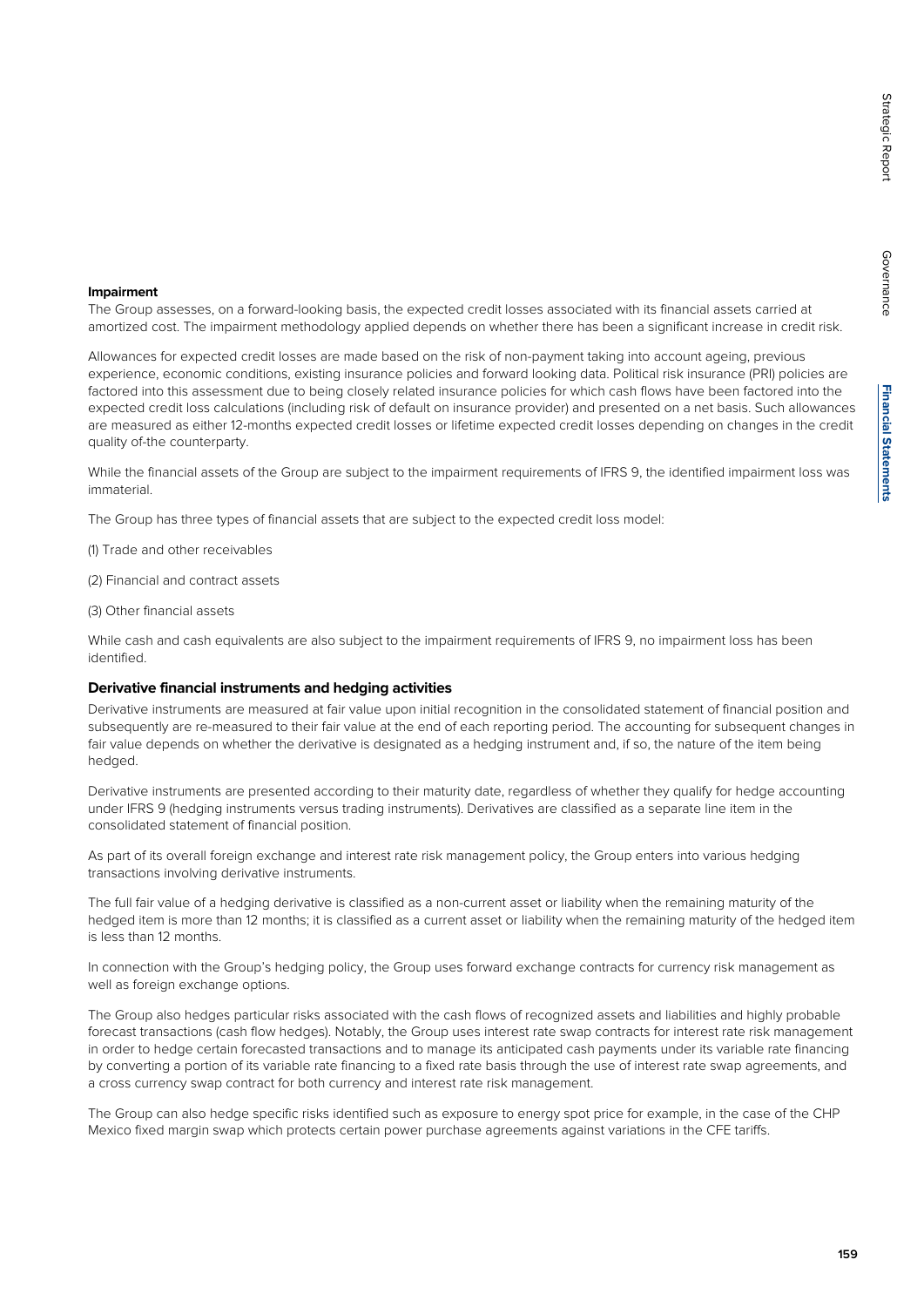#### **Items qualifying as hedges**

The Group formally documents all relationships between hedging instruments and hedged items, as well as its risk management objectives and strategies for undertaking hedge transactions and the method used to assess hedge effectiveness. Hedging transactions are expected to be highly effective in achieving offsetting changes in cash flows and are regularly assessed to determine that they actually have been highly effective throughout the financial reporting periods for which they are implemented.

When derivative instruments qualify as hedges for accounting purposes, as defined in IFRS 9 'Financial instruments', they are accounted for as follows:

a) Cash flow hedges that qualify for hedge accounting

- The effective portion of changes in the fair value of derivatives that are designated and qualify as cash flow hedges is recognized in the cash flow hedge reserve within equity and through the consolidated statement of other comprehensive income ("OCI"). The gain or loss relating to the ineffective portion is recognized immediately within the consolidated statement of income. Amounts recognized directly in OCI are reclassified to the consolidated statement of income when the hedged transaction affects the consolidated statement of income.
- If a forecast transaction or firm commitment is no longer expected to occur, amounts previously recognized in OCI are reclassified to the consolidated statement of income as finance income or finance costs.

If a hedging instrument expires or is sold, terminated or exercised without replacement or rollover, or if its designation as a hedge is revoked, amounts previously recognized in OCI remain in accumulated OCI until the forecast transaction or firm commitment occurs, at which point they are reclassified to the consolidated statement of income.

b) Derivatives that do not qualify for hedge accounting

Certain derivative instruments do not qualify for hedge accounting. Changes in the fair value of any derivative instrument that does not qualify for hedge accounting are recognized immediately in profit or loss and are included in net foreign exchange (losses) and gains and change in fair value of derivatives.

In connection with the Group's hedging policy, the Group uses forward exchange contracts for currency risk management as well as foreign exchange options, interest rate swap contracts for interest rate risk management in order to hedge certain forecasted transactions and to manage its anticipated cash payments under its variable rate financing by converting a portion of its variable rate financing to a fixed rate basis through the use of interest rate swap agreements, and a cross currency swap contract for both currency and interest rate risk management.

#### **Inventories**

Inventories consist primarily of power generating plant fuel, non-critical spare parts that are held by the Group for its own use and emission quotas (see below). Inventories are stated at the lower of cost, using a first-in, first-out method, and net realizable value, which is the estimated selling price in the ordinary course of business, less applicable selling expenses.

#### **Emission quotas**

Some companies of the Group emit CO<sub>2</sub> and have as a result obligations to buy emission quotas on the basis of local legislation. The emissions made by the companies emitting  $CO<sub>2</sub>$  which are in excess of any allocated quotas are purchased at free market price and shown as inventory before their effective use. If emissions are higher than allocated quotas, the companies recognizes an expense and respective liability for those emissions at prevailing market value. At the end of each reporting period, CO<sub>2</sub> quotas that remain available to the companies are revalued at the lower of costs or prevailing market value.

The Group presents the quotas in Inventory which reflects the fact that the cost to purchase the quotas is part of the production cost and linked to the production output rather than the plant itself. The quotas directly contribute to revenue as the cost of quotas is billed on to the customer as a pass-through cost. The Group expects to realize the asset within 12 months after the year end.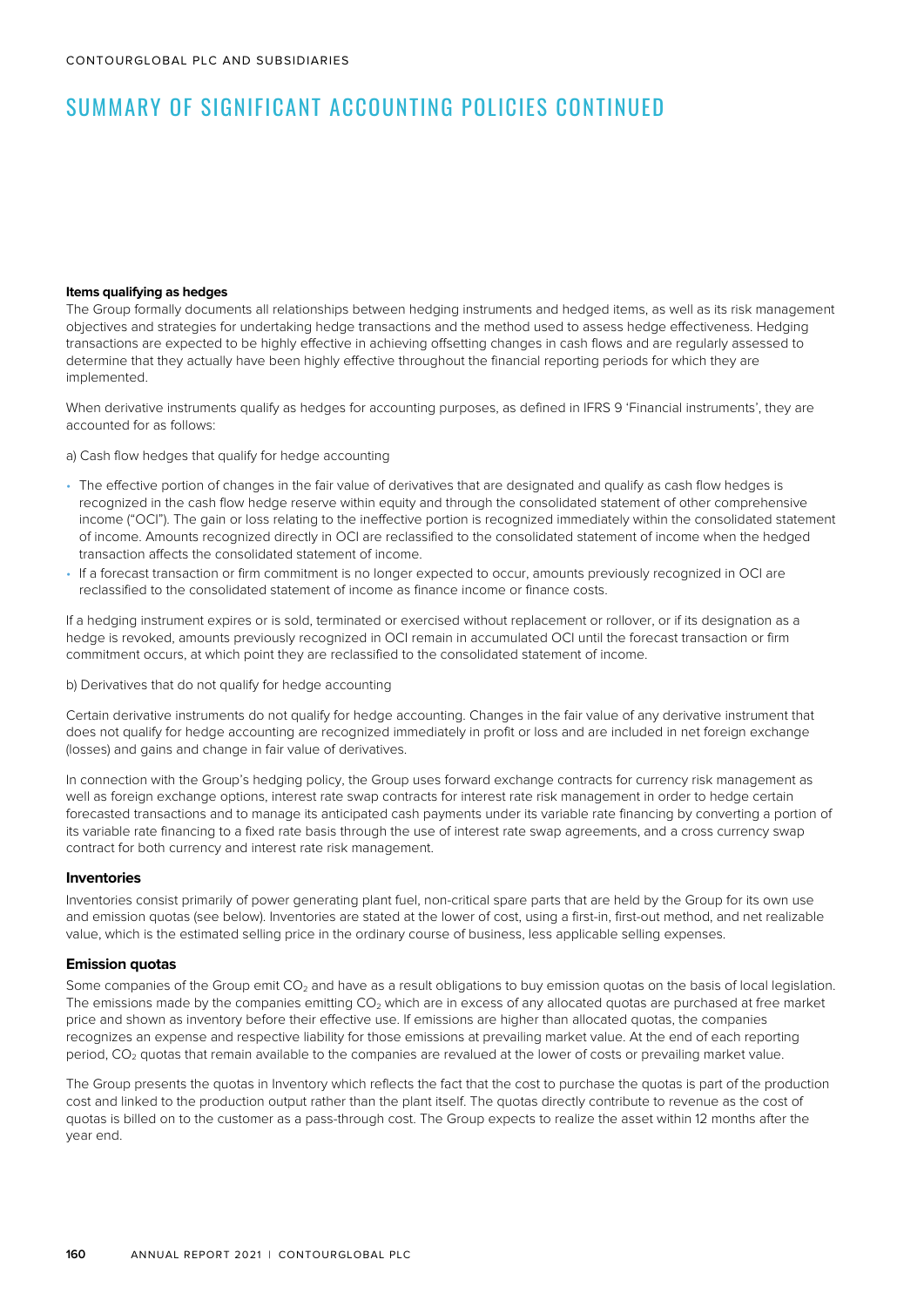Governance

Governance

#### **Trade receivables**

Trade receivables are recognized initially at transaction cost, which is usually the invoiced amount, and subsequently carried at amortized cost using the effective interest method, less provision for impairment. Details about the Group's impairment policies for financial assets and the calculation of the provision for impairment are provided in note 4.13.

#### **Cash and cash equivalents**

Cash and cash equivalents comprise cash in hand and current balances with banks and similar institutions and short-term investments, all of which are readily convertible to cash and are subject to insignificant risk of changes in value and have an original maturity of three months or less. Bank overdrafts are included within current borrowings. Cash and cash equivalents also includes cash deposited on accounts to cover for short-term debt service of certain project financings and which can be drawn for short term related needs. Money market funds comprise investments in funds that are subject to an insignificant risk of changes in fair value.

Maintenance reserves held for the purpose of covering long-term major maintenance and long-term deposits kept as collateral to cover decommissioning obligations are excluded from cash and cash equivalents and included in non-current assets.

#### **Share capital and share premium**

Ordinary shares are classified as equity. Incremental costs directly attributable to the issue of new shares or options are shown in equity as a deduction from the proceeds.

The premium received on the issue of shares in excess of the nominal value of shares is credited to the share premium account and included within shareholders' equity.

#### **Treasury shares**

At year end, the Group's treasury shares are included under "Treasury shares" in the consolidated statement of financial position and are measured at acquisition cost.

The gains and losses obtained on disposal of treasury shares are recognized in "Other reserves" in the consolidated statement of financial position.

The Group buys and sells treasury shares in accordance with the prevailing law and the resolutions of the General Shareholders' Meeting. Such transactions include sale and purchase of company shares.

#### **Financial liabilities**

a) Borrowings

Borrowings are recognized initially at fair value of amounts received, net of transaction costs. Borrowings are subsequently measured at amortized cost using the effective interest method; any difference between the proceeds (net of transaction costs) and the redemption value is recognized in the consolidated statement of income over the period of the borrowings using the effective interest method.

Borrowings are removed from the balance sheet when the obligation specified in the contract is discharged, canceled or expires.

Borrowings are classified as current liabilities unless the Group has an unconditional right to defer settlement of the liability for at least 12 months after the reporting period.

b) Trade and other payables

Financial liabilities within trade and other payables are initially recognized at fair value, which is usually the invoiced amount, and subsequently carried at amortized cost using the effective interest method.

Trade and other payables are presented as current liabilities unless payment is not due within 12 months after the reporting period.

Unless otherwise stated, carrying value approximates to fair value for all financial liabilities.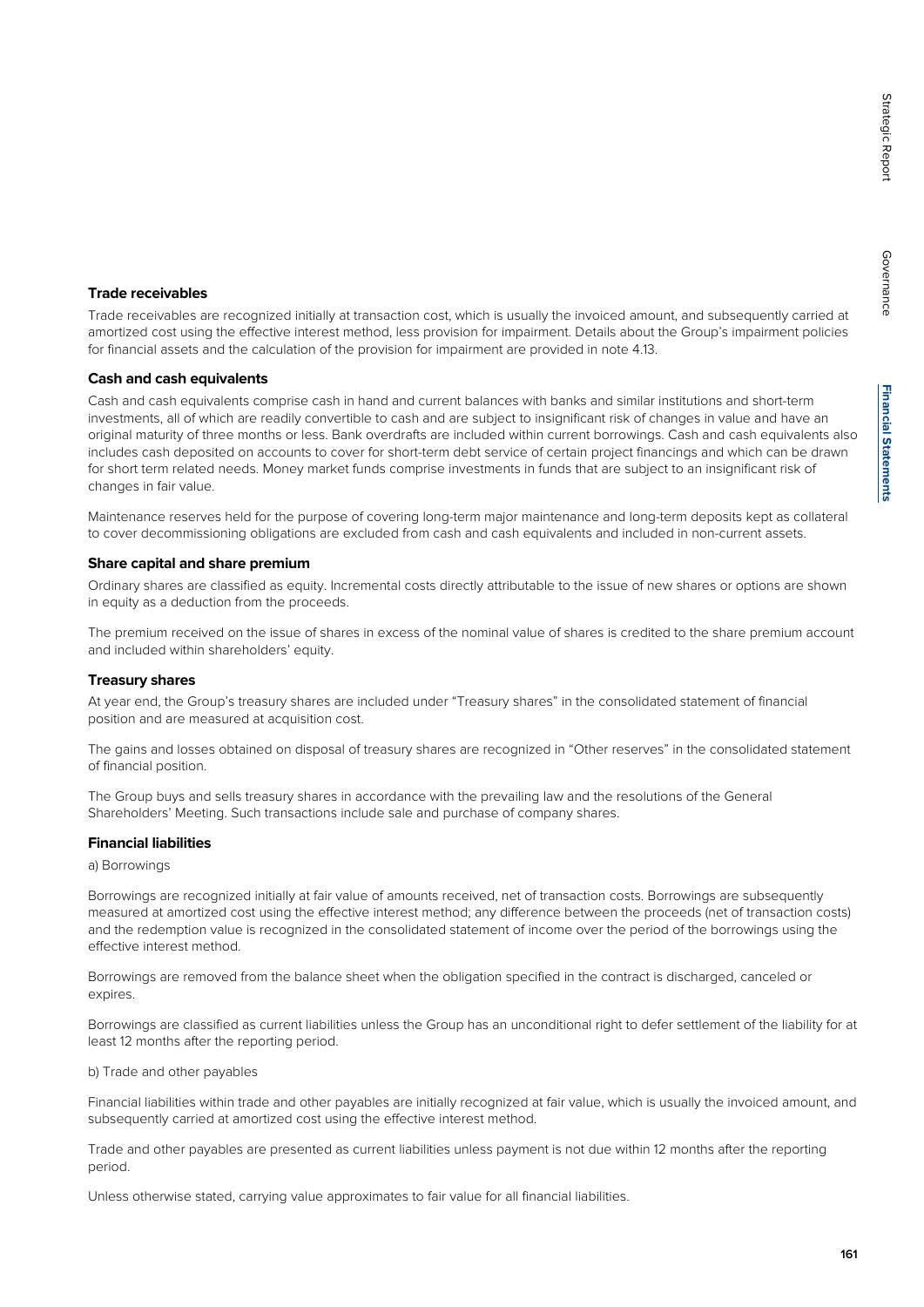#### **Provisions**

Provisions principally relate to decommissioning, maintenance, environmental, tax and legal obligations and which are recognized when there is a present obligation as a result of past events; it is probable that an outflow of resources will be required to settle the obligation; and the amount can be reliably estimated.

Provisions are re-measured at each statement of financial position date and adjusted to reflect the current best estimate. Any change in present value of the estimated expenditure attributable to changes in the estimates of the cash flow or the current estimate of the discount rate used are reflected as an adjustment to the provision. Any increase in the provisions due to passage of time are recognized as finance costs in the consolidated statement of income.

#### **Current and deferred income tax**

The tax expense for the period comprises current and deferred tax. Tax is recognized in the consolidated statement of income, except to the extent that it relates to items recognized in other comprehensive income. In this case, the tax is also recognized in other comprehensive income.

The current income tax charge is calculated on the basis of the tax laws enacted or substantively enacted at the statement of financial position date in the countries where the Group and its subsidiaries operate and generate taxable income. Management periodically evaluates positions taken in tax returns with respect to situations in which applicable tax regulation is subject to interpretation and considers whether it is probable that a taxation authority will accept an uncertain tax treatment. The Group measures its tax balances either based on the most likely amount or the expected value, depending on which method provides a better prediction of the resolution of the uncertainty.

Deferred income tax is recognized on temporary differences arising between the tax bases of assets and liabilities and their carrying amounts in the consolidated financial statements. However, deferred tax liabilities are not recognized if they arise from the initial recognition of goodwill; deferred income tax is not recognized if it arises from initial recognition of an asset or liability in a transaction other than a business combination that at the time of the transaction affects neither accounting nor taxable profit or loss. Deferred income tax is determined using tax rates (and laws) that have been enacted or substantively enacted by the statement of financial position date and are expected to apply when the related deferred income tax asset is realized or the deferred income tax liability is settled.

Deferred income tax assets are recognized only to the extent that it is probable that future taxable profits will be available against which the temporary differences can be utilized.

Deferred income tax assets and liabilities are offset when there is a legally enforceable right to offset current tax assets against current tax liabilities and when the deferred income taxes assets and liabilities relate to income taxes levied by the same taxation authority on either the same taxable entity or different taxable entities where there is an intention to settle the balances on a net basis.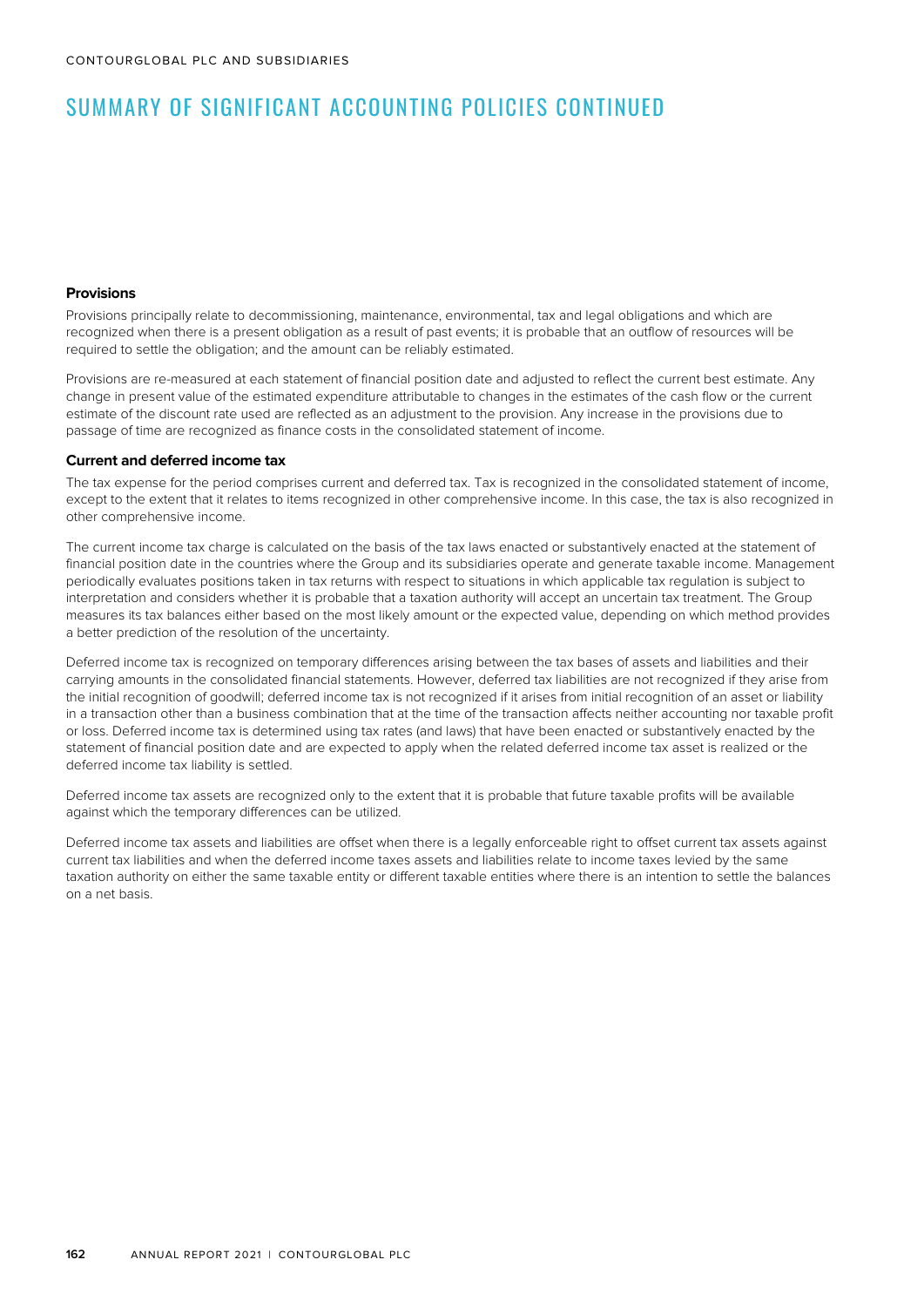Governance

Governance

#### 2.4. Critical accounting estimates and judgments

The preparation of the consolidated financial statements in line with the Group's accounting policies set out in note 2.3 involves the use of judgment and/or estimation. These judgments and estimates are based on management's best knowledge of the relevant facts and circumstances, giving consideration to previous experience, and are regularly reviewed and revised as necessary. Actual results may differ from the amounts included in the consolidated financial statements. The estimates and judgments that have the most significant effect on the carrying amounts of assets and liabilities are presented below.

#### **Critical accounting judgments**

#### **Accounting for long-term power purchase agreements and related revenue recognition**

When power plants sell their output under long-term power purchase agreements ("PPA"), it is usual for the operator of the power plant to receive payment (known as a capacity payment) for the provision of electrical capacity whether or not the offtaker requests electrical output. In assessing the accounting for the PPA, there may be a degree of judgement as to whether a long-term contract to sell electrical capacity constitutes a service concession arrangement, a form of lease, or a service contract. This determination is made at the inception of the PPA, and is not required to be revisited in subsequent periods under IFRS, unless the agreement is renegotiated.

Given that the fulfilment of the PPAs is dependent on the use of a specified asset, the key judgement in determining if the PPA contains a lease is the assessment of whether the PPA conveys a right for the offtaker to obtain substantially all the economic benefit from the asset and whether the offtaker has the right to direct the use of the asset throughout the period of use.

In assessing whether the PPA contains a service concession, the Group considers whether the arrangement (i) bears a public service obligation; (ii) has prices that are regulated by the offtaker; and (iii) the residual interest is transferred to the offtaker at an agreed value.

All other PPAs are determined to be service contracts.

Concession arrangements – For those agreements which are determined to be a concession arrangement, there are judgements as to whether the infrastructure should be accounted for as an intangible asset or a financial asset depending on the nature of the payment entitlements established in the agreement.

Concession arrangements determined to be a financial asset – The Group recognizes a financial asset when demand risk is assumed by the grantor, to the extent that the contracted concession holder has an unconditional right to receive payments for the asset. The asset is recognized at the fair value of the construction services provided. The fair value is based on input assumptions such as budgets and cash flow forecasts, future costs include maintenance costs which impact the overall calculation of the estimated margin of the project. The inputs include in particular the budget for fixed and variable costs. Any change in these assumptions may have a material impact on the measurement of the recoverable amount and could result in reducing the value of the asset. The financial asset is subsequently recorded at amortized cost calculated according to the effective interest rate method. Revenue for operating and managing the asset is recorded as revenue in each period.

Leases – For those arrangements determined to be or to contain leases, further judgement is required to determine whether the arrangement is finance or operating lease. This assessment requires an evaluation of where the substantial risks and rewards of ownership reside, for example due to the existence of a bargain purchase option that would allow the offtaker to buy the asset at the end of the arrangement for a minimal price. Judgement has been applied based on the significance of the life of the asset remaining and the remaining net book value of the asset at the end of the lease term.

The accounting for long-term power purchase agreements was considered during the year for the acquisition of the Western Generation portfolio. Three assets PPA's were identified as containing operating leases and have been accounted for accordingly.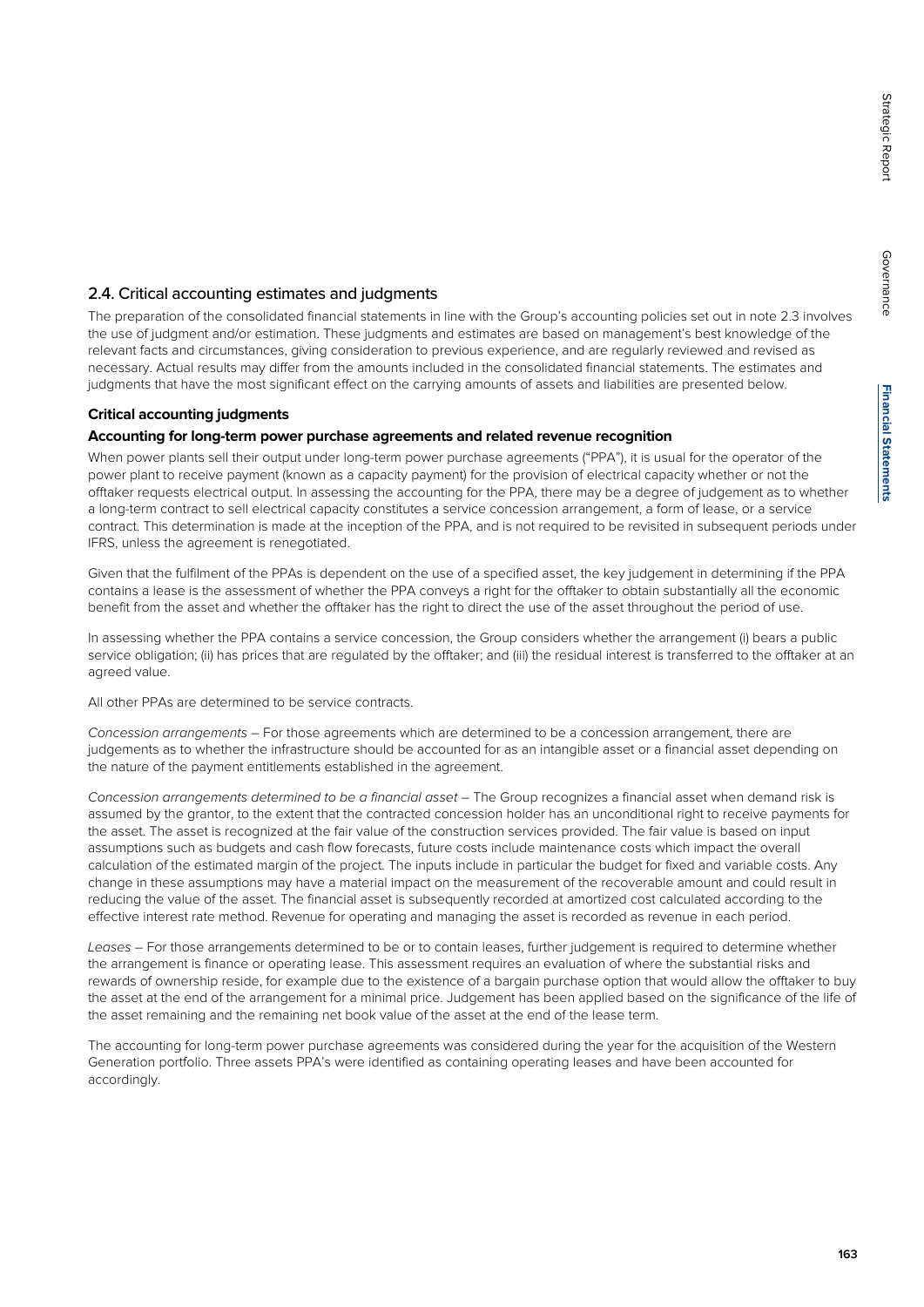#### **Assessing property, plant and equipment and intangible assets for impairment triggers**

The Group's property, plant and equipment and intangible assets are reviewed for indications of impairment (an impairment "trigger"). Judgement is applied in determining whether an impairment trigger has occurred, based on both internal and external sources. External sources may include: market value declines, negative changes in technology, markets, economy, impact of climate changes or laws. Internal sources may include: obsolescence or physical damage, or worse economic performance than expected, including from adverse weather conditions for renewable plants.

The Group also considers the end date of the PPAs as part of the impairment indicator analysis and assesses if the market conditions are significantly adverse such that the expiry of the PPA indicates an impairment trigger. The Group has notably considered the ending date of the PPAs in Arrubal and Maritsa ending in July 2021 and February 2024 respectively and concluded that these do not constitute an impairment indicator considering the current economic conditions in their respective market. This conclusion was reached on Maritsa taking into consideration the forecast cash flow during the remaining PPA period to February 2024 which covers the significant majority of the year end balance sheet value. As such only an immaterial amount of net cash inflows are needed in the post PPA period for the carrying value of PP&E to be supported, resulting in no impairment indicators identified. For Arrubal, the performance of the business in the post PPA period has been such that no impairment indicators are noted.

In the current year the Group performed climate change scenario analysis as part of the TCFD disclosures on a selection of assets across the portfolio, covering 55% and 60% of the Group's Adjusted EBITDA and Revenue respectively. A detailed risk assessment was performed, after which scenarios were modelled to consider the potential impact of climate related risks over the life of the assets. We considered whether any of the results of the TCFD scenario analysis could result in an indicator of impairment, including whether factors driven by climate change could result in a change in the useful life. Whilst there are a number of assumptions inherent in long term economic forecasting that underpins the scenario analysis, the Group's PPA arrangements typically provide mechanisms to protect against movements in market prices for energy and carbon over the duration of the PPA. Beyond the PPA period, the scenario analysis indicated that there was also not a material impact to any of the assets modelled. As such, no indicators of impairment were identified.

#### **Provisions for claims**

The Group receives legal or contractual claims against it from time to time, in the normal course of business. The Group considers external and internal legal counsel opinions in order to assess the likelihood of loss and to define the defense strategy. Judgments are made as to the potential likelihood of any claim succeeding when making a provision or disclosing a contingent liability. The timeframe for resolving legal or contractual claims may be judgmental, as is the amount of possible outflow of economic benefits.

The main judgments are related to the litigations disclosed in the note 4.32, such as the Kivuwatt arbitration, and the Togo claim, and as disclosed below related to Mexico.

#### **Functional currency of the assets**

The Group operates in various countries and performs an analysis of the functional currency of each operating asset considering the IAS 21 standard requirements. In some countries, the functional currency of the operating asset may differ from the local currency when the primary indicators (such as sales and cash inflows and expenses and cash outflows) are influenced by a currency which is not the local currency.

#### **Cash generating units ("CGUs")**

A CGU is defined as the asset or smallest identifiable group of assets that generates cash inflows that are largely independent of the cash inflows from other assets or groups of assets. In the case of Solar and Wind assets, typically a group of assets at a country level using shared technology is identified as a CGU.

Judgments are made in allocating each reporting unit (which generally correspond to power plants) or group of reporting units to CGUs. The Group notably considers that the assessment of the independence of cash flows involves consideration of the business transactions or financing relationship between the reporting units and how management makes decisions about continuing or disposing of the entity's assets and operations.

The definition of the CGU is critical for the purpose of assessing impairment indicators and performing impairment testing.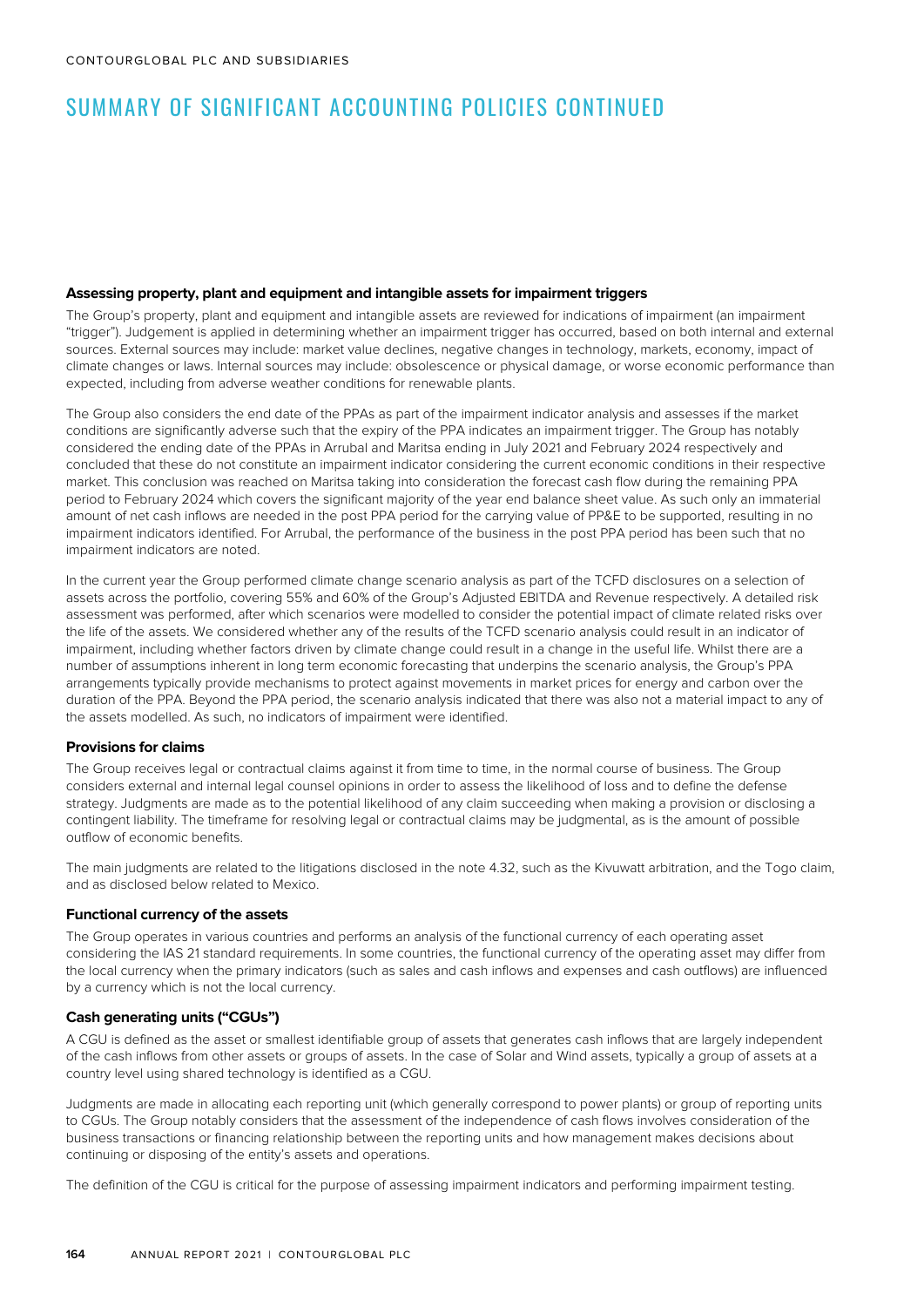Governance

Governance

#### **Regulatory changes in Mexico**

#### **Change in wheeling charges**

During June 2020 the Mexican government announced certain changes to the Legado regime which would result in significant increases to wheeling fees. The Company filed an Amparo lawsuit against these changes, claiming the increases to be unconstitutional, which was upheld in May 2021. An appeal has been filed which is subject to review of the higher court. If the final judgement approves these changes to Legado rights, then under the majority of the current PPAs in place, these increased charges would be passed through to offtakers, resulting in limited impact to the cashflows of the Company during the PPA period. However, such increases in charges would impact the cash flows generated in Mexico during the post PPA period or from renewal of PPAs. The Company has analyzed these potential changes to the Legado rights, and, based on the successful granting of Amparo in May 2021 and on an external legal opinion that confirmed the changes as unconstitutional and therefore unlikely to be sustained, concluded that those changes do not constitute an indication of impairment (impairment "trigger") as per IAS 36 as of December 31, 2021. The Group will continue to monitor future changes in regulation in Mexico and the potential impact on its operations.

#### **Amendment to permit modification**

In October 2020, CRE (Energy Regulatory Commission) issued a new resolution amending the general administrative rules to modify and transfer the "Legado" permits. This amendment included additional restrictions on including new offtakers in the "Legado" permits. The Resolution 1094 is expected to be used by CRE to reject the permit modifications required for expanding the offtakers and the load points in the "Legado" permits. The Company filed an Amparo against these changes, claiming them to be unconstitutional which was successfully granted in June 2021. Given the Amparo remains in place and having taken legal advice the Company has concluded that those changes do not constitute an indication of impairment as at December 31, 2021.

#### **Power industry law (Ley de la Industria Eléctrica – LIE)**

On 10 March 2021, the Mexican Government enacted reform of the Electricity Sector Act (Ley de la Industria Eléctrica the "LIE reform"). One of the proposed changes under the LIE reform is to modify the order in which electricity produced by power plants such as our assets in Mexico ("CGA" and "CELCSA") is dispatched to the National Electricity System ("Dispatch Order"), which would favor the state-owned or operated power plants and may have an adverse impact on future revenues and profits of ContourGlobal's Mexican assets. CGA and CELCSA both filed an Amparo lawsuit against this LIE reform. The Mexican First District Court has granted CGA and CELCSA an injunction against the LIE. This injunction prevents the application and implementation of the challenged provisions by the relevant authorities. As of the Latest Practicable Date, the appeals file by the Mexican authorities against the admission of the Amparo claim and injunction of CGA are pending decision of the court. For CELCSA the appeal against admission of the Amparo claim is pending, but the Mexican Second Specialized Circuit Court revoked the definitive injunction on 15 July 2021 on the grounds that there was no immediate harm to it as a result of the LIE reform; any harm would be by subsequent acts of CRE to try to revoke the cogeneration self-supply permit, and/or by the relevant authorities to change the dispatch order; both of which are uncertain and have not occurred yet.

Given there has been no direct impact of the LIE reform to date and that there are a number of legal matters that are still to be resolved, management has concluded that these potential changes do not constitute an indication of impairment (impairment "trigger") as per IAS 36 as of December 31, 2021.

#### **Kosovo e Re project arbitration**

On 24 May 2020, ContourGlobal Kosovo LLC ("CG Kosovo"), a wholly-owned subsidiary within the ContourGlobal Group, sent a notice of termination to the Government of Kosovo (represented by the Ministry of Economy and Environment of the Government of Kosovo) (the "GoK") and other publicly owned entities, namely Kosovo Energy Corporation, J.S.C., New Kosovo Electric Company J.S.C., HPE Ibër-Lepenc, J.S.C. and Operator Sistemi, Transmission Dhe Tregu – KOSTT, SH.A., under various project documents entered into with each of those entities in respect of a project whereby CG was to build a coal-fired power plant in Kosovo. The notice of termination was sent as a result of the failure of the above-mentioned entities to meet certain obligations and conditions precedent under such project documents, which prevented the project from meeting certain required milestones by its scheduled closing date and therefore meant the project could not go forward.

On 25 September 2020, CG Kosovo sent a formal written notice of dispute under the project documents seeking recovery of costs incurred to date, as anticipated and set out in the project contract document and capped at €19.7 million (\$22.1 million) plus interest for late payment, to which CG Kosovo is entitled where the termination of the project is attributable to failures by GoK and/or the relevant publicly owned entities. On 19 November 2020, CG Kosovo filed a request for arbitration with ICSID. The arbitration proceedings are ongoing.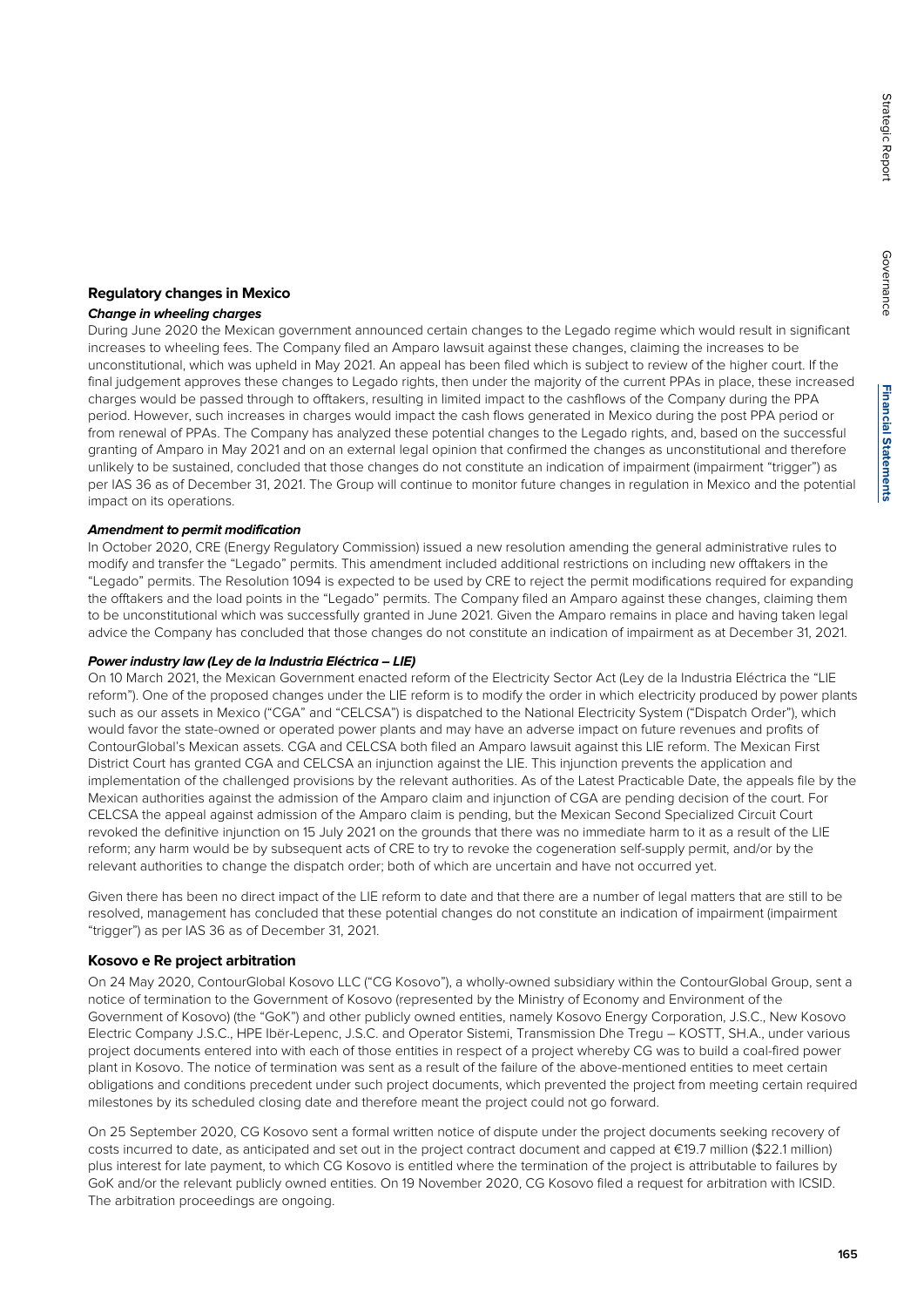As of 31 December 2021, €19.7 million (\$22.4 million) of recoverable development costs are presented in Other non-current assets. The recovery of this asset is likely to depend on the outcome of the arbitration proceedings and so is subject to some degree of judgement. The Group believes it will be able to demonstrate that the project failed to close for reasons attributable to the GoK and/or the relevant publicly owned companies, which is the key judgement that supports the recognition of the asset.

#### **Assets held for sale and discontinued operations**

Where a disposal group is undergoing a sale process, we consider whether or not the disposal group meets the definition of assets held for sale and discontinued operations. During the second half of 2021 a sale process was initiated for the Brazil Hydro and Brazil Wind asset portfolios. At year end we assessed whether these asset portfolios should be classified as held for sale.

At year end the Brazil Hydro portfolio sale had progressed to a stage where it was considered to be available for sale in its present condition and the sale is highly probable and as such was classified as held for sale. The Brazil Hydro portfolio however does not represent a major line of business or geographical area of operations and as such is not a discontinued operation. Refer to note 4.35 for further developments subsequent to year end.

The Brazil Wind portfolio was not classified as held for sale at year end. This was due to the uncertainties associated with the structure of the transaction resulting in the highly probable criteria not being met.

#### **Critical accounting estimates**

#### **Estimation of useful lives of property, plant and equipment**

Property, plant and equipment represents a significant proportion of the asset base of the Group, primarily due to power plants owned, being 63.2% (2020: 55.3%) of the Group's total assets. Estimates and assumptions made to determine their carrying value and related depreciation are significant to the Group's financial position and performance. The annual depreciation charge is determined after estimating an asset's expected useful life and its residual value at the end of its life. The useful lives and residual values of the Group's assets are determined by management at the time the asset is acquired and reviewed annually for appropriateness. The Group derives useful economic lives based on experience of similar assets, including use of third party experts at the time of acquisition of assets, and these lives may exceed the period covered by contracted power purchase agreements.

Emerging governmental policies are also considered when reviewing the appropriateness of useful economic lives, including whether asset life assessments could be impacted by factors arising from climate transition or other regulatory and market factors. This includes consideration of government energy transition policies, and how our thermal assets are expected to be used, in particular to provide a secure supply during a medium to long-term transition to renewable. During the year, the useful life of two assets was revised, one increased and one decreased as a result of consideration of the expected economic life.

A decrease in the average useful life by one year in power plant assets would result in a decrease in the net book value of \$21.1 million (2020: \$13.8 million).

#### **Recoverable amount of property, plant and equipment and intangible assets**

Where an impairment trigger has been identified (see critical accounting judgements section), the Group makes significant estimates in its impairment evaluations of property, plant and equipment and intangible assets. The determination of the recoverable amount is typically the most judgmental part of an impairment evaluation. The recoverable amount is the higher of (i) an asset's fair value less costs of disposal (market value), and (ii) value in use determined using estimates of discounted future net cash flows ("DCF") of the asset or group of assets to which it belongs.

Management applies considerable judgment in selecting several input assumptions in its DCF models, including discount rates and capacity / availability factors. These assumptions are consistent with the Group's internal budgets and forecasts for such valuations. Examples of the input assumptions that budgets and cash-flow forecasts are sensitive to include macroeconomic factors such as growth rates, inflation, exchange rates, and, in the case of renewable plants, environmental factors such as wind, solar and water resource forecast. Any changes in these assumptions may have a material impact on the measurement of the recoverable amount and could result in impairing the tested assets.

Emerging governmental policies are also considered when determining the recoverable amount of property, plant and equipment and intangible assets including the impact on DCF models arising from climate transition or other regulatory and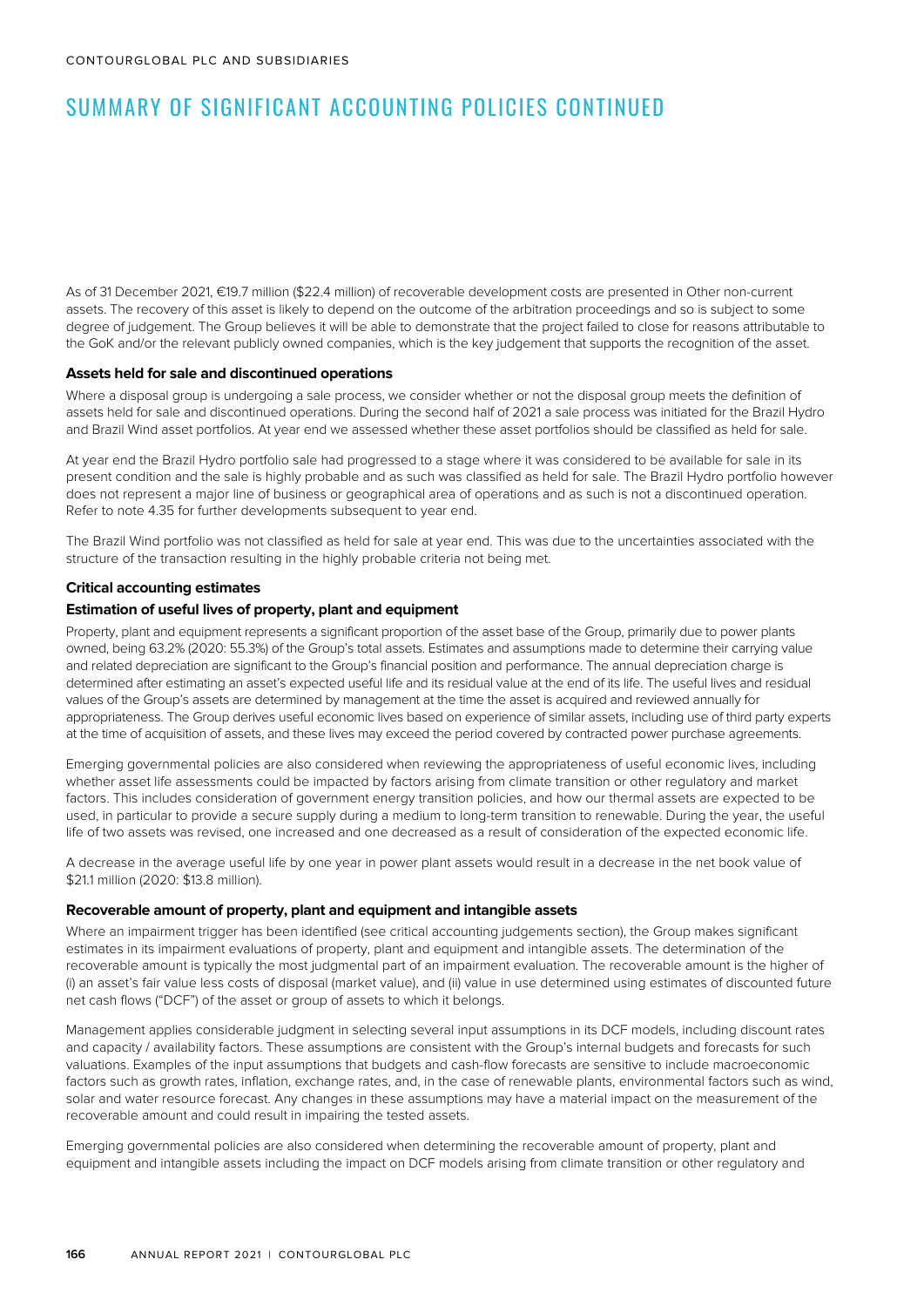**Financial Statements Financial Statements**

market factors. We consider future forecasts of the key inputs to the cashflow models, such as energy, fuel and carbon pricing and whether these result in a change in useful life. Typically, during the PPA period our assets are insulated from these market risks through fixed energy pricing and the ability to pass through variations in fuel and carbon costs, hence where relevant we consider the impact on cash flows in the post PPA period

In 2021 no indicators of impairment have been identified and as such no impairment evaluation has been performed.

#### **Fair value of assets acquired and liabilities assumed in a business combination**

Business combinations are recorded in accordance with IFRS 3 using the acquisition method. The Group estimates the excess purchase price in accordance with IFRS3 as the difference of the consideration paid for the acquisition (including potential contingent consideration) and the net asset of the target company at the acquisition date.

Under this method, the identifiable assets acquired and the liabilities assumed are recognized at their fair value at the acquisition date. In the current year fair valuation assessments for business combination purposes have been performed in relation to the Western Generation and Green Hunter acquisitions in Note 3.1.

Therefore, through a number of different approaches and with the assistance of independent external valuation experts for acquisitions as considered appropriate by management, the Group identifies what it believes is the fair value of the assets acquired and liabilities assumed at the acquisition date. These valuations involve the use of judgement and include a number of estimates. Judgement is exercised in identifying the most appropriate valuation approach which is then used to determine the allocation of fair value. Depending on which is most appropriate for the transaction, the Group typically uses one of the cost approach, the income approach and the market approach.

Judgement is exercised in identifying intangible assets, separately from property plant and equipment taking into consideration the intangible asset recognition criteria within IAS 38. Such an intangible was identified in the Western Generation acquisition, related to a purchase price agreement in place which met the definition of an intangible asset. Refer to note 3.1 for further details.

Each of these valuation approaches involve the use of estimates in a number of areas, including the determination of cash flow projections and related discount rates, industry indices, market prices regarding replacement cost and comparable market transactions. While the Group believes that the estimates and assumptions underlying the valuation methodologies are reasonable, different assumptions could result in different fair values. For the Western Generation acquisition, such estimates were made for each of the assets acquired which also impacted on how much of the acquisition value was allocated to each asset.

#### **Fixed margin swap**

Certain estimates are made in relation to the valuation of the fixed margin swap agreements held by CHP Mexico which protect certain power purchase agreements against variations in the CFE tariffs. The valuation of this derivative is based on a number of data points, which includes both factual inputs and estimates. Refer to note 4.15 for sensitivity analysis of this instrument.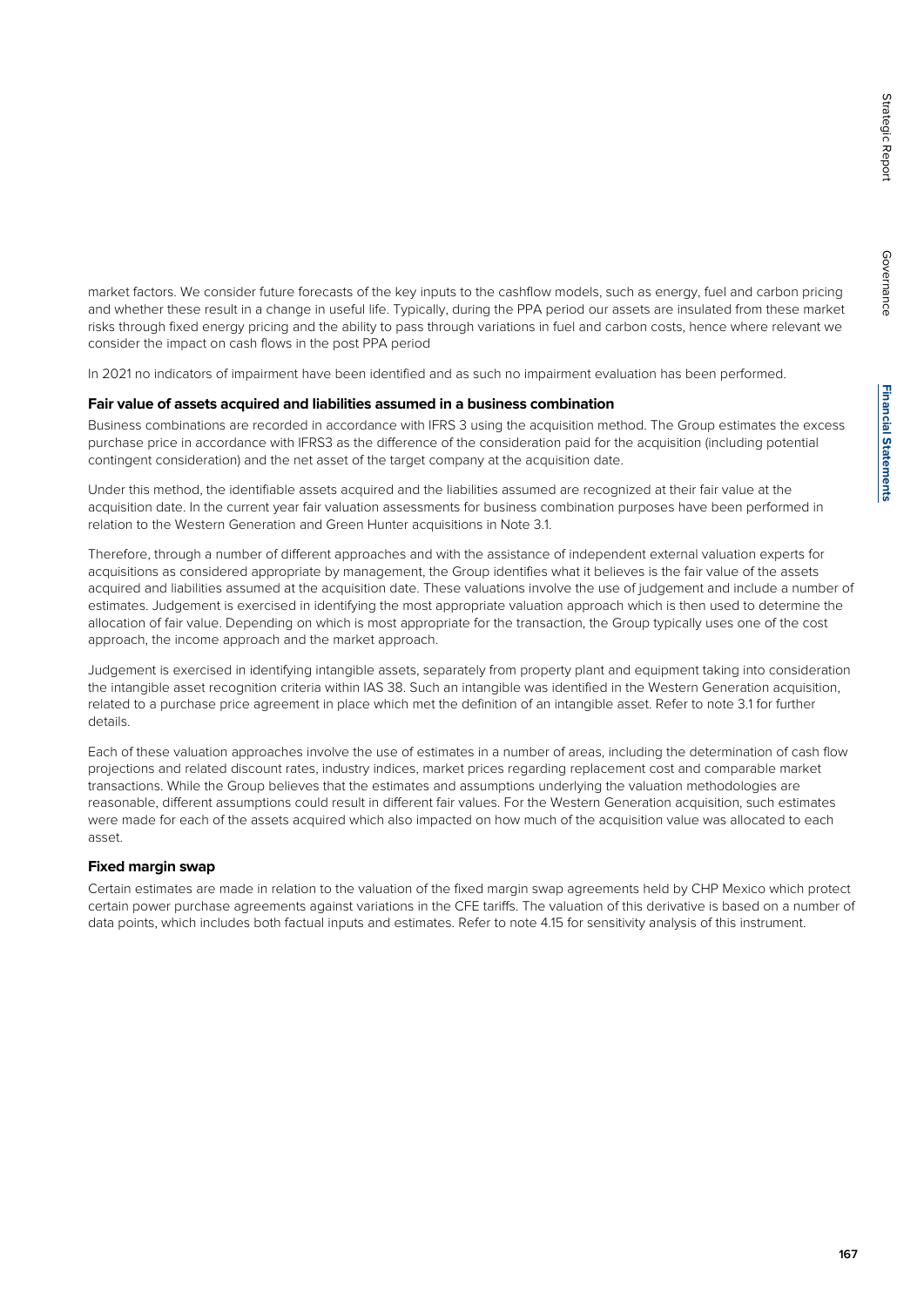# SIGNIFICANT CHANGES IN THE REPORTING PFRIOD

Year ended December 31, 2021

#### **3. Significant changes in the reporting period**

#### 3.1. 2021 transactions

#### **Acquisition of a portfolio located in the United States and Trinidad and Tobago**

On December 7<sup>th</sup>, 2020, the Group entered into an agreement to acquire a 1,502 MW portfolio of six contracted operating power plants located in the United States and Trinidad and Tobago from Western Generation Partners, LLC. The transaction closed on 18 February 2021.

The total consideration paid amounted to \$646.1 million.

On a consolidated basis, had this acquisition taken place as of 1 January 2021, the Group would have recognized consolidated revenue of \$2,181.5 million, Adjusted EBITDA of \$849 million and consolidated net profit of \$81.2 million for the year ended 31 December 2021. From the acquisition date on 18 February 2021 to December 31, 2021, this acquisition contributed to consolidated revenue, Adjusted EBITDA and net profit of \$206.9 million, \$84.5 million and \$10.3 million respectively.

The determination of fair value of assets acquired and liabilities assumed at acquisition date are:

|                                      |               |            | Fair value of                    |
|--------------------------------------|---------------|------------|----------------------------------|
|                                      | Acquired book | Fair value | assets and                       |
| In \$ millions                       | values        |            | adjustments liabilities acquired |
| Property, plant and equipment        | 284.4         | 615.7      | 900.1                            |
| Intangible assets                    | 214.0         | (182.6)    | 31.4                             |
| Goodwill                             | 27.8          | (24.3)     | 3.5                              |
| Other assets                         | 95.4          | (4.4)      | 91.0                             |
| Cash and cash equivalents            | 19.4          | -          | 19.4                             |
| <b>Total assets</b>                  | 641.0         | 404.4      | 1,045.4                          |
| <b>Borrowings</b>                    | 222.5         | 40.8       | 263.3                            |
| Deferred tax liabilities             | 19.5          | 9.2        | 28.7                             |
| Other liabilities                    | 85.2          | 22.0       | 107.2                            |
| <b>Total liabilities</b>             | 327.2         | 72.0       | 399.2                            |
| <b>Total net identifiable assets</b> |               |            | 646.1                            |
| Net purchase consideration           |               |            | 646.1                            |

The Group has determined the fair value of assets acquired and liabilities assumed at acquisition date with the support of an external independent valuation expert leading to the following recognition:

- A decrease in the book value of intangible assets of \$182.6 million due to the fair value of the power purchase agreements and tolling agreements under operating leases being classified as property, plant and equipment. The valuation of the power purchase agreements and tolling agreements recognized as intangible assets of \$31.4 million at one US asset is based on a with or without method which reflects the benefit of having the agreements in place. For the asset in Trinidad and Tobago, the power purchase agreement is not separately identifiable from the tangible asset and therefore does not qualify as a separate identifiable intangible asset.
- An increase in the book value of PP&E of \$615.7 million to reflect the fair value of these assets at acquisition based on an income approach method. This includes \$235.8 million relating to the incremental fair value of power purchase agreements classified as operating leases.
- An increase in the book value of the Senior Secured Notes in Lea Power of \$40.8 million to reflect the fair value of this liability at acquisition based on an income approach method.
- An increase in the asset retirement obligation of \$22.0 million and a net increase in deferred tax liability of \$9.2 million.

#### **Acquisition of a Solar portfolio in Italy**

On June 4, 2021 the Group entered into an agreement with a group of private shareholders to acquire a 100% of shares of Green Hunter Group Sarl, the parent entity of a portfolio of solar photovoltaic assets totaling 18 MW located in Italy. The transaction completed on November 23 2021. The Group's effective shareholding of the Green Hunter Group is 51%.

The total consideration paid amounted to €30.1 million (\$33.9 million).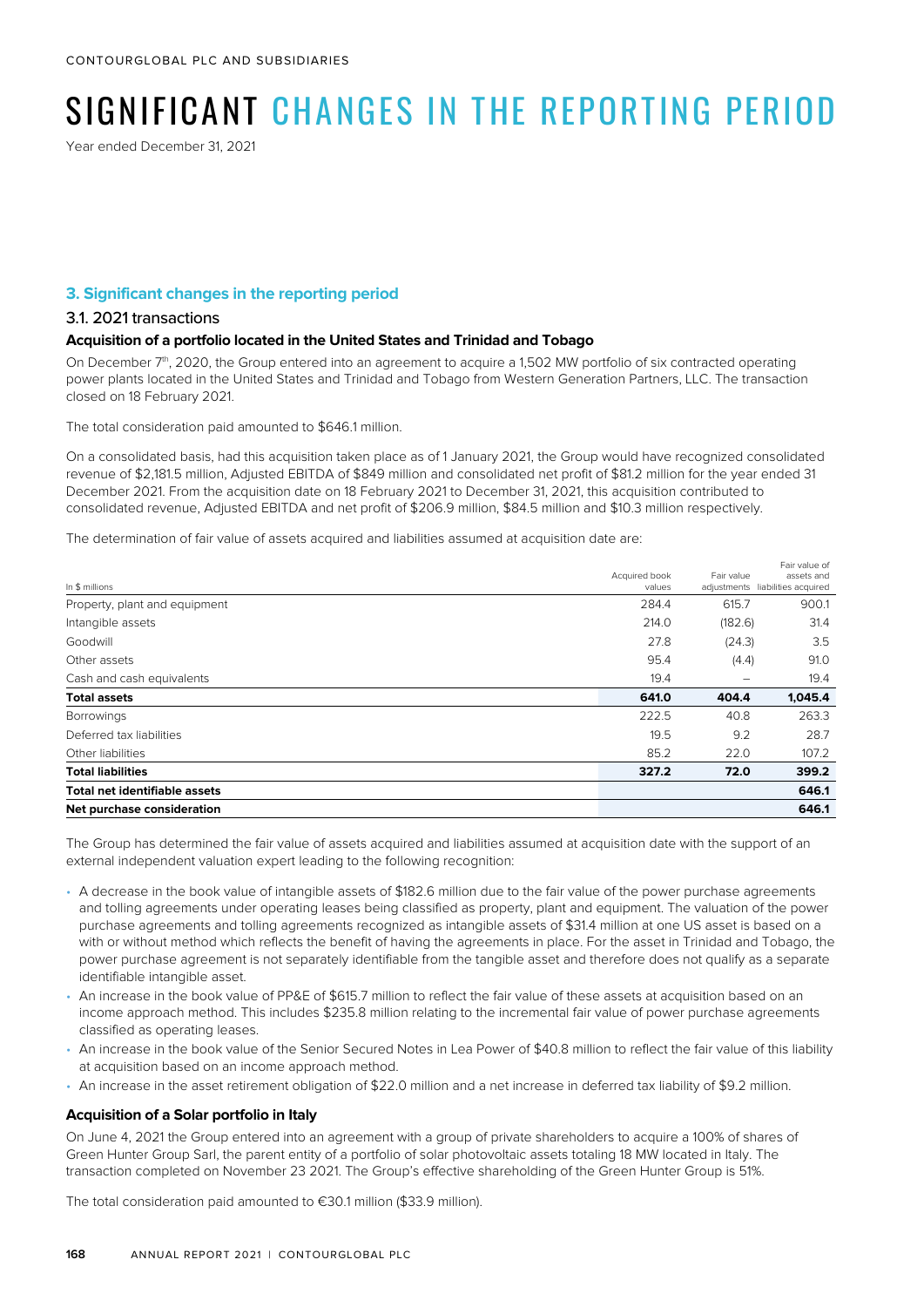On a consolidated basis, had this acquisition taken place as of 1 January 2021, the Group would have recognized consolidated revenue of \$2,161.6 million, Adjusted EBITDA of \$850.7 million and consolidated net profit of \$81.6 million for the year ended 31 December 2021. From the acquisition date on 23 November 2021 to 31 December 2021, this acquisition contributed to consolidated revenue, Adjusted EBITDA and net profit of \$0.7 million, \$0.3 million and \$nil million respectively.

The preliminary determination of the fair value of assets acquired and liabilities assumed at acquisition date are:

| In \$ millions                       |      |
|--------------------------------------|------|
| Intangible assets                    | 0.3  |
| Property, plant and equipment        | 56.5 |
| Other assets                         | 5.3  |
| Cash and cash equivalents            | 6.1  |
| <b>Total assets</b>                  | 68.2 |
| <b>Borrowings</b>                    | 14.1 |
| Deferred tax liabilities             | 5.2  |
| Other liabilities                    | 15.0 |
| <b>Total liabilities</b>             | 34.3 |
| <b>Total net identifiable assets</b> | 33.9 |
| Net purchase consideration           | 33.9 |
| Goodwill                             |      |

The Group has performed a preliminary determination of fair value of assets acquired and liabilities assumed at acquisition date leading to the following recognition:

- An increase in the book value of PP&E of €19.0 million (\$21.4 million) to reflect the fair value of these assets at acquisition based on an income approach method.
- A net increase in deferred tax liability of €4.6 million (\$5.2 million).

#### **Brazil Hydro portfolio held for sale**

As at 31 December 2021, given the advanced state of the sale negotiations the Brazil Hydro business, which is part of our Renewable segment, was classified as held for sale. The major classes of assets and liabilities within the disposal group are:

| In \$ millions                |       |
|-------------------------------|-------|
| Intangible assets             | 23.0  |
| Property, plant and equipment | 123.9 |
| Cash and cash equivalents     | 12.4  |
| Trade and other receivables   | 15.9  |
| <b>Total assets</b>           | 175.2 |
| Borrowings non current        | 121.8 |
| Borrowings current            | 14.7  |
| Provisions non current        | 5.1   |
| Other current liabilities     | 11.5  |
| <b>Total liabilities</b>      | 153.1 |

On 20 January 2022 a definitive agreement was signed with Infraestutura Brasil Holding XVII S.A for the sale of the Group's Brazilian Hydro power plants for a total enterprise value of BRL 1.73 billion (\$313 million). The Group expects to generate a gain from the disposal of these assets. The transaction is expected to complete during the second quarter of 2022, subject to completion of certain conditions under the sale agreement.

The entities relating to the Group's Brazilian Hydro disposal group are:

- ContourGlobal do Brasil Participacoes SA
- Galheiros Geração De Energia S.A.
- Santa Cruz Power Corporation Usinas Hidroelétricas S.A
- Goias Sul Geração De Energia S.A.
- Rio PCG I S.A.
- Bahia PCH I S.A.
- Afluente Geração de Energia Eletrica S.A.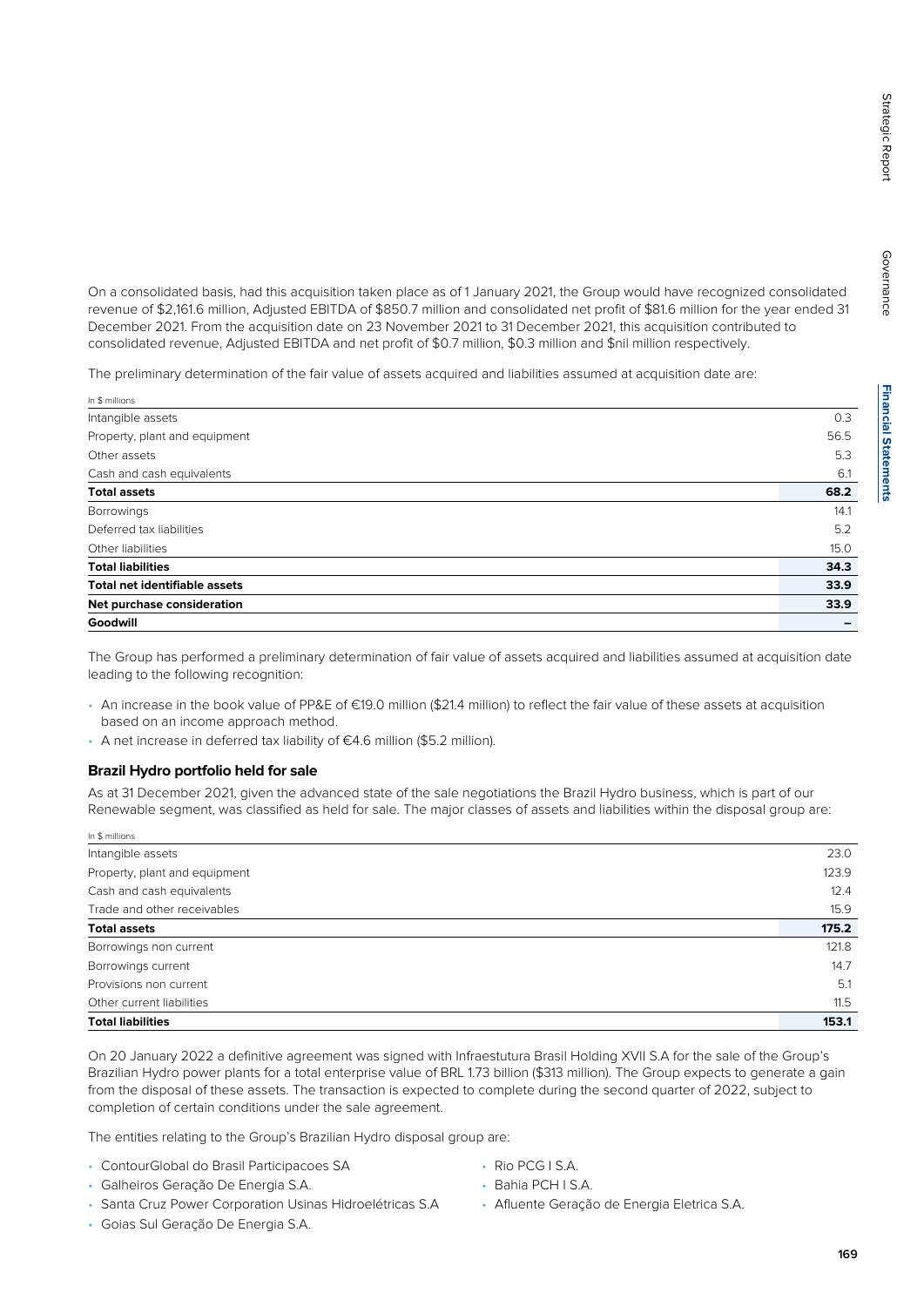# NOTES TO THE CONSOLIDATED FINANCIAL STATEMENTS

Year ended December 31, 2021

#### **4. Notes to the consolidated financial statements**

#### 4.1. Seament reporting

The Group's reporting segments reflect the operating segments which are based on the organizational structure and financial information provided to the Chief Executive Officer, who represents the chief operating decision-maker ("CODM").

**Thermal Energy** for power generating plants operating from coal, lignite, natural gas, fuel oil and diesel. Thermal plants include Maritsa, Arrubal, Togo, Cap des Biches, KivuWatt, Energies Antilles, Energies Saint-Martin, Bonaire, Mexican CHP, US and Trinidad & Tobago assets and our equity investees (primarily Termoemcali and Sochagota). Our thermal segment also includes plants which provide electricity and certain other services to beverage bottling companies and other industries.

**Renewable Energy** for power generating plants operating from renewable resources such as wind, solar and hydro in Europe and Latin America. Renewable plants include Asa Branca, Chapada I, II, III, Inka, Vorotan, Austria Portfolio 1 & 2, Spanish Concentrated Solar Power and our other European and Brazilian plants.

The **Corporate & Other** category primarily reflects costs for certain centralized functions including executive oversight, corporate treasury and accounting, legal, compliance, human resources, IT and facilities management and certain technical support costs that are not allocated to the segments for internal management reporting purposes.

The CODM assesses the performance of the operating segments based on Adjusted EBITDA which is defined as profit for the period from continuing operations before income taxes, net finance costs, depreciation and amortization, acquisition related expenses, plus, if applicable, net cash gain or loss on sell down transactions (in addition to the entire full period profit from continuing operations for the business the sell down transaction relates to) and specific items which have been identified and material items where the accounting diverges from the cash flow and therefore does not reflect the ability of the assets to generate stable and predictable cash flows in a given period, less the Group's share of profit from non consolidated entities accounted under the equity method, plus the Group's pro rata portion of Adjusted EBITDA for such entities. In determining whether an event or transaction is adjusted, management considers quantitative as well as qualitative factors such as the frequency or predictability of occurrence.

The Group also presents the Proportionate Adjusted EBITDA which is the Adjusted EBITDA calculated on a proportionally consolidated basis based on applicable ownership percentage. The Proportionate Adjusted EBITDA includes the net cash gain or loss on sell down transactions as well as the underlying profit from continuing operations for the business in which the minority interest sale relates to reflecting applicable ownership percentage going forward from the date of completion of the sale of a minority interest.

The Group considers that the presentation of Adjusted EBITDA and Proportionate Adjusted EBITDA enhances the understanding of ContourGlobal's financial performance, in regards to understanding its ability to generate stable and predictable cash flows from operations. Where applicable, the cash gain on sell down is also included to demonstrate the ability of the Group to sell down assets at a significant premium, which is a distinct activity from operational performance of the power plants. The Group also believes Adjusted EBITDA is useful to investors because it is frequently used by security analysts, investors, ratings agencies and other interested parties to evaluate other companies in our industry and to measure the ability of companies to service their debt.

The CODM does not review nor is presented a segment measure of total assets and total liabilities.

All revenue is derived from external customers.

#### **Geographical information**

The Group also presents revenue in each of the geographical areas in which it operates as follows:

- Europe (including our operations in Austria, Armenia, Northern Ireland, Italy, Romania, Poland, Bulgaria, Slovakia and Spain)
- Latin America which includes South America (including Brazil, Peru, Colombia), Mexico and Caribbean Islands (including Dutch Antilles, French Territory and Trinidad and Tobago)
- United States of America
- Africa (including Nigeria, Togo, Senegal and Rwanda)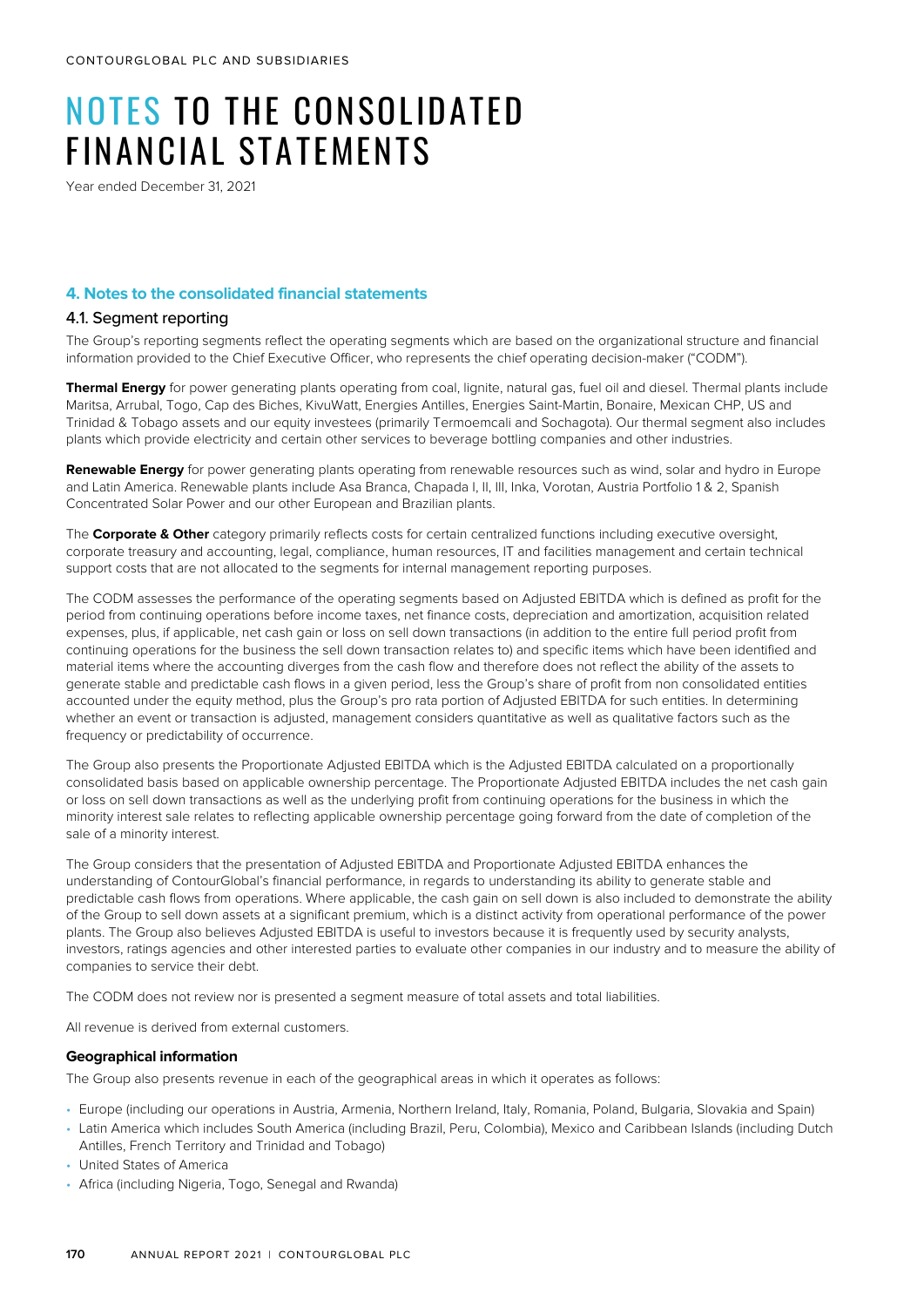Years ended December 31

| Revenue                                                                                                   |         |         |
|-----------------------------------------------------------------------------------------------------------|---------|---------|
|                                                                                                           |         |         |
| <b>Thermal Energy</b>                                                                                     | 1,708.3 | 963.3   |
| Renewable Energy                                                                                          | 443.7   | 447.4   |
| <b>Total revenue</b>                                                                                      | 2,151.9 | 1,410.7 |
| <b>Adjusted EBITDA</b>                                                                                    |         |         |
| <b>Thermal Energy</b>                                                                                     | 541.3   | 420.9   |
| Renewable Energy                                                                                          | 334.7   | 332.0   |
| Corporate & Other <sup>1</sup>                                                                            | (34.5)  | (30.9)  |
| <b>Total Adjusted EBITDA</b>                                                                              | 841.5   | 722.0   |
|                                                                                                           |         |         |
| <b>Proportionate Adjusted EBITDA</b>                                                                      | 692.3   | 568.7   |
| Non controlling interests                                                                                 | 149.2   | 153.3   |
| <b>Total Adjusted EBITDA</b>                                                                              | 841.5   | 722.0   |
| Reconciliation to profit before income tax                                                                |         |         |
| Depreciation, amortization and impairment (note 4.3.)                                                     | (399.2) | (311.6) |
| Net finance costs, foreign exchange gains and losses, and changes in fair value of derivatives (note 4.6) | (249.2) | (247.8) |
| Share of adjusted EBITDA in associates <sup>2</sup>                                                       | (27.0)  | (19.9)  |
| Share of profit in associates (note 4.12.)                                                                | 16.2    | 12.3    |
| Acquisition related items (note 4.5.)                                                                     | (14.2)  | (20.2)  |
| Restructuring costs (note 4.3.) <sup>3</sup>                                                              |         | (5.2)   |
| Private incentive plan <sup>4</sup>                                                                       |         | (6.6)   |

Change in finance lease and financial concession assets<sup>6</sup> (37.9) (31.7) (37.9) (31.7) Brazil Hydro concession extension7 **5.5** –

Other **1.7** (3.4)

### **Profit before income tax 142.9** 72.3

1. Corporate costs correspond to selling, general and administrative expenses before depreciation and amortization of \$6.1 million (December 31, 2020: \$5.3 million).

2. Corresponds to our share of Adjusted EBITDA of plants accounted for under the equity method (Sochagota and Termoemcali) which are reviewed by our CODM as part of our Thermal Energy segment.

Mexico CHP fixed margin swap5 **5.5** (15.6)

3. Represents redundancy and staff-related restructuring costs.

4. Represents the private incentive plan as described in note 4.27. The private incentive plan ended 31 December 2020.

5. Reflects an adjustment to align the recognized earnings with the cash flows generated under the CHP Mexico fixed margin swap during the period as presented in the consolidated statement of cash flow as "Mexico CHP fixed margin swap".

6. Reflects an adjustment to align the recognized earnings with the cash flows generated under finance lease and financial concession arrangements which is presented in the consolidated statement of cash flow as "Change in finance lease and financial concession assets".

7. Reflects the non-cash gain recognized due to Generating Scaling Factor ("GSF") settlement in Brazil Hydro whereby a concession extension has been granted to compensate for historical GSF liability payments made prior to acquisition of the assets by ContourGlobal.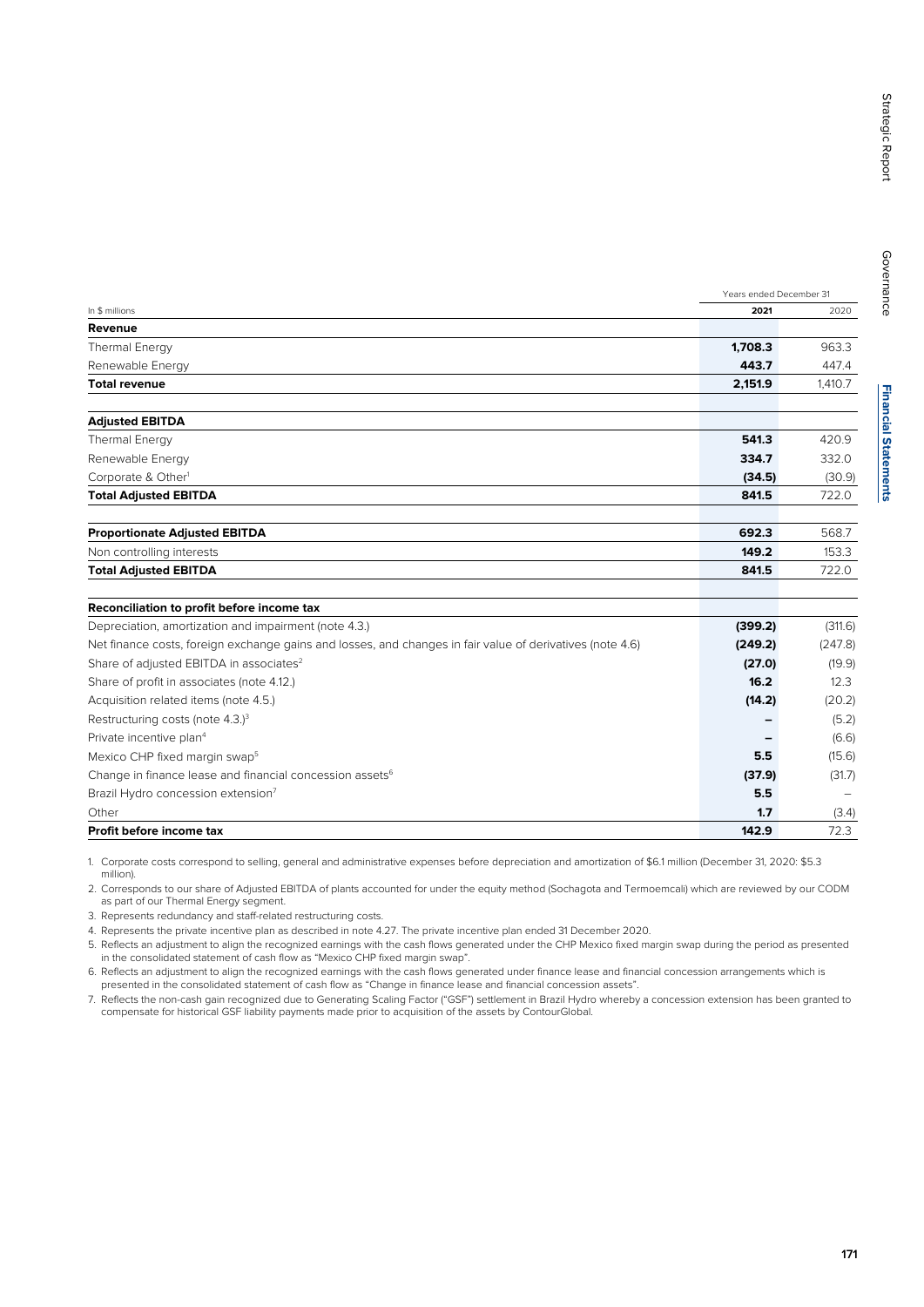#### **Cash outflows on capital expenditure**

|                                  |       | Years ended December 31 |  |
|----------------------------------|-------|-------------------------|--|
| In \$ millions                   | 2021  | 2020                    |  |
| Thermal Energy                   | 43.2  | 27.2                    |  |
| Renewable Energy                 | 57.8  | 47.4                    |  |
| Corporate & Other                | 3.4   | 2.4                     |  |
| <b>Total capital expenditure</b> | 104.4 | 77.0                    |  |

### **Geographical information**

The geographical analysis of revenue, based on the country of origin in which the Group's operations are located, and Adjusted EBITDA is as follows:

|                            | Years ended December 31 |                              |
|----------------------------|-------------------------|------------------------------|
| In \$ millions             | 2021                    | 2020                         |
| Europe <sup>1</sup>        | 1,302.5                 | 840.9                        |
| Latin America <sup>2</sup> | 530.5                   | 444.5                        |
| <b>United States</b>       | 183.0                   | $\qquad \qquad \blacksquare$ |
| Africa                     | 136.0                   | 125.3                        |
| <b>Total revenue</b>       | 2,151.9                 | 1,410.7                      |

1. Revenue generated in 2021 in Bulgaria and Spain amounted to \$706.9 million and \$426.9 million respectively (December 31, 2020: \$406.3 million and \$296.9 million respectively).

2. Revenue generated in 2021 in Brazil and Mexico amounted to \$140.2 million and \$296.1 million respectively (December 31, 2020: \$142.0 million and \$211.5 million respectively).

|                              |        | Years ended December 31  |
|------------------------------|--------|--------------------------|
| In \$ millions               | 2021   | 2020                     |
| Europe <sup>1</sup>          | 438.1  | 402.5                    |
| Latin America <sup>2</sup>   | 273.0  | 273.2                    |
| <b>United States</b>         | 84.6   | $\overline{\phantom{0}}$ |
| Africa                       | 80.3   | 77.2                     |
| Corporate & Other            | (34.5) | (30.9)                   |
| <b>Total Adjusted EBITDA</b> | 841.5  | 722.0                    |

1. Adjusted EBITDA generated in 2021 in Bulgaria and Spain amounted to \$127.8 million and \$200.5 million respectively (December 31, 2020: \$121.6 million and \$189.0 million respectively).

2. Adjusted EBITDA generated in 2021 in Brazil and Mexico amounted to \$93.8 million and \$110.5 million respectively (December 31, 2020: \$94.7 million and \$104.9 million respectively).

The geographic analysis of non-current assets, excluding derivative financial instruments and deferred tax assets, based on the location of the assets, which are not presented to the CODM, is as follows:

|                                 |         | December 31              |
|---------------------------------|---------|--------------------------|
| In \$ millions                  | 2021    | 2020                     |
| Europe                          | 1,941.3 | 2,151.1                  |
| Latin America                   | 1,614.0 | 1,761.6                  |
| <b>United States</b>            | 773.8   | $\overline{\phantom{a}}$ |
| Africa                          | 370.3   | 405.4                    |
| <b>Total non-current assets</b> | 4,699.6 | 4,318.1                  |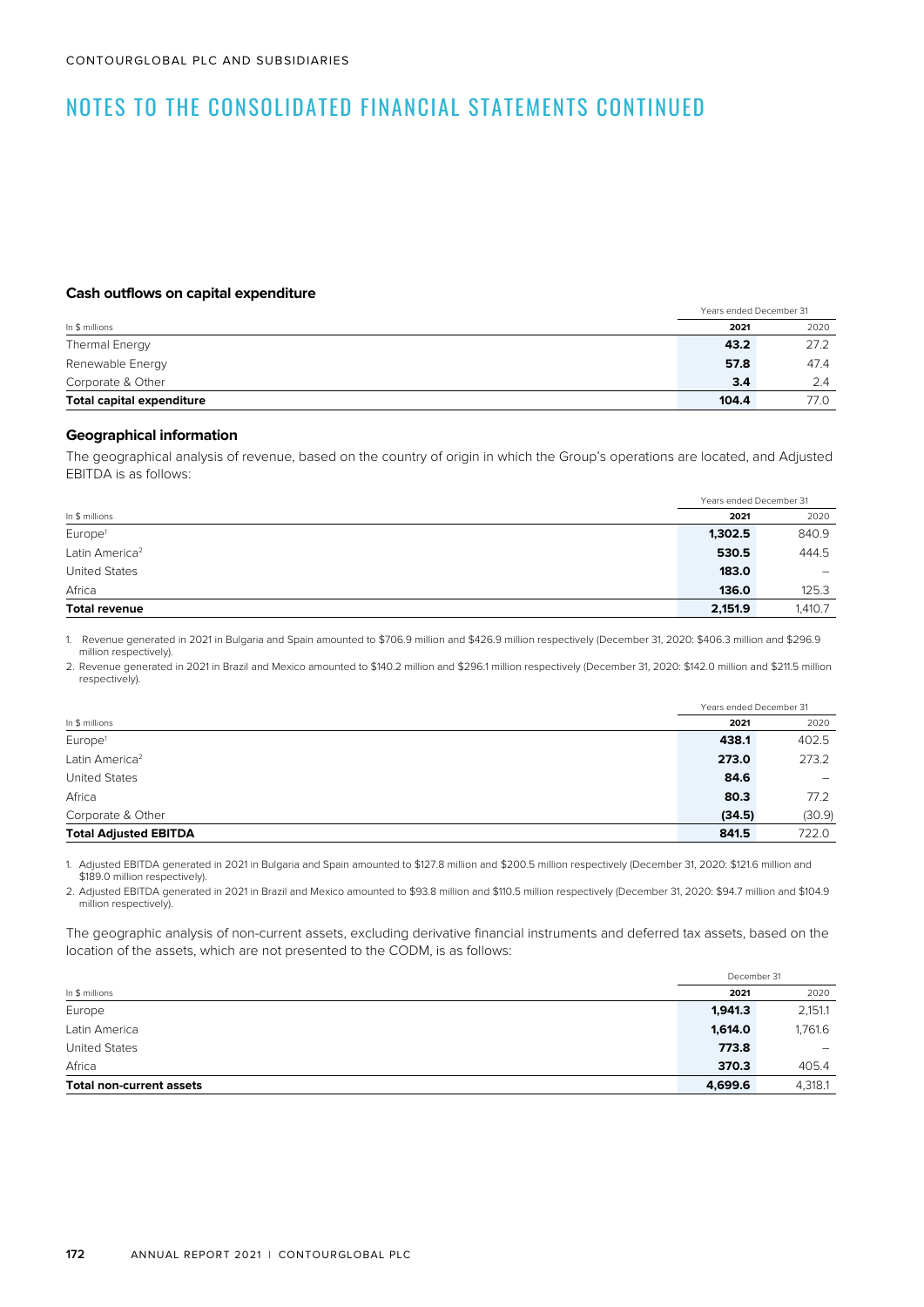# **Financial Statements Financial Statements**

Governance

Governance

Revenue from power sales<sup>1</sup> 1,191.4 Revenue from operating leases<sup>2</sup> 85.6

Years ended 31<sup>st</sup> December

| Other revenue <sup>4</sup>                                                                                                                                                                                                                                                                                                 | 131.8   | 99.7    |
|----------------------------------------------------------------------------------------------------------------------------------------------------------------------------------------------------------------------------------------------------------------------------------------------------------------------------|---------|---------|
| <b>Total revenue</b>                                                                                                                                                                                                                                                                                                       | 2.151.9 | 1.410.7 |
| Revenue from power sales and Other revenue are recognized under IFRS 15 and total \$1,933.1 million in the year to December 31, 2021 (December 31, 2020:<br>\$1,290.5 million). Revenue from operating leases and revenue from concession and finance lease assets are recognized under IFRS 16 and IFRIC 12 respectively. |         |         |

4.2. Revenue

1. The increase in Revenue from power sales from \$1,191.4 million to \$1,801.3 million is mainly due to the February 2021 acquisition of the US and Trinidad and Tobago assets contributing \$101.8 million, higher CO<sub>2</sub> emissions revenue in our Maritsa plant for \$300.6 million, revenue increase in Arrubal for \$138.9 million mainly due to trading optimization and positive spreads for burning additional gas and higher production and higher gas pass throughs at Mexico CHP contributing \$84.6 million.

In \$ millions **2021** 2020

Revenue from concession and finance lease assets<sup>3</sup> 34.6 **33.9** 34.6

2. Revenue from operating leases mainly includes \$55.1 million relating to our Solutions plants, \$31.7 million relating to our Bonaire plant, \$98.1 million relating to the acquisition of the US and Trinidad and Tobago assets and \$nil million relating to our Energie Antilles plant in the year to December 31, 2021 (December 31, 2020: \$43.2 million, \$25.9 million, \$nil and \$16.6 million respectively).

- 3. Some of our main plants are operating under specific arrangements for which certain other accounting principles are applied as follows:
- Our Togo, Rwanda (Kivuwatt) and Senegal (Cap des Biches) plants are operating pursuant to concession agreements that are under the scope of IFRIC 12. • Our Energies Saint Martin plant is operating pursuant to power purchase agreements that are considered to contain a finance lease.
- 4. Other revenue primarily relates to environmental, operational and maintenance services rendered to offtakers in our power plants in Bulgaria, Togo, Rwanda and Senegal.

The Group has one customer contributing more than 10% of Group's revenue (2020: one customer).

|            | Years ended December 31 |       |
|------------|-------------------------|-------|
|            | 2021                    | 2020  |
| Customer A | 32.8%                   | 28.8% |

### **173**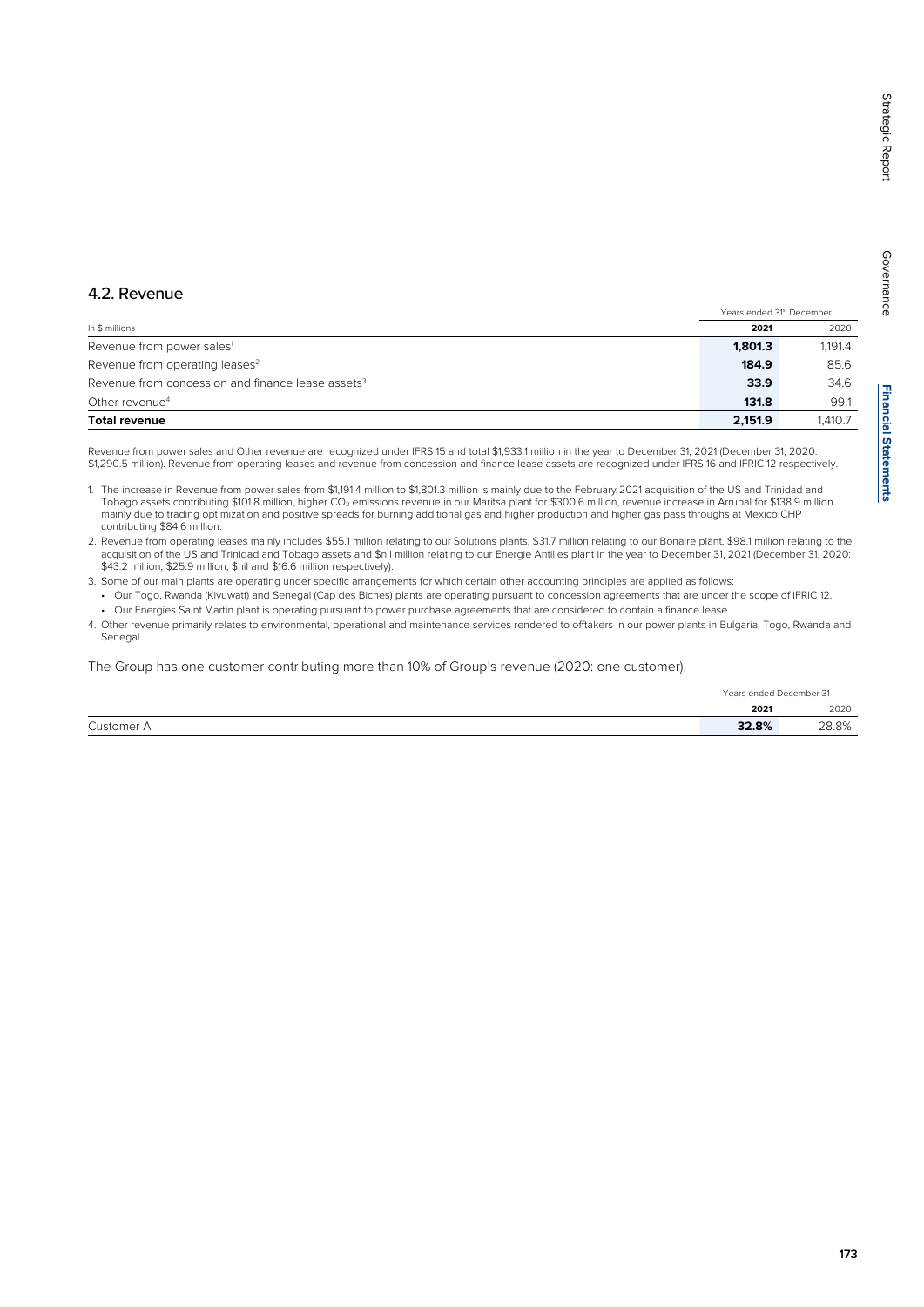### 4.3. Expenses by nature

| — p ,                                                                |                         |         |
|----------------------------------------------------------------------|-------------------------|---------|
|                                                                      | Years ended December 31 |         |
| In \$ millions                                                       | 2021                    | 2020    |
| Fuel costs                                                           | 541.3                   | 270.2   |
| Depreciation, amortization and impairment                            | 399.2                   | 311.6   |
| Operation and maintenance costs                                      | 95.5                    | 77.7    |
| Employee costs                                                       | 107.9                   | 88.7    |
| Emission allowance utilized <sup>1</sup>                             | 449.5                   | 153.7   |
| Professional fees                                                    | 22.0                    | 19.1    |
| Purchased power                                                      | 30.6                    | 29.6    |
| Transmission charges                                                 | 34.7                    | 33.2    |
| Operating consumables and supplies                                   | 21.2                    | 24.4    |
| Insurance costs                                                      | 33.1                    | 23.7    |
| Other expenses <sup>2</sup>                                          | 36.0                    | 38.4    |
| Total cost of sales and selling, general and administrative expenses | 1.771.0                 | 1.070.3 |

1. Emission allowances utilized corresponds mainly to the costs of CO<sub>2</sub> quotas in Maritsa which are passed through to its offtaker and purchases of CO<sub>2</sub> allowances in Arrubal, and includes the write-down of  $CO<sub>2</sub>$  quotas held in inventory at year end to their net realizable value.

2. Other expenses include facility costs of \$15.2 million at December 31, 2021 (December 31, 2020: \$12.7 million).

| In \$ millions                   |     | Years ended December 31 |  |
|----------------------------------|-----|-------------------------|--|
|                                  |     | 2020                    |  |
| Private Incentive Plan1          |     | 6.6                     |  |
| Restructuring costs <sup>2</sup> |     | 5.2                     |  |
| Other                            | 3.4 | 7.9                     |  |
| Total other operating expenses   | 3.4 | 19.7                    |  |

1. Represents the private incentive plan as described in note 4.27 share-based compensation plan of the annual accounts. The private incentive plan ended at the end of December 2020.

2. Represents redundancy and staff-related restructuring costs.

### 4.4. Employee costs and numbers

|                                                          |         | Years ended December 31 |
|----------------------------------------------------------|---------|-------------------------|
| In \$ millions                                           | 2021    | 2020                    |
| Wages and salaries                                       | (85.0)  | (67.8)                  |
| Social security costs                                    | (14.4)  | (14.1)                  |
| Share-based payments <sup>1</sup>                        | (1.9)   | (1.9)                   |
| Pension and other post-retirement benefit costs          | (0.8)   | (0.9)                   |
| Other                                                    | (5.8)   | (4.0)                   |
| Total employee costs before private incentive plan       | (107.9) | (88.7)                  |
| Private incentive plan <sup>1</sup>                      |         | (6.6)                   |
| <b>Total employee costs</b>                              | (107.9) | (95.3)                  |
| Monthly average number of full-time equivalent employees | 1,491   | 1,435                   |
| • Thermal                                                | 868     | 822                     |
| Renewable<br>$\bullet$                                   | 413     | 425                     |
| Corporate                                                | 210     | 188                     |

1. See note 4.27 for a description of the private incentive plan and long term incentive plan.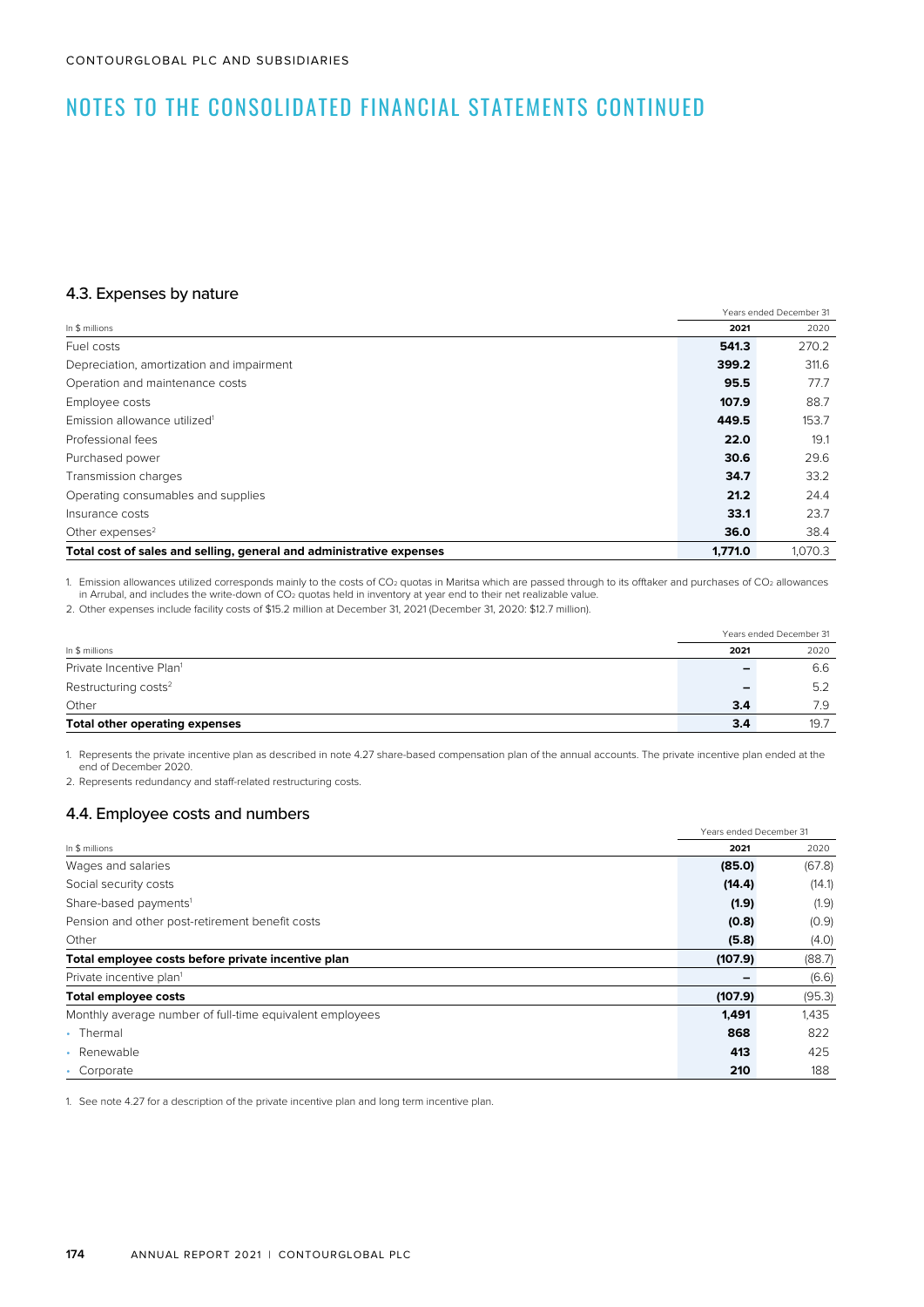Governance

Governance

### 4.5. Acquisition related items

|                                | Years ended December 31 |        |
|--------------------------------|-------------------------|--------|
| In \$ millions                 | 2021                    | 2020   |
| Acquisition costs <sup>1</sup> | (14.2)                  | (20.2) |
| Acquisition related items      | (14.2)                  | (20.2) |

1. Acquisition costs include notably pre-acquisition costs such as due diligence costs and professional fees and other related incremental costs incurred as part of completed acquisitions or contemplated acquisitions. In 2021, costs incurred primarily related to completed acquisitions in the United States and Italy. In 2020 costs incurred primarily related to a contemplated acquisition in the United States (subsequently completed on February 18, 2021).

### 4.6. Net finance costs, foreign exchange gains and losses, and changes in fair value of derivatives

|                                                                                                | Years ended December 31 |         |
|------------------------------------------------------------------------------------------------|-------------------------|---------|
| In \$ millions                                                                                 | 2021                    | 2020    |
| <b>Finance income</b>                                                                          | 3.9                     | 4.4     |
| Net change in fair value of fixed margin derivative <sup>1</sup>                               | 13.6                    | 56.1    |
| Net change in fair value of other derivatives <sup>2</sup>                                     | 11.7                    | 14.4    |
| Net foreign exchange differences <sup>3</sup>                                                  | 18.4                    | (59.8)  |
| Net foreign exchange gains and (losses) and change in fair value of derivatives                | 43.7                    | 10.7    |
| Interest expenses on borrowings                                                                | (205.5)                 | (195.0) |
| Amortization of deferred financing costs                                                       | (20.8)                  | (13.2)  |
| Unwinding of discounting <sup>4</sup>                                                          | (26.0)                  | (15.9)  |
| Other <sup>5</sup>                                                                             | (44.5)                  | (38.8)  |
| <b>Finance costs</b>                                                                           | (296.8)                 | (262.9) |
| Net finance costs, foreign exchange gains and losses, and changes in fair value of derivatives | (249.2)                 | (247.8) |

1. Net change in fair value of derivative related to the CHP Mexico fixed margin liability.

2. The Group recognized a profit of \$8.1 million in the 12 months ended 31 December 2021 in relation to its interest rate, cross currency, financial swaps, options, foreign exchange options and forward contracts (December 31, 2020: profit of \$5.6 million) which relates to fair value changes on derivatives not hedge accounted and amounts reclassified from the cash flow hedge reserve.

3. Net foreign exchange differences include foreign exchange gains and losses related to conversion of foreign currency denominated cash balances and foreign exchange differences primarily relate to subsidiaries and loans in subsidiaries that have a functional currency different to the currency in which the loans are denominated.

4. Unwinding of discounting mainly relates to Maritsa debt to non-controlling interests and other long-term liabilities in the 12 months ended 31 December 2021 and 2020.

5. Other mainly includes costs associated with other financing, finance costs of leases, income and expenses related to interest and penalties for late payments.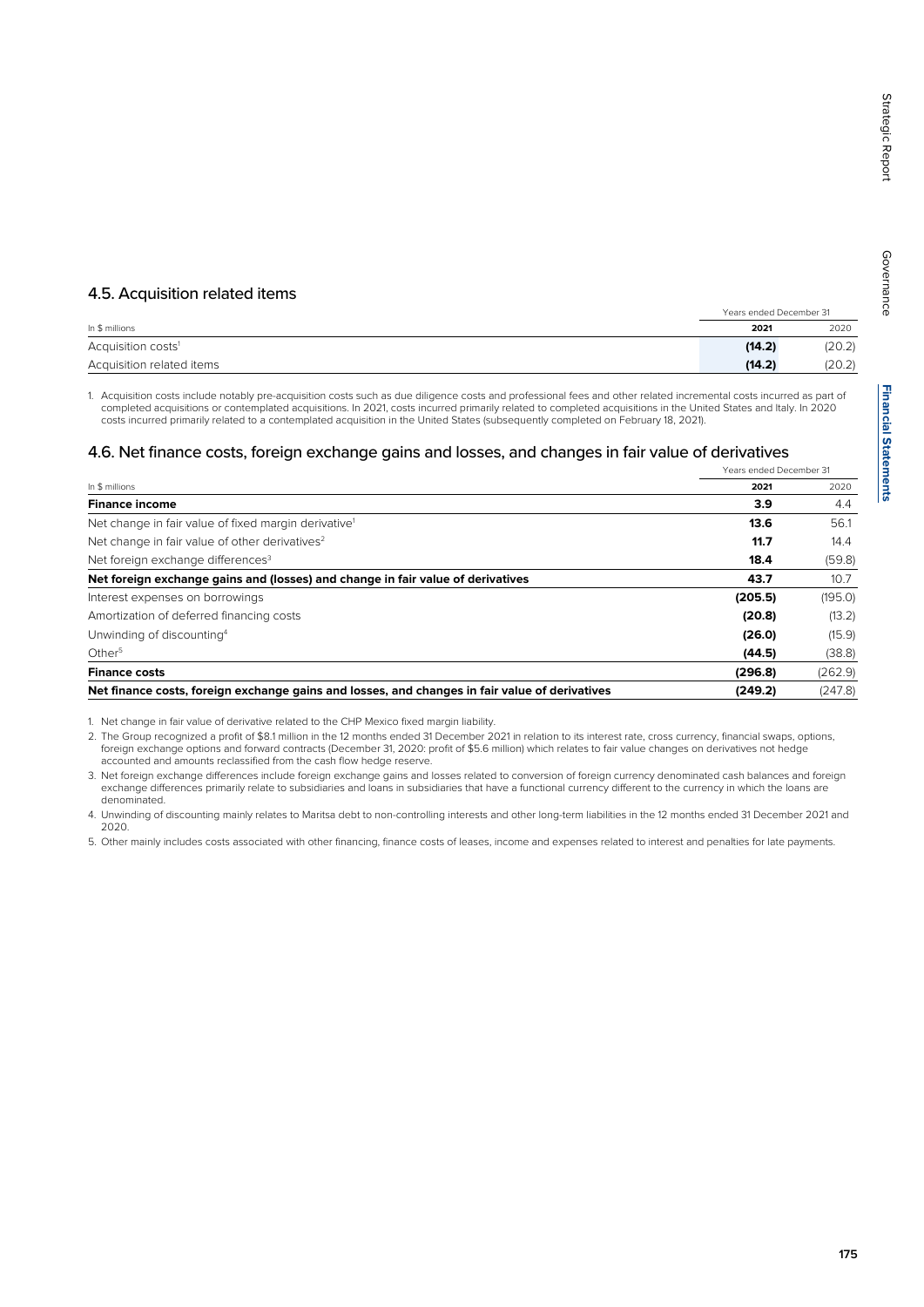### 4.7. Income tax expense and deferred income tax

### **Income tax expense**

|                                    |        | Years ended December 31. |  |  |
|------------------------------------|--------|--------------------------|--|--|
| In \$ millions                     | 2021   | 2020                     |  |  |
| Current tax                        |        |                          |  |  |
| • current tax expense of the year  | (45.1) | (33.7)                   |  |  |
| • prior year adjustment            | (2.0)  | 0.9                      |  |  |
| Total current tax expense          | (47.1) | (32.8)                   |  |  |
| Deferred tax                       |        |                          |  |  |
| • deferred tax expense of the year | (19.5) | (17.9)                   |  |  |
| • prior year adjustment            | 3.4    | 7.0                      |  |  |
| <b>Total deferred tax expense</b>  | (16.1) | (10.9)                   |  |  |
| Income tax expense                 | (63.2) | (43.7)                   |  |  |

The main jurisdictions contributing to the income tax expense for the year ending December 31, 2021 are i) Mexico, ii) Spain and iii) Bulgaria.

The tax on the Group's profit before income tax differs from the theoretical amount that would arise from applying the statutory tax rate of the parent company (2021: 19%, 2020: 19%) to the results of the consolidated entities as follows:

#### **Effective tax rate reconciliation**

|                                                                                     | Years ended December 31. |        |
|-------------------------------------------------------------------------------------|--------------------------|--------|
| In \$ millions                                                                      | 2021                     | 2020   |
| Profit before income tax                                                            | 142.9                    | 72.3   |
| Profit before income tax at UK statutory tax rate                                   | (27.2)                   | (13.7) |
| Tax effects of:                                                                     |                          |        |
| Differences between statutory tax rate and foreign statutory tax rates <sup>1</sup> | (1.8)                    | (0.4)  |
| Changes in unrecognized deferred tax assets <sup>2</sup>                            | (18.6)                   | (19.5) |
| Reduced rate and specific taxation regime <sup>3</sup>                              | 3.2                      | 6.2    |
| Foreign exchange movement <sup>4</sup>                                              | 4.7                      | (3.7)  |
| Prior year adjustment - current tax                                                 | (2.0)                    | 0.9    |
| Prior year adjustment - deferred tax                                                | 3.4                      | 7.0    |
| Permanent differences and other items <sup>5</sup>                                  | (25.0)                   | (20.4) |
| Income tax expense                                                                  | (63.2)                   | (43.7) |
| <b>Effective rate of income tax</b>                                                 | 44.2%                    | 60.4%  |

1. Includes the effect of recognizing net income of investments in associates in the profit before income tax.

2. Mainly relates to tax losses in Luxembourg and Brazil where deferred tax assets are not recognized.

3. Relates to specific tax regimes and some of the Brazilian entities being taxed by reference to revenue rather than accounting profits.

4. Mainly driven by difference between functional currency of statutory entities and currency used for local tax reporting and non-deductibility of foreign exchange movements in certain jurisdictions.

5. This category is composed of tax impacts of inflationary adjustments (2021: \$13.0 million, 2020: \$6.4 million) and a number of individually immaterial items such as non-deductible Group costs or withholding taxes.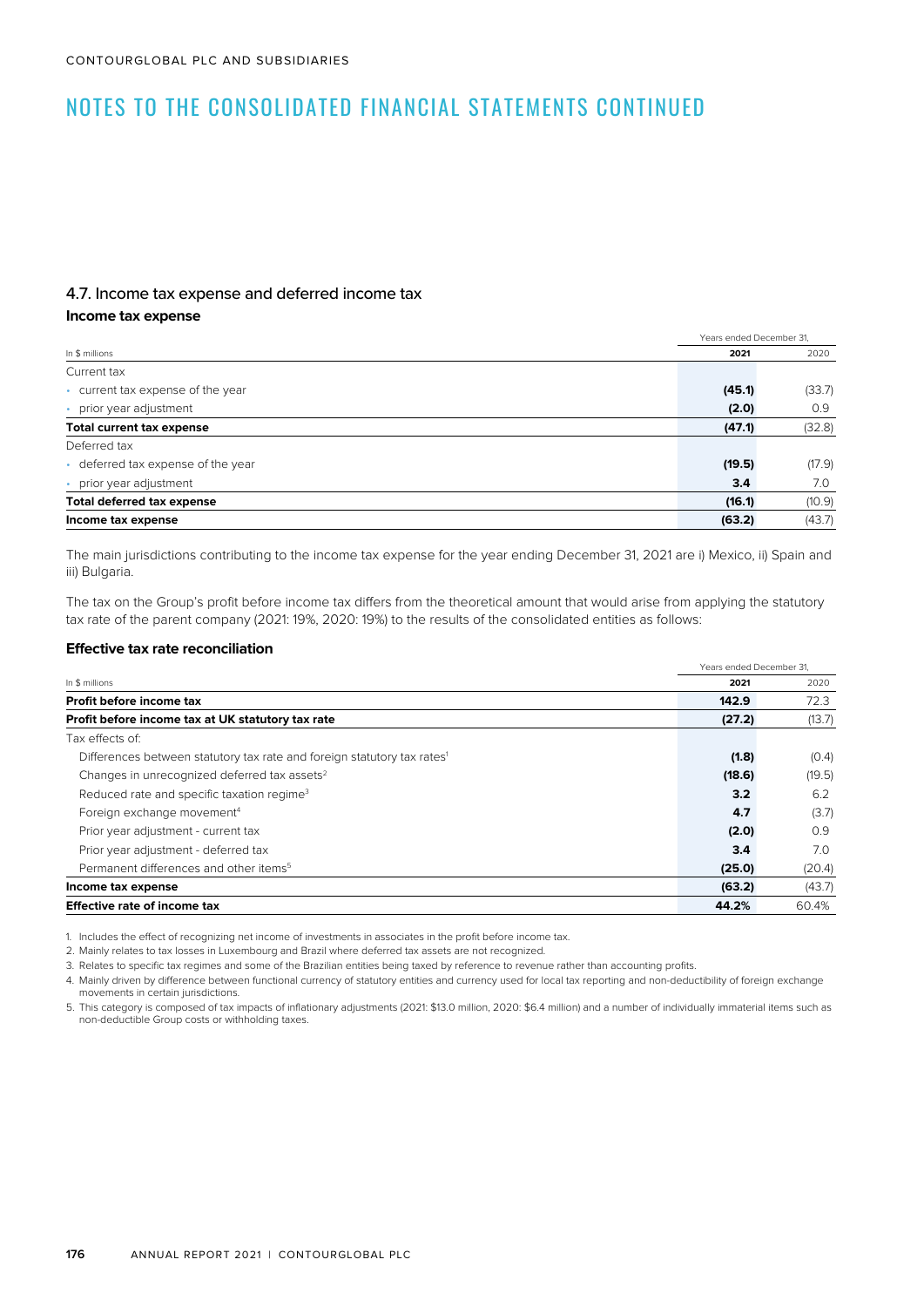### **Net deferred tax movement**

The gross movements of net deferred income tax assets (liabilities) were as follows:

|                                                                | December 31. |         |
|----------------------------------------------------------------|--------------|---------|
| In \$ millions                                                 | 2021         | 2020    |
| Net deferred tax assets (liabilities) as of January, 1         | (211.4)      | (218.5) |
| Statement of income                                            | (16.1)       | (10.9)  |
| Deferred tax recognized directly in other comprehensive income | (14.4)       | 27.9    |
| Acquisitions                                                   | (35.7)       |         |
| Currency translation differences and other                     | 2.1          | (9.9)   |
| Net deferred tax assets (liabilities) as of December, 31       | (275.5)      | (211.4) |
| Including net deferred tax assets balance of:                  | 49.7         | 57.5    |
| Deferred tax liabilities balance of:                           | (325.2)      | (268.9) |

#### **Analysis of the net deferred tax position recognized in the consolidated statement of financial position**

The net deferred tax positions and their movement can be broken down as follows:

|                                              |            |                                  |                                   | Derivative                               |                    |         |
|----------------------------------------------|------------|----------------------------------|-----------------------------------|------------------------------------------|--------------------|---------|
| In \$ millions                               | Tax losses | Property, plant<br>and equipment | Intangible<br>assets <sup>1</sup> | financial<br>$in$ struments <sup>2</sup> | Other <sup>3</sup> | Total   |
| As of January 1, 2020 (restated)             | 28.1       | (240.8)                          | (59.9)                            | 7.7                                      | 46.3               | (218.5) |
| Statement of income                          | 88.7       | (95.1)                           | 9.6                               | (1.4)                                    | (12.6)             | (10.9)  |
| Other comprehensive income                   |            |                                  | (0.1)                             | 28.0                                     | -                  | 27.9    |
| Acquisitions                                 |            |                                  |                                   | -                                        |                    |         |
| Currency translations and other              | 0.8        | (13.5)                           | 0.8                               | 0.8                                      | 1.1                | (10.0)  |
| As of December 31, 2020                      | 117.6      | (349.4)                          | (49.5)                            | 35.1                                     | 34.7               | (211.4) |
| Statement of income                          | 20.5       | (40.3)                           | 4.3                               | (2.9)                                    | 2.3                | (16.1)  |
| Other comprehensive income                   |            |                                  |                                   | (14.4)                                   |                    | (14.4)  |
| Acquisitions / disposals <sup>4</sup>        | 1.3        | (117.0)                          | 64.7                              | (2.7)                                    | 18.0               | (35.7)  |
| Currency translations and other <sup>5</sup> | (0.6)      | 8.9                              | (0.9)                             | (0.1)                                    | (5.2)              | 2.1     |
| As of December 31, 2021                      | 138.8      | (497.8)                          | 18.6                              | 14.9                                     | 50.0               | (275.5) |

1. Mainly relates to assets acquired through business combinations.

2. \$(9.9) million of the current year movement through other comprehensive income represents the movement in the year of hedging expenses in Mexico. \$25.8 million of the movement in the prior year related to the recognition of deferred tax assets on these hedging expenses incurred in both 2019 and 2020 following conclusion that such derivative costs should be deductible under Mexican tax rules.

3. This category is made up of various items, the largest being deferred financing costs of \$26.8 million (2020: \$20.0 million), with \$8.6 million being acquired in the period and currency translations of \$1.8 million. Other significant items include finance lease capitalization of \$(13.7) million (2020: \$(16.0) million) and Mexico fixed margin swap provision of \$7.3 million (2020: \$13.0 million).

4. Mainly includes opening balance sheet deferred tax assets and liabilities relating to the US and Trinidad assets acquired in February 2021.

5. The Other movement relates to a reclassification of a deferred tax liability in Rwanda of \$5.4 million which was previously netted against other receivables. An equal and opposite asset is contained in other receivables as the tax liability in Rwanda is passed through to the local offtaker.

#### **Deferred tax assets recognized in the consolidated statement of financial position**

The Group recognizes deferred tax assets to the extent that it is probable that sufficient future taxable profits will arise against which these deductible temporary differences can be utilized. The Group has performed an assessment of the recovery of deferred tax assets which has involved the use of budgets and forecasts.

There is a deferred tax asset in Spain of \$20.9 million (2020: \$24.6 million) which relates predominately to intangible assets. The relevant tax group is profitable, and the reversal of the deferred tax asset is scheduled to be within four years. In the US, there was an operating loss in the current year due to acquisition costs and the amortization of intangible assets. There is an amount of deferred tax assets on tax losses that are dependent on future taxable profits not arising from the reversal of existing deferred tax liabilities of \$16.2 million (\$3.5 million in 2020), which is scheduled to be reversed within 13 to 15 years. This utilization horizon takes into account management's best estimate of risks to which the operations may be exposed and is considered appropriate given the long term nature of the acquired assets.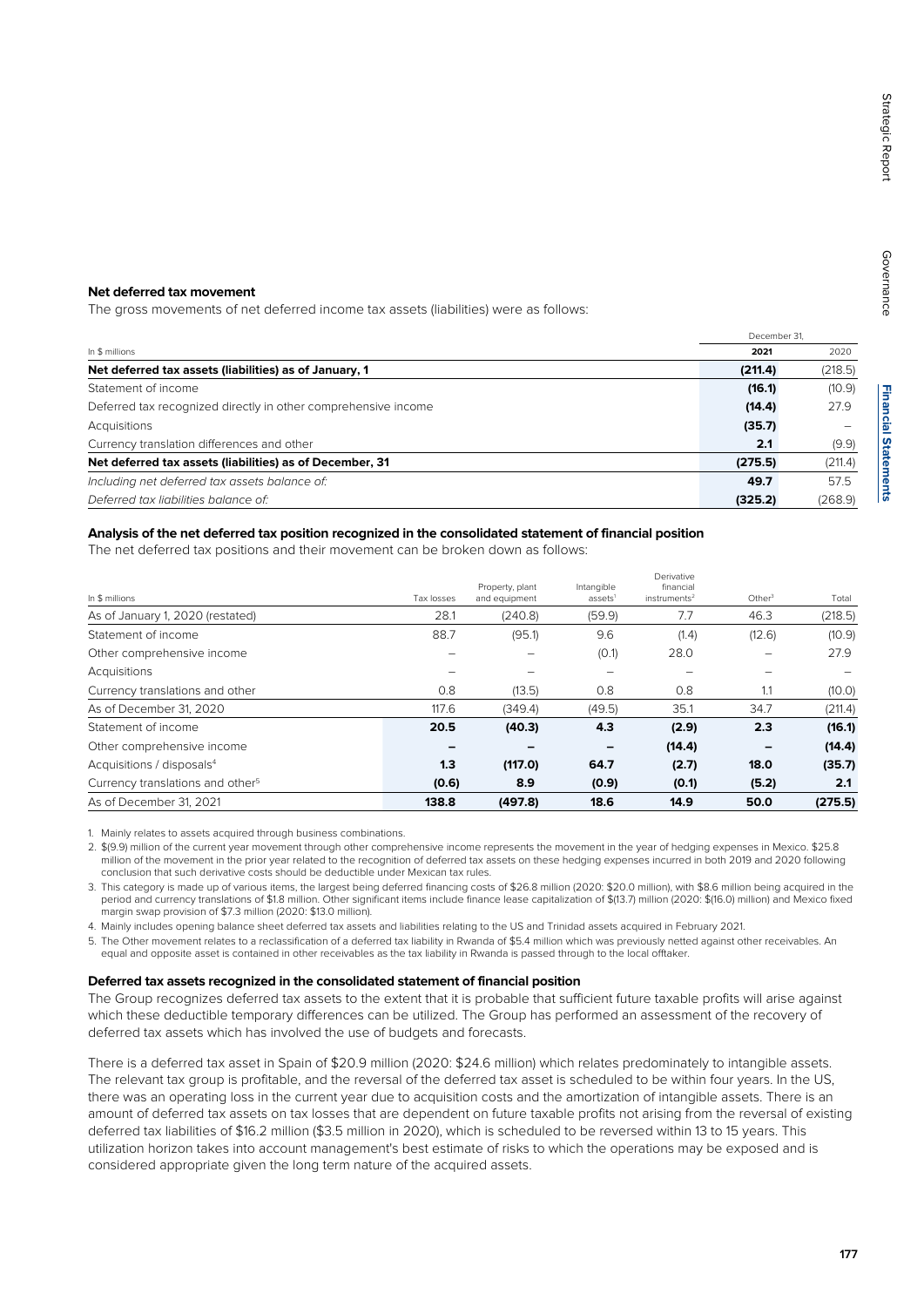#### **Analysis of the deferred tax position unrecognized in the consolidated statement of financial position**

Unrecognized deferred tax assets amount to \$300.2 million as of December 31, 2021 (December 31, 2020: \$268.2 million) and can be broken down as follows:

|                                                                      |       | December 31. |
|----------------------------------------------------------------------|-------|--------------|
| In \$ millions                                                       | 2021  | 2020         |
| Unrecognized deferred tax assets on tax losses <sup>1</sup>          | 276.0 | 245.9        |
| Unrecognized deferred tax assets on deductible temporary differences | 24.2  | 22.3         |
| Total unrecognized deferred tax assets                               | 300.2 | 268.2        |

The total amount of deductible temporary differences and unused tax losses for which no deferred tax asset is recognized amounts to \$1,179.6 million (2020: \$1,067.0 million) and is broken down as follows:

|                                                                     | December 31. |         |
|---------------------------------------------------------------------|--------------|---------|
|                                                                     | 2021         | 2020    |
| Tax losses - no deferred tax asset recognized                       | 1.060.3      | 969.7   |
| Deductible temporary differences - no deferred tax asset recognized | 119.3        | 97.3    |
| Total                                                               | 1.179.6      | 1.067.0 |

Deferred tax assets that have not been recognized mainly relate to tax losses in Luxembourg and Brazil where it is not probable that future taxable profit will be available against which the tax losses can be utilized. The amounts unrecognized for deferred tax purposes generally do not expire with the exception of Luxembourg.

With respect to Luxembourg, tax losses of \$279.9 million arising prior to 31 December 2016 can be carried forward without time limit. As from January 1, 2017, new tax losses expire after 17 years and therefore tax losses of \$51.2 million, \$95.9 million, \$147.5 million, \$168.3 million and \$64.7 million expire on December 31, 2034, 2035, 2036, 2037 and 2038, respectively.

The Group accrues deferred tax liabilities for the withholding tax that will arise on the future repatriation of undistributed earnings. There are no temporary differences on undistributed earnings with material unrecognized deferred tax liabilities.

### 4.8. Earnings per share

|                                                                | Years ended December 31. |                |       |         |  |  |
|----------------------------------------------------------------|--------------------------|----------------|-------|---------|--|--|
|                                                                | 2021                     |                | 2020  |         |  |  |
|                                                                | <b>Basic</b>             | <b>Diluted</b> | Basic | Diluted |  |  |
| Profit attributable to CG plc shareholders (in \$ millions)    | 78.3                     | 78.3           | 16.0  | 16.0    |  |  |
| Number of shares (in millions)                                 |                          |                |       |         |  |  |
| Weighted average number of shares outstanding                  | 656.3                    | 656.3          | 666.6 | 666.6   |  |  |
| Potential dilutive effects related to share-based compensation |                          | 3.0            |       | 2.3     |  |  |
| Adjusted weighted average number of shares                     |                          | 659.3          |       | 668.9   |  |  |
| Profit attributable to CG plc shareholders per share (in \$)   | 0.12                     | 0.12           | 0.02  | 0.02    |  |  |

There was no dilutive impact from the Private Incentive Plan (PIP) on the earnings per share for the year ended 31 December 2020 as the shares were settled in full by existing shares held by Reservoir Capital Group.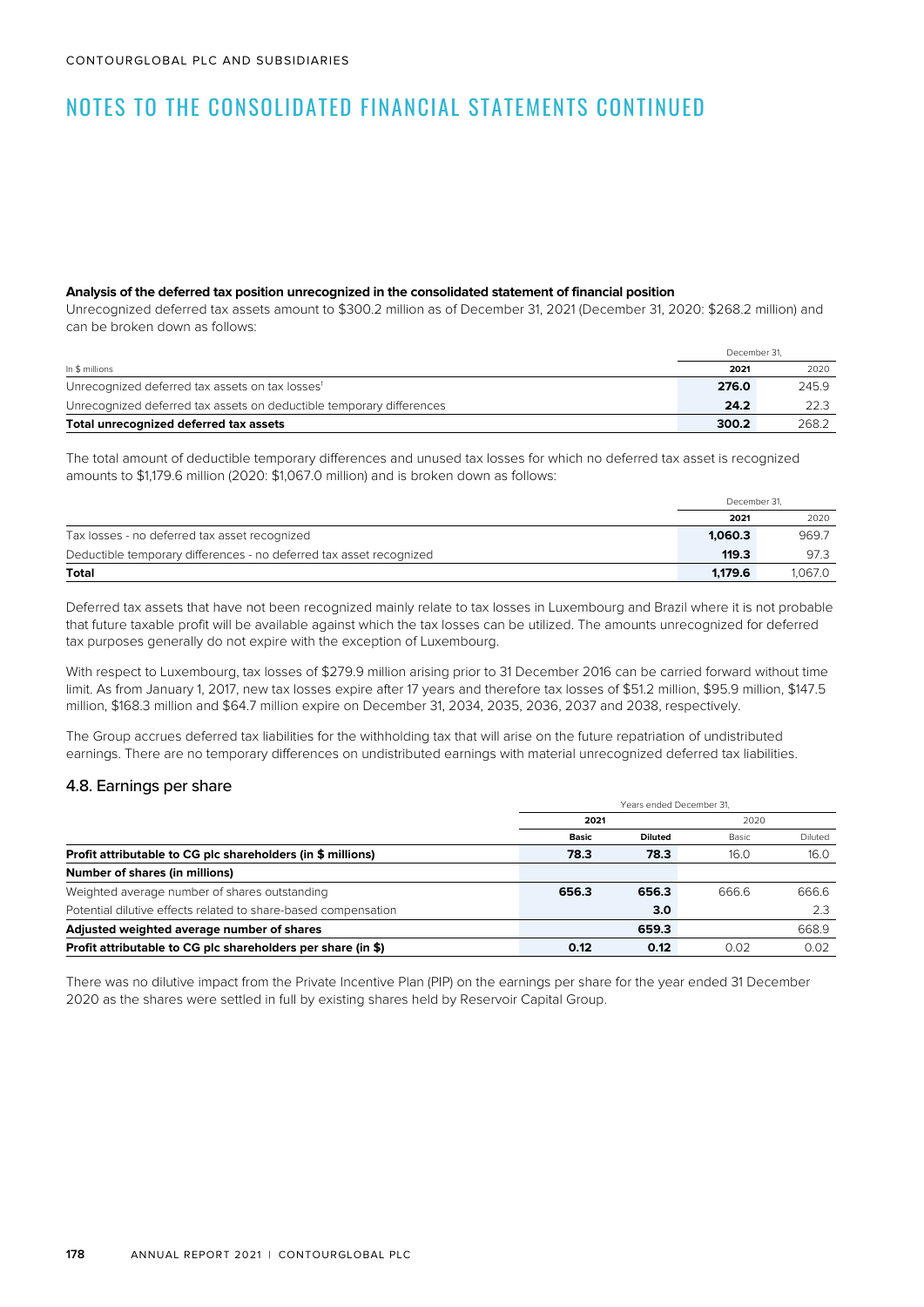# 4.9. Intangible assets and goodwill

| In \$ millions                                     | Goodwill                 | Work in                  | progress Legado rights   | Contracts                | Permits, licenses<br>and other project<br>development<br>rights | Software<br>and Other    | Total   |
|----------------------------------------------------|--------------------------|--------------------------|--------------------------|--------------------------|-----------------------------------------------------------------|--------------------------|---------|
| Cost                                               | 0.5                      |                          | 233.3                    |                          | 145.8                                                           | 34.6                     | 414.2   |
| Accumulated amortization and impairment            | $\equiv$                 | $\overline{\phantom{0}}$ | (1.1)                    |                          | (44.3)                                                          | (16.1)                   | (61.6)  |
| Carrying amount as of January 1, 2020              | 0.5                      | -                        | 232.2                    | $\overline{\phantom{0}}$ | 101.5                                                           | 18.4                     | 352.6   |
| Additions                                          | -                        | -                        |                          | -                        | 2.2                                                             | 3.5                      | 5.7     |
| <b>Disposals</b>                                   | $\qquad \qquad -$        | $\overline{\phantom{0}}$ | $\overline{\phantom{0}}$ | $\overline{\phantom{0}}$ | -                                                               | -                        |         |
| Currency translation differences                   | 0.1                      | -                        |                          | -                        | (16.6)                                                          | $\qquad \qquad -$        | (16.5)  |
| Reclassification                                   | -                        | 1.5                      | -                        | $\overline{\phantom{0}}$ | (1.1)                                                           | 3.8                      | 4.2     |
| Amortization charge                                | $\qquad \qquad -$        | $\qquad \qquad -$        | (13.7)                   | -                        | (6.4)                                                           | (6.0)                    | (26.2)  |
| Closing net book amount                            | 0.6                      | 1.5                      | 218.4                    | -                        | 79.4                                                            | 19.7                     | 319.7   |
| Cost                                               | 0.6                      | 1.5                      | 233.3                    | $\overline{\phantom{0}}$ | 122.8                                                           | 40.9                     | 399.1   |
| Accumulated amortization and impairment            | $\qquad \qquad -$        | $\qquad \qquad -$        | (14.9)                   | $\qquad \qquad -$        | (43.4)                                                          | (21.1)                   | (79.4)  |
| Carrying amount as of December 31, 2020            | 0.6                      | 1.5                      | 218.4                    | -                        | 79.4                                                            | 19.7                     | 319.7   |
| <b>Additions</b>                                   | $\overline{\phantom{0}}$ | 1.4                      |                          | $\equiv$                 | 14.5                                                            | 1.6                      | 17.5    |
| <b>Disposals</b>                                   | -                        |                          | -                        |                          |                                                                 | $\overline{\phantom{0}}$ |         |
| Acquired through business combination <sup>1</sup> | 3.5                      |                          | -                        | 31.4                     | 0.3                                                             |                          | 35.2    |
| Assets recognized as held for sale <sup>2</sup>    | -                        |                          | -                        | $\overline{\phantom{0}}$ | (22.7)                                                          | (0.2)                    | (22.9)  |
| Currency translation differences                   | -                        |                          |                          |                          | (4.8)                                                           | (0.2)                    | (5.0)   |
| Reclassification                                   | -                        | (2.8)                    | -                        |                          | 1.4                                                             | 1.4                      |         |
| Amortization charge                                | $\qquad \qquad -$        | $\qquad \qquad -$        | (13.7)                   | (8.1)                    | (13.6)                                                          | (3.6)                    | (39.0)  |
| <b>Closing net book amount</b>                     | 4.1                      | 0.1                      | 204.7                    | 23.3                     | 54.5                                                            | 18.7                     | 305.4   |
| Cost                                               | 4.1                      | 0.1                      | 233.3                    | 31.4                     | 89.0                                                            | 50.3                     | 408.2   |
| Accumulated amortization and impairment            | $\qquad \qquad -$        | $\qquad \qquad -$        | (28.6)                   | (8.1)                    | (34.5)                                                          | (31.6)                   | (102.8) |
| Carrying amount as of December 31, 2021            | 4.1                      | 0.1                      | 204.7                    | 23.3                     | 54.5                                                            | 18.7                     | 305.4   |

1. Assets acquired through business combination relate to our United States of America and Trinidad and Tobago portfolio, detailed in note 3.1.

2. Assets recognized as held for sale relate to our Brazil Hydro portfolio, detailed in note 3.1.

Contracts relate to the fair valuation on acquisition of power purchase agreements in the United States of America, detailed in note 3.1. Contracts are subsequently measured at amortized cost.

Permits, licenses and other project development rights relate to licenses acquired from the initial developers for our wind parks in Peru and Brazil. Legado rights were recognized on acquisition of Mexico CHP.

Amortization included in "cost of sales" in the consolidated statement of income amounted to \$35.6 million in the year ended December 31, 2021 (December 31, 2020: \$24.2 million) and amortization included in "selling, general and administrative expenses" amount to \$3.4 million in the year ended December 31, 2021 (December 31, 2020: \$2.0 million).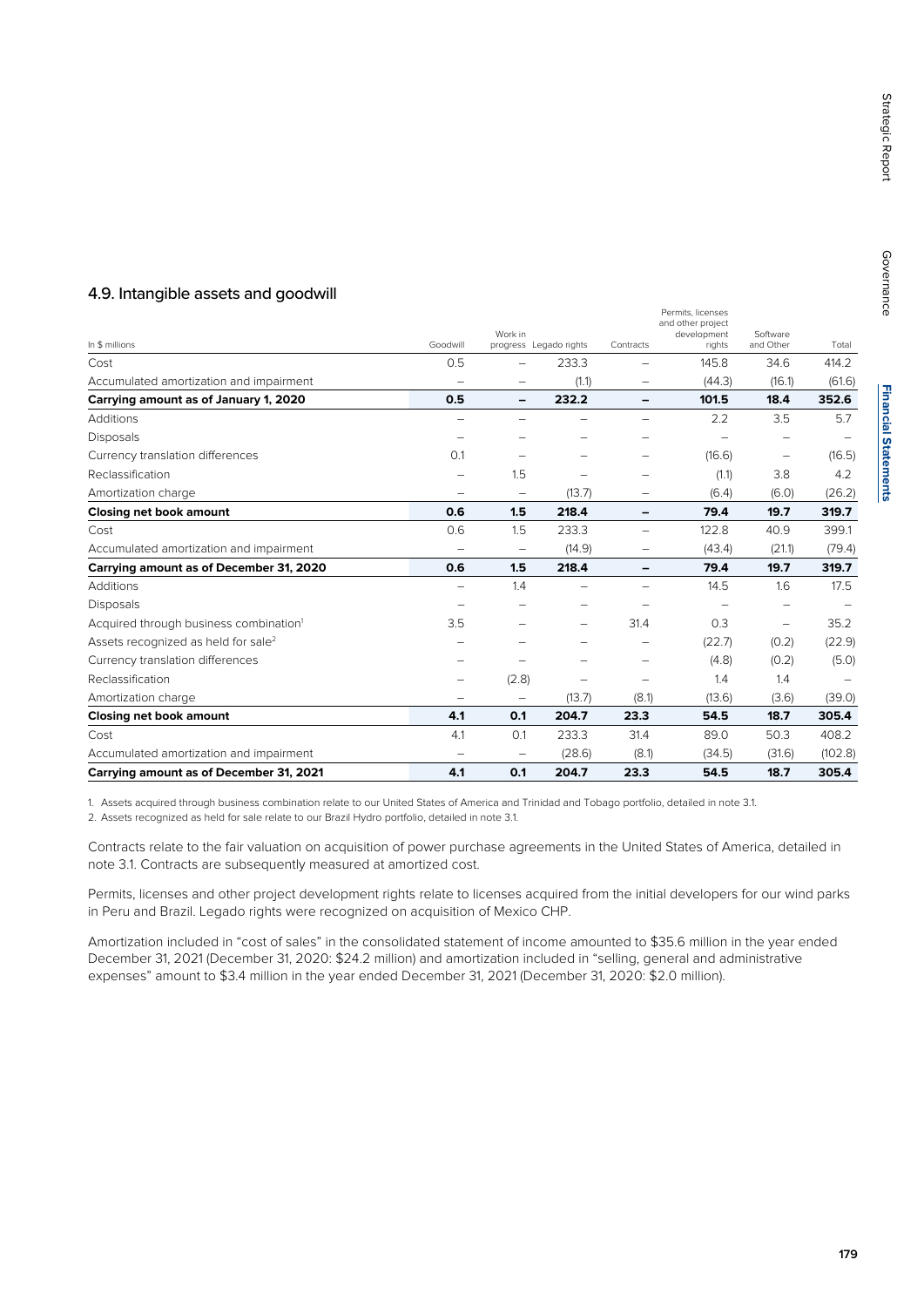### 4.10. Property, plant and equipment

The power plant assets predominantly relate to wind farms, natural gas plants, fuel oil or diesel plants, coal plants, hydro plants, solar plants, asset retirement obligations and other buildings.

Other assets mainly include IT equipment, furniture and fixtures, facility equipment and vehicles, and project development costs.

Assets acquired through business combinations are explained in note 3.1.

Assets held for use in operating leases as a lessor included within Property, Plant and Equipment below are set out in note 4.32.

|                                                    |       | Power plant Construction work |             |        | Right of use of |            |  |
|----------------------------------------------------|-------|-------------------------------|-------------|--------|-----------------|------------|--|
| In \$ millions                                     | Land  | assets                        | in progress | assets | Other           | Total      |  |
| Cost                                               | 72.2  | 5.172.5                       | 76.8        | 47.6   | 285.2           | 5,654.4    |  |
| Accumulated depreciation and impairment            | (0.6) | (1,988.5)                     |             | (13.1) | (135.0)         | (2, 137.3) |  |
| Carrying amount as of January 1, 2021              | 71.6  | 3,184.0                       | 76.8        | 34.5   | 150.2           | 3,517.1    |  |
| <b>Additions</b>                                   |       | 33.7                          | 48.6        | 3.2    | 9.2             | 94.7       |  |
| <b>Disposals</b>                                   | -     | (5.2)                         | (0.1)       | (0.5)  | (2.0)           | (7.8)      |  |
| Reclassification                                   |       | 114.6                         | (97.2)      |        | (19.4)          | (2.0)      |  |
| Acquired through business combination <sup>1</sup> | 14.4  | 918.3                         |             | 2.8    | 21.0            | 956.5      |  |
| Assets recognized as held for sale <sup>2</sup>    | (5.2) | (79.5)                        |             | (0.1)  | (39.1)          | (123.9)    |  |
| Currency translation differences                   | (4.8) | (135.7)                       | 2.2         | (1.8)  | (8.9)           | (149.0)    |  |
| Depreciation charge                                | (0.1) | (339.7)                       |             | (5.7)  | (14.7)          | (360.1)    |  |
| Closing net book amount                            | 75.9  | 3,690.5                       | 30.3        | 32.4   | 96.3            | 3,925.4    |  |
| Cost                                               | 76.7  | 5,842.0                       | 30.3        | 50.1   | 198.8           | 6,197.9    |  |
| Accumulated depreciation and impairment            | (0.8) | (2,151.5)                     |             | (17.7) | (102.5)         | (2, 272.5) |  |
| Carrying amount as of December 31, 2021            | 75.9  | 3,690.5                       | 30.3        | 32.4   | 96.3            | 3,925.4    |  |

1. Assets acquired through business combination relate to our United States of America and Trinidad and Tobago and Solar Italy portfolios detailed in note 3.1. 2. Assets recognized as held for sale relate to our Brazil Hydro portfolio, detailed in note 3.1.

Construction work in progress as of December 31, 2021 predominantly relates to our ongoing Austria Wind repowering project, Vorotan refurbishment project, and projects at Maritsa. Reclassification from Construction work in progress to Power plant assets primarily relates to completed phases of the Vorotan refurbishment project (\$56.9 million), Austria Wind repowering project (\$13.8 million) and projects at Maritsa (\$12.1 million).

As of December 31, 2021, the Other category mainly related to \$53.6 million of instruments and tools, \$22.2 million of critical spare parts.

Depreciation included in "cost of sales" in the consolidated statement of income amounted to \$357.5 million in the year ended December 31, 2021 (December 31, 2020: \$282.0 million) and depreciation included in "selling, general and administrative expenses" amount to \$2.7 million in the year ended December 31, 2021 (December 31, 2020: \$3.3 million).

In the year ended December 31, 2021, the Group capitalized \$2.8 million of borrowing costs in relation to project financing.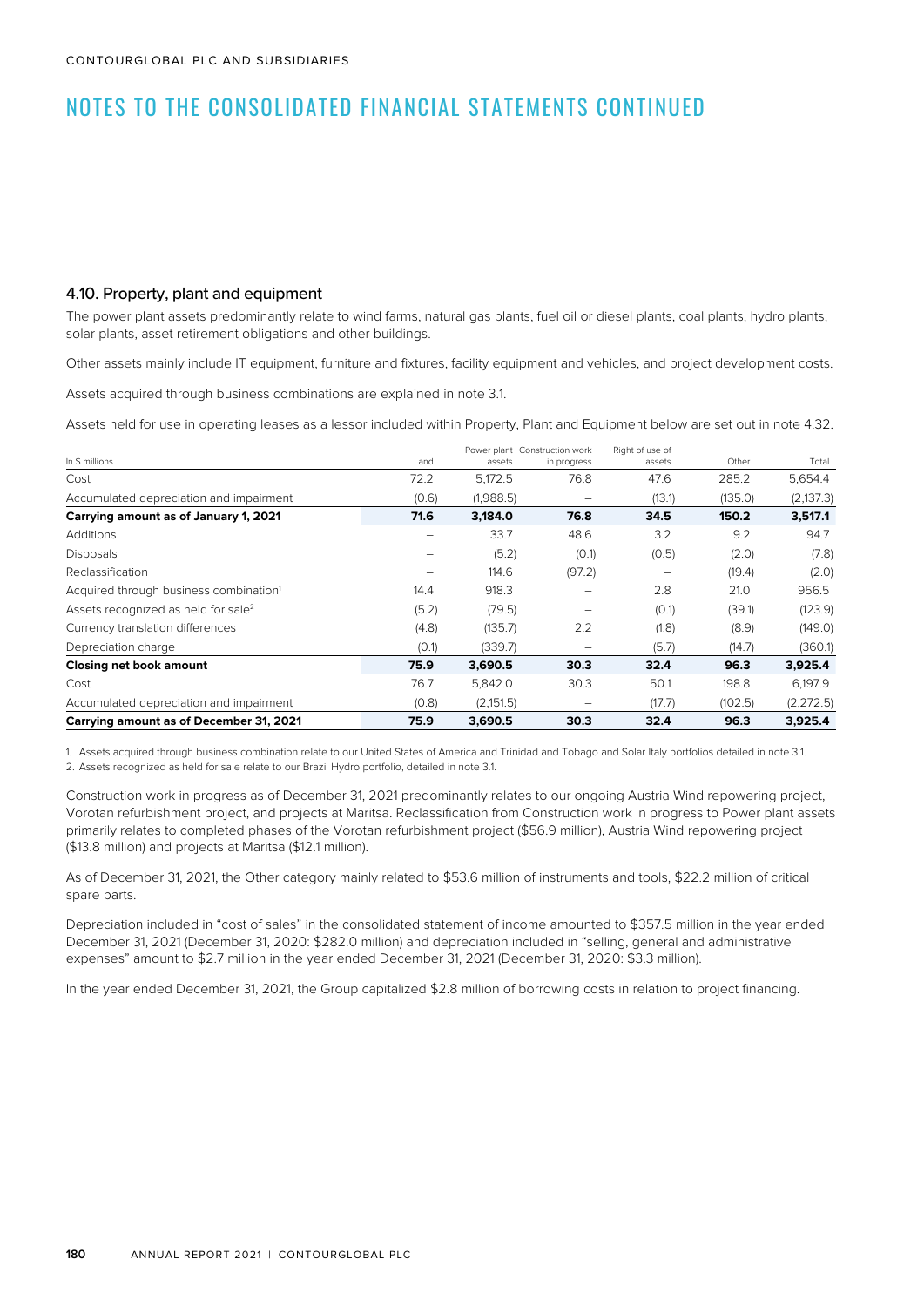| In \$ millions                                                             | Land  | Power<br>plant assets | Construction<br>work in progress | Right of use<br>of assets | Other   | Total      |
|----------------------------------------------------------------------------|-------|-----------------------|----------------------------------|---------------------------|---------|------------|
| Cost                                                                       | 68.6  | 5,187.1               | 61.5                             | 43.7                      | 325.8   | 5,686.7    |
| Accumulated depreciation and impairment                                    | (0.5) | (1,736.7)             |                                  | (8.3)                     | (131.4) | (1,876.9)  |
| Carrying amount as of January 1, 2020                                      | 68.1  | 3.450.5               | 61.5                             | 35.4                      | 194.4   | 3,809.8    |
| Restatement for finalization of fair values on<br>acquisition <sup>1</sup> |       | (37.5)                |                                  |                           |         | (37.5)     |
| Carrying amount as of January 1, 2020 (restated)                           | 68.1  | 3,413.0               | 61.5                             | 35.4                      | 194.4   | 3,772.3    |
| Additions                                                                  |       | 17.4                  | 59.3                             | 4.2                       | 9.8     | 90.6       |
| <b>Disposals</b>                                                           | -     | (5.8)                 | (4.6)                            | (1.1)                     | -       | (11.5)     |
| Reclassification <sup>2,3</sup>                                            |       | 42.7                  | (36.9)                           | $\overline{\phantom{0}}$  | (30.7)  | (24.9)     |
| Currency translation differences                                           | 3.6   | (20.1)                | (2.4)                            | 2.0                       | (7.2)   | (24.1)     |
| Depreciation charge                                                        | (0.1) | (263.1)               | $\overline{\phantom{0}}$         | (6.0)                     | (16.1)  | (285.3)    |
| Closing net book amount                                                    | 71.6  | 3,184.1               | 76.8                             | 34.5                      | 150.2   | 3,517.1    |
| Cost                                                                       | 72.2  | 5,172.5               | 76.8                             | 47.6                      | 285.2   | 5,654.4    |
| Accumulated depreciation and impairment                                    | (0.6) | (1,988.5)             |                                  | (13.1)                    | (135.0) | (2, 137.3) |
| Carrying amount as of December 31, 2020                                    | 71.6  | 3.184.0               | 76.8                             | 34.5                      | 150.2   | 3,517.1    |

1. IFRS 3 remeasurement adjustment on assets acquired through business combination relate to our Mexican CHP portfolio.

2. Mainly relates to project development costs in Kosovo of €19.7 million (\$22.5 million). Given the termination of the Kosovo project agreements in May 2020, the recoverable costs have been de-recognized from Property, plant and equipment and recognized as a contract asset arising from a revenue arrangement presented in line with IFRS 15 in Other non current assets.

3. Reclassification includes previous year's non-material reallocations between asset categories to reflect current positions.

Construction work in progress as of December 31, 2020 predominantly related to our Vorotan refurbishment project, our Austria Wind project repowering, our Mexico CHP and our Maritsa plants.

As of December 31, 2020, the Other category mainly related to \$62.1 million of instruments and tools, \$48.7 million of facility equipment, \$29.7 million of assets retirement obligations.

Depreciation included in "cost of sales" in the consolidated statement of income amounted to \$282.0 million in the year ended December 31, 2020 and depreciation included in "selling, general and administrative expenses" amounted to \$3.3 million in the year ended December 31, 2020.

In the year ended December 31, 2020, the Group capitalized \$1.1 million of borrowing costs in relation to project financing.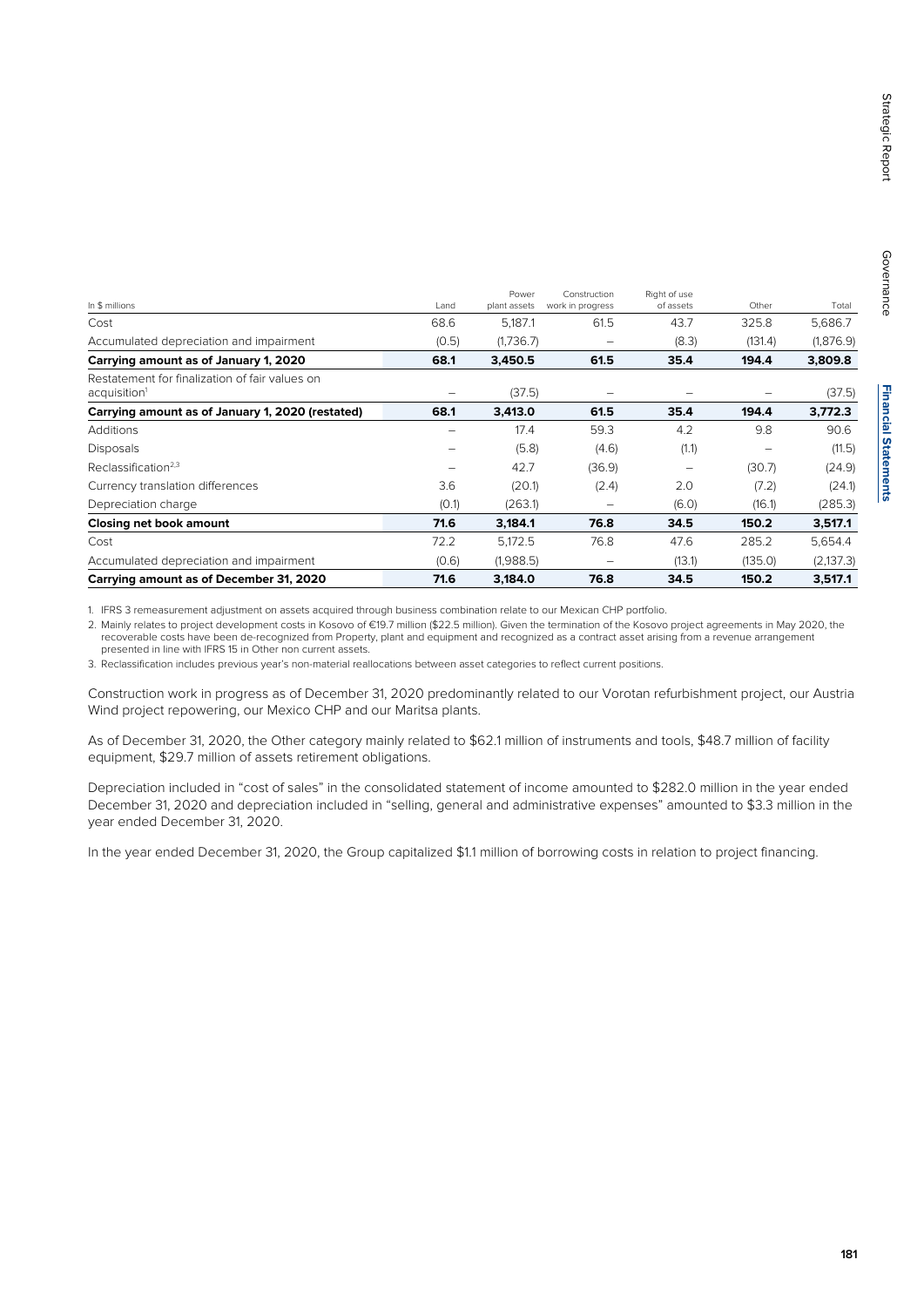#### 4.11. Financial and contract assets

|                                                         |       | December 31 |
|---------------------------------------------------------|-------|-------------|
| In \$ millions                                          | 2021  | 2020        |
| Contract assets - Concession arrangements <sup>1</sup>  | 378.0 | 416.5       |
| Finance lease receivables <sup>2</sup>                  | 9.9   | 15.2        |
| Other                                                   | 14.9  | 6.6         |
| <b>Total financial and contract assets</b>              | 402.8 | 438.3       |
| Total financial and contract assets non-current portion | 370.5 | 408.3       |
| Total financial and contract assets current portion     | 32.3  | 30.0        |

1. The Group operates plants in Togo, Rwanda and Senegal which are in the scope of the financial model of IFRIC 12 'Service Concession Arrangements'.

Our Rwanda power plant consists of the development, construction and operation of Gas Extraction Facilities ("GEF") and an associated power plant. The GEF is used to extract methane and biogas from the depths of Lake Kivu in Rwanda and deliver the gas via submerged gas transport pipelines to shore-based power production facilities totaling 26 MW of gross capacity. The PPA runs for 25 years starting on the commercial operation date and ending in 2040, date when the GEF along with all equipment necessary for the operation of the plant, will be transferred to the Republic of Rwanda.

Our Togo power plant was commissioned in 2010 and is operated under a power purchase agreement with a unique offtaker, Compagnie Energie Electrique du Togo ("CEET") which has an average remaining contract life of approximately 13.8 years as of December 31, 2021 (December 31, 2020: 14.8 years). At expiration, the Togo plant, along with all equipment necessary for the operation of the plant, will be transferred to the Republic of Togo. This arrangement is accounted for as a concession arrangement and the value of the asset is recorded as a financial asset. The all-in base capacity tariff under the Togo power purchase agreement is adjusted annually for a combination of US\$, Euro and local consumer price index related to the cost structure.

Our Cap des Biches power plant in Senegal consists of the development, construction and operation of five engines with a flexi-cycle system technology based on waste heat recovery totaling about 86MW. A PPA integrating all the Cap des Biches requirements and agreements on price was signed for 20 years starting on the commercial operation date of the project and ending in 2036, the date when the power plant along with all equipment necessary for the operation of the plant, will be transferred to the Republic of Senegal.

2. Relates to finance leases where the Group acts as a lessor, and includes our Saint Martin plant in the French Territory. Saint Martin has an average remaining contract life of approximately 1.3 years as of December 31, 2021 (December 31, 2020: 2.3 years).

No losses from impairment of contracted concessional assets and finance lease receivables in the above projects were recorded during the years ended December 31, 2021 and 2020.

Net cash inflows generated by the financial assets under concession agreements amounted to \$66.8 million as of December 31, 2021 (December 31, 2020: \$70.6 million).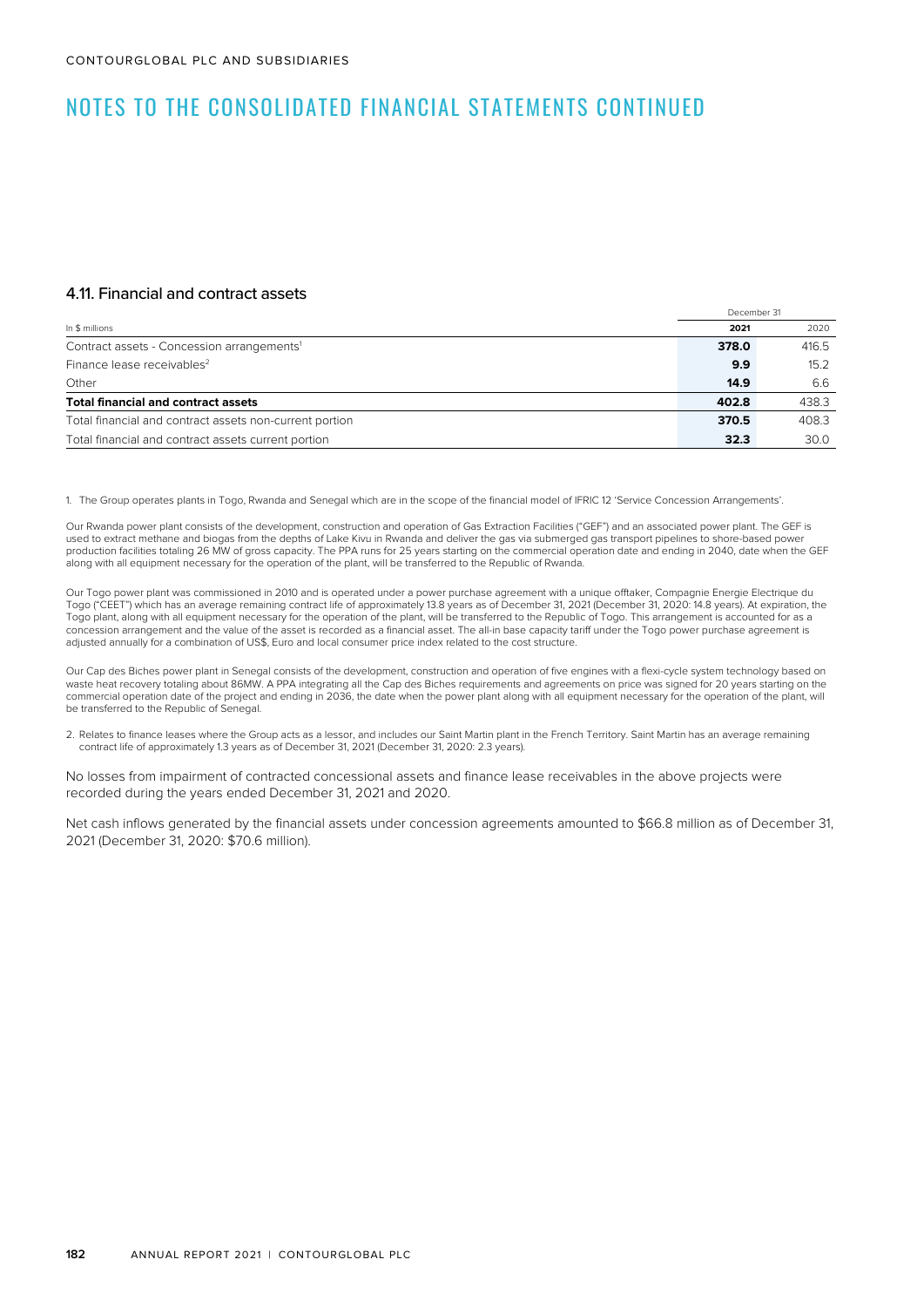# 4.12. Investments in associates

Set out below are the associates of the Group as of December 31, 2021:

|                                     |           |                             | Ownership interests |       |                        |  |
|-------------------------------------|-----------|-----------------------------|---------------------|-------|------------------------|--|
| Operational plant                   |           | Country of<br>incorporation | 2021                | 2020  | Date of<br>acquisition |  |
| Sochagota                           | Associate | Colombia                    | 49.0%               | 49.0% | 2006 and<br>2010       |  |
| Termoemcali                         | Associate | Colombia                    | 37.4%               | 37.4% | 2010                   |  |
| Evacuacion Villanueva del Rey, S.L. | Associate | Spain                       | 39.9%               | 39.9% | 2018                   |  |

Set out below is the summarized financial information for the investments which are accounted for using the equity method (presented at 100%):

| In \$ millions                      | Current assets | Non-current<br>assets | Current liabilities | Non-current<br>liabilities | Revenue | Net income |
|-------------------------------------|----------------|-----------------------|---------------------|----------------------------|---------|------------|
| Year ended December 31, 2020        |                |                       |                     |                            |         |            |
| Sochagota                           | 79.1           | 33.8                  | 22.9                | 35.8                       | 93.7    | 16.4       |
| Termoemcali                         | 24.4           | 48.4                  | 17.0                | 35.9                       | 27.8    | 11.5       |
| Evacuacion Villanueva del Rey, S.L. | 0.1            | 3.0                   | 0.2                 | 2.9                        | 0.3     |            |
| Year ended December 31, 2021        |                |                       |                     |                            |         |            |
| Sochagota                           | 76.1           | 28.6                  | 27.2                | 21.0                       | 101.9   | 25.4       |
| Termoemcali                         | 21.2           | 49.3                  | 16.2                | 26.7                       | 29.9    | 10.1       |
| Evacuacion Villanueva del Rey, S.L. | 0.1            | 2.6                   | 0.2                 | 2.5                        | 0.3     |            |

The reconciliation of the investments in associates for each year is as follows:

| In \$ millions                    | 2021  | 2020  |
|-----------------------------------|-------|-------|
| Balance as of January 1,          | 29.5  | 26.6  |
| Share of profit                   | 16.2  | 12.3  |
| Dividends                         | (8.3) | (7.8) |
| Other                             | (3.9) | (1.6) |
| <b>Balance as of December 31.</b> | 33.5  | 29.5  |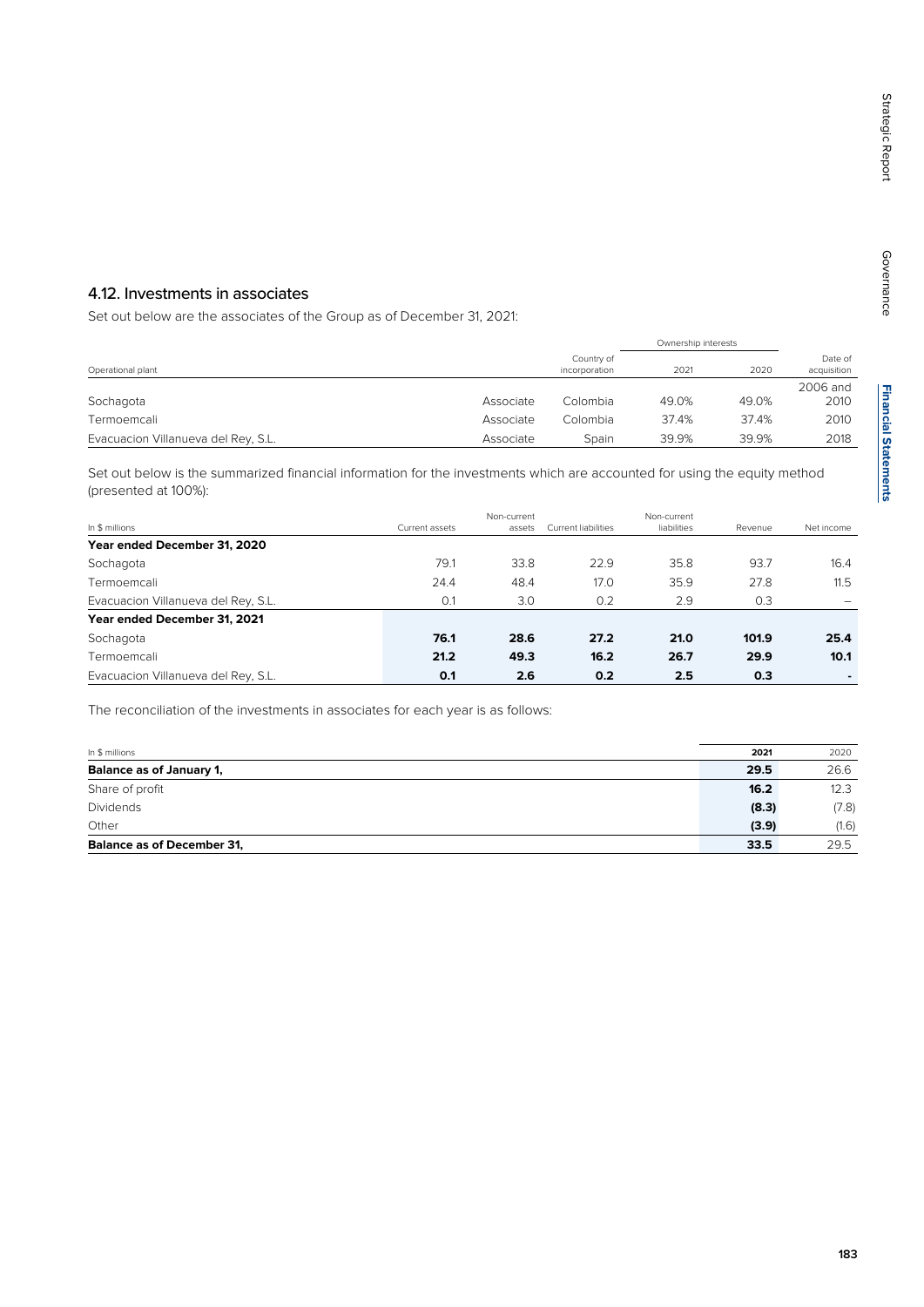### 4.13. Management of financial risk

The Group's overall risk management program focuses on the unpredictability of financial markets and seeks to minimize potential adverse effects on the Group's financial performance. The Group uses derivative financial instruments to hedge certain risk exposures.

#### **Interest rate risk**

Interest rate risk arises primarily from our long-term borrowings. Interest cash flow risk arises from borrowings issued at variable rates, partially offset by cash held at variable rates. Typically, for any new investments the Group hedges variable interest risk on newly issued debt in a range of 75% to 100% of the nominal debt value. Interest rate risk is managed on an asset by asset basis through entering into interest rate swap agreements, entered into with commercial banks and other institutions. The interest rate swaps qualify as cash flow hedges. Their duration usually matches the duration of the debt instruments. Approximately 10.2% of the Group's existing external debt obligations (excluding Brazil Hydro debt reclassified as held for sale) carry variable interest rates in 2021 (2020: 11.5%) (after taking into account the effect of interest rate swaps).

Hedge effectiveness is determined at the inception of the hedge relationship, and through periodic prospective effectiveness assessments to ensure that an economic relationship exists between the hedged item and hedging instrument. To hedge interest rate exposures, the Group enters into interest rate swaps and cross currency swaps that have similar critical terms to the hedged items, such as the notional amounts, payment dates, reference rate and maturities. The group does not hedge 100% of its loans, therefore the hedged item is identified as a proportion of outstanding loans up to the notional amount of the swaps. As all critical terms match, there is an economic relationship and the hedge ratio is established as 1:1. The Group therefore performs a qualitative assessment of effectiveness. If changes in circumstances affect the terms of the hedged item such that the critical terms no longer match exactly with the critical terms of the hedging instrument, the Group uses the hypothetical derivative method to assess effectiveness.

The main sources of hedge ineffectiveness in these hedging relationships is the effect of the counterparty and the Group's own credit risk on the fair value of the interest rate swap and cross currency swap contracts, which are not reflected in the fair value of the hedged item attributable to changes in underlying rates, and the risk of over-hedging where the hedge relationship requires re-balancing. No other material sources of ineffectiveness emerged from these hedging relationships. Any hedge ineffectiveness is recognized immediately in the income statement in the period that it occurs.

The following table presents a reconciliation by risk category of the cash-flow hedge reserve and analysis of other comprehensive income in relation to hedge accounting:

|                                                                | Years ended December 31 |  |  |
|----------------------------------------------------------------|-------------------------|--|--|
| In \$ millions<br>2021                                         | 2020                    |  |  |
| Brought forward cash-flow hedge reserve<br>(127.5)             | (86.0)                  |  |  |
| Interest rate and cross currency swap contracts:               |                         |  |  |
| Net fair value gain/(loss) on effective hedges<br>62.0         | (40.8)                  |  |  |
| Amounts reclassified to Net finance cost<br>(7.2)              | (0.7)                   |  |  |
| Carried forward cash-flow hedge reserve <sup>1</sup><br>(72.7) | (127.5)                 |  |  |

1. The above table show pre-tax cash flow hedge positions, including non-controlling interest. The amounts on the balance sheet include \$17.0 million deferred tax (2020: \$31.4 million).

The debit value adjustment on the interest rate swaps and cross currency swaps in the interest rate hedge amounts to \$1.9 million (2020: \$3.7 million). These amounts are recognized on the financial statements against the fair value of derivative (note 4.14). Aside from the IFRS 13 credit/debit risk adjustment, cash-flow hedges generated immaterial ineffectiveness in 2021 which was recognized in the income statement through finance costs.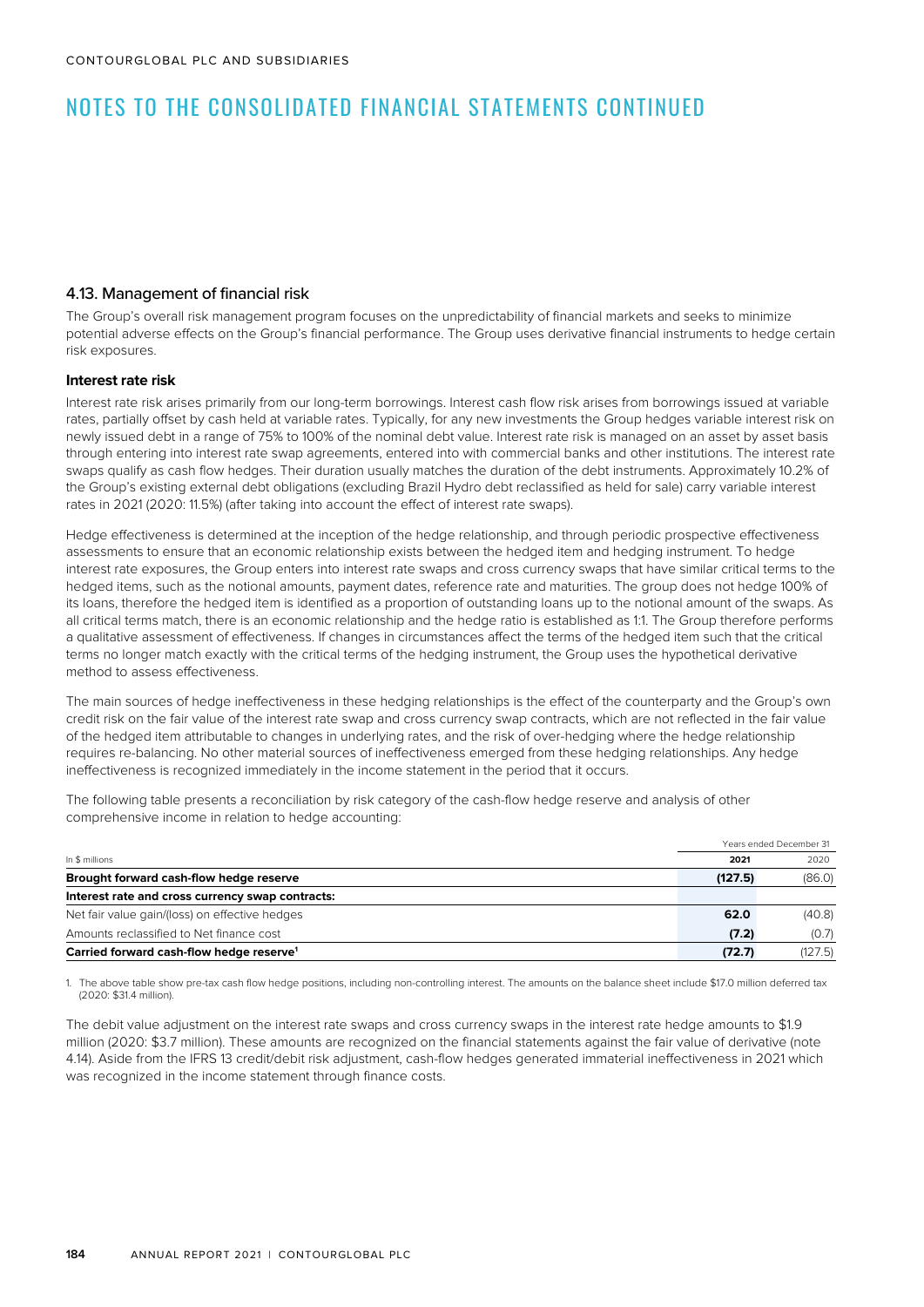**Financial Statements Financial Statements**

The following tables set out information regarding the cumulative change in value of the hedged item used in calculating hedge ineffectiveness as well as the impacts on the cash-flow hedge reserve:

In \$ millions

In \$ millions

| Hedged item                                      | Hedged exposure        | Hedging instrument  | Change in value of hedged<br>item for calculating<br>ineffectiveness | Change in value of hedging<br>instrument for calculating<br>ineffectiveness |
|--------------------------------------------------|------------------------|---------------------|----------------------------------------------------------------------|-----------------------------------------------------------------------------|
|                                                  |                        |                     |                                                                      |                                                                             |
| As of December 31, 2020                          |                        |                     |                                                                      |                                                                             |
| Cash flows payable on a proportion of borrowings | Interest rate risk     | Interest rate swaps | 113.0                                                                | (113.0)                                                                     |
|                                                  | Interest rate risk and | Cross currency      |                                                                      |                                                                             |
| Cash flows payable on a proportion of borrowings | foreign currency risk  | swaps               | 14.5                                                                 | (14.5)                                                                      |
| As of December 31, 2021                          |                        |                     |                                                                      |                                                                             |
| Cash flows payable on a proportion of borrowings | Interest rate risk     | Interest rate swaps | 65.6                                                                 | (65.6)                                                                      |
|                                                  | Interest rate risk and | Cross currency      |                                                                      |                                                                             |
| Cash flows payable on a proportion of borrowings | foreign currency risk  | swaps               | 7.1                                                                  | (7.1)                                                                       |

Hedged cash flows are contractual such that the maturity dates on the interest rate swaps are aligned to the hedged item, except for hedged cash flows on \$475.4 million principal, with a swap maturing in 2031, in relation to CHP assets in Mexico that are subject to refinancing after 2026. Refinancing for an additional five years to match the term of the swap is considered highly probable since the Group will continue to maintain significant levels of US\$ debt in relation to the CHP assets in Mexico through to 2031.

These agreements involve the receipt of variable payments in exchange for fixed payments over the term of the agreements without the exchange of the underlying principal amounts. The main interest rate exposure for the Group relates to the floating rates with the TJLP, EURIBOR and LIBOR which are not hedged through interest rate swaps (refer to note 4.24). A change of 0.5% of those floating rates would result in an increase in interest expenses by \$2.1 million in the year ended December 31, 2021 (2020: \$2.8 million).

The replacement of benchmark interest rates such as LIBOR and other interbank offered rates (IBORs) is ongoing globally. At the end of 2021, the polled publication of JPY, CHF and GBP LIBORs ceased, while certain USD LIBORs (overnight, 1-, 3-, 6- and 12-month tenors) polled publication will likely continue until June 2023 (if current regulatory plans do not change). Issuance of new floating-rate loans referencing USD LIBOR are no longer permitted after the end of 2021, and new LIBOR-based swaps traded after 2021 are only permitted if they demonstrably reduce an entity's LIBOR-based risk. The European Central Bank ("ECB") has disclosed no plans for the elimination of EURIBORs, and they will remain in existence (unless the ECB decides otherwise) alongside the ECB's new overnight index ESTR (Euro short-term rate).

The Group has borrowings and IFRS 9 designated hedge relationships that are impacted by IBOR reform including interest rate swap contracts and a cross currency swap that qualify as cash-flow hedges, used to hedge a proportion of our external borrowings. These swaps reference six-month EURIBOR, three-month USD LIBOR and six-month USD LIBOR. None of these borrowings or derivatives have transitioned to alternative rates to date.

Measurement basis Assets carrying value 31 December 2021 Liabilities carrying value 31 December 2021 Notional Borrowings nominal outstanding - EURIBOR Amortized cost Theorem 2003.6 Borrowings nominal outstanding - USD LIBOR Amortized cost  $\overline{\phantom{0}}$  - 885.5 Derivatives – EURIBOR Cash flow hedge 2.3 2.8 452.3 Derivatives – USD LIBOR Cash flow hedge 1.4 778.9 1.6 778.9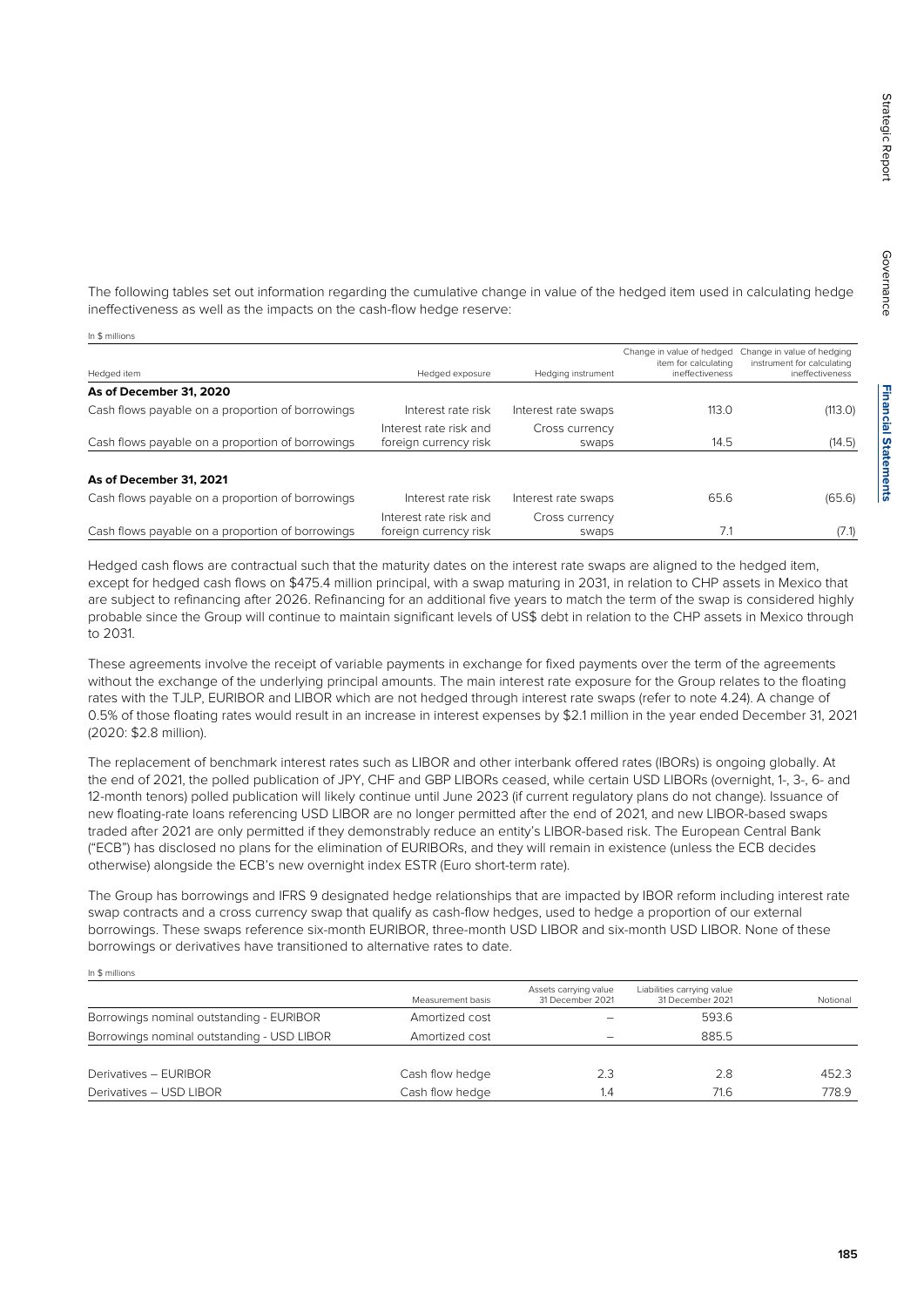The risk for the Group regarding this transition is ensuring that the alternative rates are consistent between borrowings and derivatives so that the hedging relationships remain effective in managing interest rate exposure. The Group is managing this risk by ongoing engagement with the counterparties to our borrowings and derivatives regarding the proposed transition.

### **Foreign currency risk**

Foreign exchange risk arises from various currency exposures, primarily with respect to the Euro, Brazilian Real and Bulgarian Lev (which is pegged to the Euro). Currency risk comprises (i) transaction risk arising in the ordinary course of business, including certain financial debt denominated in a currency other than the currency of the operations; (ii) transaction risk linked to investments or mergers and acquisitions; and (iii) translation risk arising on the consolidation in US dollars of the consolidated financial statements of subsidiaries with a functional currency other than the US dollar.

To mitigate foreign exchange risk, (i) most revenues and operating costs incurred in the countries where the Group operates are denominated in the functional currency of the project company, (ii) the external financial debt is mostly denominated in the currency that matches the currency of the revenue expected to be generated from the benefiting project, thereby reducing currency risk, and (iii) the Group enters into various foreign currency sale / forward and / or option transactions at a corporate level to hedge against the risk of lower distribution. Typically, the Group hedges its future distributions in Brazil through a combination of forwards and options for any new investment in the country. The analysis of financial debt by currency is presented in note 4.24.

Potential sensitivity on the post-tax profit result for the year linked to financial instruments is as follows:

- if the US dollar had weakened/strengthened by 10% against the Euro, post-tax profit for the year ended December 31, 2021 would have been \$0.5 million higher/lower (2020: \$4.7 million higher/lower); and
- if the US dollar had weakened/strengthened by 10% against the Brazilian Real, post-tax profit for the year ended December 31, 2021 would have been \$0.1 million higher/lower (2020: \$0.5 million higher/lower).

The Bulgarian Lev is pegged to the Euro, therefore the Group's exposure to the LEV is consistent with the Euro. The exposure to the Mexican Peso is limited due to the fixed margin swap derivative which fixes the underlying gas price in USD, refer to sensitivity as disclosed in note 4.15. The Group's hedge policy states that the exposure between US Dollar and Euros will not be hedged, as both currencies are considered as more stable currencies.

### **Commodity and electricity pricing risk**

Apart from the Arrubal plant, the Group's current and future cash flows are generally not impacted by changes in the prices of electricity, gas, oil and other fuel prices as most of the Group's non-renewable plants operate under long-term power purchase agreements and fuel purchase agreements and other commercial agreements such as the fixed margin swap arrangement. These agreements generally mitigate against significant fluctuations in cash flows as a result in changes in commodity prices by passing through changes in fuel prices to the offtaker.

In the particular case of the Brazilian hydro power plants, the Group hedges most of its exposure against the change in local electricity price in case of low generation. In such a case, Brazilian hydro power plants may be required to buy electricity on the market.

#### **Credit risk**

Credit risk relates to risk arising from customers, suppliers, partners, intermediaries and banks on its operating and financing activities, when such parties are unable to honour their contractual obligations. Credit risk results from a combination of payment risk, delivery risk (failure to deliver services or products) and the risk of replacing contracts in default (known as mark to market exposure – i.e. the cost of replacing the contract in conditions other than those initially agreed). Financial assets are generally considered to be credit impaired when they are past their contractual due date, or in some jurisdictions outside of historical payment timeframes.

The Group analyzes the credit risk for each new client prior to entering into an agreement. In addition, in order to minimize risk, the Group contracts political risk insurance policies from multilateral organizations or commercial insurers which usually provide insurance against government defaults. Such policies cover project companies in Armenia, Bulgaria, Colombia, Rwanda, Togo, Senegal and Kosovo.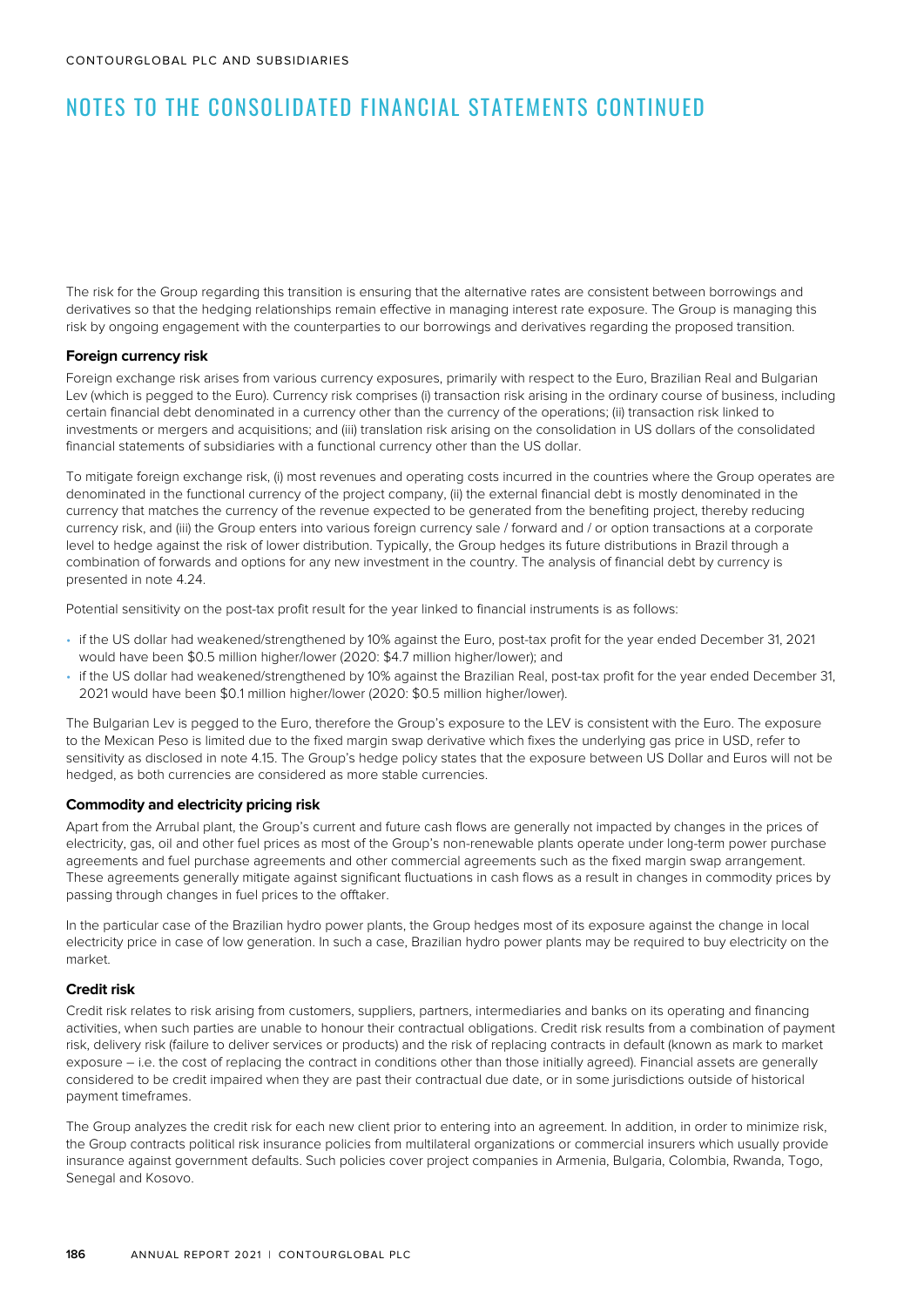Governance

Governance

Where possible, the Group restricts exposure to any one counterparty by setting credit limits based on the credit quality as defined by Moody's and S&P and by defining the types of financial instruments which may be entered into. The minimum credit ratings the Group generally accepts from banks or financial institutions are BBB- (S&P) and Baa3 (Moody's). For offtakers, where credit ratings are CCC+ or below, the Group generally hedges its counterparty risk by contracting political risk insurance.

If there is no independent rating, the Group assesses the credit quality of the customer, taking into account its financial position, past experience and other factors.

For trade receivables, financial and contract assets, the Group applies the IFRS 9 simplified approach to measuring expected credit losses which uses a lifetime expected loss allowance for all trade receivables and contract assets.

To measure the expected credit losses, trade receivables and contract assets have been grouped based on shared credit risk characteristics and the days past due. The contract assets have substantially the same risk characteristics as the trade receivables for the same types of contracts. The Group has therefore concluded that the expected loss rates for trade receivables are a reasonable approximation of the loss rates for the contract assets. The expected loss rates are based on the payment profiles of sales over a period of 36 months before 31 December 2021 or 31 December 2020 respectively and the corresponding historical credit losses experienced within this period. In this context, the Group has taken into account available information on past events (such as customer payment behavior), current conditions and forward-looking factors that might impact the credit risk of the Group's debtors.

Trade receivables can be due from a single customer or a few customers who will purchase all or a significant portion of a power plant's output under long-term power purchase agreements. This customer concentration may impact the Group's overall exposure to credit risk, either positively or negatively, in that the customers may be affected by changes in economic, industry or other conditions.

Ageing of trade receivables – net are analyzed below:

|                                |       | December 31 |  |  |
|--------------------------------|-------|-------------|--|--|
| In \$ millions                 | 2021  | 2020        |  |  |
| Trade receivables not overdue  | 65.7  | 68.9        |  |  |
| Past due up to 90 days         | 19.0  | 17.3        |  |  |
| Past due between 90 - 180 days | 0.3   | 2.1         |  |  |
| Past due over 180 days         | 18.4  | 19.7        |  |  |
| <b>Total trade receivables</b> | 103.4 | 108.0       |  |  |

As of December 31, 2021, \$30.8 million (December 31, 2020: \$31.1 million) of trade receivables were outstanding in connection with our Bulgarian power plant, Maritsa East 3. The trade receivables include around €17.3 million (\$19.6 million) as of December 31, 2021 to be received from NEK that the Group considers recoverable under the terms of the PPA-signed contract amendments and the tribunal award in an ad hoc arbitration under the arbitration rules of the United Nations Commission on International Trade Law (UNCITRAL) between Maritsa and its offtaker NEK in relation to environmental capex reimbursement in February 2022.

The trade receivables include an expected credit loss of \$3.3 million (December 31, 2020: \$3.1 million) on the Past due over 180 days category with an increase in allowance recognized in profit and loss of \$2.6 million in 2021, (December 31, 2020: \$0.4 million).

There were immaterial credit losses and no overdue balances identified on financial and contract assets.

The Group deems the associated credit risk of the trade receivables not overdue to be suitably low.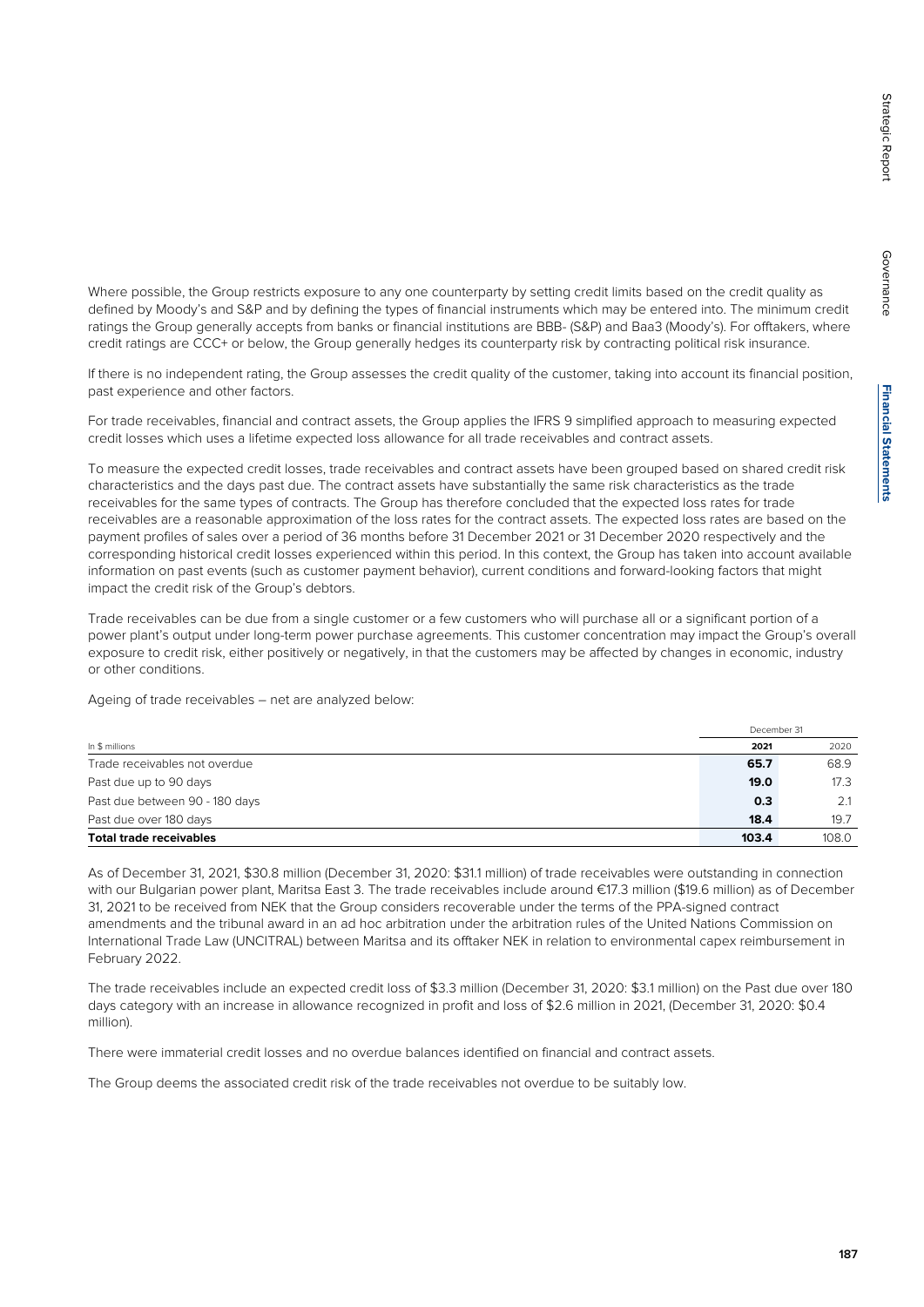#### **Liquidity risk**

Liquidity risk arises from the possibility of the Group not being able to meet its obligations. The Group mainly relies on long-term debt obligations to fund its acquisitions and construction activities with Corporate bonds issued in the corporate Luxembourg holdcos and project financing arrangements at the assets level. All significant asset level long-term financing arrangements are supported locally and covered by the cash flows expected from the power plants when operational. The Group has, to the extent available at acceptable terms, utilized non-recourse debt to fund a significant portion of the capital expenditures and investments required to construct and acquire its electric power plants and related assets.

A rolling cash flow forecast of the Group's liquidity requirements is prepared to confirm sufficient cash is available to meet operational needs and to comply with borrowing limits or covenants. Such forecasting takes into consideration the future debt financing strategy, covenant compliance, compliance with internal statement of financial position ratio targets and, if applicable external regulatory or legal requirements – for example, cash restrictions.

The subsidiaries are separate and distinct legal entities and, unless they have expressly guaranteed any of the holding company indebtedness, have no obligation, contingent or otherwise, to pay any amounts due pursuant to such debt or to make any funds available whether by dividends, fees, loans or other payments.

Some of the Group's subsidiaries have given guarantees on the credit facilities and outstanding debt securities of certain holding companies in the Group.

The table below analyzes the Group's financial liabilities into relevant maturity groupings based on the remaining period to the contractual maturity date:

|                                            | Between          |               |              |         |  |
|--------------------------------------------|------------------|---------------|--------------|---------|--|
| In \$ millions                             | Less than 1 year | 1 and 5 years | Over 5 years | Total   |  |
| Year ended December 31, 2020               | 1,429.0          | 1,576.9       | 2,667.2      | 5,673.1 |  |
| Borrowings <sup>1</sup>                    | 899.7            | 1,379.6       | 2,592.5      | 4,871.8 |  |
| Trade and other payables                   | 333.7            | -             | -            | 333.7   |  |
| Derivative financial instruments           | 41.0             | 106.2         | 44.8         | 192.0   |  |
| <b>IFRS 16 lease liabilities</b>           | 4.3              | 17.2          | 11.4         | 32.9    |  |
| Other current liabilities <sup>3</sup>     | 150.3            |               | -            | 150.3   |  |
| Other non current liabilities <sup>3</sup> | -                | 73.9          | 18.5         | 92.4    |  |
| Year ended December 31, 2021               | 1,107.2          | 2,303.1       | 1,776.2      | 5,186.5 |  |
| Borrowings <sup>2</sup>                    | 349.1            | 2,132.8       | 1,710.3      | 4,192.2 |  |
| Trade and other payables                   | 597.0            |               | -            | 597.0   |  |
| Derivative financial instruments           | 26.3             | 43.7          | 27.8         | 97.8    |  |
| <b>IFRS 16 lease liabilities</b>           | 3.9              | 15.8          | 10.4         | 30.2    |  |
| Other current liabilities <sup>3</sup>     | 130.8            | -             | -            | 130.8   |  |
| Other non current liabilities <sup>3</sup> |                  | 110.8         | 27.7         | 138.5   |  |

1. Borrowings represent the outstanding nominal amount (note 4.24). Short-term debt of \$899.7 million as of December 31, 2020 related to the short-term portion of long-term financing that matured within the next 12 months, that was repaid using cash on hand and cash received from operations.

2. Borrowings represent the outstanding nominal amount (note 4.24). Short-term debt of \$349.1 million as of December 31, 2021 relates to the short-term portion of long-term financing that matures within the next 12 months, that we expect to repay using cash on hand and cash received from operations.

3. Other current liabilities and Other non current liabilities as presented in notes 4.29 and 4.25 respectively excludes IFRS 16 lease liabilities and has been updated to exclude taxes payable and deferred revenue.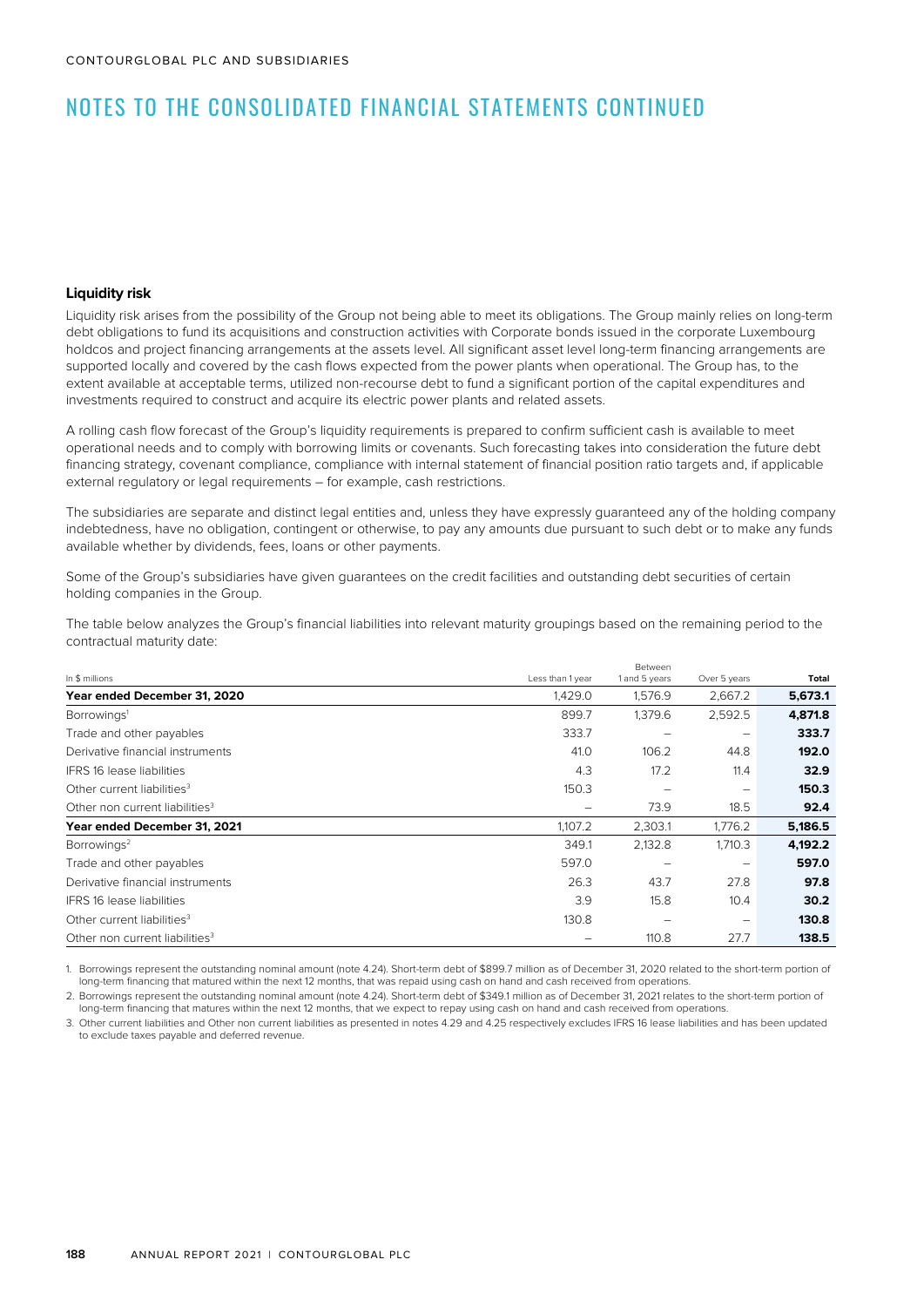**Financial Statements Financial Statements**

The table below analyzes the Group's forecasted interest to be paid into relevant maturity groupings based on the interest's maturity date:

#### **Year ended December 31, 2020**

| In \$ millions                       | Less than 1 year | Between<br>1 and 5 years | Over 5 years | Total  |
|--------------------------------------|------------------|--------------------------|--------------|--------|
| Forecast interest expense to be paid | 196.0            | 634.3                    | 444.6        | ,274.9 |
|                                      |                  |                          |              |        |

### **Year ended December 31, 2021**

| In \$ millions                       | Less than 1 year | <b>Between</b><br>1 and 5 vears | Over 5 years | Total   |
|--------------------------------------|------------------|---------------------------------|--------------|---------|
| Forecast interest expense to be paid | 176.0            | 533.6                           | 339.6        | 1.049.2 |

The Group's forecasts and projections, taking into account reasonably possible changes in operating performance, indicate that the Group has sufficient financial resources, together with assets that are expected to generate free cash flow to the Group. As a consequence, the Group has a reasonable expectation to be well placed to manage its business risks and to continue in operational existence for the foreseeable future (at least for the 12 month period from the approval date of these financial statements). Accordingly, the Group continues to adopt the going concern basis in preparing the consolidated financial statements.

### **Capital risk management**

The Company considers its capital and reserves attributable to equity shareholders to be the Company's capital.

The Group's objectives when managing capital are to safeguard the Group's ability to continue as a going concern while providing adequate returns for shareholders and benefits for other stakeholders and to maintain a capital structure to optimize the cost of capital.

In order to maintain or adjust the capital structure, the Group may adjust the amount of dividends paid to shareholders, return capital to shareholders, issue new shares, sell assets to reduce debt or implement a share buyback program (note 4.22). It may also increase debt provided that the funded venture provides adequate returns so that the overall capital structure remains supportable.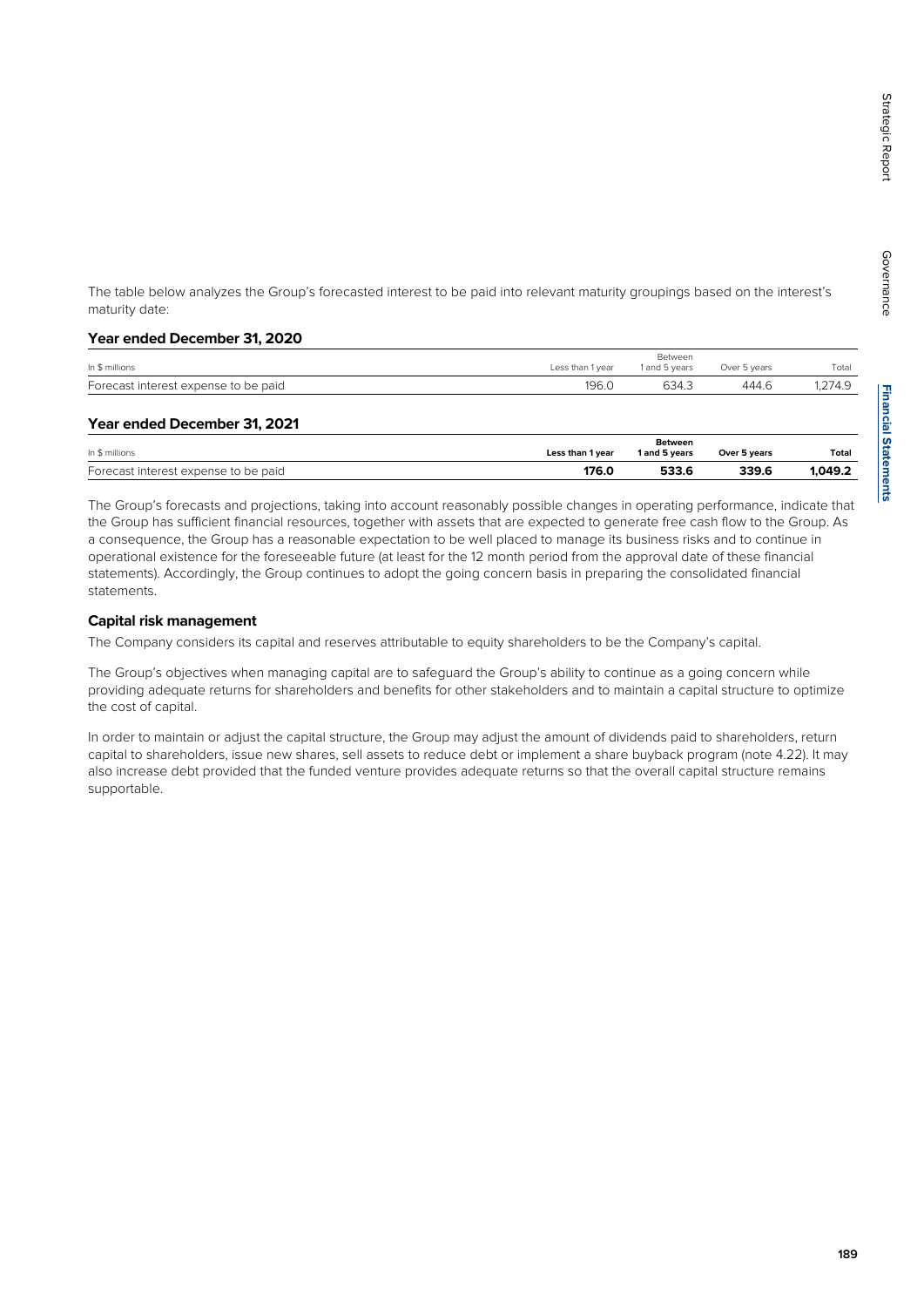### 4.14. Derivative financial instruments

The Group uses interest rate swaps to manage its exposure to interest rate movements on borrowings, foreign exchange forward contracts and option contracts to mitigate currency risk, a financial swap in our Mexican CHP business to protect power purchase agreements and cross currency swap contracts in the Cap des Biches project in Senegal to manage both currency and interest rate risks. The fair value of derivative financial instruments are as follows:

|                                                            |        | December 31, |        | December 31, |  |
|------------------------------------------------------------|--------|--------------|--------|--------------|--|
|                                                            | 2021   |              | 2020   |              |  |
| In \$ millions                                             | Assets | Liabilities  | Assets | Liabilities  |  |
| Interest rate swaps - Cash flow hedge <sup>1</sup>         | 3.7    | 63.3         |        | 120.9        |  |
| Cross currency swaps $-$ Cash flow hedge <sup>2</sup>      | -      | 11.1         |        | 26.2         |  |
| Foreign exchange forward contracts - Trading <sup>3</sup>  | 0.8    |              |        | 0.6          |  |
| Option contracts – not in hedge relationships <sup>4</sup> |        |              | 1.5    | 1.6          |  |
| Financial swap on commodity <sup>5</sup>                   | 0.6    |              |        | 0.1          |  |
| Fixed margin swap <sup>6</sup>                             |        | 23.4         |        | 42.6         |  |
| Other $7$                                                  | 10.8   |              | -      |              |  |
| <b>Total</b>                                               | 16.0   | 97.8         | 1.5    | 192.0        |  |
| Less non-current portion:                                  |        |              |        |              |  |
| Interest rate swaps - Cash flow hedge                      | 3.7    | 45.5         |        | 92.7         |  |
| Cross currency swaps - Cash flow hedge                     |        | 10.1         |        | 24.2         |  |
| Foreign exchange forward contracts - Trading               | 0.1    |              |        | 0.1          |  |
| Option contracts – not in hedge relationships              |        |              | 1.1    |              |  |
| Financial swap on commodity                                | 0.3    |              |        | 0.1          |  |
| Fixed margin swap                                          |        | 15.8         |        | 33.9         |  |
| Other                                                      | 5.8    |              |        |              |  |
| <b>Total non-current portion</b>                           | 9.9    | 71.5         | 1.1    | 151.0        |  |
| <b>Current portion</b>                                     | 6.1    | 26.3         | 0.4    | 41.0         |  |

1. Interest rate swaps are used to hedge floating rate borrowings such that in effect the Group will be paying interest at a fixed rate. The fair value of the interest rate swaps mostly relate to contracts in Mexico for \$51.2 million (December 31, 2020: \$83.4 million) maturing in November 2031 and in Armenia for \$10.2 million (December 31, 2020: \$16.8 million) maturing in November 2034. Interest rate swaps are hedge accounted and as a result changes in fair value are recognized in other comprehensive income.

2. In 2015, the Group entered into cross currency swaps in our Cap des Biches project in Senegal. The fair value of the instruments as of December 31, 2021 amounts to \$11.6 million (December 31, 2020: \$27.4 million) maturing in July 2033. Credit value adjustment amounts to \$0.5 million as of December 31, 2021 (December 31, 2020: \$1.2 million). Currency swaps are hedge accounted and as a result changes in fair value are recognized in other comprehensive income.

- 3. The Group has executed a series of offsets to protect the value, in USD terms, of the BRL-denominated expected distributions from the Brazilian portfolio. The BRL-denominated distributions have been hedged using forward exchange contracts with a fair value of asset \$0.8 million and maturity between March 2022 and January 2024 (December 31, 2020: liability \$0.1 million). The COP-denominated distributions were economically hedged in 2020 using a forward which was closed in January 2021 (December 31, 2020: liability \$0.5 million). Hedge accounting is not applied to BRL/USD and COP/USD foreign exchange forward contracts, as a result changes in fair value are recognized in the consolidated statement of income.
- 4. The Group executed a series of offsets to protect the value, in USD terms, of the BRL-denominated expected distributions from the Brazilian portfolio and the MXN-denominated expected distributions from the Mexican portfolio. The distributions were protected in 2020 against material depreciation of the BRL using option contracts in place (December 31, 2020: \$1.6 million). The MXN-denominated distributions were protected in 2020 against material depreciation of the MXN using an option contract in place (December 31, 2020: asset \$0.4 million maturing in November 2021). The Group entered in 2020 into an option to protect the Group against changes in interest rates for our financing projects. This contract was terminated in 2021 (December 31, 2020: asset \$1.1 million).

5. The Group entered into a financial swap related to our Mexican CHP business to protect one purchase power agreement against the variations of the natural gas price maturing in April 2024.

6. CHP Mexico entered into fixed margin swap agreements with the seller's affiliates in order to protect certain power purchase agreements against variations in the CFE tariffs (electricity prices). The cash flows hedged amount to around \$40 million of annual revenue over the next 8 years.

7. Contract derivative recognized on acquisition of Western Generation in 2021.

The notional principal amount of derivative financial instruments:

- the outstanding interest rate swap contracts and cross currency swap qualified as cash-flow hedge amounted to \$1,231.2 million as of December 31, 2021 (December 31, 2020: \$1,213.4 million), bearing interest ranging between 0.15% and 4.58% as of December 31, 2021 (December 31, 2020: 0.16% and 5.07%);
- the outstanding foreign exchange forward and option contracts amounted to \$16.5 million as of December 31, 2021 (December 31, 2020: \$161.8 million). In 2020, the outstanding option allowing the possibility to enter into an underlying swap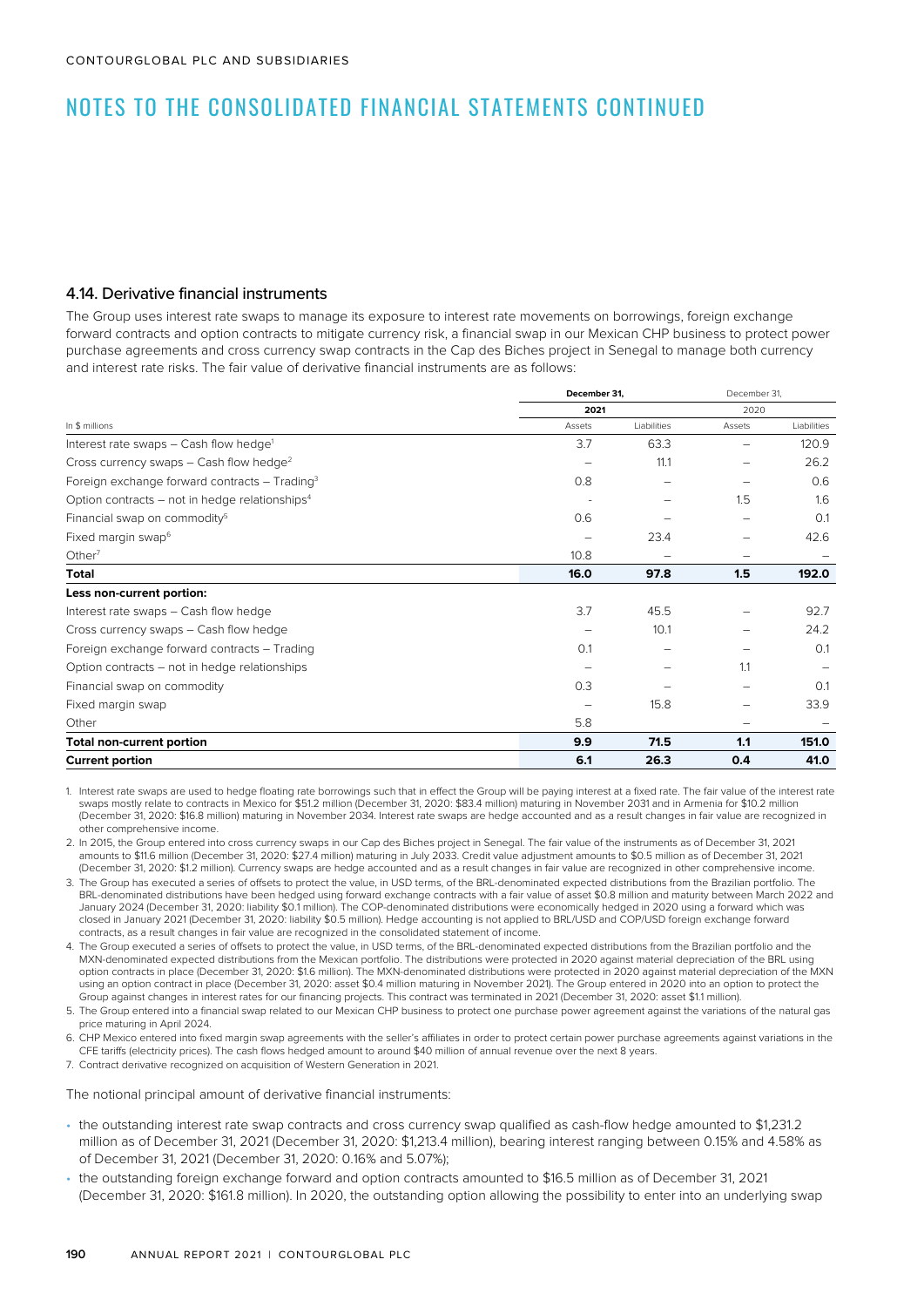Governance

Governance

with the objective to protect the Group against changes in interest rates on our financing projects amounted to \$200.0 million. This contract was cancelled in 2021 (December 31, 2020: asset \$1.1 million); and

• the commodity swap (gas) relates to one PPA in our Mexican CHP amounted to \$2.1 million as of December 31, 2021 (December 31, 2020: \$3.0 million).

The Group recognized in Net Finance costs a gain in respect of changes in fair value of derivatives listed above of \$21.7 million in the 12 months ended December 31, 2021 (December 31, 2020: profit \$61.7 million) and a gain of \$2.4 million in the 12 months ended December 31, 2021 in relation to settled positions (December 31, 2020: profit of \$8.8 million).

#### 4.15. Fair value measurements

Fair value measurements of financial instruments are presented through the use of a three-level fair value hierarchy that prioritizes the valuation techniques used in fair value calculations. The Group's policy is to recognize transfers into and out of fair value hierarchy levels as at the end of the reporting period.

The levels in the fair value hierarchy are as follows:

- Level 1 inputs are quoted prices (unadjusted) in active markets for identical assets or liabilities that the Group has the ability to access at the measurement date.
- Level 2 inputs are inputs other than quoted prices included within level 1 that are observable for the asset or liability, either directly or indirectly.
- Level 3 inputs are unobservable inputs for the asset or liability.

There were no transfers between fair value measurement levels between December 31, 2021 and 2020.

When measuring our interest rate, cross currency swaps and foreign exchange forward and option contracts at fair value on a recurring basis at both December 31, 2021 and December 31, 2020, we have measured these at level 2 in the fair value hierarchy with the exception of the fixed margin swap and contract derivative which are level 3. The fair value of those financial instruments is determined by using valuation techniques. These valuations techniques maximize the use of observable data where it is available and rely as little as possible on entity specific estimates.

The Group uses a market approach as part of it's available valuation techniques to determine the fair value of derivatives. The market approach uses prices and other relevant information generated from market transactions.

The Group's finance department performs valuation of financial assets and liabilities required for financial reporting purposes as categorized at levels 2 and 3. The Group's only derivatives are interest rate swaps, foreign exchange forward contracts, option contracts, commodity swap contract, fixed margin swap in our Mexican CHP business, contract derivative recognized on acquisition of Western Generation and cross currency swap contracts in our Cap des Biches project in Senegal.

The change in the fair value of the fixed margin swap since December 31, 2020 of \$19.2 million is driven by the movement of market inputs, in particular the natural gas price, accounting for \$20.2 million of the total variance.

The sensitivity calculations on the CHP Mexico fixed margin swap liability show that (i) for an increase/decrease of 5% in the USD/MXN exchange rate, the fixed margin swap liability would decrease/increase by \$7.1 million (December 31, 2020: increase/ decrease by \$10.9 million), (ii) for an increase/decrease of 5% in the natural gas cost, the fixed margin swap liability will decrease/increase by \$4.1 million (December 31, 2020: decrease/increase by \$5.7 million), (iii) for an increase/decrease of 25% in discount rates, the fixed margin swap liability will decrease/increase by \$0.9 million (December 31, 2020: decrease/increase by \$1.3 million), and (iv) and for an increase/decrease of 5% in the CFE tariff, the fixed margin swap liability will increase/decrease by \$8.8 million (December 31, 2020: increase/decrease by \$13.7 million). For the other level 3 derivative, the contract derivative recognized on acquisition of Western Generation, there are no reasonably possible sensitivities that could have a material impact.

Money market funds (see note 4.16) comprise investment in funds that are subject to an insignificant risk of changes in fair value. The fair value of money market funds is calculated by multiplying the net asset value per share by the investment held at the balance sheet date, we have measured these at level 2 in the fair value hierarchy.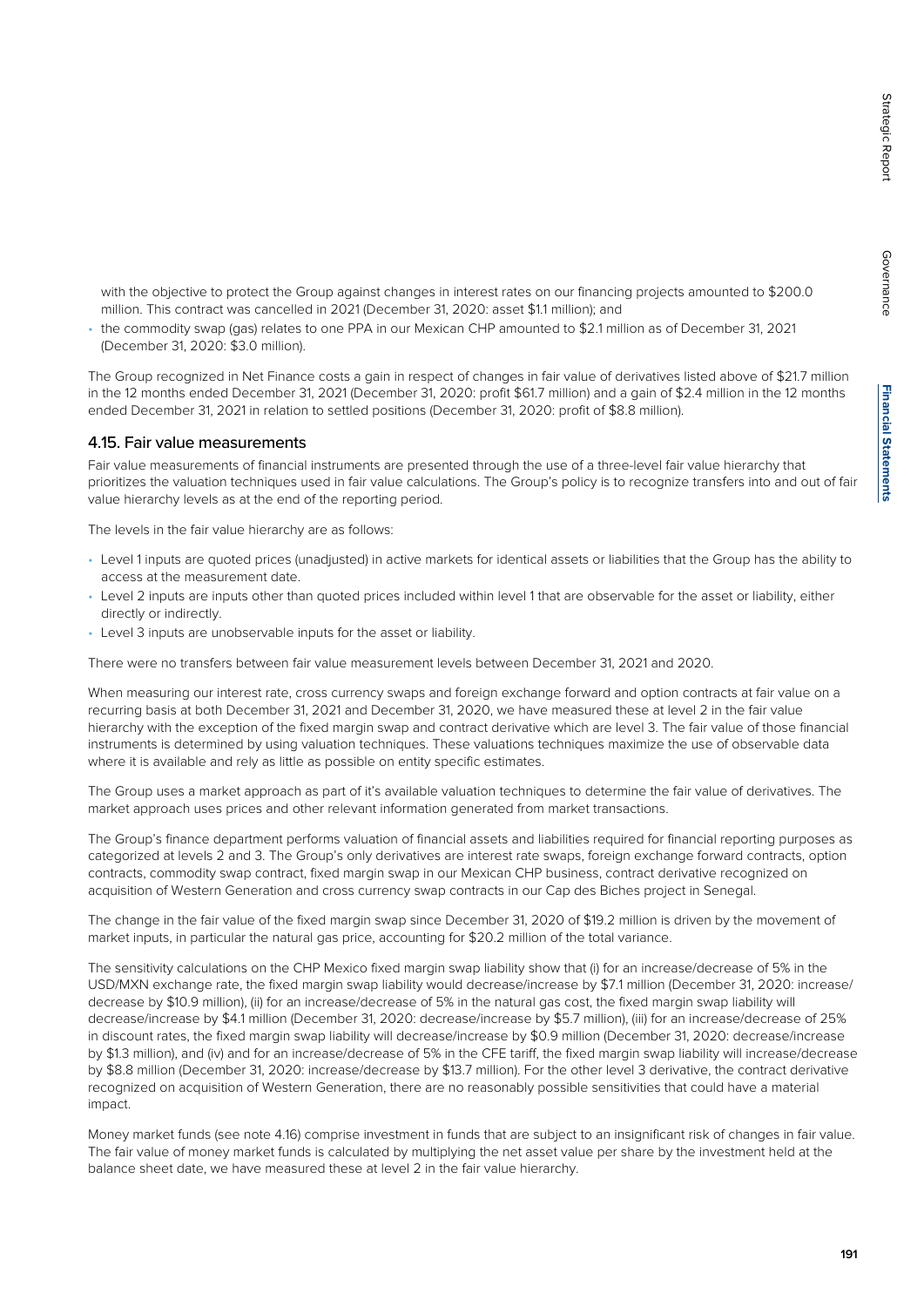### 4.16. Financial instruments by category

| In \$ millions                           | Financial asset category               |                                                    |             |                                                              |  |
|------------------------------------------|----------------------------------------|----------------------------------------------------|-------------|--------------------------------------------------------------|--|
| As at December 31, 2020                  | Financial assets<br>at amortized costs | Assets at fair<br>value through<br>profit and loss | for hedging | Total net book<br>Derivative used value per balance<br>sheet |  |
| Derivative financial instruments         |                                        | 1.5                                                |             | 1.5                                                          |  |
| Financial and contract assets            | 438.3                                  |                                                    | -           | 438.3                                                        |  |
| Trade and other receivables <sup>1</sup> | 228.0                                  |                                                    |             | 228.0                                                        |  |
| Other non-current assets <sup>1</sup>    | 41.1                                   |                                                    |             | 41.1                                                         |  |
| Cash and cash equivalents <sup>2</sup>   | 385.0                                  | 1.011.9                                            |             | 1.396.9                                                      |  |
| <b>Total</b>                             | 1.092.4                                | 1.013.4                                            |             | 2.105.8                                                      |  |

| In \$ millions                           | Financial asset category               |                                                    |             |                                                              |  |
|------------------------------------------|----------------------------------------|----------------------------------------------------|-------------|--------------------------------------------------------------|--|
| As at December 31, 2021                  | Financial assets<br>at amortized costs | Assets at fair<br>value through<br>profit and loss | for hedging | Total net book<br>Derivative used value per balance<br>sheet |  |
| Derivative financial instruments         |                                        | 0.8                                                | 15.2        | 16.0                                                         |  |
| Financial and contract assets            | 402.7                                  |                                                    | -           | 402.7                                                        |  |
| Trade and other receivables <sup>1</sup> | 264.2                                  |                                                    |             | 264.2                                                        |  |
| Other current assets                     | 30.9                                   |                                                    |             | 30.9                                                         |  |
| Other non-current assets <sup>1</sup>    | 52.6                                   |                                                    |             | 52.6                                                         |  |
| Cash and cash equivalents                | 369.1                                  |                                                    | -           | 369.1                                                        |  |
| <b>Total</b>                             | 1.119.5                                | 0.8                                                | 15.2        | 1.135.5                                                      |  |

| In \$ millions                         | Financial liability category                            |                                                     |             |                                                              |  |  |
|----------------------------------------|---------------------------------------------------------|-----------------------------------------------------|-------------|--------------------------------------------------------------|--|--|
| As at December 31, 2020                | Liabilities at fair<br>value through<br>profit and loss | Other financial<br>liabilities at<br>amortized cost | for hedging | Total net book<br>Derivative used value per balance<br>sheet |  |  |
| <b>Borrowings</b>                      | -                                                       | 4,830.3                                             | -           | 4,830.3                                                      |  |  |
| Derivative financial instruments       | 44.8                                                    | $\overline{\phantom{0}}$                            | 147.2       | 192.0                                                        |  |  |
| Trade and other payables               |                                                         | 333.7                                               | -           | 333.7                                                        |  |  |
| Other current liabilities <sup>1</sup> |                                                         | 154.6                                               | -           | 154.6                                                        |  |  |
| Other non current liabilities          |                                                         | 124.9                                               | -           | 124.9                                                        |  |  |
| <b>Total</b>                           | 44.8                                                    | 5.443.5                                             | 147.2       | 5.635.5                                                      |  |  |

| In \$ millions                         |                                                         | Financial liability category                        |             |                                                              |  |  |
|----------------------------------------|---------------------------------------------------------|-----------------------------------------------------|-------------|--------------------------------------------------------------|--|--|
| As at December 31, 2021                | Liabilities at fair<br>value through<br>profit and loss | Other financial<br>liabilities at<br>amortized cost | for hedging | Total net book<br>Derivative used value per balance<br>sheet |  |  |
| <b>Borrowings</b>                      |                                                         | 4,176.1                                             |             | 4,176.1                                                      |  |  |
| Derivative financial instruments       | 23.4                                                    | -                                                   | 74.4        | 97.8                                                         |  |  |
| Trade and other payables               |                                                         | 597.0                                               |             | 597.0                                                        |  |  |
| Other current liabilities <sup>1</sup> |                                                         | 134.8                                               | -           | 134.8                                                        |  |  |
| Other non current liabilities          |                                                         | 164.7                                               | -           | 164.7                                                        |  |  |
| Total                                  | 23.4                                                    | 5.072.6                                             | 74.4        | 5.170.4                                                      |  |  |

1. These balances exclude receivables and payables balances in relation to taxes and deferred revenue balance. Refer to note 4.19 for further details regarding Trade and other receivables. Other non-current assets is disclosed in note 4.17 and excludes Vorotan VAT receivable amounting to \$2.6 million. Refer to note 4.28 for further detailed of Trade and other payables. Other current liabilities is disclosed in note 4.29 and excludes deferred revenue amounting \$6.4 million. Other non-current liabilities is disclosed in note 4.25 and excludes deferred revenue amounting to \$3.3 million.

2. These balances include money market funds, which comprise investment in funds that are subject to an insignificant risk of changes in fair value. The comparative figure has been adjusted to include in the fair value through profit and loss cash balances that were held in money market funds and reclassify the remaining cash balances of \$385 million to amortized cost.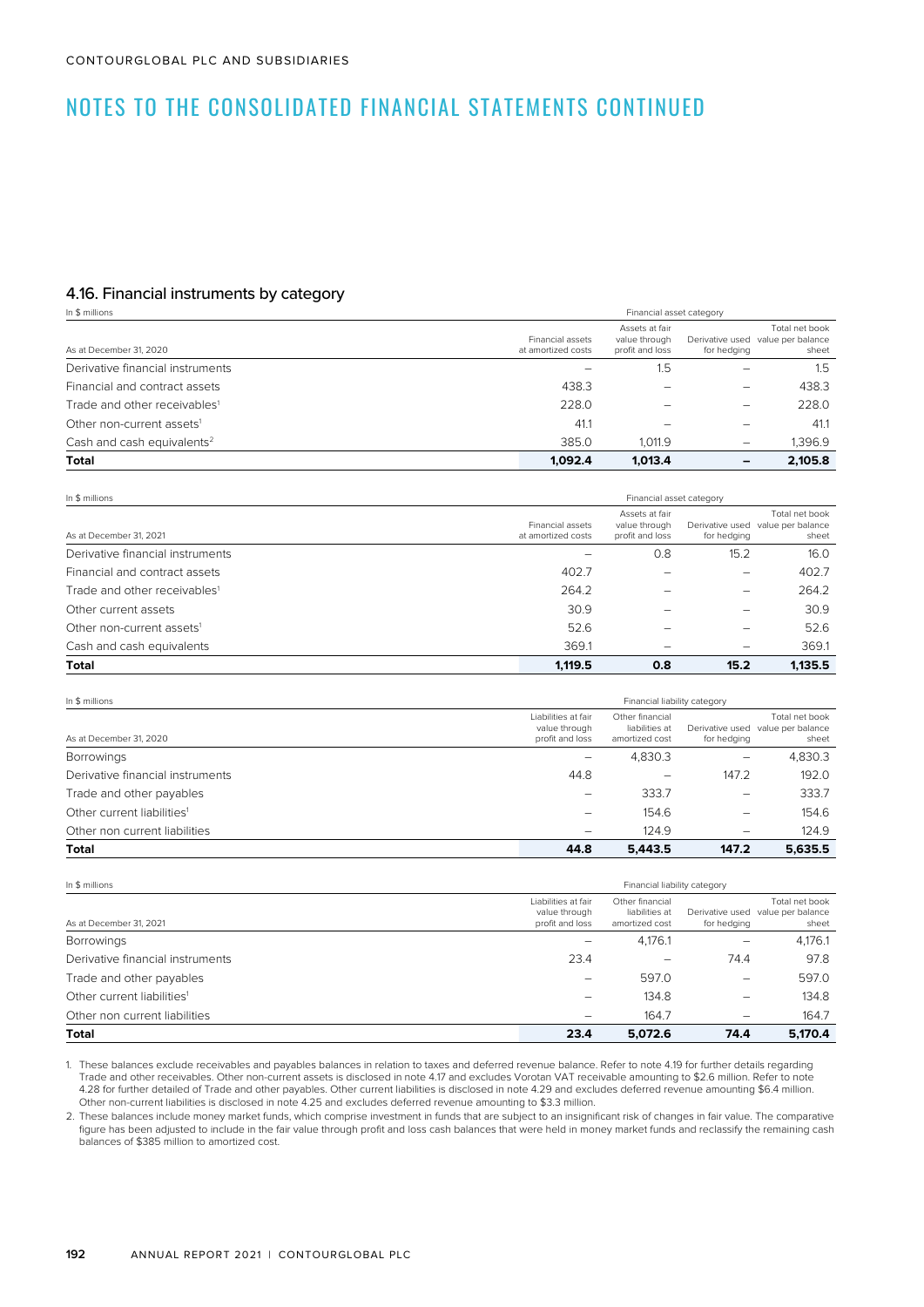# 4.17. Other non-current assets

|                                  |                          | December 31 |
|----------------------------------|--------------------------|-------------|
| In \$ millions                   | 2021                     | 2020        |
| Kosovo receivables <sup>1</sup>  | 22.4                     | 24.1        |
| Advance to supplier <sup>2</sup> | $\overline{\phantom{0}}$ | 1.4         |
| Other                            | 32.7                     | 17.0        |
| Total other non-current assets   | 55.1                     | 42.5        |

1. Mainly relates to project development costs in Kosovo. The recoverability of the contract asset has been assessed under IFRS 9 and in the context of the arbitration disclosed in note 2.4.

2. Advance payment to supplier related to Vorotan EPC (engineering, procurement and construction) contract as part of the refurbishment program. This program ended in 2021.

### 4.18. Inventories

|                          |       | December 31 |
|--------------------------|-------|-------------|
| In \$ millions           | 2021  | 2020        |
| Emission allowance       | 404.8 | 165.8       |
| Spare parts              | 55.5  | 54.6        |
| Fuel                     | 14.2  | 14.8        |
| Other                    | 15.7  | 17.0        |
| Total                    | 490.2 | 252.2       |
| Provision                | (4.5) | (4.8)       |
| <b>Total inventories</b> | 485.7 | 247.4       |

Increase in inventories mainly relates to our Maritsa plant and the increase in emission allowances during the year.

### 4.19. Trade and other receivables

|                                               |       | December 31 |
|-----------------------------------------------|-------|-------------|
| In \$ millions                                | 2021  | 2020        |
| Trade receivables - gross                     | 106.8 | 111.0       |
| Accrued revenue (unbilled)                    | 152.6 | 113.1       |
| Provision for impairment of trade receivables | (3.4) | (3.1)       |
| Trade receivables - net                       | 256.0 | 221.0       |
| Other tax receivable                          | 34.9  | 36.0        |
| Other receivables                             | 8.1   | 7.0         |
| Trade and other receivables                   | 299.1 | 264.0       |

All trade and other receivables are short term and the net carrying value of trade receivables is considered a reasonable approximation of the fair value. The ageing of trade receivables – net is presented in note 4.13.

All trade and other receivables are pledged as security in relation with the Group's project financing.

### 4.20. Other current assets

|                       | December 31 |      |
|-----------------------|-------------|------|
| In \$ millions        | 2021        | 2020 |
| Prepaid expenses      | 19.7        | 17.4 |
| Advances to suppliers | 4.2         | 7.9  |
| Other <sup>1</sup>    | 36.5        | 9.8  |
| Other current assets  | 60.4        | 35.1 |

1. Primarily corresponds to deposits in our Arrubal and Mexico CHP plants.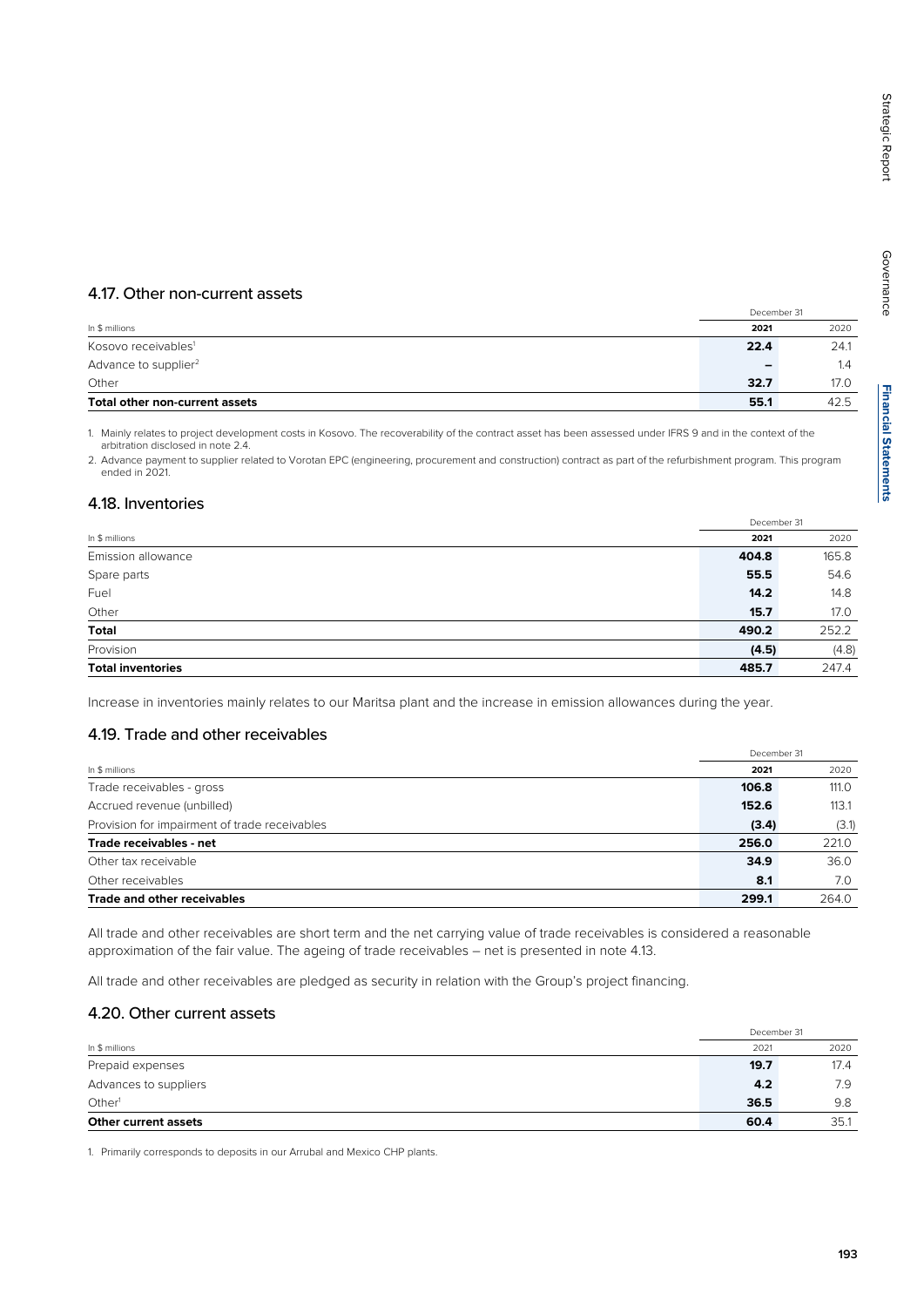### 4.21. Cash and cash equivalents

Certain restrictions on our cash and cash equivalents have been primarily imposed by financing agreements or long term obligations. They mainly include short-term security deposits kept as collateral and debt service reserves that cover short-term repayments and which meet the definition of cash and cash equivalents. Money market funds comprise investments in funds that are subject to an insignificant risk of changes in fair value. 77.1% of our cash and cash equivalents as of December 31, 2021 is pledged as security in relation with the Group's project financings (December 31, 2020: 22.0%); cash and cash equivalents includes \$81.8 million as of December 31, 2021 (December 31, 2020: \$117.3 million) of cash balances relating to debt service reserves required by project finance agreements and \$nil in money market funds (December 31, 2020: \$1,011.9 million).

### 4.22. Equity

### **Issued capital**

Issued capital of the Company amounted to \$8.9 million as at 31 December 2021, with no changes since the year ended 31 December 2020.

| Allotted, authorized, called up and fully paid | Number      | Nominal value | £ million | \$ million |
|------------------------------------------------|-------------|---------------|-----------|------------|
| As at 31 December 2020                         | 670.712.920 | 0.01          | -6.7      | 8.9        |
| As at 31 December 2021                         | 670.712.920 | 0.01          | 6.7       | 8.9        |

During the year the Company paid dividends of \$114.5 million (2020: \$105.7 million).

| In \$ millions                                                                    |       | Years ended December 31 |
|-----------------------------------------------------------------------------------|-------|-------------------------|
|                                                                                   |       | 2020                    |
| Declared during the financial year:                                               |       |                         |
| Final dividend for the year ended 31 December 2019: 3.6901 US cents per share     |       | 24.8                    |
| Interim dividends for the year ended 31 December 2020: 12.1773 US cents per share |       | 80.9                    |
| Final dividend for the year ended 31 December 2020: 4.0591 US cents per share     | 26.6  |                         |
| Interim dividends for the year ended 31 December 2021: 13.3950 US cents per share | 87.9  |                         |
| Total dividends provided for or paid                                              | 114.5 | 105.7                   |

#### **Share repurchases**

On 1 April 2020 ContourGlobal announced a buyback program of up to £30 million of ContourGlobal plc ordinary shares of £0.01 each ("Shares"), to initially run from 1 April 2020 to 30 June 2020, subsequently extended to 30 September 2020, then further extended to December 31, 2020 and to March 31, 2021.

During the year ended December 31, 2021, the Company repurchased 2,624,774 treasury shares at an average price of 208.4 pence per share for an aggregate amount of £5.5 million (\$7.4 million), representing 0.40% of its share capital and used 427,440 shares in respect with the 2018 Long Term Incentive Plan. Since the beginning of the buyback program, the Company repurchased a net amount of 14,572,065 treasury shares, representing 2.17% of its share capital and a cumulative consideration paid of \$37.8 million.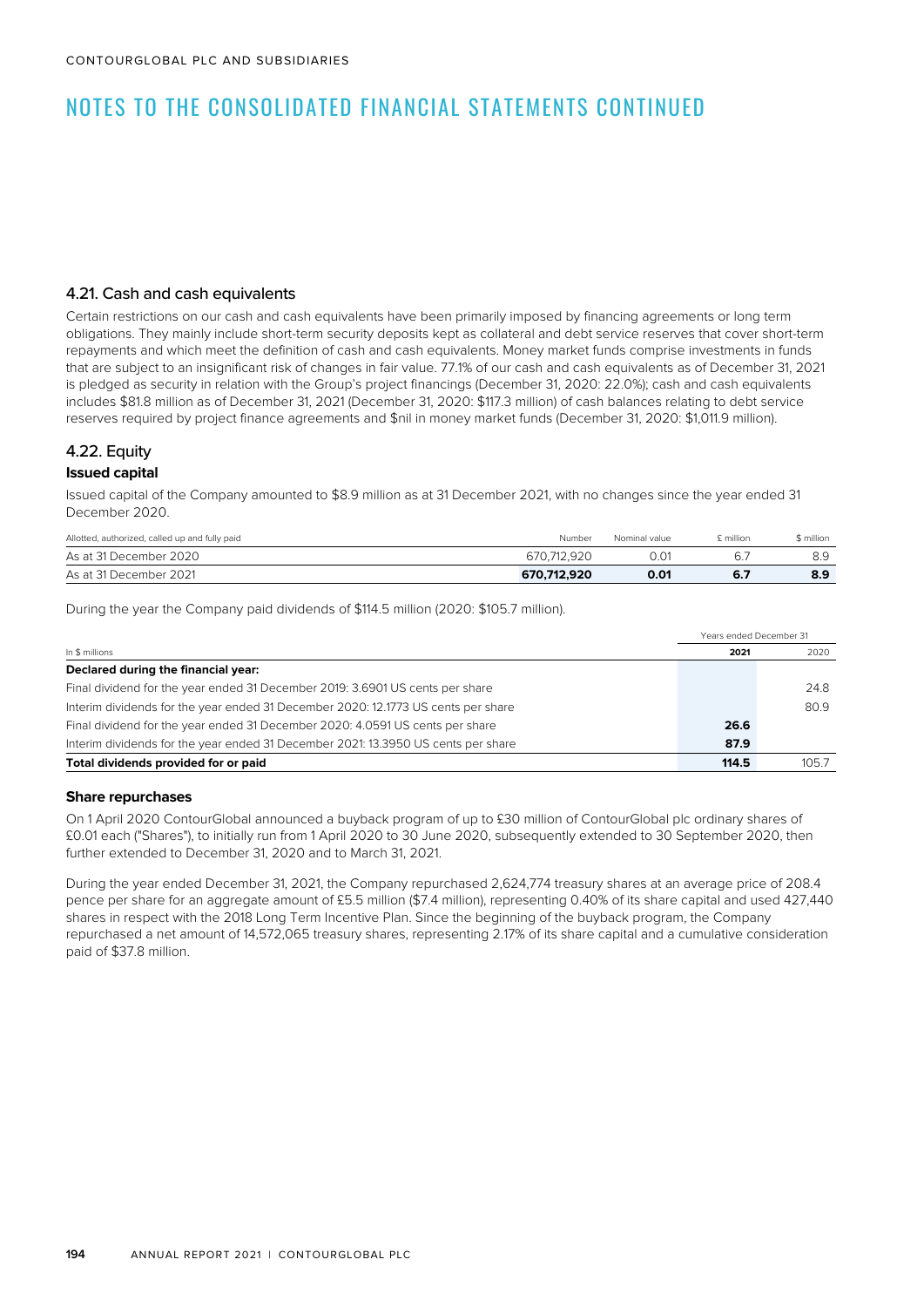## 4.23. Non-controlling interests

The tables below provide summarized financial information for each subsidiary that has non-controlling interests that are material to the Group.

The amounts disclosed for each subsidiary are before inter-company eliminations.

| In \$ millions                          |                                  |          | Year ended December 31, 2020         |                                 |                             |                                      |                                                 |  |  |
|-----------------------------------------|----------------------------------|----------|--------------------------------------|---------------------------------|-----------------------------|--------------------------------------|-------------------------------------------------|--|--|
| Non-controlling interest                | CG assets                        | Acc. NCI | (Loss)/Profit<br>allocated<br>to NCI | <b>Dividends</b><br>paid to NCI | Distribution<br>paid to NCI | Contribution<br>received<br>from NCI | Proportionate<br>adjusted<br><b>EBITDA NCI'</b> |  |  |
| Electrobras (49%)                       | Chapadas I (Wind Brazil)         | 21.5     | (2.7)                                |                                 |                             | 3.4                                  | 6.6                                             |  |  |
| Electrobras (49%)                       | Chapadas II (Wind Brazil)        | 37.3     | (1.1)                                |                                 |                             |                                      | 8.7                                             |  |  |
| NEK (27%)                               | Maritsa (Bulgaria)               | 53.3     |                                      | -                               | $18.5^2$                    | -                                    | 32.8                                            |  |  |
| CG Aguila Holdings (20%)                | Brazil Hydro and Brazil Solution | 13.7     | 4.5                                  | -                               | 2.6                         | -                                    | 11.5                                            |  |  |
| EIP Energy Infrastructure Holding (49%) | Italy Solar                      | (4.5)    | 2.6                                  | $\overline{\phantom{0}}$        | 8.4                         | -                                    | 17.0                                            |  |  |
| EIP Energy Infrastructure Holding (49%) | CSP Spain                        | 20.0     | 4.1                                  | $\overline{\phantom{0}}$        | 46.2                        | -                                    | 61.9                                            |  |  |
| Energie Burgenland and DH Energie (38%) | Deutsch Haslau (Austria Wind)    | 6.8      | 0.1                                  | 0.2                             | 0.3                         |                                      | 1.5                                             |  |  |
| Other                                   |                                  | 7.2      | 5.1                                  | 5.2                             |                             |                                      | 13.3                                            |  |  |
| <b>Total</b>                            |                                  | 155.3    | 12.6                                 | 5.4                             | 76.0                        | 3.4                                  | 153.3                                           |  |  |

1. Represents the non-controlling interest portion included in the Adjusted EBITDA, i.e., the difference between the Adjusted EBITDA and Proportionate adjusted EBITDA.

2. Only reflects the payments of the Debt to NCI in our Maritsa asset disclosed in note 4.25.

| In \$ millions                          |                                  | Year ended December 31, 2021 |                                      |             |                                       |                          |                                                                                |
|-----------------------------------------|----------------------------------|------------------------------|--------------------------------------|-------------|---------------------------------------|--------------------------|--------------------------------------------------------------------------------|
| Non-controlling interest                | CG assets                        | Acc. NCI                     | (Loss)/Profit<br>allocated to<br>NCI | paid to NCI | Dividends Distribution<br>paid to NCI | received<br>from NCI     | <b>Contribution Proportionate</b><br>adjusted<br><b>EBITDA NCI<sup>1</sup></b> |
| Electrobras (49%)                       | Chapadas I (Wind Brazil)         | 15.0                         | (5.2)                                |             |                                       |                          | 5.2                                                                            |
| Electrobras (49%)                       | Chapadas II (Wind Brazil)        | 32.0                         | (2.8)                                |             |                                       | $\overline{\phantom{0}}$ | 6.9                                                                            |
| NEK (27%)                               | Maritsa (Bulgaria)               | 53.3                         | -                                    | -           | $19.3^2$                              | $\overline{\phantom{0}}$ | 34.5                                                                           |
| CG Aguila Holdings (20%)                | Brazil Hydro and Brazil Solution | 10.5                         | 6.6                                  | 1.0         |                                       | $\overline{\phantom{0}}$ | 12.3                                                                           |
| EIP Energy Infrastructure Holding (49%) | Italy Solar                      | 18.1                         | $\overline{\phantom{0}}$             | -           | 15.0                                  | 17.5                     | 17.1                                                                           |
| EIP Energy Infrastructure Holding (49%) | CSP Spain                        | 17.0                         | (2.0)                                | -           | 55.8                                  | -                        | 57.6                                                                           |
| Energie Burgenland and DH Energie (38%) | Deutsch Haslau (Austria Wind)    | 6.9                          | 0.3                                  | 0.1         | 0.4                                   | $\overline{\phantom{0}}$ | 1.7                                                                            |
| Other                                   |                                  | 8.7                          | 4.5                                  | 2.4         | 8.0                                   | $\overline{\phantom{m}}$ | 13.9                                                                           |
| Total                                   |                                  | 161.5                        | 1.4                                  | 3.5         | 98.5                                  | 17.5                     | 149.2                                                                          |

1. Represents the non-controlling interest portion included in the Adjusted EBITDA, i.e., the difference between the Adjusted EBITDA and Proportionate adjusted EBITDA.

2. Only reflects the payments of the Debt to NCI in our Maritsa asset disclosed in the note 4.25.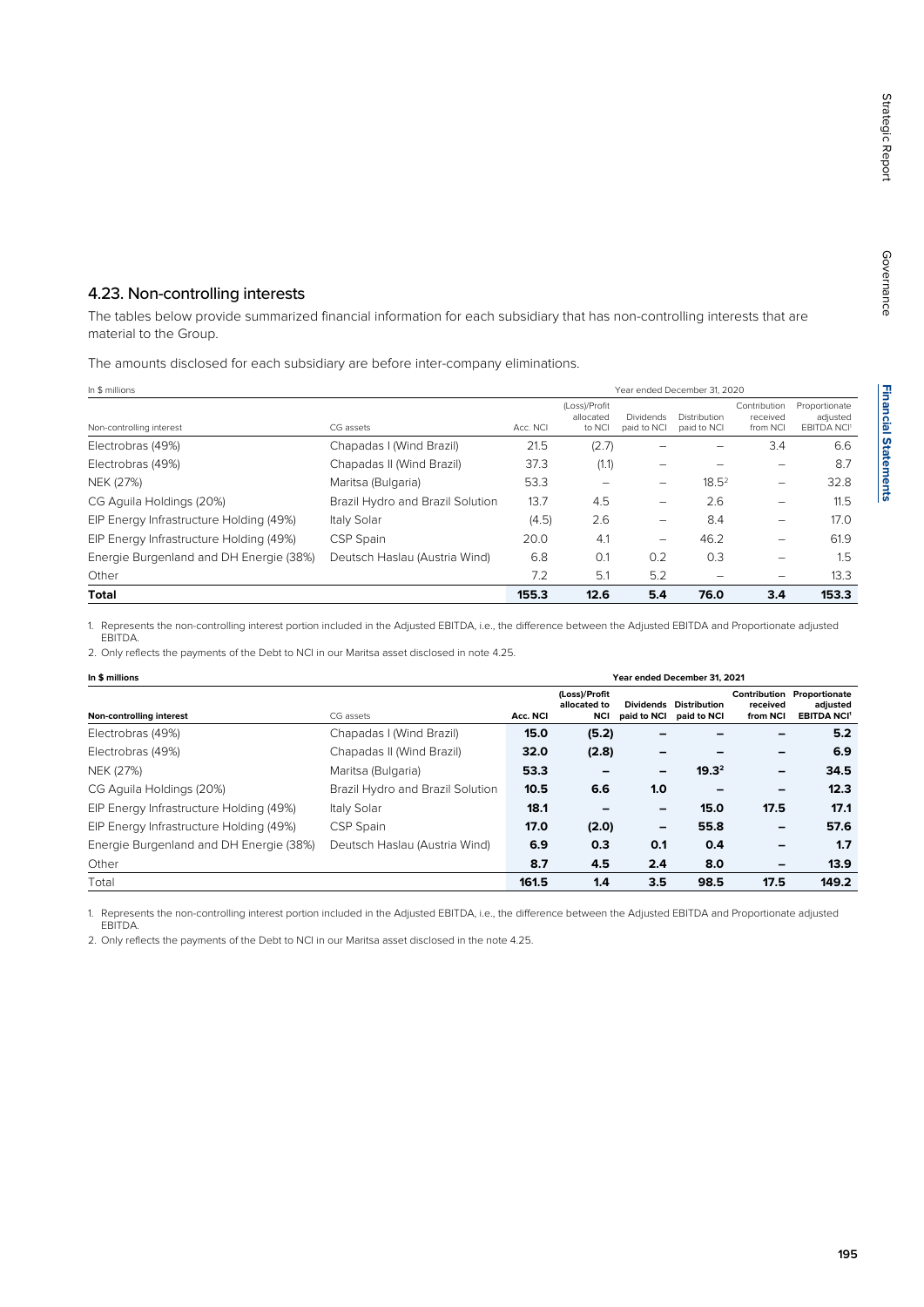Set out below is summarized financial information for each subsidiary that has non-controlling interests that are material to the Group. The amounts disclosed for each subsidiary are before inter-company eliminations.

| In \$ millions                          |                                  |                       | Year ended December 31, 2020 |                            |                        |         |                     |  |
|-----------------------------------------|----------------------------------|-----------------------|------------------------------|----------------------------|------------------------|---------|---------------------|--|
| Non-controlling interest                | CG assets                        | Non-current<br>assets | Current<br>assets            | Non-current<br>liabilities | Current<br>liabilities | Revenue | Profit or<br>(Loss) |  |
| Electrobras (49%)                       | Chapadas I (Wind Brazil)         | 151.6                 | 25.8                         | 97.4                       | 37.5                   | 20.1    | (5.6)               |  |
| Electrobras (49%)                       | Chapadas II (Wind Brazil)        | 165.1                 | 22.3                         | 80.5                       | 30.4                   | 27.0    | (2.3)               |  |
| NEK (27%)                               | Maritsa (Bulgaria)               | 333.1                 | 330.8                        | 99.6                       | 264.4                  | 406.3   | 58.5                |  |
| CG Aguila Holdings (20%)                | Brazil Hydro and Brazil Solution | 212.9                 | 27.7                         | 126.7                      | 55.1                   | 64.2    | 18.1                |  |
| EIP Energy Infrastructure Holding (49%) | Italy Solar                      | 225.6                 | 39.4                         | 237.8                      | 30.5                   | 40.7    | 5.5                 |  |
| EIP Energy Infrastructure Holding (49%) | CSP Spain                        | 1.120.5               | 77.6                         | .087.1                     | 65.9                   | 161.8   | 8.4                 |  |
| Energie Burgenland and DH Energie (38%) | Deutsch Haslau (Austria Wind)    | 24.8                  | 3.2                          | 21.1                       | 3.5                    | 4.6     | 0.3                 |  |

| In \$ millions                          |                                  |                       | Year ended December 31, 2021 |                                    |                        |         |                     |  |
|-----------------------------------------|----------------------------------|-----------------------|------------------------------|------------------------------------|------------------------|---------|---------------------|--|
| Non-controlling interest                | <b>CG</b> assets                 | Non-current<br>assets | assets                       | Current Non-current<br>liabilities | Current<br>liabilities | Revenue | Profit or<br>(Loss) |  |
| Electrobras (49%)                       | Chapadas I (Wind Brazil)         | 137.0                 | 21.0                         | 86.5                               | 42.2                   | 18.5    | (10.5)              |  |
| Electrobras (49%)                       | Chapadas II (Wind Brazil)        | 148.9                 | 20.0                         | 71.6                               | 31.5                   | 23.2    | (5.7)               |  |
| NEK (27%)                               | Maritsa (Bulgaria)               | 253.1                 | 509.2                        | 55.7                               | 481.7                  | 706.9   | 49.6                |  |
| CG Aguila Holdings (20%)                | Brazil Hydro and Brazil Solution | 165.8                 | 22.3                         | 131.1                              | 22.1                   | 67.1    | 24.9                |  |
| EIP Energy Infrastructure Holding (49%) | Italy Solar                      | 268.6                 | 47.5                         | 246.5                              | 36.8                   | 41.2    | 0.1                 |  |
| EIP Energy Infrastructure Holding (49%) | CSP Spain                        | 981.0                 | 88.3                         | 997.2                              | 33.1                   | 152.9   | (4.1)               |  |
| Energie Burgenland and DH Energie (38%) | Deutsch Haslau (Austria Wind)    | 20.8                  | 3.3                          | 17.1                               | 3.4                    | 5.1     | 0.8                 |  |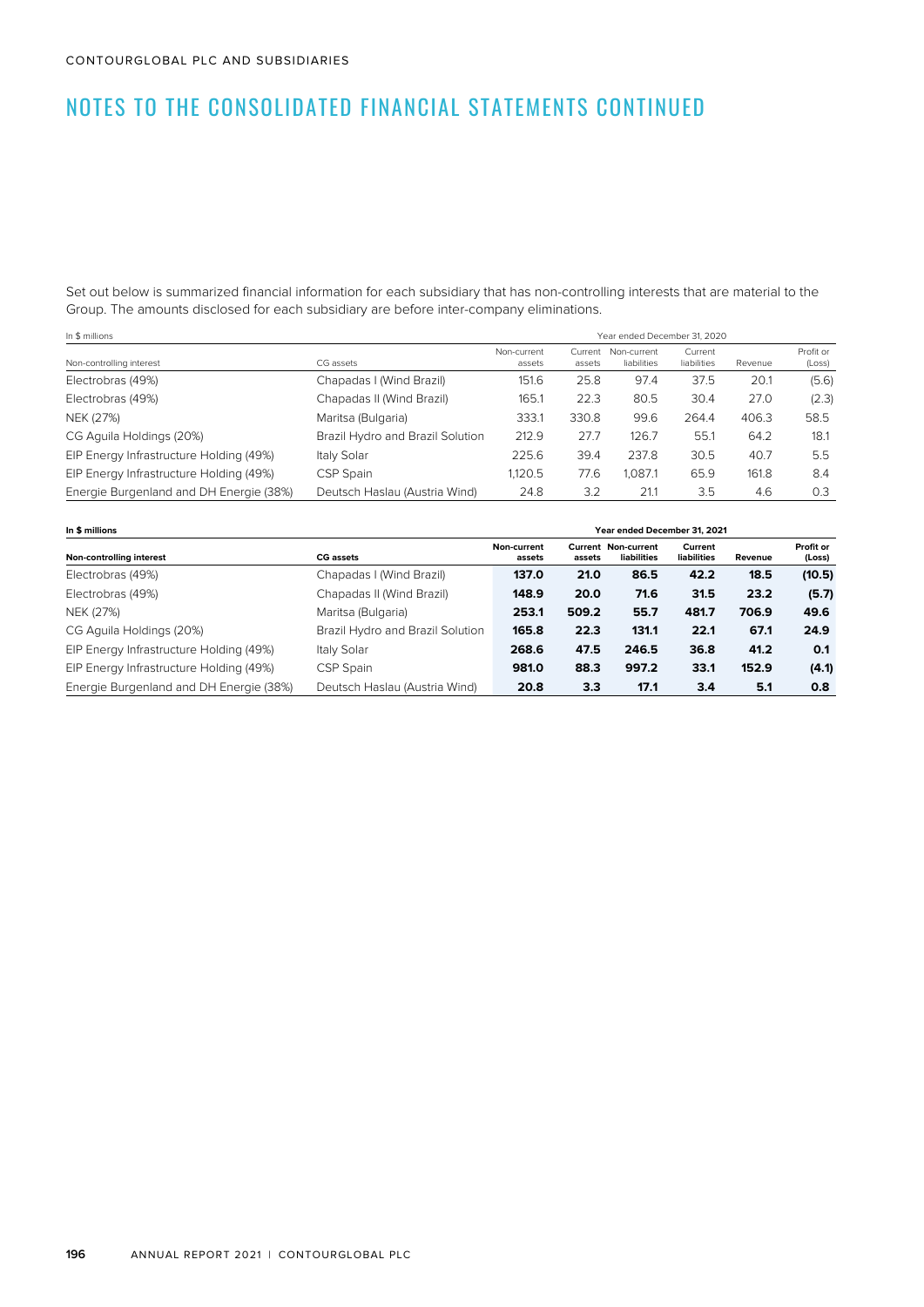Governance

Governance

| In \$ millions                          |                                  | Year ended December 31, 2020                  |                                               |                                               |
|-----------------------------------------|----------------------------------|-----------------------------------------------|-----------------------------------------------|-----------------------------------------------|
| Non-controlling interest                | CG assets                        | Net cash generated by<br>operating activities | Net cash generated by<br>investing activities | Net cash generated by<br>financing activities |
| Electrobras (49%)                       | Chapadas I (Wind Brazil)         | 16.5                                          | (3.6)                                         | (9.5)                                         |
| Electrobras (49%)                       | Chapadas II (Wind Brazil)        | 17.6                                          | (1.9)                                         | (16.1)                                        |
| NEK (27%)                               | Maritsa (Bulgaria)               | 80.2                                          | (11.3)                                        | (79.4)                                        |
| CG Aguila Holdings (20%)                | Brazil Hydro and Brazil Solution | 43.6                                          | (4.5)                                         | (38.3)                                        |
| EIP Energy Infrastructure Holding (49%) | Italy Solar                      | 30.2                                          | (0.4)                                         | (39.7)                                        |
| EIP Energy Infrastructure Holding (49%) | CSP Spain                        | 115.4                                         | (6.9)                                         | (113.6)                                       |
| Energie Burgenland and DH Energie (38%) | Deutsch Haslau (Austria Wind)    | 3.9                                           |                                               | (4.2)                                         |

| In \$ millions                          |                                  | Year ended December 31, 2021                  |                                               |                                               |
|-----------------------------------------|----------------------------------|-----------------------------------------------|-----------------------------------------------|-----------------------------------------------|
| Non-controlling interest                | <b>CG</b> assets                 | Net cash generated by<br>operating activities | Net cash generated by<br>investing activities | Net cash generated by<br>financing activities |
| Electrobras (49%)                       | Chapadas I (Wind Brazil)         | 16.6                                          | (3.2)                                         | (15.5)                                        |
| Electrobras (49%)                       | Chapadas II (Wind Brazil)        | 16.5                                          | (2.8)                                         | (14.3)                                        |
| NEK (27%)                               | Maritsa (Bulgaria)               | 97.4                                          | (11.3)                                        | (90.9)                                        |
| CG Aguila Holdings (20%)                | Brazil Hydro and Brazil Solution | 14.1                                          | (17.9)                                        | 1.4                                           |
| EIP Energy Infrastructure Holding (49%) | Italy Solar                      | 35.8                                          | (23.0)                                        | (6.1)                                         |
| EIP Energy Infrastructure Holding (49%) | CSP Spain                        | 140.5                                         | (4.6)                                         | (111.0)                                       |
| Energie Burgenland and DH Energie (38%) | Deutsch Haslau (Austria Wind)    | 4.0                                           |                                               | (4.1)                                         |

Considering the different nature of cash transactions with Non controlling interests ("NCI"), different categories are presented in the Consolidated statement of cash flows:

- Cash distribution to non-controlling interests: only reflects the payments done as payment of the Debt to NCI in our Maritsa asset disclosed in the Note 4.25.
- Dividends paid to NCI: reflects the payments to NCI in the form of dividends payments.
- Transactions with NCI (cash received): reflects the cash received from NCI usually in the form of capital contributions and proceeds from sell down transactions.
- Transactions with NCI (cash paid): reflects the payments/distributions to NCI in a form other than dividends (principally as capital reduction or shareholders' loans principal and interests repayments).

Transactions with NCI are presented as financing activities in accordance with IAS 7.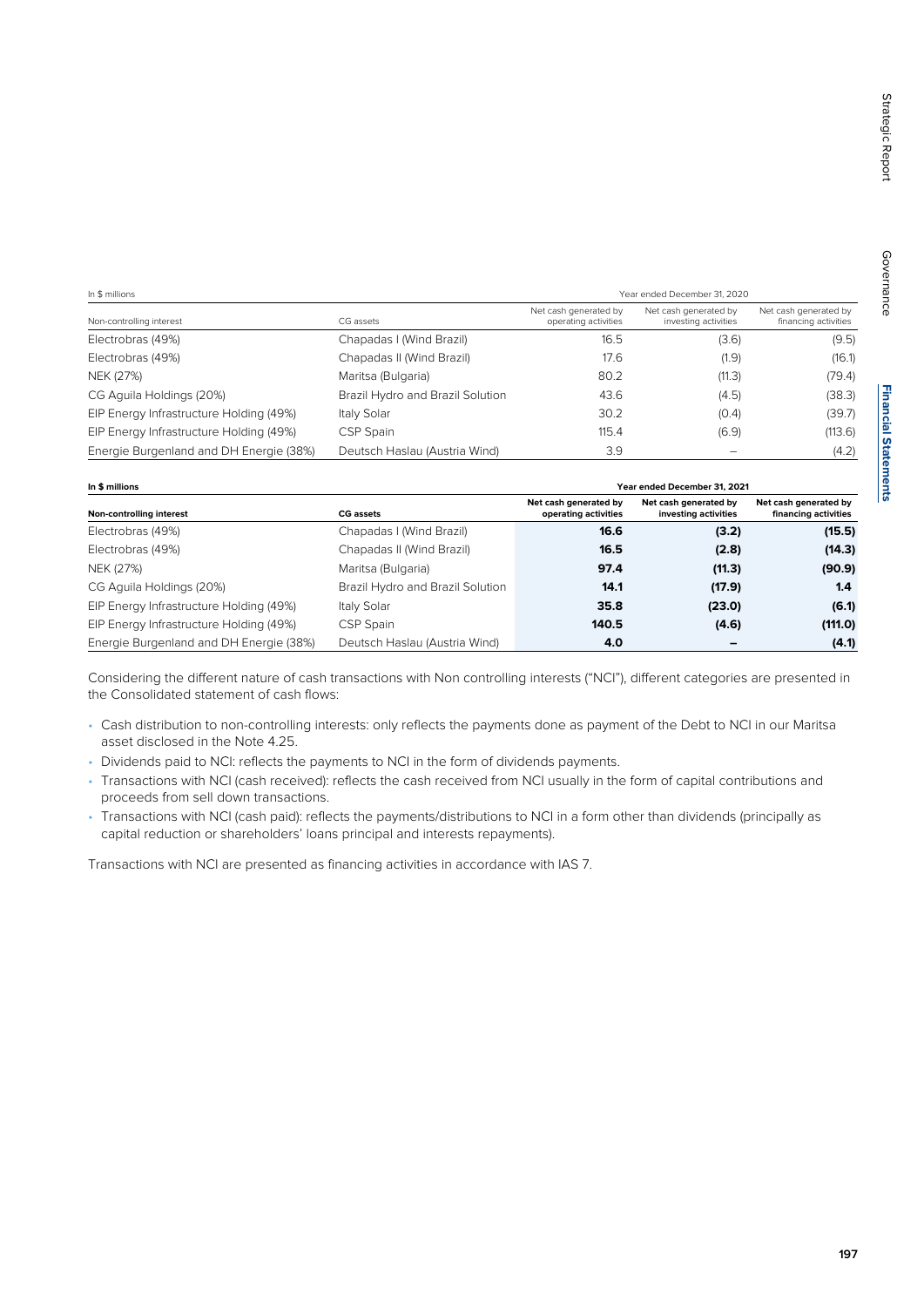#### 4.24. Borrowings

Certain power plants have financed their electric power generating projects by entering into external financing arrangements which require the pledging of collateral and may include financial covenants as described below. The financing arrangements are generally non-recourse (subject to certain guarantees) and the legal obligation for repayment is limited to the borrowing entity.

The Group's principal borrowings with a nominal outstanding amount of \$4,192.2 million in total as of December 31, 2021 (December 31, 2020: \$4,871.8 million) primarily relate to the following:

| Type of borrowing                                        | Currency   | Project Financing      | Issue           | Maturity        | Outstanding<br>nominal amount<br>December 31,<br>2021 (\$ million) | Outstanding<br>nominal amount<br>December 31,<br>2020 (\$ million) | Rate                                                                                           |
|----------------------------------------------------------|------------|------------------------|-----------------|-----------------|--------------------------------------------------------------------|--------------------------------------------------------------------|------------------------------------------------------------------------------------------------|
|                                                          |            | Corporate              |                 | 2026            |                                                                    |                                                                    |                                                                                                |
| Corporate bond <sup>1</sup>                              | <b>EUR</b> | Indenture              | 2020            | 2028            | 807.5                                                              | 867.3                                                              | 2.75%, 3.125%                                                                                  |
|                                                          |            | Corporate              |                 |                 |                                                                    |                                                                    |                                                                                                |
| Corporate bond <sup>1</sup>                              | <b>EUR</b> | Indenture              | 2018            | 2025            | 454.9                                                              | 1,038.4                                                            | 4.125%                                                                                         |
| Loan Agreement                                           | <b>USD</b> | Mexican CHP            | 2019            | 2026            | 475.4                                                              | 508.5                                                              | LIBOR +2.5%                                                                                    |
| Loan Agreement                                           | <b>EUR</b> | Spanish CSP            | 2018            | 2026<br>2038    | 338.8                                                              | 392.5                                                              | Fixed 5.8% and 6.7%                                                                            |
| Loan Agreement                                           | <b>EUR</b> | Spanish CSP            | 2018            | 2036            | 305.2                                                              | 348.4                                                              | 3.438%                                                                                         |
|                                                          |            | <b>US and Trinidad</b> |                 |                 |                                                                    |                                                                    |                                                                                                |
| Loan Agreement <sup>2</sup>                              | <b>USD</b> | and Tobago             | 2007            | 2033            | 186.5                                                              |                                                                    | <b>Fixed 6.6%</b>                                                                              |
| Loan agreement                                           | <b>EUR</b> | Solar Italy            | 2019            | 2030            | 181.7                                                              | 215.5                                                              | EURIBOR 6M +1.7%                                                                               |
| Project bond                                             | <b>USD</b> | Inka                   | 2014            | 2034            | 165.8                                                              | 173.2                                                              | 6.0%                                                                                           |
|                                                          |            |                        |                 | 2028            |                                                                    |                                                                    | EURIBOR +1.8%                                                                                  |
| Loan Agreement <sup>3</sup>                              | <b>EUR</b> | Spanish CSP            | 2021            | 2034            | 159.1                                                              | 152.2                                                              | Fixed +2.5%                                                                                    |
| Loan Agreement                                           | <b>USD</b> | Vorotan                | 2016            | 2034            | 116.2                                                              | 121.5                                                              | LIBOR +4.625%                                                                                  |
| Loan Agreement <sup>4</sup>                              | <b>USD</b> | French Caribbean       | 2021            | 2026            | 115.3                                                              |                                                                    | $LIBOR + 3.5%$                                                                                 |
| Loan Agreement /<br>Debentures <sup>5</sup>              | <b>BRL</b> | Chapada I              | 2015            | 2032<br>2029    | 103.7                                                              | 115.5                                                              | TJLP + 2.18% /<br>IPCA +8%                                                                     |
| Loan Agreement                                           | <b>EUR</b> | Austria Wind           | 2013<br>2020    | 2027<br>2033    | 109.6                                                              | 105.2                                                              | <b>EURIBOR 6M + 2.45%</b><br>and 4.305% / EURIBOR<br>3M +1.95% and 4.0% /<br>EURIBOR 6M +1.55% |
| Loan Agreement                                           | <b>USD</b> | Cap des Biches         | 2015            | 2033            | 91.0                                                               | 96.3                                                               | USD-LIBOR BBA (ICE)<br>$+3.20%$                                                                |
| Loan Agreement                                           | <b>EUR</b> | Maritsa                | 2006            | 2023            | 69.2                                                               | 109.1                                                              | <b>EURIBOR +0.125%</b>                                                                         |
| Loan Agreement                                           | <b>USD</b> | Togo                   | 2008            | 2028            | 72.3                                                               | 80.8                                                               | 7.16% (Weighted<br>average)                                                                    |
| Loan Agreement <sup>5</sup>                              | <b>BRL</b> | Chapada II             | 2016            | 2032            | 72.1                                                               | 84.8                                                               | TJLP +2.18%                                                                                    |
| Loan Agreement <sup>56</sup>                             | <b>BRL</b> | Asa Branca             | 2021            | 2032            | 58.9                                                               | 58.5                                                               | TJLP +6.25%                                                                                    |
| Loan Agreement                                           | <b>EUR</b> | Vorotan                | 2016            | 2034            | 51.4                                                               | 46.1                                                               | 0.75% -4.12%                                                                                   |
| Loan Agreement                                           | <b>USD</b> | KivuWatt               | 2011            | 2026            | 47.6                                                               | 57.2                                                               | LIBOR plus 5.50% and<br>mix of fixed rates                                                     |
| Loan Agreement                                           | <b>EUR</b> | Arrubal                | 2011            | 2021            | $\overline{\phantom{0}}$                                           | 98.9                                                               | 4.9%                                                                                           |
| Other Credit facilities<br>(individually < \$50 million) | Various    | Various                | 2012<br>$-2019$ | 2021<br>$-2034$ | 210.0                                                              | 201.9                                                              | Mix of fix and<br>variable rates                                                               |
| <b>Total</b>                                             |            |                        |                 |                 | 4,192.2                                                            | 4,871.8                                                            |                                                                                                |

1. Corporate bond issued by ContourGlobal Power Holdings S.A. in July 2018 for €750 million dual-tranche, includes €450 million bearing a fixed interest rate of 3.375% maturing in 2023 and €300 million bearing a fixed interest rate of 4.125% maturing in 2025. In July 2019, a new €100 million corporate bond tab was added to the €300 million tranche bearing the same fixed interest rate of 4.125% maturing also in 2025. On December 17, 2020 two new Corporate bonds were issued by ContourGlobal Power Holdings S.A. for €410 million aggregate principal amount of 2.75% senior secured notes due in 2026 and €300 million aggregate principal amount of 3.125% senior secured notes due in 2028. On January 6, 2021 the Group redeemed the €450 million (\$549.7 million) aggregate principal amount of its 3.375% senior secured notes due 2023.

2. On February 18, 2021, the Group acquired a Thermal portfolio in the United States of America and Trinidad and Tobago representing a total of 1,502 MW. The legal entity Lea Power acquired as per this transaction issued 6.595% Senior Secured Notes under an indenture dated July 24, 2007 which are due to mature in June 2033.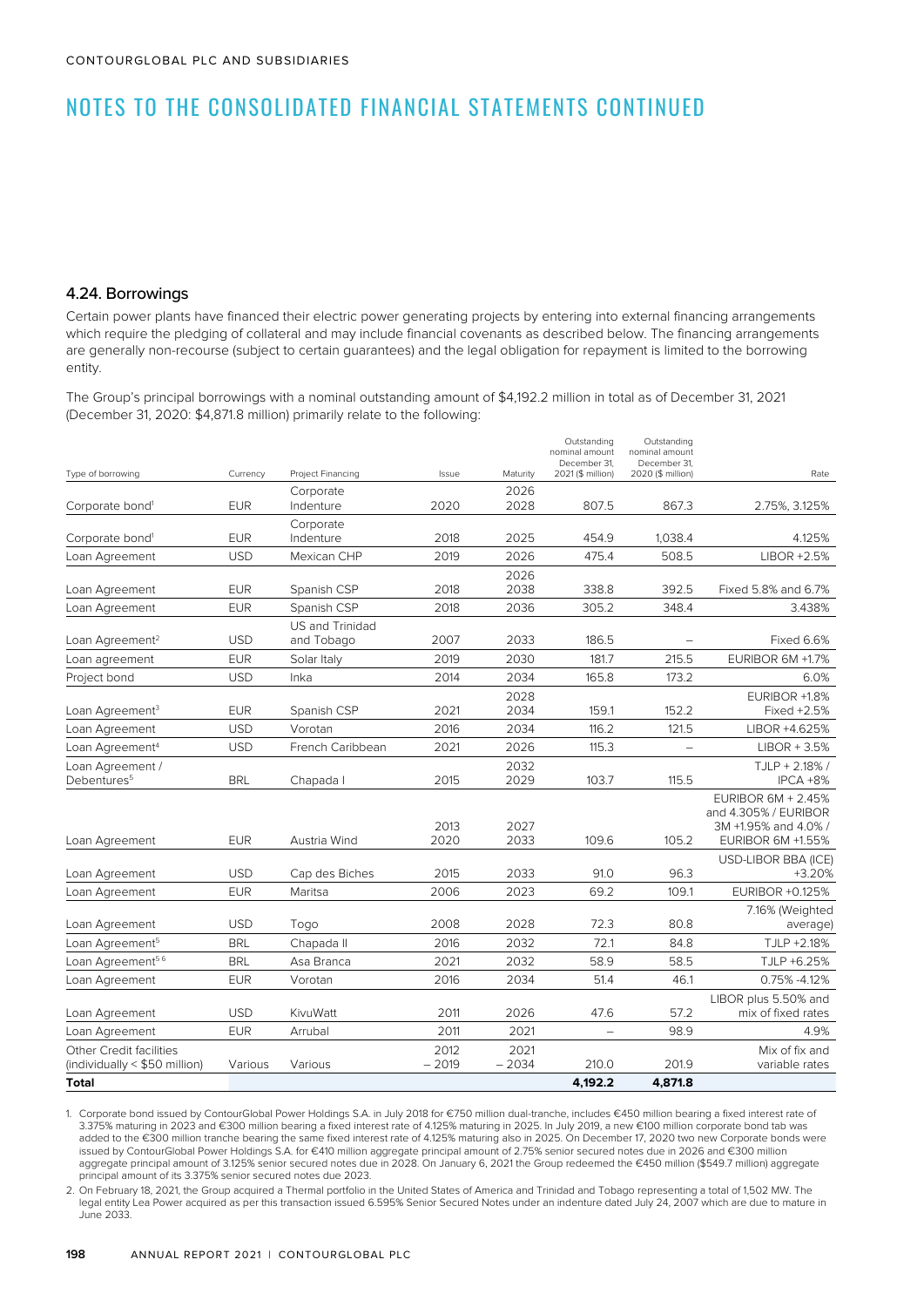- 
- 3. On May 14, 2021, Termosolar Alvarado entered into a €161.6 million (\$195.2 million) facilities agreement with Unicredit Bank AG, Banco De Crédito Social Cooperativo, S.A., Rivage Euro Debt Infrastructure 3, Rivage Richelieu 1 Fcp, L7 Investment Holdings LP, refinancing the Alvarado facility. The Facility bears interest at EURIBOR plus 1.8% and fixed 2.5% per year and matures in 2028 and 2034.
- 4. On September 29, 2021, ContourGlobal Luxembourg Sarl entered into a \$120.0 million loan agreement with the Bank of Nova Scotia refinancing the Caribbean assets. The agreement bears interest at LIBOR plus 3.5% and matures in 2026.
- 5. Taxa de Juros de Longo Prazo ("TJLP") represents the Brazil Long Term Interest Rate, which was approximately 5.32% at December 31, 2021 (December 31, 2020: 4.55%).
- 6. On July 12, 2021, Asa Branca Holding S.A. entered into a R\$315.0 million (\$59.9 million) debentures agreement refinancing the Asa Branca loan agreement. The loan agreement bears interest at TJLP plus 6.25% and matures in 2032.

With the exception of our corporate bond and revolving credit facility, all external borrowings relate to project financing. Such project financing are generally non-recourse (subject to certain guarantees).

The carrying amounts of the Group's borrowings are denominated in the following currencies:

|                        |         | Years ended December 31 |
|------------------------|---------|-------------------------|
| In \$ millions         | 2021    | 2020                    |
| <b>US Dollars</b>      | 1,295.9 | 1,056.1                 |
| Euros <sup>1</sup>     | 2,625.3 | 3,382.2                 |
| Brazilian Reals        | 254.9   | 392.0                   |
| <b>Total</b>           | 4,176.1 | 4,830.3                 |
| Non-current borrowings | 3,809.1 | 3,895.5                 |
| Current borrowings     | 367.0   | 934.8                   |
| Total                  | 4,176.1 | 4,830.3                 |

1. €450 million corporate bond maturing in 2023 (\$549.7 million) was shown as current in the prior period as a result of the refinancing in December 2020 which resulted in a commitment to repay these bonds in January 2021. The amounts were repaid on January 6, 2021.

The carrying amounts and fair value of the current and non-current borrowings are as follows:

|                   |         | Carrying amount<br>Years ended December 31, |         | Fair value               |
|-------------------|---------|---------------------------------------------|---------|--------------------------|
|                   |         |                                             |         | Years ended December 31, |
| In \$ millions    | 2021    | 2020                                        | 2021    | 2020                     |
| Credit facilities | 2.750.6 | 2,720.2                                     | 2,876.6 | 2,817.9                  |
| <b>Bonds</b>      | 1.425.5 | 2.110.1                                     | 1.456.8 | 2,191.3                  |
| <b>Total</b>      | 4,176.1 | 4.830.3<br>4.333.4                          |         | 5.009.2                  |

Net debt as of December 31, 2021 and 2020 is as follows:

|                                                      | Years ended December 31 |           |
|------------------------------------------------------|-------------------------|-----------|
| In \$ millions                                       | 2021                    | 2020      |
| Cash and cash equivalents                            | 369.1                   | 1,396.9   |
| Borrowings - repayable within one year               | (349.0)                 | (899.7)   |
| Borrowings - repayable after one year                | (3,843.2)               | (3,972.1) |
| Interest payable, deferred financing costs and other | 16.1                    | 41.5      |
| <b>IFRS 16 liabilities</b>                           | (30.2)                  | (32.9)    |
| Net debt                                             | (3,837.2)               | (3,466.3) |
|                                                      |                         |           |
| Cash and cash equivalents                            | 369.1                   | 1,396.9   |
| Borrowings - fixed interest rates <sup>1</sup>       | (3,762.6)               | (4,306.6) |
| Borrowings - variable interest rates                 | (429.6)                 | (565.2)   |
| Interest payable, deferred financing costs and other | 16.1                    | 41.5      |
| <b>IFRS 16 liabilities</b>                           | (30.2)                  | (32.9)    |
| Net debt                                             | (3,837.2)               | (3,466.3) |

1. Borrowings with fixed interest rates taking into account the effect of interest rate swaps.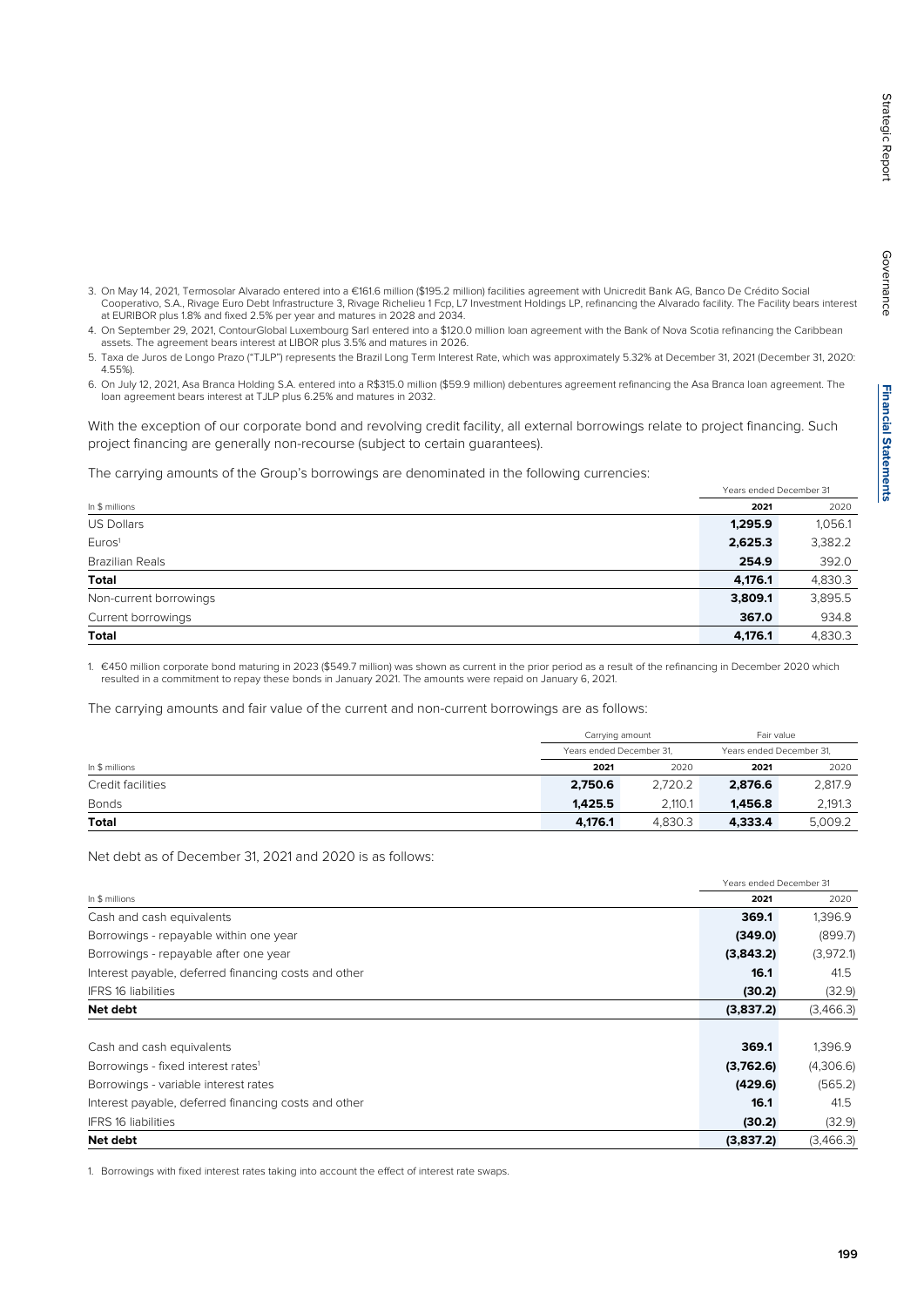| In \$ millions                                             | Cash and cash<br>equivalents | Borrowings | IFRS 16 liabilities | Total net debt |
|------------------------------------------------------------|------------------------------|------------|---------------------|----------------|
| As of January 1, 2020                                      | 558.5                        | (4,090.5)  | (33.3)              | (3,565.3)      |
| Cash-flows                                                 | 810.6                        |            |                     | 810.6          |
| Acquisitions / disposals                                   |                              |            |                     |                |
| Proceeds of borrowings                                     |                              | (938.9)    |                     | (938.9)        |
| Repayments of borrowings                                   |                              | 323.4      | -                   | 323.4          |
| Repayments of borrowings and interests to NCI <sup>1</sup> |                              | 49.5       |                     | 49.5           |
| Currency translations differences and other                | 27.8                         | (173.8)    | -                   | (146.0)        |
| IFRS 16 liabilities net movement <sup>2</sup>              |                              | -          | 0.4                 | 0.4            |
| As of December 31, 2020                                    | 1,396.9                      | (4,830.3)  | (32.9)              | (3,466.3)      |
| Cash-flows                                                 | (995.7)                      |            |                     | (995.7)        |
| Acquisitions / disposals                                   | 25.5                         | (277.4)    | $\qquad \qquad -$   | (251.9)        |
| Proceeds of borrowings                                     |                              | (790.7)    |                     | (790.7)        |
| Repayments of borrowings                                   |                              | 1,304.2    | $\qquad \qquad -$   | 1,304.2        |
| Repayments of borrowings and interests to NCI <sup>1</sup> |                              | 60.4       | —                   | 60.4           |
| Liabilities held for sale                                  |                              | 136.5      | —                   | 136.5          |
| Currency translations differences and other                | (57.6)                       | 221.2      |                     | 163.6          |
| IFRS 16 liabilities net movement <sup>2</sup>              |                              |            | 2.7                 | 2.7            |
| As of December 31, 2021                                    | 369.1                        | (4, 176.1) | (30.2)              | (3,837.2)      |

1. Refers to repayment of shareholders loans principal and interests with NCI included in the consolidated statement of cash flows on the line "Transactions with non-controlling interest holders, cash paid" related to CSP Spain (note 4.23).

2. IFRS 16 liabilities net movement includes -\$1.4 million for assets acquired through business combinations (note 3.1), -\$1.4 million lease additions (2020: -\$3.6 million), \$6.0 million lease payments (2020: \$6.8 million), -\$0.3 million for assets recognized as held for sale (note 3.1) and -\$0.2 million currency translation adjustment (2020: -\$2.8 million).

#### **Debt covenants and restrictions**

The Group's borrowing facilities are subject to a variety of financial and non financial covenants. The most significant financial covenants include debt service coverage ratio; leverage ratio; debt to equity ratio; equity to assets ratio; loan life coverage ratio and decreasing senior debt to total debt ratio.

Non-financial covenants include the requirement to maintain proper insurance coverage, enter into hedging agreements, maintain certain cash reserves, restrictions on dispositions, scope of the business, and mergers and acquisitions.

These covenants are monitored appropriately to ensure that the contractual conditions are met.

A technical breach in a minor condition regarding the number of authorized offshore bank accounts has been identified in relation to the financing of our Cap des Biches asset. The Company has performed a technical analysis and concluded that it has an unconditional right to defer payment for at least 12 months and hence \$85.5 million of debt is presented as non current in line with the contracted repayment schedule.

#### **Securities given**

The Corporate bond, Revolving Credit Facility, HSBC LC facility and UniCredit LC facility at CG Power Holdings level are secured by pledges of shares of certain subsidiaries (ContourGlobal LLC, ContourGlobal Spain Holding Sàrl, ContourGlobal Bulgaria Holding Sàrl, ContourGlobal Latam Holding Sàrl, ContourGlobal Hummingbird UK Holdco I Limited, ContourGlobal Hummingbird US Holdco Inc., ContourGlobal Terra Holdings Sàrl and ContourGlobal Worldwide Holdings Sàrl), and guarantees from ContourGlobal plc, and the above subsidiaries.

Guarantees are also given to Goldman Sachs, Credit Suisse International, Citibank Europe plc, HSBC Bank USA National Association, JP Morgan Securities plc, and Mizuho Capital Markets LLC in relation to the hedging instruments existing at ContourGlobal Power Holdings S.A.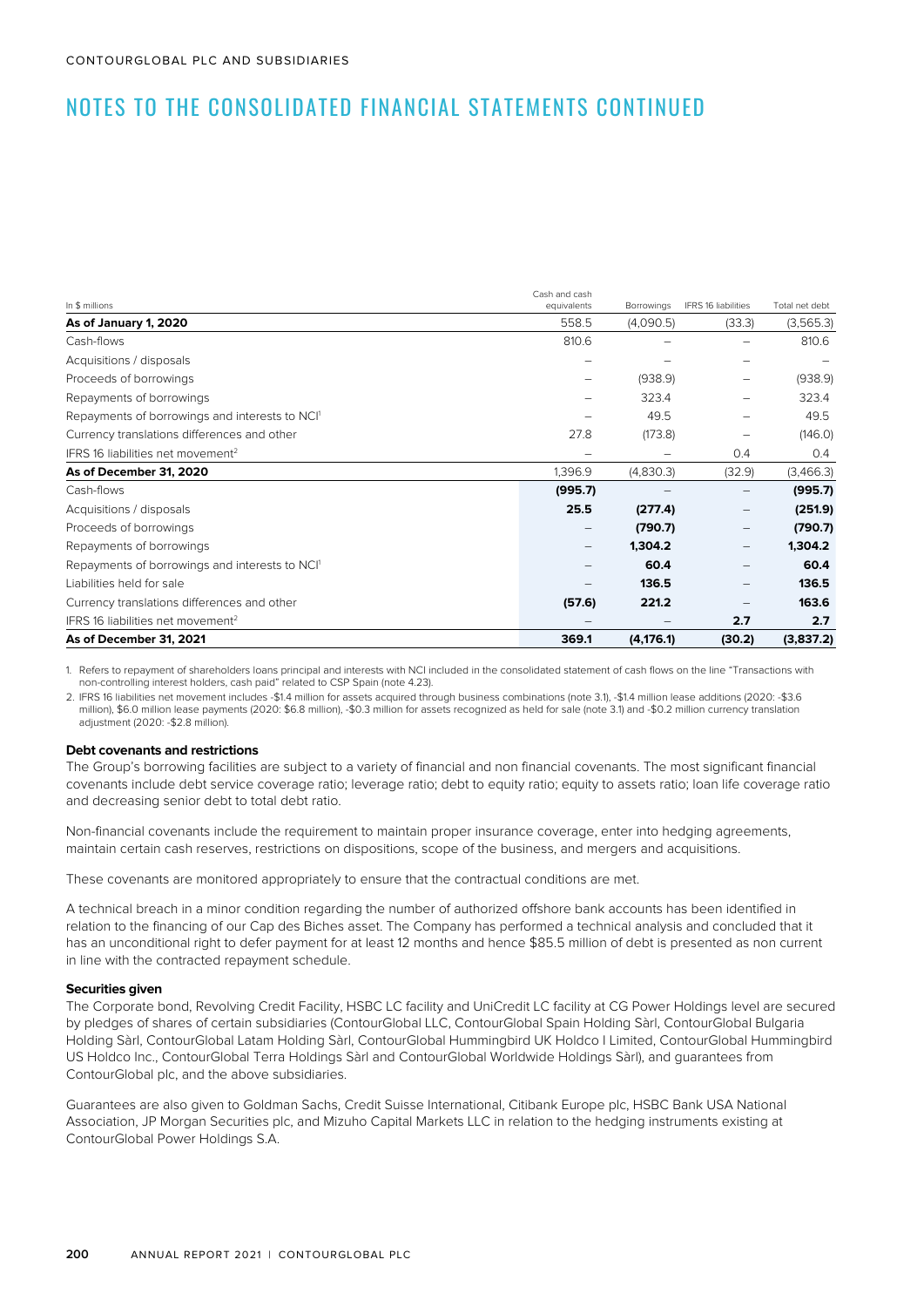| Project financing                 | Facility                     | Maturity | Security / Guarantee given                                                                                                                                                                                                                                                                                                                                                                                                                                                                                               |
|-----------------------------------|------------------------------|----------|--------------------------------------------------------------------------------------------------------------------------------------------------------------------------------------------------------------------------------------------------------------------------------------------------------------------------------------------------------------------------------------------------------------------------------------------------------------------------------------------------------------------------|
| CSP Spain<br>(excluding Alvarado) | Long Term<br>Facility        | 2036     | First ranking security interest in the shares of all the entities in the borrower group plus pledge<br>of receivables and project accounts. Assignment of insurances.                                                                                                                                                                                                                                                                                                                                                    |
| Alvarado 2021                     | Long Term<br>Facility        | 2034     | Pledge over all the shares of the Borrower, Pledge over the Borrower's Accounts, Pledge over<br>all credit rights of the Borrower under Major Project Documents and the Hedging Agreements<br>to which it is a party, Promissory mortgage over the Project assets.<br>ContourGlobal plc guarantee in case of Tax Group Exit.                                                                                                                                                                                             |
| Asa Branca 2021                   | Debentures                   | 2033     | Chattel mortgage of shares of the Issuer and the SPE, fiduciary assignment of all dividends as a<br>result of Issuer's and the SPE's shares.                                                                                                                                                                                                                                                                                                                                                                             |
| Austria Wind<br>Refinancing 2020  | Long Term<br>Facility        | 2033     | Share pledge on the Borrower and each Obligor, pledge of receivables, pledge over accounts,<br>step in rights agreements in Project Contracts.                                                                                                                                                                                                                                                                                                                                                                           |
| <b>Berg 2021</b>                  | Long Term<br>Facility        | 2035     | First ranking security over the shares held in the Borrower, Assignment over the Borrower's<br>rights under Project Documents, pledge over project accounts, pledge over the windfarm<br>superstructures (Superädifikate).                                                                                                                                                                                                                                                                                               |
| Borger                            | Long Term<br>Facility        | 2022     | Pledge of shares of the issuer, Pledge of governmental approvals, Pledge of all accounts and<br>Letters of Credit, Pledge of assets and project contracts, Pledge of insurance policies, Pledge of<br>all tangible and intangible property of the Partnership, Pledge of rights to withdraw from the<br>Steam Escrow Account.                                                                                                                                                                                            |
| Brazil Hydro 2021                 | Debentures                   | 2029     | Fiduciary sale of all shares issued by the Issuer and the Suretors, Fiduciary assignment of all<br>dividends.                                                                                                                                                                                                                                                                                                                                                                                                            |
| Caribbean 2021                    | Long Term<br>Facility        | 2026     | Pledge of shares, Pledge over project accounts, Pledge of Receivables<br>ContourGlobal Plc guarantee on Debt service reserve facility and Working Capital facility.                                                                                                                                                                                                                                                                                                                                                      |
| Inka                              | Senior<br>secured notes 2034 |          | Pledge of shares of Energia Eolica SA, EESA assets, accounts, assignment of receivables of the<br>project contracts and insurances.                                                                                                                                                                                                                                                                                                                                                                                      |
| Chapada I                         | Long Term<br>Facility        | 2032     | Pledge of shares of Chapada I SPVs and Holding, SPVs assets, accounts, assignment of<br>receivables of the project contracts and insurances.<br>ContourGlobal plc guarantee to LC providers in case Chapada I cannot serve debt.                                                                                                                                                                                                                                                                                         |
| Maritsa                           | Credit Facility              | 2023     | Pledge of the shares, any dividends on the pledged shares and the entire commercial<br>enterprise of ME-3, including the receivables from the ME-3 PPA.                                                                                                                                                                                                                                                                                                                                                                  |
| Vorotan                           | Long Term<br>Facility        | 2034     | Pledge of shares of ContourGlobal HydroCascade CSJC assets and project accounts,<br>assignment of receivables arising from the project contracts and insurances.                                                                                                                                                                                                                                                                                                                                                         |
| Chapada II                        | Long Term<br>Facility        | 2032     | Pledge of shares of Chapada II SPVs and Holding, SPVs assets, accounts, assignment of<br>receivables of the project contracts and insurances.                                                                                                                                                                                                                                                                                                                                                                            |
| Cap des Biches                    | Credit Facility              | 2033     | Pledge over CG Senegal and CG Cap des Biches Sénégal shares, pledge over the project<br>accounts, charge over the assets of CG Cap des Biches Sénégal, assignment of receivables of<br>CG Cap des Biches Sénégal and the insurance policies, direct agreement on the project<br>contracts.                                                                                                                                                                                                                               |
| Togo                              | Loan<br>agreement            | 2028     | ContourGlobal Plc quarantee on cash shortfall for Debt service, and (i) a pledge of CG Togo LLC<br>and CG Togo SA capital stock, (ii) a charge on equipment, material and assets of CG Togo SA,<br>(iii) the assignment of receivables of CG Togo SA, (iv) the assignment of insurance policies, and<br>(v) a pledge on the project accounts.                                                                                                                                                                            |
| Kivuwatt                          | Financing<br>Arrangement     | 2026     | • Secured by, among others, (i) KivuWatt Holdings' pledge of all of the shares of KivuWatt held<br>by KivuWatt Holdings, (ii) certain of KivuWatt's bank accounts and (iii) KivuWatt's movable and<br>immovable assets.<br>ContourGlobal Plc \$1.2 million guarantee for the benefit of KivuWatt under the PPA and Gas<br>• Concession to the Government of Rwanda and to Electrogaz (outside of the loan guarantee).<br>\$8.5 million UK Plc quarantee to cover Debt Service Reserve Account as of 31 December<br>2019. |
| Chapada III                       | Long Term<br>Facility        | 2032     | Pledge of shares of Chapada III SPVs and Holding, SPVs assets, accounts, assignment of<br>receivables of the project contracts and insurances.<br>Corporate guarantee from ContourGlobal do Brazil Holding Ltda until Financial Completion.                                                                                                                                                                                                                                                                              |
| Hobbs                             | Long Term<br>Facility        | 2033     | Pledge over shares of the borrower, pledge over the project accounts, charge over the assets,<br>assignment of receivables and the insurance policies, direct agreement on the project<br>contracts. Pledge of right to terminate the Operating Agreement.                                                                                                                                                                                                                                                               |
| Mexican CHP                       | Long Term<br>Facility        | 2026     | Pledge of the CGA I and CELCSA shares, assets and accounts, assignment of receivables and<br>insurance policies. \$32.4 million ContourGlobal plc quarantee for the Debt Service Reserve<br>Account.                                                                                                                                                                                                                                                                                                                     |
| Raiffeisen Windparks Facility     | Long Term                    | 2026     | Pledge of Project Accounts. Pledge of shares. Pledge of rights under Project Contracts.                                                                                                                                                                                                                                                                                                                                                                                                                                  |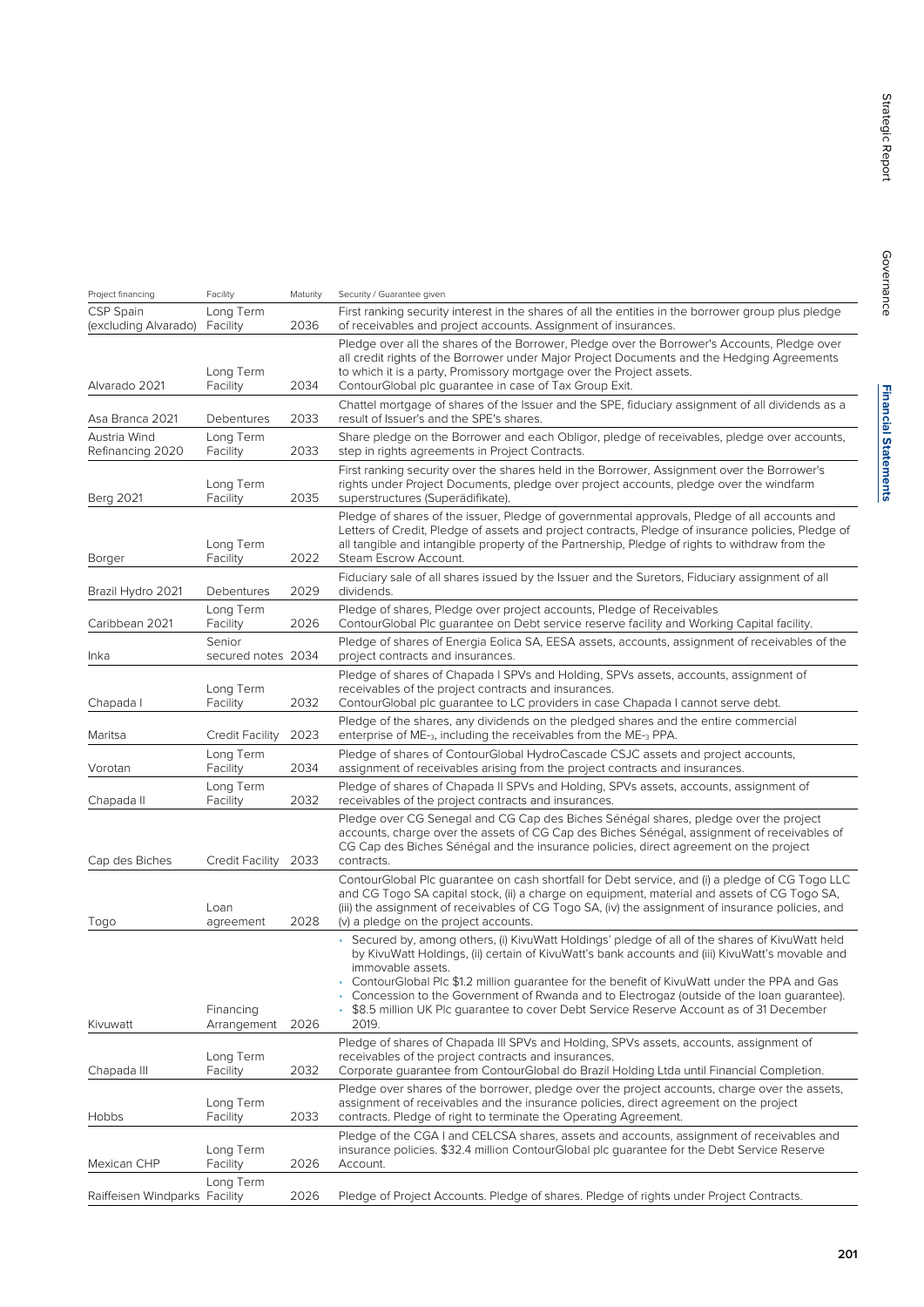| Project financing | Facility              | Maturity | Security / Guarantee given                                                                                                                                                                                                         |
|-------------------|-----------------------|----------|------------------------------------------------------------------------------------------------------------------------------------------------------------------------------------------------------------------------------------|
| Sao Domingos II   | Debentures            | 2027     | Trust assignment of credit rights. Chattel mortgage of shares. Chattel mortgage of machines and<br>equipment.                                                                                                                      |
| Solar Italy       | Long Term<br>Facility | 2030     | Pledge over Project Accounts. Pledge over shares. Assignment of Receivables of Borrower and<br>CG Energetica.                                                                                                                      |
| Solar Slovakia    | Long Term<br>Facility | 2025     | Pledge over receivables. Pledge over movables. Pledge of ownership interest. Mortgage over<br>real estate property.                                                                                                                |
| Waterside         | Long Term<br>Facility | 2024     | Assignment of membership interests. Assignment of rights under the Operating Agreement.<br>Assignment of Additional membership interests. Assignment of rights appurtenant to property.<br>Assignment of proceeds from collateral. |
| <b>WGP</b>        | Long Term<br>Facility | 2023     | Pledge of stock. Pledge of Debt Securities. Pledge of receivables. Pledge of shares. Mortgage<br>of property.                                                                                                                      |
| Zistersdorf       | Long Term<br>Facility | 2027     | Pledge of shares. Pledge of Project property or Trumpet Area. Pledge of DSRA. Assignment of<br>the retention of title to the privileged portions of the Wind Turbine Systems. Assignment of<br>rights under Project Agreements.    |

### 4.25. Other non-current liabilities

|                                                | December 31 |       |
|------------------------------------------------|-------------|-------|
| In \$ millions                                 | 2021        | 2020  |
| Debt to non-controlling interest <sup>1</sup>  | 21.8        | 28.6  |
| Deferred payments on acquisitions <sup>2</sup> | 47.9        | 33.5  |
| <b>IFRS 16 lease liabilities</b>               | 26.2        | 28.6  |
| Other $3$                                      | 72.1        | 34.2  |
| <b>Total other non-current liabilities</b>     | 168.0       | 124.9 |

1. Debt to non-controlling interests: in 2011, the Group purchased a 73% interest in the Maritsa power plant. NEK owns the remaining 27% of the Maritsa power plant. The shareholders' agreement states that all distributable results available should be distributed to shareholders, with no unconditional right to avoid dividends. Consequently and in accordance with IAS 32 'Financial Instruments: presentation', shares held by NEK do not qualify as equity instruments and are recorded as a liability to non-controlling interests in the Group's consolidated statement of financial position. The debt to non-controlling interests was recorded at fair value at the date of acquisition (in accordance with IFRS 3) using a discounted cash flow method based on management's best estimate at that date of the future distributable profits to the minority shareholder NEK over the period of the PPA. This debt is discounted using a European risk free rate adjusted for the credit default swap (CDS) spread for Bulgaria. The debt is subsequently held at amortized cost.

2. As of 31 December 2021, deferred payments and earn-outs on acquired entities relate to deferred payments to be made to initial developers of certain Brazil Wind assets for \$14.7 million (31 December 2020: \$15.2 million) and Spain CSP previous owner for \$17.1 million (31 December 2020: \$18.3 million). For the Brazil Wind assets, the liability is reviewed at each reporting date and is based on a percentage of the projected revenue generated under the current power purchase agreements and for CSP Spain the liability is based on a pre-defined amount.

3. Mainly relates to \$33.5 million at 31 December 2021 (31 December 2020: \$0.8 million) in relation to CSP Spain, which represents the excess cash received based on the net market price compared to the pre-established prices for the current regulatory period, which will be settled over future regulatory periods. Also includes contractual obligations in Brazil, including shortfall and penalties when wind asset generation falls below contracted PPA for \$14.7 million at 31 December 2021 (31 December 2020: \$15.4 million).

The change in the debt to Maritsa non-controlling interest is presented below:

| In \$ millions                   |        | December 31 |
|----------------------------------|--------|-------------|
|                                  |        | 2020        |
| Beginning of the year            | 46.3   | 58.1        |
| <b>Dividends</b>                 | (19.3) | (18.9)      |
| Unwinding of discount            | 0.9    | 0.1         |
| Additional dividend paid         | 7.4    | 3.0         |
| Currency translation adjustments | (2.7)  | 4.0         |
| End of the year                  | 32.6   | 46.3        |
| Current liabilities              | 10.8   | 17.7        |
| Non-current liabilities          | 21.8   | 28.6        |
| As of December 31, 2021          | 32.6   | 46.3        |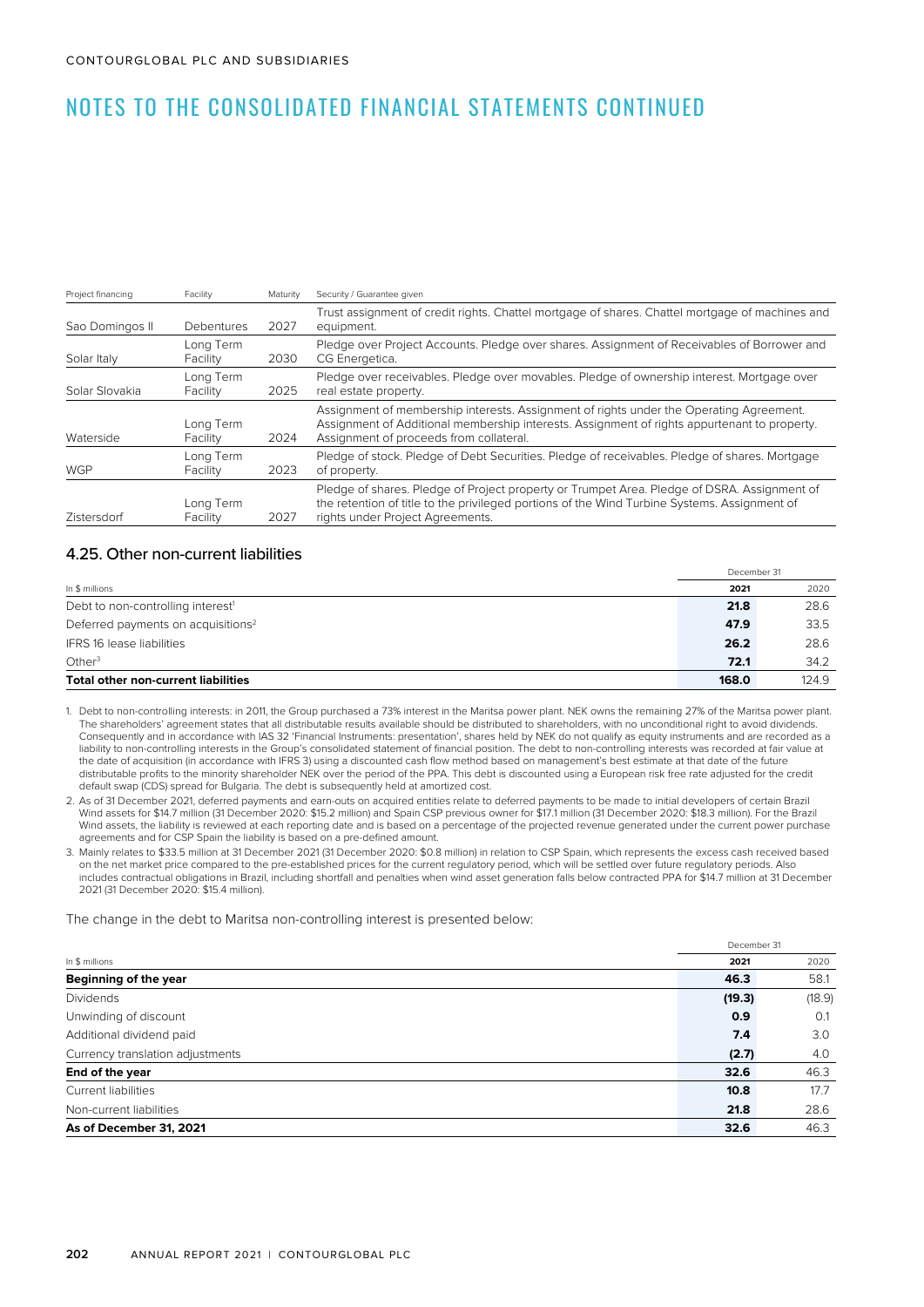# **Financial Statements Financial Statements**

### 4.26. Provisions

|                                            | Decommissioning<br>/ Fnvironmental / |                 |       |
|--------------------------------------------|--------------------------------------|-----------------|-------|
|                                            | Maintenance                          |                 |       |
| In \$ millions                             | provision                            | Legal and other | Total |
| As of January 1, 2020                      | 43.9                                 | 17.1            | 61.0  |
| Acquired through business combination      |                                      |                 |       |
| Additions                                  | 2.1                                  | 3.7             | 5.8   |
| Unused amounts reversed                    | (3.1)                                | (1.4)           | (4.5) |
| Amounts used during the period             |                                      | (1.3)           | (1.3) |
| Currency translation differences and other | 2.9                                  | 0.2             | 3.1   |
| As of December 31, 2020                    | 45.8                                 | 18.3            | 64.1  |
| Acquired through business combination      | 32.8                                 | 3.1             | 35.9  |
| Additions                                  | 0.7                                  | 3.3             | 4.0   |
| Unused amounts reversed                    | (2.7)                                | (1.9)           | (4.6) |
| Amounts used during the period             | (1.1)                                | (0.7)           | (1.8) |
| Assets held for sale                       | (2.6)                                | (2.6)           | (5.2) |
| Currency translation differences and other | (0.6)                                | (1.3)           | (1.9) |
| As of December 31, 2021                    | 72.3                                 | 18.3            | 90.6  |

Provisions have been analyzed between current and non-current as follows:

| As of December 31, 2021    | 72.3                                                             | 18.3            | 90.6  |
|----------------------------|------------------------------------------------------------------|-----------------|-------|
| Non-current liabilities    | 71.1                                                             | 6.6             | 77.7  |
| <b>Current liabilities</b> | 1.2                                                              | 11.7            | 12.9  |
| As of December 31, 2020    | 45.8                                                             | 18.3            | 64.1  |
| Non-current liabilities    | 43.9                                                             | 7.9             | 51.8  |
| <b>Current liabilities</b> | 1.9                                                              | 10.4            | 12.3  |
| In \$ millions             | Decommissioning<br>/ Environmental /<br>Maintenance<br>provision | Legal and other | Total |

Site decommissioning provisions are recognized based on assessment of future decommissioning costs which would need to be incurred in accordance with existing legislation to restore the sites and expected to occur between 1 and 32 years.

Legal and other provisions include amounts arising from claims, litigation and regulatory risks which will be utilized as the obligations are settled and includes sales tax and interest or penalties associated with taxes.

Legal and other provisions have some uncertainty over the timing of cash outflows.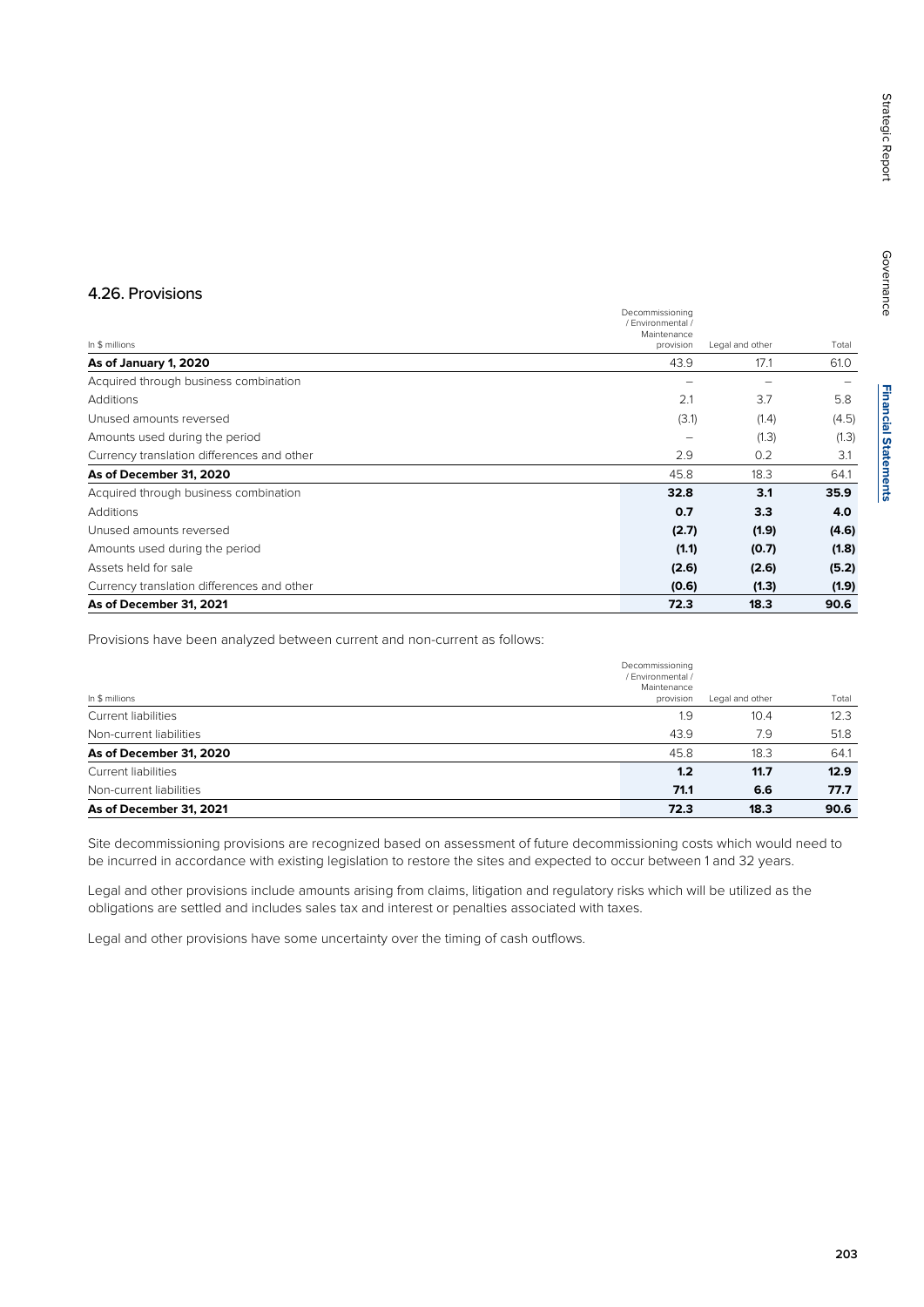### 4.27. Share-based compensation plans

### **ContourGlobal long-term incentive plan**

On 17 May 2021, a fourth grant of performance shares was made under the long term incentive plan ("LTIP") with awards over a total of 2,606,267 ordinary shares of 1 pence in ContourGlobal plc granted to eligible employees (the "participants"). These shares will vest on 17 May 2024 subject to the participants' continued service and to the extent to which the performance conditions set for the awards are satisfied over the period of three years commencing on 1 January 2021 and, ordinarily, ending on 31 December 2023 (the "Performance Period"):

- i. EBITDA condition: 50.0 % of award to the compounded annual growth rate of the Company's EBITDA over the Performance Period.
- ii. IRR condition: 25.0 % of award to the internal rate of return on qualifying Company projects over the Performance Period. iii.LTIR condition: 25.0 % of award to the lost time incident rate of the Company over the Performance Period.

The LTIPs are considered to be equity-settled share-based incentives, presented within Selling, general and administrative expenses in the consolidated statement of income.

The likelihood of these conditions has been valued using the Monte Carlo model and the resulting share-based payments charge is being spread evenly over the period between the grant date and the vesting date (36 months). The likelihood will be reassessed each year.

Awards granted during the period included dividend equivalents and hence their fair value was estimated as being equal to the share price (\$2.72) on grant date with no other assumptions being incorporated into the valuation

Including this grant, restricted shares were granted under the LTIP with awards over a total of 129,735 ordinary shares of 1 pence in ContourGlobal plc to eligible employees (the "participants"). These shares will vest on 17 May 2024 subject to the participants' continued service.

The Group's total charge for equity-settled share-based incentives for the year of \$1.9 million (2020: \$1.9 million) has been included within Selling, general and administrative expenses in the consolidated statement of income.

The movements on awards made under the LTIP are as follows:

| Number of<br>shares |
|---------------------|
| 3,624,452           |
| 2,137,665           |
| (334, 551)          |
|                     |
| 5,427,566           |
| 2,606,267           |
| (1,293,090)         |
| (302, 712)          |
| 6,438,031           |
|                     |

#### **Deferred bonus**

Certain employees of the Group are eligible to receive deferred bonus awards as determined by the Remuneration Committee, representing 20% of the individual's total bonus based on performance in the previous year. These awards have a normal vesting period of two to three years with the recipient required to remain with the company over the vesting period otherwise leading to forfeiture of the award in the event of termination of employment. On 17 May 2021, a total of 331,627 deferred bonus shares were awarded to employees with a vesting date of 10 March 2023.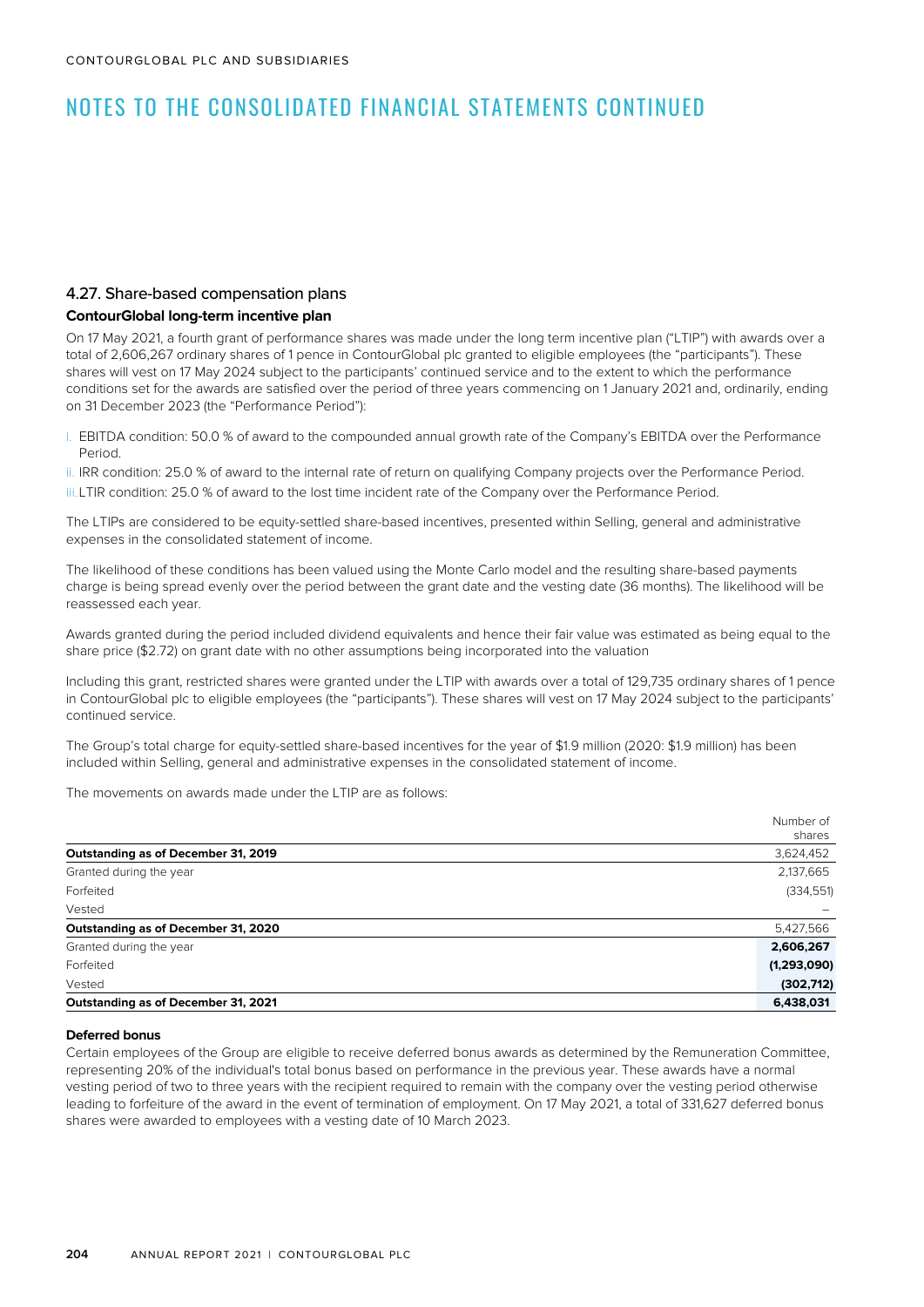## 4.28. Trade and other payables

|                          | December 31 |       |
|--------------------------|-------------|-------|
| In \$ millions           | 2021        | 2020  |
| Trade payables           | 92.8        | 67.6  |
| Accrued expenses         | 504.2       | 266.1 |
| Trade and other payables | 597.0       | 333.7 |

The increase mainly comes from Maritsa  $CO<sub>2</sub>$  liabilities.

# 4.29. Other current liabilities

|                                              | December 31 |       |
|----------------------------------------------|-------------|-------|
| In \$ millions                               | 2021        | 2020  |
| Deferred revenue                             | 6.4         | 5.6   |
| Deferred payment on acquisition <sup>1</sup> |             | 1.2   |
| Other taxes payable                          | 43.9        | 34.6  |
| <b>IFRS 16 lease liabilities</b>             | 3.9         | 4.3   |
| Other <sup>2</sup>                           | 130.8       | 149.1 |
| <b>Other current liabilities</b>             | 185.0       | 194.8 |

1. Relates to the deferred payment of the renewable portfolio in Brazil as of December 31, 2020.

2. Mainly relates to contractual obligations in Brazil, including shortfall and penalties when wind asset generation falls below contracted PPA for \$69.4 million at 31 December 2021 (31 December 2020: \$47.1 million), other regulatory obligations for hydro assets related to the Generation scaling factor (GSF) for \$nil million at 31 December 2021 (31 December 2020: \$18.2 million), Maritsa current portion of the non-controlling interest debt for \$10.8 million at 31 December 2021 (31 December 2020: \$17.7 million); Maritsa CO2 quota for \$8.6 million at 31 December 2021 (31 December 2020: \$28.0 million) and Arrubal CO2 quota for \$22.5 million at 31 December 2021 (31 December 2020: \$8.2 million).

In the case of the shortfall and penalties for the Brazilian Wind assets, there is limited estimation uncertainty as the shortfall and penalties are calculated based on factual information, the actual power generated.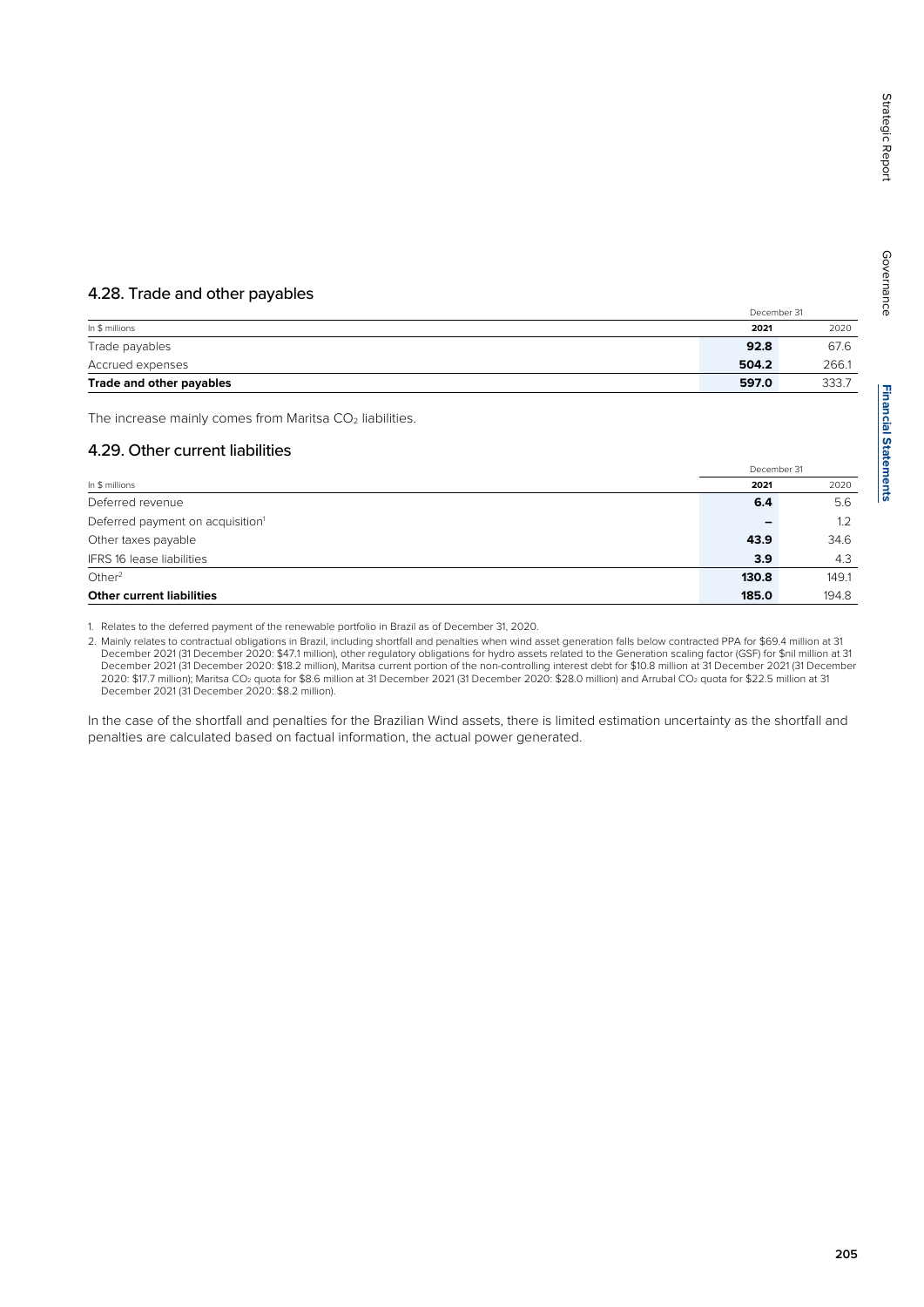### 4.30. Group undertakings

ContourGlobal PLC owns (directly or indirectly) only ordinary shares of its subsidiaries. There are no preferred shares scheme in place in the Group.

| ContourGlobal plc | Jnited<br>Kingdom | 55 Baker Street. London, United Kingdom, W1U 8EW |
|-------------------|-------------------|--------------------------------------------------|

| Consolidated subsidiaries                                  | Ownership | Country of<br>incorporation | Registered address                                                                                              |
|------------------------------------------------------------|-----------|-----------------------------|-----------------------------------------------------------------------------------------------------------------|
| ContourGlobal Hydro Cascade CJSC                           | 100%      | Armenia                     | AGBU building; 2/2 Melig-Adamyan str.,0010 Yerevan,<br>Armenia                                                  |
| ContourGlobal erneuerbare Energie Europa GmbH              | 100%      | Austria                     | Fleischmarkt 1, Top 01, Vienna 1010, Austria                                                                    |
| Windpark HAGN GmbH                                         | 95%       | Austria                     | Fleischmarkt 1, Top 01, Vienna 1010, Austria                                                                    |
| Windpark HAGN GmbH & Co KG                                 | 95%       | Austria                     | Fleischmarkt 1, Top 01, Vienna 1010, Austria                                                                    |
| Windpark Deutsch Haslau GmbH                               | 62%       | Austria                     | Fleischmarkt 1, Top 01, Vienna 1010, Austria                                                                    |
| ContourGlobal Windpark Zistersdorf Ost GmbH                | 100%      | Austria                     | Fleischmarkt 1, Top 01, Vienna 1010, Austria                                                                    |
| ContourGlobal Windpark Berg GmbH                           | 100%      | Austria                     | Fleischmarkt 1, Top 01, Vienna 1010, Austria                                                                    |
| ContourGlobal Windpark Scharndorf GmbH                     | 100%      | Austria                     | Fleischmarkt 1, Top 01, Vienna 1010, Austria                                                                    |
| ContourGlobal Windpark Trautmannsdorf GmbH                 | 100%      | Austria                     | Fleischmarkt 1, Top 01, Vienna 1010, Austria                                                                    |
| ContourGlobal Windpark Velm GmbH                           | 100%      | Austria                     | Fleischmarkt 1, Top 01, Vienna 1010, Austria                                                                    |
| ContourGlobal Management Europa GmbH                       | 100%      | Austria                     | Fleischmarkt 1, Top 01, Vienna 1010, Austria                                                                    |
| ContourGlobal Wind Holding GmbH                            | 100%      | Austria                     | Fleischmarkt 1, Top 01, Vienna 1010, Austria                                                                    |
| ContourGlobal Development GmbH                             | 100%      | Austria                     | Fleischmarkt 1, Top 01, Vienna 1010, Austria                                                                    |
| ContourGlobal Beteiligung GmbH                             | 100%      | Austria                     | Fleischmarkt 1, Top 01, Vienna 1010, Austria                                                                    |
| ContourGlobal Maritsa East 3 AD                            | 73%       | Bulgaria                    | 48 Sitnyakovo Blvd; 9-th fl., Sofia 1505, Bulgaria                                                              |
| ContourGlobal Operations Bulgaria AD                       | 73%       | <b>Bulgaria</b>             | TPP ContourGlobal Maritsa East 3, Mednikarovo village<br>6294, Galabovo District, Stara Zagora Region, Bulgaria |
| ContourGlobal Management Sofia EOOD                        | 100%      | Bulgaria                    | 48 Sitnyakovo Blvd; 9-th fl., Sofia 1505, Bulgaria                                                              |
| Galheiros Geração de Energia Elétrica S.A.                 | 80%       | Brazil                      | Rua Leopoldo Couto Magalhães Junior, 758, 3º andar,<br>São Paulo 04542-000, Brazil                              |
| Santa Cruz Power Corporation Usinas Hidroelétricas<br>S.A. | 80%       | <b>Brazil</b>               | Rua Leopoldo Couto Magalhães Junior, 758, 3º andar,<br>Itaim Bibi, São Paulo 04542-000, Brazil                  |
| Contour Global Do Brasil Holding Ltda                      | 100%      | Brazil                      | Rua Leopoldo Couto Magalhães Júnior, 758, 3º andar,<br>Sao Paulo 04542-000, Brazil                              |
| Contour Global Do Brasil Participações Ltda                | 80%       | Brazil                      | Rua Leopoldo Couto Magalhães Júnior, 758, 3º andar,<br>Sao Paulo 04542-000, Brazil                              |
| Abas Geração de Energia Ltda.                              | 100%      | Brazil                      | Rua Leopoldo Couto Magalhães Junior, 758, 3º andar,<br>São Paulo 04542-000, Brazil                              |
| Ventos de Santa Joana IX Energias Renováveis S.A.          | 51%       | Brazil                      | Rodovia Dr. Mendel Steinbruch, S/N - Km, 08 Sala 182 -<br>Distrito Industrial - Maracanaú - CE                  |
| Calcedônia Geração de Energia Ltda.                        | 100%      | Brazil                      | Rua Leopoldo Couto Magalhães Junior, 758, 3º andar,<br>São Paulo 04542-000, Brazil                              |
| Ventos de Santa Joana X Energias Renováveis S.A.           | 51%       | Brazil                      | Rua Leopoldo Couto de Magalhães Jr., 758 – cj. 31, São<br>Paulo 04542-000, Brazil                               |
| Ventos de Santa Joana XI Energias Renováveis S.A           | 51%       | Brazil                      | Rua Leopoldo Couto de Magalhães Jr., 758 – cj. 31, São<br>Paulo 04542-000                                       |
| Ventos de Santa Joana XII Energias Renováveis S.A.         | 51%       | Brazil                      | Rua Leopoldo Couto de Magalhães Jr., 758 – cj. 31, São<br>Paulo 04542-000, Brazil                               |
| Ventos de Santa Joana XIII Energias Renováveis S.A.        | 51%       | Brazil                      | Rua Leopoldo Couto de Magalhães Jr., 758 – cj. 31, São<br>Paulo 04542-000, Brazil                               |
| Ventos de Santa Joana XV Energias Renováveis S.A.          | 51%       | Brazil                      | Rua Leopoldo Couto de Magalhães Jr., 758 - cj. 31, São<br>Paulo 04542-000, Brazil                               |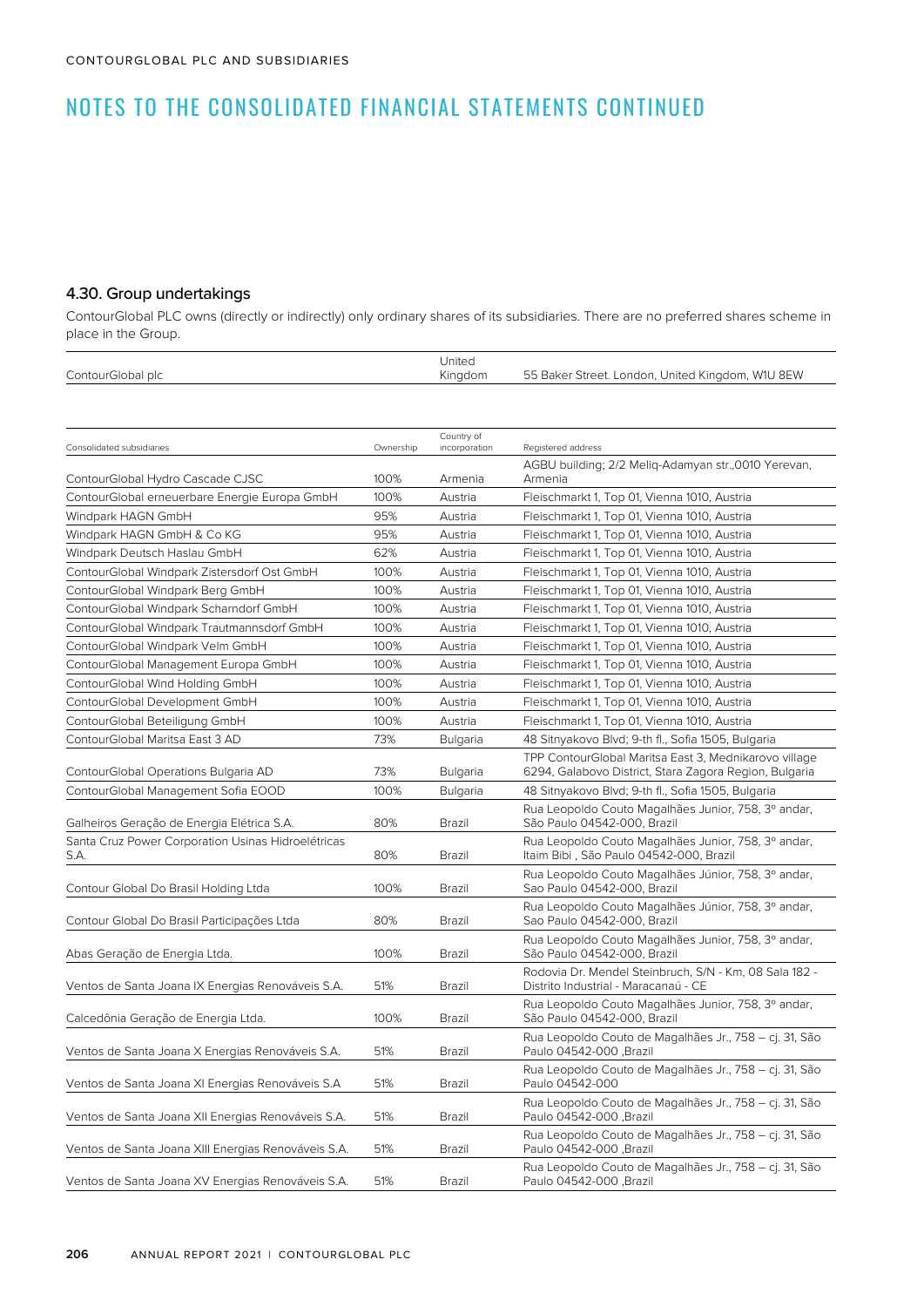| Consolidated subsidiaries                            | Ownership | Country of<br>incorporation | Registered address                                                                             |
|------------------------------------------------------|-----------|-----------------------------|------------------------------------------------------------------------------------------------|
| Ventos de Santa Joana XVI Energias Renováveis S.A.   | 51%       | Brazil                      | Rua Leopoldo Couto de Magalhães Jr., 758 - cj. 31, São<br>Paulo 04542-000, Brazil              |
| Asa Branca Holding S.A.                              | 100%      | Brazil                      | Rua Leopoldo Couto de Magalhães Jr., 758 – cj. 31, São<br>Paulo 04542-000, Brazil              |
| Tespias Geração de Energia Ltda.                     | 100%      | Brazil                      | Rua Leopoldo Couto de Magalhães Jr., 758 - cj. 31, São<br>Paulo 04542-000, Brazil              |
| Asa Branca IV Energias Renováveis SA                 | 100%      | Brazil                      | Rua Leopoldo Couto de Magalhães Jr., 758 – cj. 31, São<br>Paulo 04542-000, Brazil              |
| Asa Branca V Energias Renováveis SA                  | 100%      | Brazil                      | Rua Leopoldo Couto de Magalhães Jr., 758 - cj. 31, São<br>Paulo 04542-000, Brazil              |
| Asa Branca VI Energias Renováveis SA                 | 100%      | Brazil                      | Rua Leopoldo Couto Magalhães Júnior, 758, 3º andar,<br>Sao Paulo 04542-000, Brazil             |
| Asa Branca VII Energias Renováveis SA                | 100%      | Brazil                      | Rua Leopoldo Couto Magalhães Júnior, 758, 3º andar,<br>Sao Paulo 04542-000, Brazil             |
| Asa Branca VIII Energias Renováveis SA               | 100%      | Brazil                      | Rua Leopoldo Couto Magalhães Júnior, 758, 3º andar,<br>Sao Paulo 04542-000, Brazil             |
| Ventos de Santa Joana I Energias Renováveis S.A.     | 51%       | Brazil                      | Rodovia Dr. Mendel Steinbruch, S/N - Km, 08 Sala 182 -<br>Distrito Industrial - Maracanaú - CE |
| Ventos de Santa Joana III Energias Renováveis S.A.   | 51%       | Brazil                      | Rodovia Dr. Mendel Steinbruch, S/N - Km, 08 Sala 182 -<br>Distrito Industrial - Maracanaú - CE |
| Ventos de Santa Joana IV Energias Renováveis S.A.    | 51%       | Brazil                      | Rodovia Dr. Mendel Steinbruch, S/N - Km 08, Sala 182,<br>Distrito Industrial - Maracanaú - CE  |
| Ventos de Santa Joana V Energias Renováveis S.A.     | 51%       | Brazil                      | Rodovia Dr. Mendel Steinbruch, S/N - Km, 08 Sala 182 -<br>Distrito Industrial - Maracanaú - CE |
| Ventos de Santa Joana VII Energias Renováveis S.A.   | 51%       | Brazil                      | Rodovia Dr. Mendel Steinbruch, S/N - Km, 08 Sala 182 -<br>Distrito Industrial - Maracanaú - CE |
| Ventos de Santo Augusto IV Energias Renováveis S.A.  | 51%       | Brazil                      | Rodovia Dr. Mendel Steinbruch, S/N - Km, 08 Sala 182 -<br>Distrito Industrial - Maracanaú - CE |
| Chapada do Piauí I Holdings S.A.                     | 51%       | Brazil                      | Rua Leopoldo Couto de Magalhães Jr., 758 - cj. 31, São<br>Paulo 04542-000                      |
| Ventos de Santo Augusto III Energias Renováveis S.A. | 100%      | Brazil                      | Rodovia Dr. Mendel Steinbruch, S/N - Km, 08 Sala 182 -<br>Distrito Industrial - Maracanaú - CE |
| Ventos de Santo Augusto V Energias Renováveis S.A.   | 100%      | Brazil                      | Rua Leopoldo Couto de Magalhães Jr., 758 – cj. 31, São<br>Paulo 04542-000, Brazil              |
| ContourGlobal Desenvolvimento S.A.                   | 100%      | Brazil                      | Rua Leopoldo Couto de Magalhães Jr., 758 - cj. 31 São<br>Paulo 04542-000, Brazil               |
| Chapada do Piauí II Holding S.A.                     | 51%       | Brazil                      | Rua Leopoldo Couto de Magalhães Jr., 758 - cj. 31, São<br>Paulo 04542-000                      |
| Chapada do Piauí III Holding S.A.                    | 100%      | Brazil                      | Rua Leopoldo Couto de Magalhães Jr., 758 - cj. 31, São<br>Paulo 04542-000, Brazil              |
| Afluente Geração de Energia Eletrica S.A.            | 80%       | Brazil                      | Praia do Flamengo, 70 - 1º andar Rio de Janeiro - RJ,<br>Brazil                                |
| Goias Sul Geração De Energia S.A.                    | 80%       | Brazil                      | Praia do Flamengo, 70 - 2º andar, parte. Rio de Janeiro<br>- RJ, Brazil                        |
| RIO PCH I S.A.                                       | 56%       | Brazil                      | Praia do Flamengo, 70 - 4º andar Rio de Janeiro - RJ,<br>Brazil                                |
| Bahia PCH I S.A.                                     | 80%       | Brazil                      | Praia do Flamengo, 70 - 6º andar, parte. Rio de Janeiro<br>- RJ, Brazil                        |
| ContourGlobal LATAM S.A.                             | 100%      | Colombia                    | Carrera 7 No. 74-09, Bogota, Colombia                                                          |
| ContourGlobal Solutions Holdings Ltd                 | 100%      | Cyprus                      | Capital Center, 2-4 Arch, Makarios III Avenue, 9th Floor,<br>Nicosia 1065, Cyprus              |
| ContourGlobal Solutions Ltd                          | 100%      | Cyprus                      | Capital Center, 2-4 Arch, Makarios III Avenue, 9th Floor,<br>Nicosia 1065, Cyprus              |
|                                                      |           |                             |                                                                                                |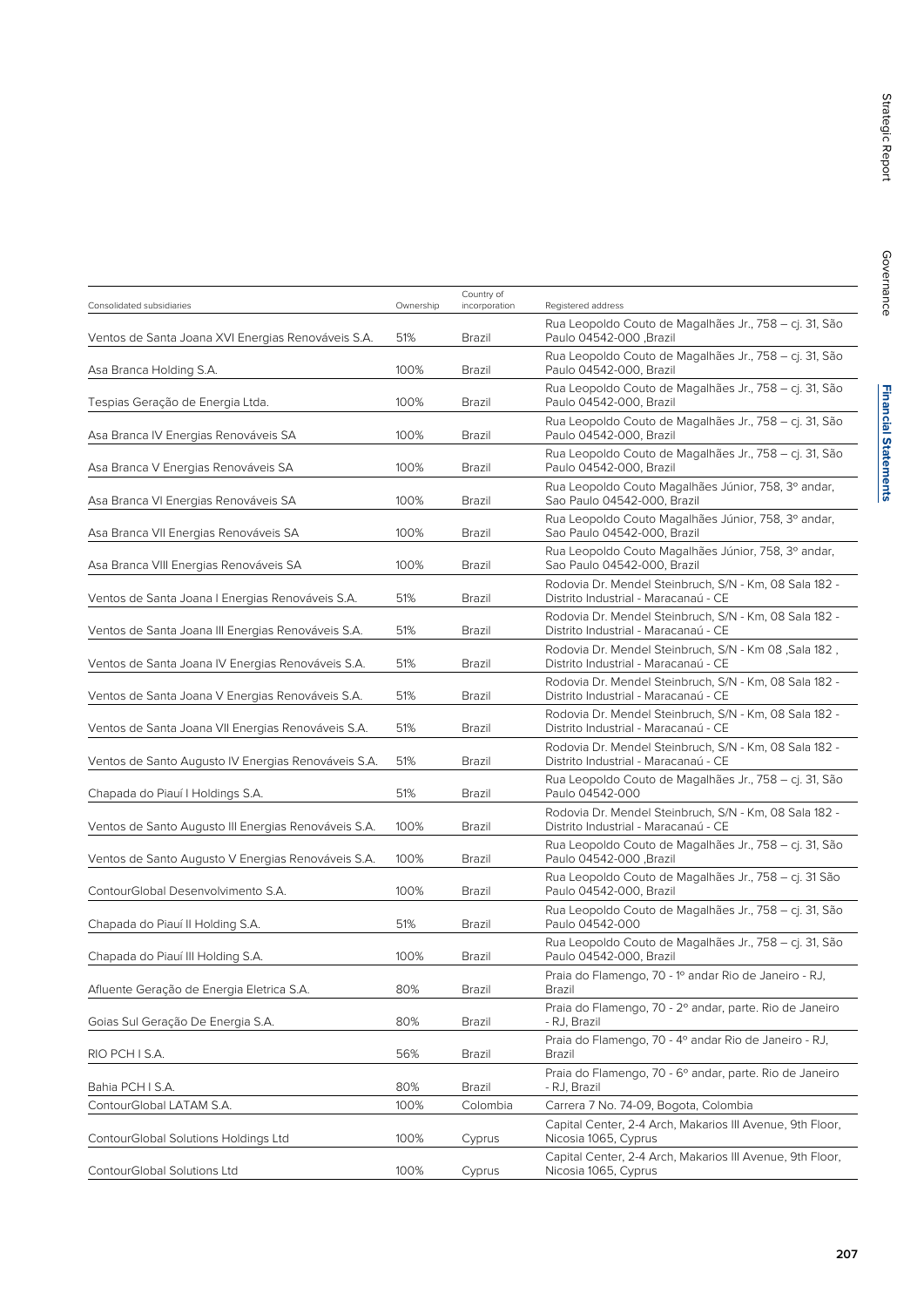| Consolidated subsidiaries                                    | Ownership  | Country of<br>incorporation | Registered address                                                                                               |
|--------------------------------------------------------------|------------|-----------------------------|------------------------------------------------------------------------------------------------------------------|
| Selenium Holdings Ltd                                        | 100%       | Cyprus                      | Capital Center, 2-4 Arch, Makarios III Avenue, 9th Floor,<br>Nicosia 1065, Cyprus                                |
| ContourGlobal La Rioja, S.L                                  | 100%       | Spain                       | Arrúbal Power Plant, Polígono Industrial El Seguero,<br>26150 Arrúbal, La Rioja, Spain.                          |
| Contourglobal Termosolar Operator S.L.                       | 100%       | Spain                       | Calle Orense, número 34, 7º piso - 28020 Madrid, Spain                                                           |
| ContourGlobal Termosolar, S.L.                               | 51%        | Spain                       | Calle Orense, número 34, 7º piso - 28020 Madrid, Spain                                                           |
| Rústicas Vegas Altas, S.L.                                   | 51%        | Spain                       | Calle Orense, número 34, 7º piso - 28020 Madrid, Spain                                                           |
| Termosolar Majadas, S.L.                                     | 51%        | Spain                       |                                                                                                                  |
|                                                              | 51%        |                             | Calle Orense, número 34, 7º piso - 28020 Madrid, Spain                                                           |
| Termosolar Palma Saetilla, S.L.<br>Termosolar Alvarado, S.L. | 51%        | Spain                       | Calle Orense, número 34, 7º piso - 28020 Madrid, Spain<br>Calle Orense, número 34, 7º piso - 28020 Madrid, Spain |
| Crasodel Spain SL                                            | 100%       | Spain                       | Calle Orense, número 34, 7º piso - 28020 Madrid, Spain                                                           |
|                                                              | 100%       | Spain                       |                                                                                                                  |
| Energies Antilles                                            |            | France                      | 8, Avenue Hoche 75008 Paris, France                                                                              |
| Energies Saint-Martin                                        | 100%       | France                      | 8, Avenue Hoche 75008 Paris, France                                                                              |
| ContourGlobal Saint-Martin SAS                               | 100%       | France                      | 5 Rue du Gal de Gaulle, 8 Immeuble le Colibri Marigot,<br>97150 Saint-Martin, France                             |
| ContourGlobal Management France SAS                          | 100%       | France                      | Immeuble Imagine 20-26 boulevard du Parc 92200<br>Neuilly-sur-Seine, France                                      |
| ContourGlobal Worldwide Holdings Limited                     | 100%       | Gibraltar                   | Hassans, Line Holdings Limited, 57/63 Line Wall Road, Gibraltar                                                  |
| ContourGlobal Helios S.r.l.                                  | 51%        | Italy                       | Via Cusani 5, Milan 20121, Italy                                                                                 |
| ContourGlobal Solar Holdings (Italy) S.r.I.                  | 51%        | Italy                       | Via Cusani 5, Milan 20121, Italy                                                                                 |
| ContourGlobal Oricola S.r.l.                                 | 100%       | Italy                       | Via Cusani 5, Milan 20121, Italy                                                                                 |
| ContourGlobal Solutions (Italy) S.R.L.                       | 100%       | Italy                       | Via Cusani 5, Milan 20121, Italy                                                                                 |
| Portoenergy S.r.l.                                           | 51%        | Italy                       | Via Cusani 5, Milan 20121, Italy                                                                                 |
| Officine Solari Barone S.r.l.                                | 51%        | Italy                       | Via Cusani 5, Milan 20121, Italy                                                                                 |
| Officine Solari Camporeale S.r.l.                            | 51%        | Italy                       | Via Cusani 5, Milan 20121, Italy                                                                                 |
| Contourglobal Mediterraneo S.r.I                             | 51%        | Italy                       | Via Cusani 5, Milan 20121, Italy                                                                                 |
| Officine Solari Aquila S.r.l.                                | 51%        | Italy                       | Contrada Piana del Signore s.n.c. 93012 Gela (CL), Italy                                                         |
| ContourGlobal Energetica S.R.L.                              | 51%        | Italy                       | Via Cusani 5, Milan 20121, Italy                                                                                 |
| ContourGlobal Eight Srl                                      | 51%        | Italy                       | Via Cusani 5, Milan 20121, Italy                                                                                 |
| ContourGlobal Green Srl                                      | 51%        | Italy                       | Via Cusani 5, Milan 20121, Italy                                                                                 |
| ContourGlobal Industrial Srl                                 | 51%        | Italy                       | Via Cusani 5, Milan 20121, Italy                                                                                 |
| ContourGlobal Light Srl                                      | 51%        | Italy                       | Via Cusani 5, Milan 20121, Italy                                                                                 |
| ContourGlobal One Srl                                        | 51%        | Italy                       | Via Cusani 5, Milan 20121, Italy                                                                                 |
| ContourGlobal Sole Srl                                       | 51%        | Italy                       | Via Cusani 5, Milan 20121, Italy                                                                                 |
| Solar 6 S.R.L.                                               | 51%        | Italy                       | Via Cusani 5, Milan 20121, Italy                                                                                 |
| BS Energia New S.R.L.                                        | 51%        | Italy                       | Via Cusani 5, Milan 20121, Italy                                                                                 |
| ContourGlobal Management Italy S.R.L.                        | 100%       | Italy                       | Via Cusani 5, Milan 20121, Italy                                                                                 |
| ContourGlobal Horus srl                                      | 51%        | Italy                       | Via T. Grossi 2, Milan 20121, Italy                                                                              |
| Green Hunter Group Spa                                       | 51%        | Italy                       | Via T. Grossi 2, Milan 20121, Italy                                                                              |
| Green Hunter Spa                                             | 51%        | Italy                       | Via T. Grossi 2, Milan 20121, Italy                                                                              |
| Actasol 5 S.R.L.                                             | 51%        | Italy                       | Via T. Grossi 2, Milan 20121, Italy                                                                              |
| Actasol 6 S.R.L.                                             | 51%        | Italy                       | Via T. Grossi 2, Milan 20121, Italy                                                                              |
| Cinque S.R.L.                                                | 51%        | Italy                       | Via T. Grossi 2, Milan 20121, Italy                                                                              |
| Marche Solare 1 Srl                                          | 51%        | Italy                       | Via T. Grossi 2, Milan 20121, Italy                                                                              |
|                                                              |            |                             |                                                                                                                  |
| Spf Energy Uno Srl<br>Spf Energy Due Srl                     | 51%<br>51% | Italy                       | Via T. Grossi 2, Milan 20121, Italy<br>Via T. Grossi 2, Milan 20121, Italy                                       |
| Spf Energy Tre Srl                                           |            | Italy                       |                                                                                                                  |
|                                                              | 51%        | Italy                       | Via T. Grossi 2, Milan 20121, Italy                                                                              |
| ContourGlobal Kosovo L.L.C.                                  | 100%       | Kosovo                      | Anton çeta 5a 1000 Pristina Republic of Kosovo                                                                   |
| ContourGlobal Luxembourg S.àr.l.                             | 100%       | Luxembourg                  | 35-37 Avenue de la Liberté L-1931 Luxembourg, Grand<br>Duchy of Luxembourg                                       |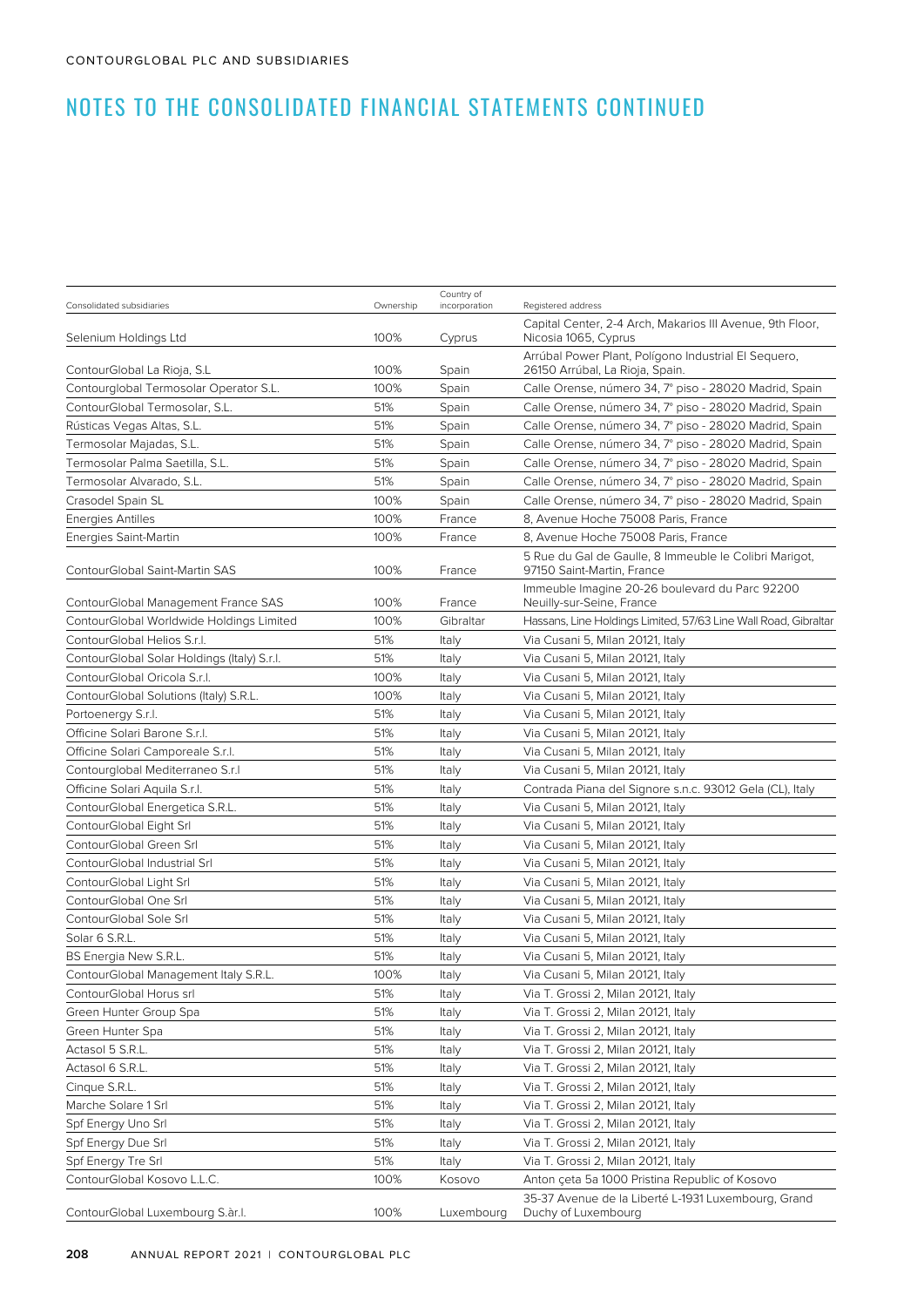|                                            |           | Country of    |                                                                            |
|--------------------------------------------|-----------|---------------|----------------------------------------------------------------------------|
| Consolidated subsidiaries                  | Ownership | incorporation | Registered address                                                         |
| Kani Lux Holdings S.à r.l.                 | 80%       | Luxembourg    | 35-37 Avenue de la Liberté L-1931 Luxembourg, Grand<br>Duchy of Luxembourg |
| ContourGlobal Africa Holdings S.à r.l.     | 100%      | Luxembourg    | 35-37 Avenue de la Liberté L-1931 Luxembourg, Grand<br>Duchy of Luxembourg |
| ContourGlobal Bulgaria Holding S.à r.l.    | 100%      | Luxembourg    | 35-37 Avenue de la Liberté L-1931 Luxembourg, Grand<br>Duchy of Luxembourg |
| ContourGlobal Spain Holding S.à r.l.       | 100%      | Luxembourg    | 35-37 Avenue de la Liberté L-1931 Luxembourg, Grand<br>Duchy of Luxembourg |
| ContourGlobal Latam Holding S.à r.l.       | 100%      | Luxembourg    | 35-37 Avenue de la Liberté L-1931 Luxembourg, Grand<br>Duchy of Luxembourg |
| Vorotan Holding S.à r.l.                   | 100%      | Luxembourg    | 35-37 Avenue de la Liberté L-1931 Luxembourg, Grand<br>Duchy of Luxembourg |
| ContourGlobal Terra 2 S.à r.l.             | 100%      | Luxembourg    | 35-37 Avenue de la Liberté L-1931 Luxembourg, Grand<br>Duchy of Luxembourg |
| ContourGlobal Terra 3 S.à r.l.             | 100%      | Luxembourg    | 35-37 Avenue de la Liberté L-1931 Luxembourg, Grand<br>Duchy of Luxembourg |
| ContourGlobal Development Holdings S.à r.l | 100%      | Luxembourg    | 35-37 Avenue de la Liberté L-1931 Luxembourg, Grand<br>Duchy of Luxembourg |
| ContourGlobal Terra 5 S.à r.l.             | 100%      | Luxembourg    | 35-37 Avenue de la Liberté L-1931 Luxembourg, Grand<br>Duchy of Luxembourg |
| ContourGlobal Terra 6 S.à r.l.             | 100%      | Luxembourg    | 35-37 Avenue de la Liberté L-1931 Luxembourg, Grand<br>Duchy of Luxembourg |
| ContourGlobal Solutions Holdings S.a.r.l.  | 100%      | Luxembourg    | 35-37 Avenue de la Liberté L-1931 Luxembourg, Grand<br>Duchy of Luxembourg |
| ContourGlobal Senegal Holdings S.à r.l.    | 100%      | Luxembourg    | 35-37 Avenue de la Liberté L-1931 Luxembourg, Grand<br>Duchy of Luxembourg |
| ContourGlobal Terra Holdings S.à r.l       | 100%      | Luxembourg    | 35-37 Avenue de la Liberté L-1931 Luxembourg, Grand<br>Duchy of Luxembourg |
| ContourGlobal Power Holdings S.A.          | 100%      | Luxembourg    | 35-37 Avenue de la Liberté L-1931 Luxembourg, Grand<br>Duchy of Luxembourg |
| ContourGlobal Worldwide Holdings S.à r.l.  | 100%      | Luxembourg    | 35-37 Avenue de la Liberté L-1931 Luxembourg, Grand<br>Duchy of Luxembourg |
| ContourGlobal Mirror 1 S.à.r.I             | 51%       | Luxembourg    | 35-37 Avenue de la Liberté L-1931 Luxembourg, Grand<br>Duchy of Luxembourg |
| ContourGlobal Mirror 2 S.à.r.I             | 51%       | Luxembourg    | 35-37 Avenue de la Liberté L-1931 Luxembourg, Grand<br>Duchy of Luxembourg |
| ContourGlobal Mirror 3 S.à.r.I             | 51%       | Luxembourg    | 35-37 Avenue de la Liberté L-1931 Luxembourg, Grand<br>Duchy of Luxembourg |
| ContourGlobal Spain O&M HoldCo S.à r.l.    | 100%      | Luxembourg    | 35-37 Avenue de la Liberté L-1931 Luxembourg, Grand<br>Duchy of Luxembourg |
| ContourGlobal Intermediate O&M S.à r.l.    | 100%      | Luxembourg    | 35-37 Avenue de la Liberté L-1931 Luxembourg, Grand<br>Duchy of Luxembourg |
| ContourGlobal Ursaria 3 S.à r.l.           | 100%      | Luxembourg    | 35-37 Avenue de la Liberté L-1931 Luxembourg, Grand<br>Duchy of Luxembourg |
| ContourGlobal Mirror 7 S.à.r.l             | 100%      | Luxembourg    | 35-37 Avenue de la Liberté L-1931 Luxembourg, Grand<br>Duchy of Luxembourg |
| ContourGlobal Mirror 4 S.à.r.I             | 100%      | Luxembourg    | 35-37 Avenue de la Liberté L-1931 Luxembourg, Grand<br>Duchy of Luxembourg |
| ContourGlobal Africa Topoco S.à.r.I        | 100%      | Luxembourg    | 5 Rue de Strasbourg, L-2561 Luxembourg, Grand Duchy<br>of Luxembourg       |
| ContourGlobal Africa Energy S.à.r.I        | 100%      | Luxembourg    | 5 Rue de Strasbourg, L-2561 Luxembourg, Grand Duchy<br>of Luxembourg       |
| Aero Flash Wind, S.A.P.I. DE C.V.          | 75%       | Mexico        | Mexico City, Mexico / Tax Address : Ciudad de Tecate,<br>Baja California   |
|                                            |           |               |                                                                            |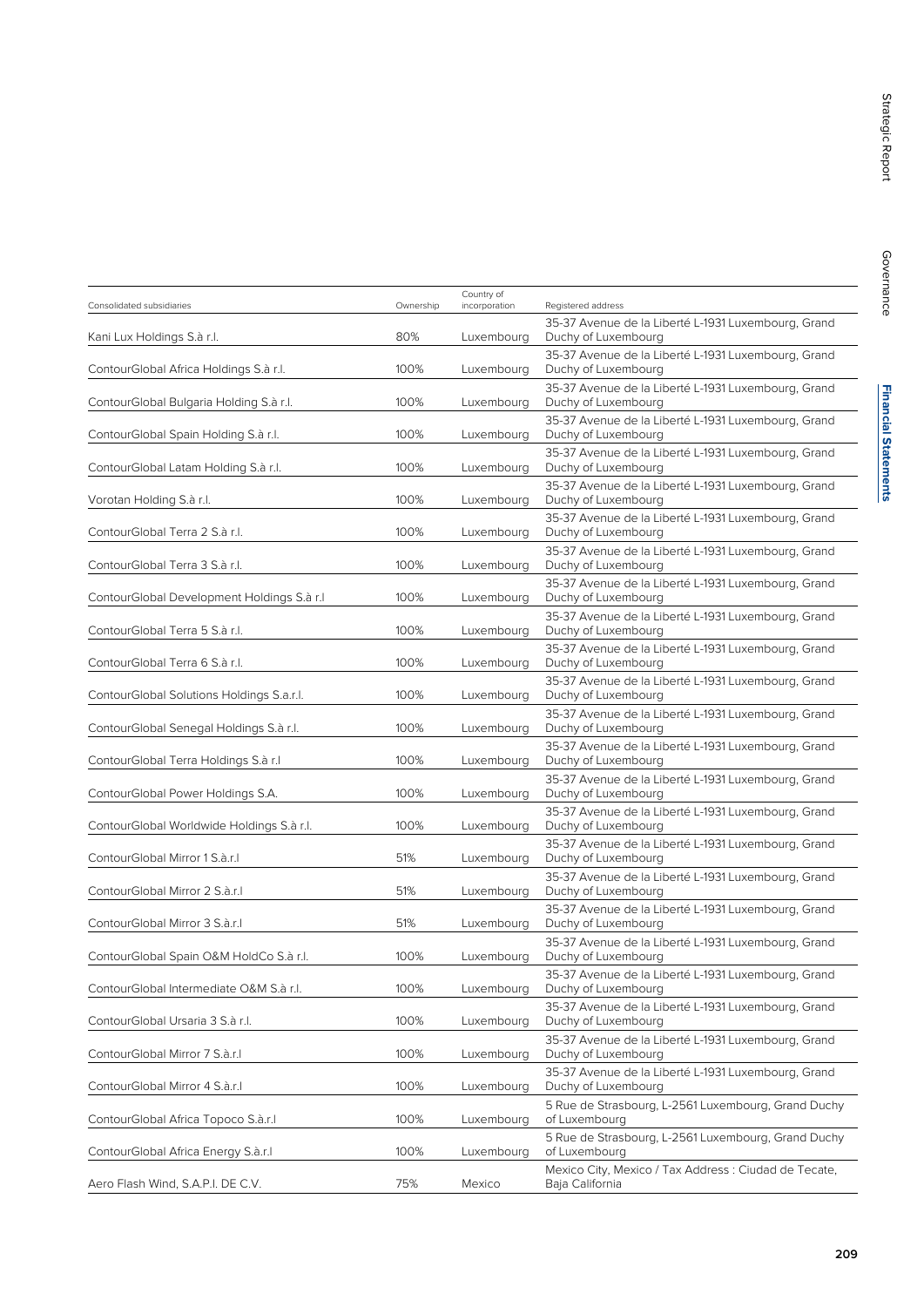| Consolidated subsidiaries                                     | Ownership | Country of<br>incorporation | Registered address                                                                             |
|---------------------------------------------------------------|-----------|-----------------------------|------------------------------------------------------------------------------------------------|
| ContourGlobal holding de generación de energía de<br>México   | 100%      | Mexico                      | Monterrey, Estado de Nuevo Leon, Mexico                                                        |
| ContourGlobal Servicios Administrativos de generación         | 100%      | Mexico                      | Monterrey, Estado de Nuevo Leon, Mexico                                                        |
| ContourGlobal Servicios Operacionales de México               | 100%      | Mexico                      | Monterrey, Estado de Nuevo Leon, Mexico                                                        |
| Cogeneración de Altamira, S.A. DE C.V.                        | 100%      | Mexico                      | San Pedro Garza Garcia, Nuevo Leon, Mexico                                                     |
| Cogeneración de Energía Limpia De Cosoleacaque S.A<br>De C.V. | 100%      | Mexico                      | San Pedro Garza Garcia, Nuevo Leon, Mexico                                                     |
| KivuWatt Holdings                                             | 100%      | Mauritius                   | 4 <sup>th</sup> Floor, Tower A, 1CyberCity, c/o Citco (Mauritius)<br>Limited, Ebene, Mauritius |
| ContourGlobal Solutions (Nigeria) Ltd                         | 100%      | Nigeria                     | St. Nicholas House, 10th Floor, Catholic Mission Street,<br>Lagos, Nigeria                     |
| Contourglobal Bonaire B.V.                                    | 100%      | Netherlands                 | Kaya Carlos A. Nicolaas 3, Bonaire, Netherlands                                                |
| Energía Eólica S.A.                                           | 100%      | Peru                        | Av. Ricardo Palma 341, Office 306, Miraflores, Lima 18,<br>Peru                                |
| ContourGlobal Peru SAC                                        | 100%      | Peru                        | Av. Ricardo Palma 341, Office 306, Miraflores, Lima 18,<br>Peru                                |
| Energía Renovable Peruana S.A.                                | 100%      | Peru                        | Av. Ricardo Palma 341, Office 306, Miraflores, Lima 18,<br>Peru                                |
| Energía Renovable del Norte S.A.                              | 100%      | Peru                        | Av. Ricardo Palma 341, Office 306, Miraflores, Lima 18,<br>Peru                                |
| ContourGlobal Solutions (Poland) Sp. Z o.o.                   | 100%      | Poland                      | ul. Przemyslowa 2A, Radzymin 05-250 - Poland                                                   |
| ContourGlobal Solutions (Ploiesti) S.R.L.                     | 100%      | Romania                     | Ploeisti, 285 Gheorge Grigore, Cantacuzino street,<br>Prahova County, Ploeisti, Romania        |
| Petosolar S.R.L.                                              | 100%      | Romania                     | 7 Ghiocei street, ap. 1, Panciu locality, Panciu city,<br>Vrancea county, Romania              |
| Kivu Watt Ltd                                                 | 100%      | Rwanda                      | Plot 9714, Nyarutarama, P. O. Box 6679, Kigali, Rwanda                                         |
| RENERGIE Solarny Park Holding SK I a.s.                       | 51%       | Slovak<br>Republic          | Pribinova 25, 811 09 Bratislava, Slovakia                                                      |
| PV Lucenec S.R.O.                                             | 51%       | Slovak<br>Republic          | Pribinova 25, 811 09 Bratislava, Slovakia                                                      |
| RENERGIE Solárny park Rimavské Jánovce s.r.o.                 | 51%       | Slovak<br>Republic          | Pribinova 25, 811 09 Bratislava, Slovakia                                                      |
| RENERGIE Solárny park Dulovo s.r.o.                           | 51%       | Slovak<br>Republic          | Pribinova 25, 811 09 Bratislava, Slovakia                                                      |
| RENERGIE Solárny park Gemer s.r.o.                            | 51%       | Slovak<br>Republic          | Pribinova 25, 811 09 Bratislava, Slovakia                                                      |
| RENERGIE Solárny park Hodejov s.r.o.                          | 51%       | Slovak<br>Republic          | Pribinova 25, 811 09 Bratislava, Slovakia                                                      |
| RENERGIE Solárny park Jesenské s.r.o.                         | 51%       | Slovak<br>Republic          | Pribinova 25, 811 09 Bratislava, Slovakia                                                      |
| RENERGIE Solárny park Nižná Pokoradz s.r.o.                   | 51%       | Slovak<br>Republic          | Pribinova 25, 811 09 Bratislava, Slovakia                                                      |
| RENERGIE Solárny park Riečka s.r.o.                           | 51%       | Slovak<br>Republic          | Pribinova 25, 811 09 Bratislava, Slovakia                                                      |
| RENERGIE Solárny park Rohov s.r.o.                            | 51%       | Slovak<br>Republic          | Pribinova 25, 811 09 Bratislava, Slovakia                                                      |
| RENERGIE Solárny park Starňa s.r.o.                           | 51%       | Slovak<br>Republic          | Pribinova 25, 811 09 Bratislava, Slovakia                                                      |
| RENERGIE Solárny park Včelince 2 s.r.o.                       | 51%       | Slovak<br>Republic          | Pribinova 25, 811 09 Bratislava, Slovakia                                                      |
| RENERGIE Solárny park Hurbanovo s.r.o.                        | 51%       | Slovak<br>Republic          | Pribinova 25, 811 09 Bratislava, Slovakia                                                      |
| AlfaPark s.r.o.                                               | 51%       | Slovak<br>Republic          | Pribinova 25, 811 09 Bratislava, Slovakia                                                      |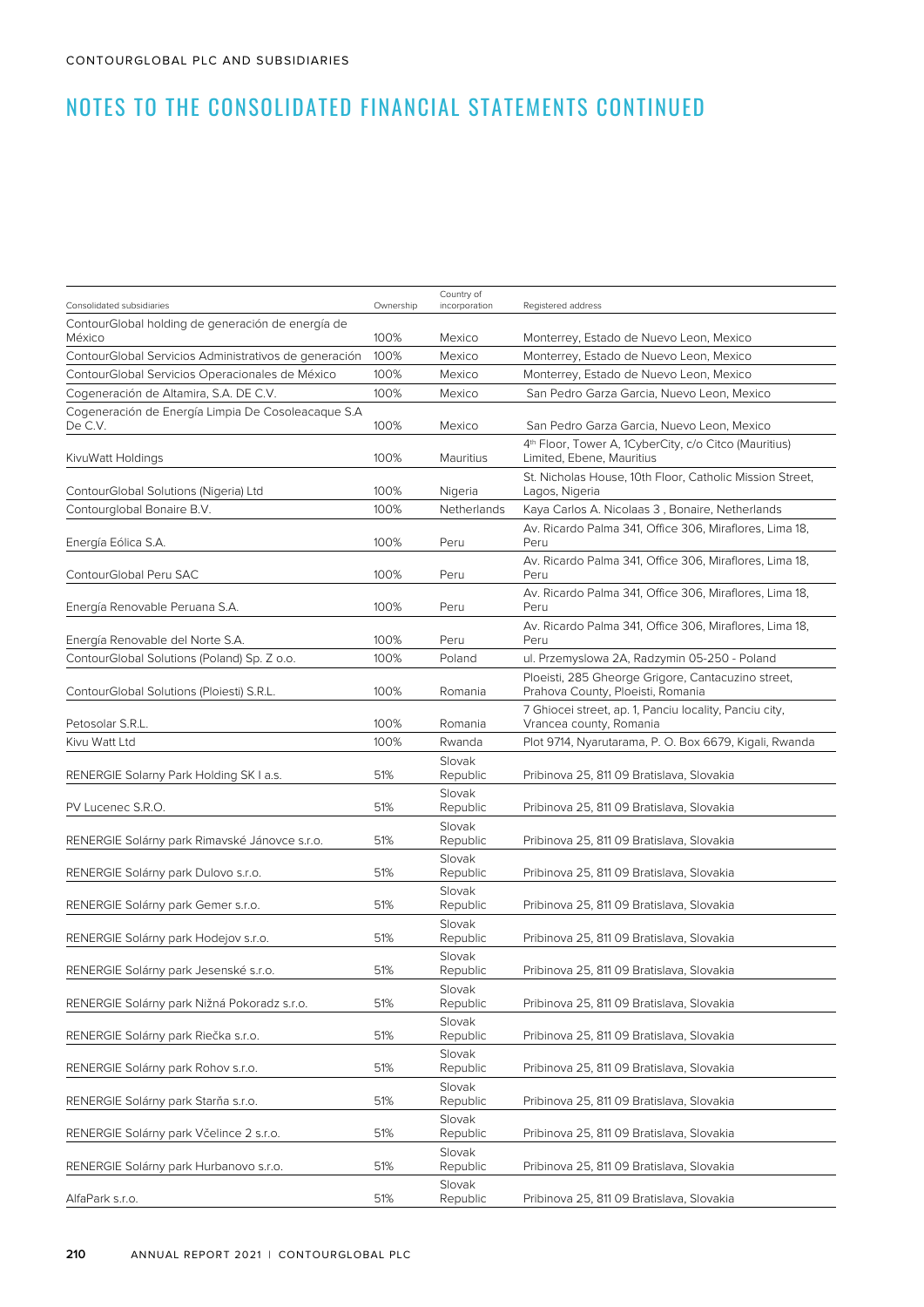| Consolidated subsidiaries                          | Ownership | Country of<br>incorporation | Registered address                                                               |
|----------------------------------------------------|-----------|-----------------------------|----------------------------------------------------------------------------------|
| RENERGIE Druhá slnečná s.r.o.                      | 51%       | Slovak<br>Republic          | Pribinova 25, 811 09 Bratislava, Slovakia                                        |
| SL03 s.r.o.                                        | 51%       | Slovak<br>Republic          | Pribinova 25, 811 09 Bratislava, Slovakia                                        |
| RENERGIE Solárny park Bánovce nad Ondavou s.r.o.   | 51%       | Slovak<br>Republic          | Pribinova 25, 811 09 Bratislava, Slovakia                                        |
| RENERGIE Solárny park Bory s.r.o.                  | 51%       | Slovak<br>Republic          | Pribinova 25, 811 09 Bratislava, Slovakia                                        |
| RENERGIE Solárny park Budulov s.r.o.               | 51%       | Slovak<br>Republic          | Pribinova 25, 811 09 Bratislava, Slovakia                                        |
| RENERGIE Solárny park Kalinovo s.r.o.              | 51%       | Slovak<br>Republic          | Pribinova 25, 811 09 Bratislava, Slovakia                                        |
| ZetaPark Lefantovce s.r.o.                         | 51%       | Slovak<br>Republic          | Pribinova 25, 811 09 Bratislava, Slovakia                                        |
| RENERGIE Solárny Lefantovce s.r.o.                 | 51%       | Slovak<br>Republic          | Pribinova 25, 811 09 Bratislava, Slovakia                                        |
| RENERGIE Solárny park Michalovce s.r.o.            | 51%       | Slovak<br>Republic          | Pribinova 25, 811 09 Bratislava, Slovakia                                        |
| RENERGIE Solárny park Nižný Skálnik s.r.o.         | 51%       | Slovak<br>Republic          | Pribinova 25, 811 09 Bratislava, Slovakia                                        |
| RENERGIE Solárny park Otročok s.r.o.               | 51%       | Slovak<br>Republic          | Pribinova 25, 811 09 Bratislava, Slovakia                                        |
| RENERGIE Solárny park Paňovce s.r.o.               | 51%       | Slovak<br>Republic          | Pribinova 25, 811 09 Bratislava, Slovakia                                        |
| RENERGIE Solárny park Gomboš s.r.o.                | 51%       | Slovak<br>Republic          | Pribinova 25, 811 09 Bratislava, Slovakia                                        |
| RENERGIE Solárny park Rimavská Sobota s.r.o.       | 51%       | Slovak<br>Republic          | Pribinova 25, 811 09 Bratislava, Slovakia                                        |
| RENERGIE Solárny park Horné Turovce s.r.o.         | 51%       | Slovak<br>Republic          | Pribinova 25, 811 09 Bratislava, Slovakia                                        |
| RENERGIE Solárny park Uzovská Panica s.r.o.        | 51%       | Slovak<br>Republic          | Pribinova 25, 811 09 Bratislava, Slovakia                                        |
| RENERGIE Solárny park Zemplínsky Branč s.r.o.      | 51%       | Slovak<br>Republic          | Pribinova 25, 811 09 Bratislava, Slovakia                                        |
| ZetaPark s.r.o.                                    | 51%       | Slovak<br>Republic          | Pribinova 25, 811 09 Bratislava, Slovakia                                        |
| ContourGlobal Cap des Biches Senegal S.à r.l.      | 100%      | Senegal                     | 2, Place de L'Indépendance, Dakar, BP 23607, Senegal                             |
| ContourGlobal Togo S.A.                            | 80%       | Togo                        | Route D'Aného, Baguida, BP 3662, Lomé - Togo                                     |
| ContourGlobal Trinity Power Ltd                    | 100%      | Trinidad and<br>Tobago      | P.O. BAG 498, Railway Road, Dow Village, Couva,<br>Trinidad and Tobago, W.I.     |
| ContourGlobal Solutions Ukraine LLC                | 100%      | Ukraine                     | 32, Konstantiniska street, 04071 Kiev, Ukraine                                   |
| ContourGlobal Solutions (Northern Ireland) Limited | 100%      | United<br>Kingdom           | 6th Floor Lesley Tower, 42-26 Fountain Street, Belfast<br>BT15EF, Ireland        |
| ContourGlobal Europe Limited                       | 100%      | United<br>Kingdom           | 55 Baker Street, London, W1U 8EW, United Kingdom                                 |
| Contour Global Hummingbird UK Holdco I Ltd         | 100%      | United<br>Kingdom           | 55 Baker Street, London, W1U 8EW, United Kingdom                                 |
| Contour Global Hummingbird UK Holdco II Ltd        | 100%      | United<br>Kingdom           | 55 Baker Street, London, W1U 8EW, United Kingdom                                 |
| Contour Global LLC                                 | 100%      | US                          | 1209 Orange Street, Corporation Trust Center,<br>Wilmington, Delaware 19801, USA |
| Contour Global Management Inc                      | 100%      | US                          | 1209 Orange Street, Corporation Trust Center,<br>Wilmington, Delaware 19801, USA |
| ContourGlobal Services Brazil LLC                  | 100%      | US                          | 650 Fifth Ave - 17th Fl., New York, New York 10019, USA                          |
|                                                    |           |                             |                                                                                  |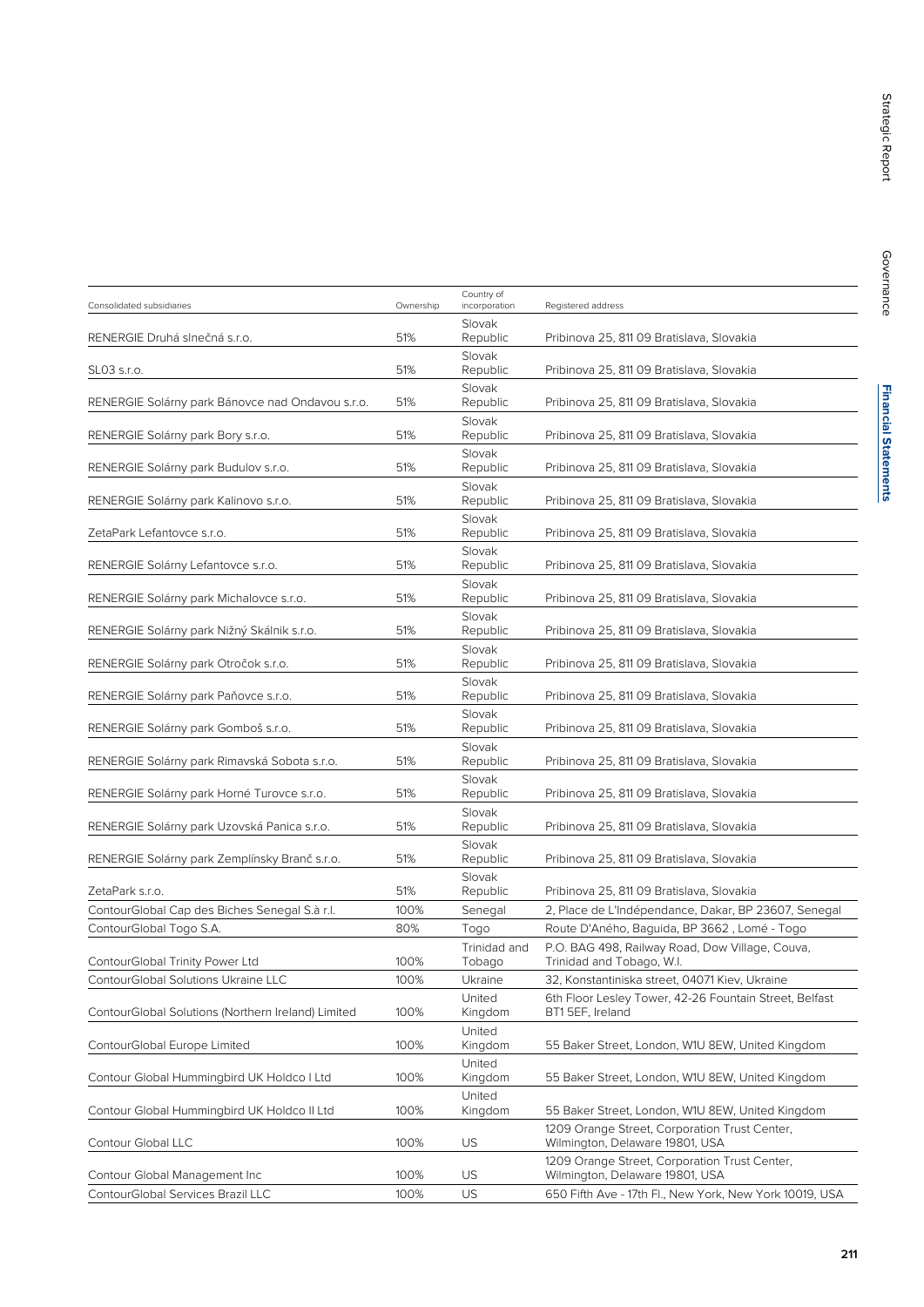| Consolidated subsidiaries                     | Ownership | Country of<br>incorporation | Registered address                                                                                      |
|-----------------------------------------------|-----------|-----------------------------|---------------------------------------------------------------------------------------------------------|
| ContourGlobal Togo LLC                        | 100%      | US                          | 2711 Centerville Road, Suite 400, Wilmington, Delaware<br>19808, USA                                    |
| ContourGlobal Senegal Holdings LLC            | 100%      | <b>US</b>                   | 2711 Centerville Road, Suite 400, Wilmington, Delaware<br>19808, USA                                    |
| ContourGlobal Senegal LLC                     | 100%      | US                          | 1209 Orange Street, Corporation Trust Center,<br>Wilmington, Delaware 19801, USA                        |
| CG Solutions Global Holding Company LLC       | 100%      | US.                         | 1209 Orange Street, Corporation Trust Center,<br>Wilmington, Delaware 19801, USA                        |
| Lea Power Partners, LLC                       | 100%      | <b>US</b>                   | 12 Timber Creek Lane, Universal Registered Agents,<br>County of New Castle, Newark, Delaware 19711, USA |
| Borger Energy Associates, LP                  | 100%      | US                          | 12 Timber Creek Lane, Universal Registered Agents,<br>County of New Castle, Newark, Delaware 19711, USA |
| Waterside Power, LLC                          | 100%      | <b>US</b>                   | 12 Timber Creek Lane, Universal Registered Agents,<br>County of New Castle, Newark, Delaware 19711, USA |
| Badger Creek Limited                          | 100%      | US                          | 12 Timber Creek Lane, Universal Registered Agents,<br>County of New Castle, Newark, Delaware 19711, USA |
| Bear Mountain Limited                         | 100%      | <b>US</b>                   | 12 Timber Creek Lane, Universal Registered Agents,<br>County of New Castle, Newark, Delaware 19711, USA |
| <b>Chalk Cliff Limited</b>                    | 100%      | <b>US</b>                   | 12 Timber Creek Lane, Universal Registered Agents,<br>County of New Castle, Newark, Delaware 19711, USA |
| Live Oak Limited                              | 100%      | US                          | 12 Timber Creek Lane, Universal Registered Agents,<br>County of New Castle, Newark, Delaware 19711, USA |
| <b>McKittrick Limited</b>                     | 100%      | <b>US</b>                   | 12 Timber Creek Lane, Universal Registered Agents,<br>County of New Castle, Newark, Delaware 19711, USA |
| Kern Front Limited                            | 100%      | US                          | 12 Timber Creek Lane, Universal Registered Agents,<br>County of New Castle, Newark, Delaware 19711, USA |
| Double C Generation Limited                   | 100%      | US.                         | 12 Timber Creek Lane, Universal Registered Agents,<br>County of New Castle, Newark, Delaware 19711, USA |
| High Sierra Limited                           | 100%      | US                          | 12 Timber Creek Lane, Universal Registered Agents,<br>County of New Castle, Newark, Delaware 19711, USA |
| <b>WCAC Operating Company California, LLC</b> | 100%      | US                          | 12 Timber Creek Lane, Universal Registered Agents,<br>County of New Castle, Newark, Delaware 19711, USA |
| Carib Holdings, LLC                           | 100%      | <b>US</b>                   | 12 Timber Creek Lane, Universal Registered Agents,<br>County of New Castle, Newark, Delaware 19711, USA |
| WGP Holdings II, LLC                          | 100%      | US                          | 12 Timber Creek Lane, Universal Registered Agents,<br>County of New Castle, Newark, Delaware 19711, USA |
| WG Partners Holdings, LLC                     | 100%      | <b>US</b>                   | 12 Timber Creek Lane, Universal Registered Agents,<br>County of New Castle, Newark, Delaware 19711, USA |
| WG Partners Acquisition, LLC                  | 100%      | US.                         | 12 Timber Creek Lane, Universal Registered Agents,<br>County of New Castle, Newark, Delaware 19711, USA |
| ContourGlobal Hummingbird US HoldCo Inc.      | 100%      | US                          | 12 Timber Creek Lane, Universal Registered Agents,<br>County of New Castle, Newark, Delaware 19711, USA |
|                                               |           |                             |                                                                                                         |

| Investments in associates accounted under the equity method: | Ownership | Country of<br>incorporation | Registered address                                              |
|--------------------------------------------------------------|-----------|-----------------------------|-----------------------------------------------------------------|
| TermoemCali   S.A. E.S.P.                                    | 37%       | Colombia                    | Carrera 5A Nº 71-45, Bogotá, Colombia                           |
| Compañía Eléctrica de Sochagota S.A. E.S.P.                  | 49%       | Colombia                    | Carrera 14 No. 20-21 Local 205A, Plaza Real, Tunja,<br>Colombia |
| Evacuacion Villanueva des Rey, S.L.                          | 18%       | Spain                       | Calle Orense 34, 7ª planta, 28020 Madrid, Spain                 |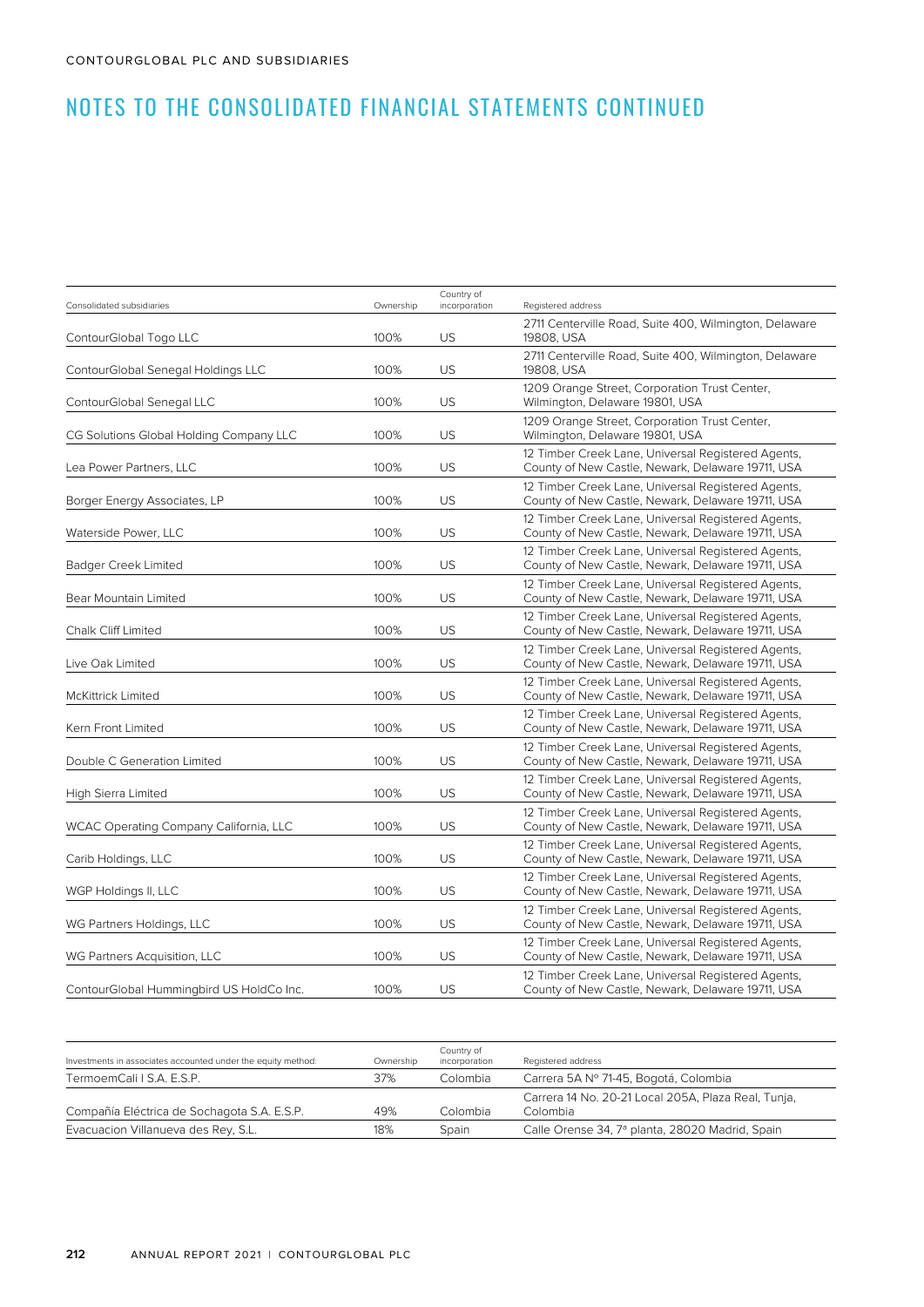## 4.31. Related party disclosure

## **ContourGlobal L.P. and Reservoir Capital Group**

As of December 31, 2021 ContourGlobal plc and its subsidiaries have no significant trading relationship with the Group's main shareholder, ContourGlobal L.P., and Reservoir Capital Group which ultimately controls ContourGlobal L.P.

## **Key management personnel**

Compensation paid to key management (executive and non-executive committee members) amounted to \$9.6 million in December 31, 2021 (December 31, 2020: \$15.2 million).

|                                           | Years ended December 31 |      |
|-------------------------------------------|-------------------------|------|
| In \$ millions                            | 2021                    | 2020 |
| Salaries and short term employee benefits | 5.1                     | 4.6  |
| Termination benefits                      |                         |      |
| Post employment benefits                  | 0.2                     | O.1  |
| Profit-sharing and bonus schemes          | 2.0                     | 2.0  |
| Private incentive plan <sup>1</sup>       |                         | 6.6  |
| Non-Executive Directors' emoluments       | 0.9                     | 0.8  |
| Other share based payments                | 1.4                     | 1.1  |
| <b>Total</b>                              | 9.6                     | 15.2 |

1. The private incentive plan ended 31 December 2020.

## 4.32. Financial commitments and contingent liabilities

#### **a) Commitments**

The Group has contractual commitments with, among others, equipment suppliers, professional service organizations and EPC contractors in connection with its power projects under construction that require payment upon reaching certain milestones.

As of December 31, 2021, the Group has completed its Maritsa construction projects and had \$0.2 million of firm purchase commitments of property plant and equipment outstanding in connection with its facilities. The Group also has contractual arrangements with Operating and Maintenance (O&M) providers and transmission operators in relation to certain of its operating assets. Maritsa has a long-term Lignite Supply Agreement (LSA) with Maritsa Iztok Mines (MMI) for the purchase of lignite. According to the agreement, Maritsa has to purchase minimum monthly quantities, amounting to 6,187 thousand standard tons per calendar year. The total commitment through the remaining term of the LSA (February 2024) is 12,890 thousand standard tons, equal to \$123.7 million at December 2021 prices (\$9.59 per standard ton), as compared to 19,077 thousand standard tons equal to \$196.6 million at the end of 2020 (\$10.31 per standard ton). In the event of a failure on the part of CG Maritsa East 3 AD (ME-3) to take a minimum monthly quantity in any month, ME-3 shall, except in cases caused by Force Majeure and certain actions of Bulgarian authorities as described in the contract, pay to MMI an amount equal to the difference between (i) the aggregate amount paid or payable in respect of lignite delivered during such month and (ii) the aggregate amount that would have been payable had the minimum monthly quantity been taken during such month.

The Group also has agreements related to our Austria Wind project repowering started in 2017. As of December 31, 2021 we are committed to purchase €48.3 million (\$54.9 million) worth of equipment and installation during 2022.

## **b) Contingent liabilities**

The Group has contingent liabilities in respect of legal and tax claims arising in the ordinary course of business. The Group reviews these matters in consultation with internal and external legal counsel to make a determination on a case-by-case basis whether a loss from each of these matters is probable, possible or remote. These claims involve different parties and are subject to substantial uncertainties.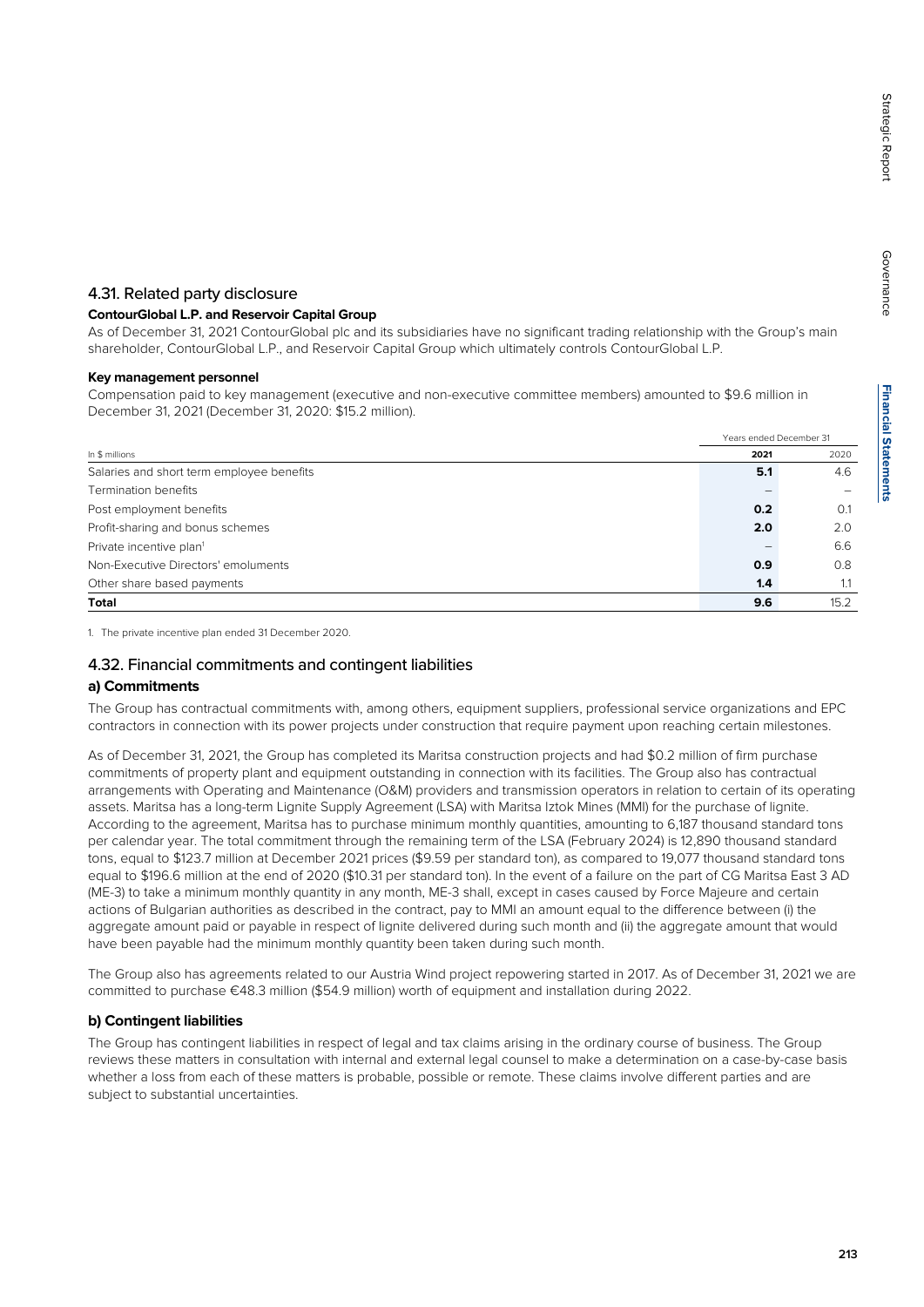#### **Kivuwatt arbitration (KivuWatt Ltd)**

REG, which replaced its subsidiary Energy Utility Corporation as the claimant in an ad hoc arbitration under the arbitration rules of the United Nations Commission on International Trade Law ("UNCITRAL"), claims damages provisionally quantified at approximately \$80 million allegedly arising from KivuWatt's alleged delay in entering into commercial service.

KivuWatt contests REG's right to any damages over and above the \$1.2 million cap in liquidated damages provided for in the Power Purchase Agreement and already paid by KivuWatt.

No provision has been recorded as of 31 December 2021 in relation to the above claims as the Group considers that it is less than probable that liabilities will arise from these claims.

#### **Mexico CHP wheeling charges**

The injunction granted in the context of the Amparo lawsuit in Mexico described in note 2.4 was conditional upon submission of monthly guarantees (bonds) to the court to cover the difference between the former wheeling fees and the new ones. These guarantees amount to \$56.6 million as of December 31, 2021.

As an unfavorable outcome is considered unlikely, a contingent liability has been disclosed in relation to the guarantees as opposed to a provision. Further, in the unlikely event that the wheeling fees increase is confirmed in the final judgment, the Company will recharge most of the increased fees to the related offtakers and will incur additional wheeling fees below \$12 million in relation to the years ended 31 December 2020 and 2021.

#### **Togo**

ContourGlobal Togo received in late December 2020 a notification from CEET (offtaker of the power purchase agreement) and the Republic of Togo regarding certain alleged breaches of the power purchase agreement and concession agreement, respectively, questioning the performance of the Togo plant and alleging overpayment of \$58 million under "take or pay" provisions. The risk of a liability to CEET is assessed as possible and no provision has been recognized as of 31 December 2021.

#### **Taxes**

Judgement is sometimes required in determining how to account for indirect or direct tax positions where the ultimate tax determination is uncertain. These positions include areas such as the tax deductibility or treatment of certain costs (in particular, of one-off items that might arise on an acquisition, disposal or internal restructuring), the pricing of goods or services provided between Group companies and the application of local tax law within each territory in which the Group operates. Liabilities are recognized in accordance with relevant accounting standards based on management's best estimate of the outcome, having taken advice where it is considered appropriate to do so. However, if the Group is challenged by local tax authorities, it is possible that the final outcome of these matters may be different from the amounts recorded and additional expenses may be recognized in later periods. The Group is not currently subject to any tax audit where it is considered there is a more than remote probability of a material tax adjustment where we have not provisioned and the risk of a material adjustment to tax provisions within the next 12 months is not considered to be significant.

#### **c) Leasing activities**

#### **Operating lease as a lessor**

The Group is lessor under non-cancelable operating leases. The future aggregate minimum lease payments receivable under non-cancellable operating leases are as follows:

|                                             | Years ended December 31 |       |  |
|---------------------------------------------|-------------------------|-------|--|
| In \$ millions                              | 2021                    | 20201 |  |
| Minimum lease payments receivable           |                         |       |  |
| No later than 1 year                        | 166.5                   | 76.6  |  |
| Later than 1 year and no later than 5 years | 537.6                   | 253.7 |  |
| Later than 5 years                          | 513.8                   | 27.7  |  |
| Total                                       | 1.217.9                 | 358.0 |  |

1. The comparative has been updated to include \$110.2 million aggregate minimum lease payments receivable under non-cancellable operating lease relating to Bonaire and to use forecasted future revenue as a basis of minimum lease payments receivable.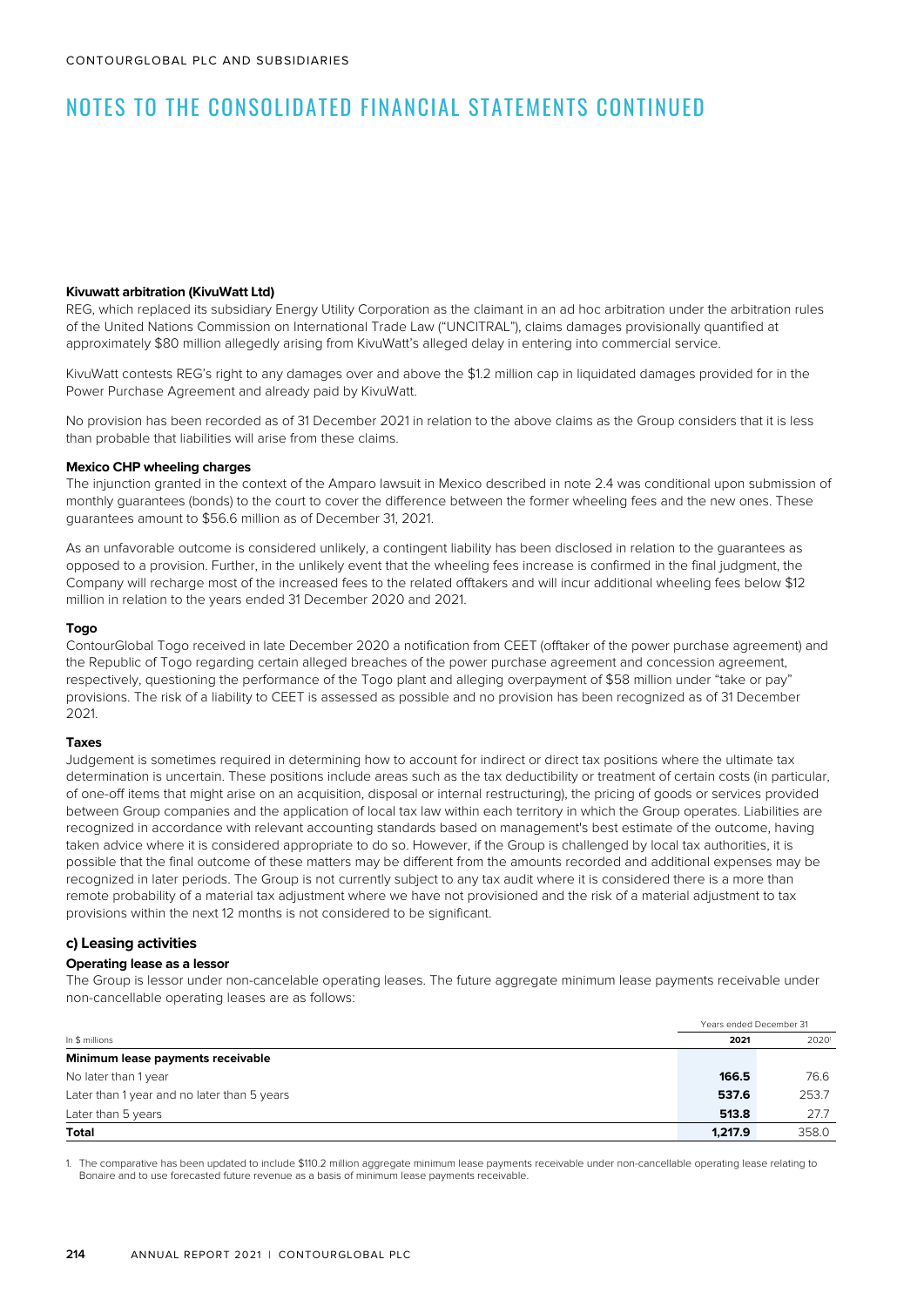**Financial Statements Financial Statements**

The property, plant and equipment related to the assets as the operating lease as a lessor relates to Solutions plants, Energie Antilles, Bonaire, Hobbs, Five Brothers and Trinity for the year ended December 31, 2021 as follows.

| In \$ millions                                     | Land | Power plant<br>assets | Construction<br>work in progress | <b>Right of use</b><br>assets | Other | Total   |
|----------------------------------------------------|------|-----------------------|----------------------------------|-------------------------------|-------|---------|
| Cost                                               | 0.1  | 263.5                 | 1.6                              | 0.9                           | 9.3   | 275.4   |
| Accumulated depreciation and impairment            |      | (169.2)               | $\overline{\phantom{0}}$         | (0.5)                         | (8.0) | (177.7) |
| Carrying amount as of January 1, 2021              | 0.1  | 94.3                  | 1.6                              | 0.4                           | 1.3   | 97.7    |
| Additions                                          |      | 2.1                   | 2.3                              |                               | 2.0   | 6.4     |
| <b>Disposals</b>                                   |      | (1.0)                 |                                  |                               |       | (1.0)   |
| Reclassification                                   |      | 1.2                   | (1.4)                            | 0.1                           | 0.1   |         |
| Acquired through business combination <sup>1</sup> | 5.5  | 240.8                 |                                  | 0.9                           | 1.2   | 248.4   |
| Currency translation differences                   | -    | (2.7)                 | (0.1)                            |                               | 0.1   | (2.7)   |
| Depreciation charge                                |      | (28.7)                | -                                | (0.3)                         | (1.6) | (30.6)  |
| Closing net book amount                            | 5.6  | 306.0                 | 2.4                              | 1.1                           | 3.1   | 318.2   |
| Cost                                               | 5.6  | 502.4                 | 2.4                              | 1.8                           | 5.2   | 517.4   |
| Accumulated depreciation and impairment            |      | (196.4)               | $\qquad \qquad \blacksquare$     | (0.7)                         | (2.1) | (199.2) |
| Carrying amount as of December 31, 2021            | 5.6  | 306.0                 | 2.4                              | 1.1                           | 3.1   | 318.2   |

1. Assets acquired through business combination relate to the operating leases of our United States of America and Trinidad and Tobago portfolios, detailed in note 3.1 and 4.2.

The property, plant and equipment related to the assets as the operating lease as a lessor relates to Solutions plants, Energie Antilles and Bonaire on the year ended December 31, 2020 as follows.

| In \$ millions                                       | Land | Power plant<br>assets | Construction<br>work in progress | Right of use<br>assets | Other | Total   |
|------------------------------------------------------|------|-----------------------|----------------------------------|------------------------|-------|---------|
| Cost                                                 | 0.1  | 270.6                 | 2.6                              | 0.8                    | 8.3   | 282.4   |
| Accumulated depreciation and impairment              | -    | (159.3)               |                                  | (0.2)                  | (5.4) | (164.9) |
| Carrying amount as of January 1, 2020                | 0.1  | 111.3                 | 2.6                              | 0.6                    | 2.9   | 117.5   |
| Additions                                            |      | 1.5                   | 2.0                              |                        | 0.6   | 4.1     |
| <b>Disposals</b>                                     |      | (1.1)                 |                                  |                        | -     | (1.1)   |
| Reclassification                                     |      | 2.6                   | (3.0)                            | 0.1                    | 0.5   | 0.2     |
| Currency translation differences                     |      | (6.0)                 |                                  |                        | (0.2) | (6.2)   |
| Depreciation charge                                  |      | (14.0)                |                                  | (0.3)                  | (2.5) | (16.8)  |
| Closing net book amount                              | 0.1  | 94.3                  | 1.6                              | 0.4                    | 1.3   | 97.7    |
| Cost                                                 | 0.1  | 263.5                 | 1.6                              | 0.9                    | 9.3   | 275.4   |
| Accumulated depreciation and impairment              |      | (169.2)               | -                                | (0.5)                  | (8.0) | (177.7) |
| Carrying amount as of December 31, 2020 <sup>1</sup> | 0.1  | 94.3                  | 1.6                              | 0.4                    | 1.3   | 97.7    |

1. Property, plant and equipment related to the assets as the operating lease as a lessor have been updated to include \$57.2 million relating to Bonaire, \$16.5 million relating to Solutions Brazil and to exclude \$94.0 million relating to Brazil Hydro for the year ended December 31, 2020.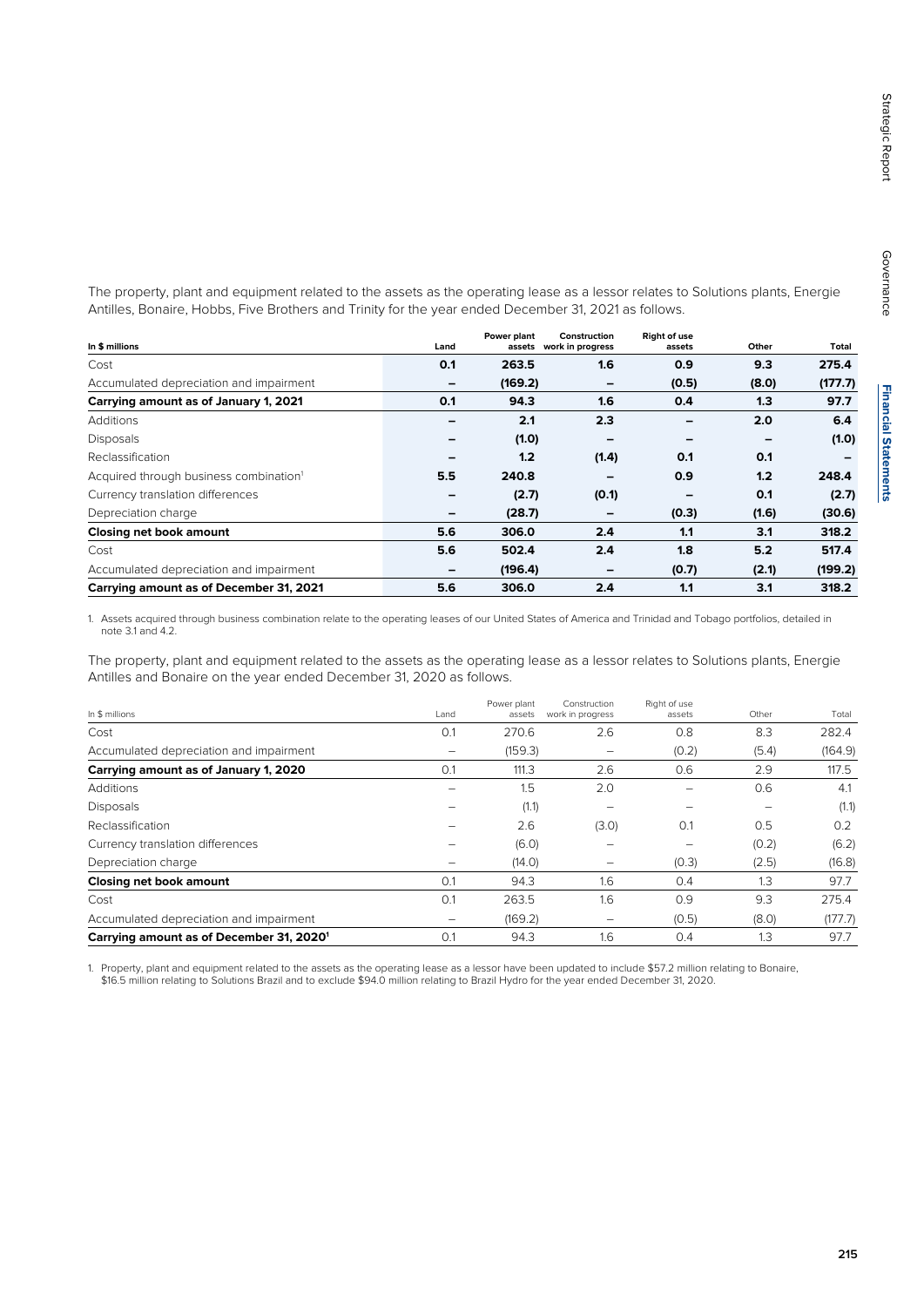#### **Finance lease as a lessor**

The future aggregate minimum lease payments under non-cancellable finance leases (relating to our operation of Energies Saint Martin) are as follows:

|                                             | Years ended December 31 |       |
|---------------------------------------------|-------------------------|-------|
| In \$ millions                              | 2021                    | 2020  |
| Minimum lease payments receivable           |                         |       |
| No later than 1 year                        | 5.6                     | 6.0   |
| Later than 1 year and no later than 5 years | 5.6                     | 12.1  |
| Later than 5 years                          |                         |       |
| Gross investment in the lease               | 11.2                    | 18.1  |
| Less: unearned finance income               | (1.3)                   | (2.9) |
| Total                                       | 9.9                     | 15.2  |
|                                             |                         |       |

|                                                     |      | Years ended December 31 |  |
|-----------------------------------------------------|------|-------------------------|--|
| In \$ millions                                      | 2021 | 2020                    |  |
| Analyzed as:                                        |      |                         |  |
| Present value of minimum lease payments receivable: |      |                         |  |
| No later than 1 year                                | 5.2  | 5.6                     |  |
| Later than 1 year and no later than 5 years         | 4.7  | 9.6                     |  |
| Later than 5 years                                  |      |                         |  |
| Total                                               | 9.9  | 15.2                    |  |

## 4.33. Guarantees and letters of credit

The Group and its subsidiaries enter into various contracts that include indemnification and guarantee provisions as a routine part of the Group's business activities. Such contracts generally indemnify the counterparty for tax, environmental liability, litigation, and other matters, as well as breaches of representations, warranties, and covenants set forth in the agreements. In many cases, the Group's maximum potential liability cannot be estimated, since some of the underlying agreements contain no limits on potential liability. The Group considers outflow relating to these guarantees to be remote and therefore no fair value liability has been recognized.

The Group also acts as guarantor to certain of its subsidiaries and obligor with respect to some long-term arrangements contracted at project level.

For the financial guarantees and letters of credit, refer to note 4.24.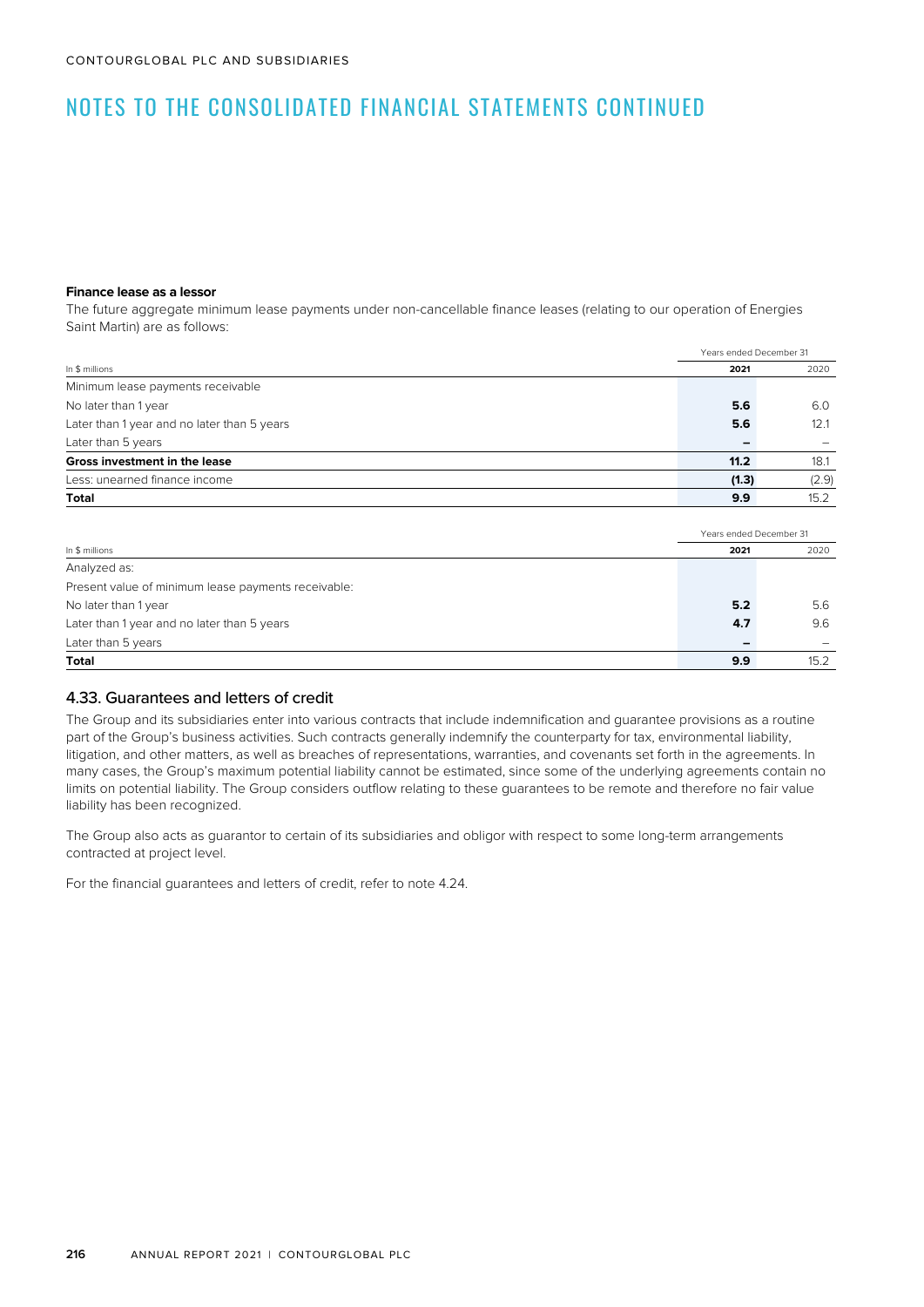## 4.34. Statutory Auditors' fees

|                                                                                                                            |      | Years ended December 31 |  |
|----------------------------------------------------------------------------------------------------------------------------|------|-------------------------|--|
| In \$ millions                                                                                                             | 2021 | 2020                    |  |
| Fees payable to the Group's auditors for the audit of the Group's annual accounts<br>and consolidated financial statements | 1.7  | 1.3                     |  |
| Fees payable to the Group's auditors and its associates for other services:                                                |      |                         |  |
| The audit of the Group's subsidiaries<br>$\bullet$                                                                         | 1.5  | 1.0                     |  |
| Audit-related assurance services                                                                                           | 0.4  | 0.4                     |  |
| Other assurance services                                                                                                   | 1.3  | 0.6                     |  |
| Tax compliance services<br>$\bullet$                                                                                       |      |                         |  |
| Tax advisory services<br>$\bullet$                                                                                         |      |                         |  |
| Other non-audit services                                                                                                   |      |                         |  |
| Total (net of out of pocket expenses)                                                                                      | 4.9  | 3.3                     |  |

## 4.35. Subsequent events

In January 2022, Kani Lux Holdings S.à r.l., a majority-owned subsidiary of ContourGlobal plc signed a definitive agreement with Infraestrutura Brasil Holding XVII S.A to sell the Brazil Hydro portfolio. Refer to note 3.1.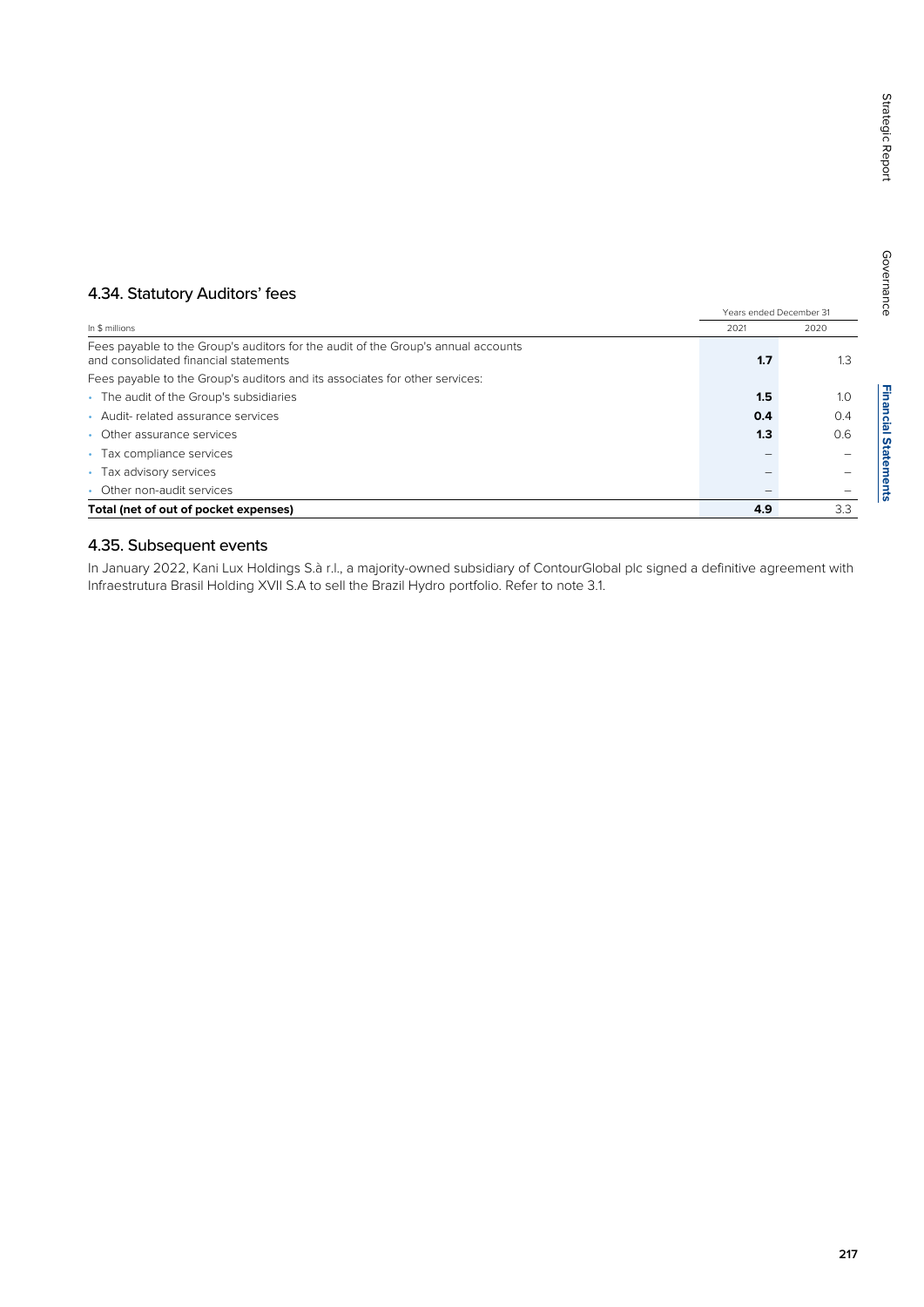# NOTES TO THE COMPANY FINANCIAL STATEMENTS

**Year ended December 31, 2021**

#### **Company balance sheet At 31st December 2021**

| In \$ millions                                 | Note | 2021    | 2020    |
|------------------------------------------------|------|---------|---------|
| Fixed assets                                   |      |         |         |
| Investments                                    | 6    | 2,148.0 | 1,642.1 |
| Current assets                                 |      |         |         |
| Debtors                                        | 7    | 4.2     | 3.9     |
| Cash at bank and in hand                       |      | 0.7     | 5.0     |
|                                                |      | 4.9     | 8.9     |
| Creditors: amounts falling due within one year | 8    | (2.9)   | (3.7)   |
| <b>Net current assets</b>                      |      | 2.0     | 5.2     |
| <b>Net assets</b>                              |      | 2,150.0 | 1,647.3 |
| <b>Capital and reserves</b>                    |      |         |         |
| Called-up share capital                        | 9    | 8.9     | 8.9     |
| Share premium account                          |      | 380.8   | 380.8   |
| Treasury shares                                | 10   | (37.8)  | (30.4)  |
| Retained earnings and other reserves           |      | 1,798.1 | 1,288.0 |
| <b>Total shareholders' funds</b>               |      | 2,150.0 | 1,647.3 |

The Company's profit for the year ended 31 December 2021 was \$622.7 million (2020: \$124.2 million).

The financial statements on pages 218 to 223 were approved and authorized for issue by the Board and were signed on its behalf by:

up C. Brandt

**Joseph C. Brandt** Director

17th March 2022

Registered Number: 10982736

## **Company statement of changes in equity For the year ended 31 December 2021**

#### In \$ millions Called-up share capital Share premium account Treasury share Retained earnings and other reserves Total **At January 1, 2020 8.9 380.8 – 1,267.6 1,657.3** Share based payments<sup>(1)</sup> and the set of the set of the set of the set of the set of the set of the set of the set of the set of the set of the set of the set of the set of the set of the set of the set of the set of the s Dividends distribution(2) – – – (105.7) (105.7) Treasury shares<sup>(3)</sup> and the set of the set of the set of the set of the set of the set of the set of the set of the set of the set of the set of the set of the set of the set of the set of the set of the set of the set o Profit for the year 124.2 124.2 124.2 124.2 124.2 124.2 124.2 124.2 124.2 124.2 124.2 124.2 124.2 124.2 124.2 124.2 124.2 124.2 124.2 124.2 124.2 124.2 124.2 124.2 124.2 124.2 124.2 124.2 124.2 124.2 124.2 124.2 124.2 124. **At December 31, 2020 8.9 380.8 (30.4) 1,288.0 1,647.3** Share based payments<sup>(1)</sup> and the set of the set of the set of the set of the set of the set of the set of the set of the set of the set of the set of the set of the set of the set of the set of the set of the set of the s Dividends distribution(2) – – – **(114.5) (114.5)** Treasury shares(3) – – (7.4) **– (7.4) Profit for the year** 622.7 622.7 **At December 31, 2021 8.9 380.8 (37.8) 1,798.1 2,150.0**

1. Includes CEO deferred bonus award and Long Term Incentive Plan impact on equity.

2. During the year ended 31 December 2021 the Group paid dividends of \$26.6 million on 19 April 2021, \$29.3 million on 11 June 2021, \$29.3 million on 10 September 2021 and \$29.3 million on 19 November 2021. During the year ended 31 December 2020 the Group paid dividends of \$24.8 million on 9 April 2020, \$27.1 million on 26 June 2020, \$27.0 million on 25 September 2020 and \$26.8 million on 29 December 2020. For further details on dividends paid, refer to page 194 of the Group's financial statements.

3. See note 10.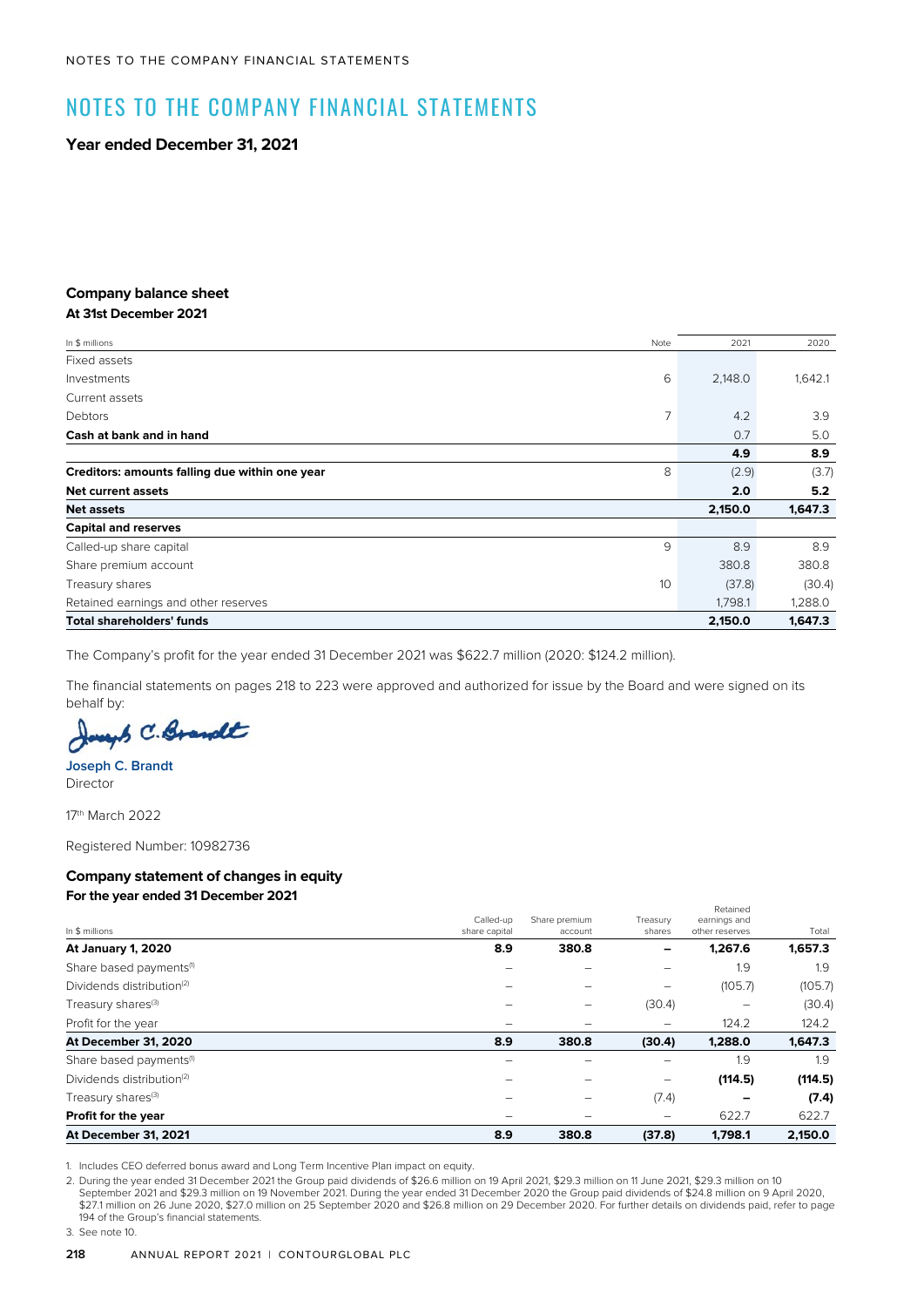## Notes to the Company financial statements

## **1. General information**

ContourGlobal plc is a public limited company which is listed on the London Stock Exchange and is domiciled in the United Kingdom and incorporated in England and Wales under the Companies Act 2006. The Company was incorporated on 26 September 2017 and adopted FRS 102 from that date.

## **2. Statement of compliance**

The financial statements of ContourGlobal plc have been prepared in compliance with United Kingdom Accounting Standards, including Financial Reporting Standard 102, 'The Financial Reporting Standard applicable in the United Kingdom and the Republic of Ireland' ('FRS 102') and the Companies Act 2006.

## **3. Summary of Significant Accounting Policies**

The principal accounting policies applied in the preparation of these financial statements are set out below. The policies have been consistently applied throughout the period presented.

## 3.1. Basis of preparation

The Company financial statements have been prepared under the historical cost convention. The current year financial information presented is for the year ended 31 December 2021, and the comparative year financial information presented is for the year ended 31 December 2020.

The preparation of the financial statements in conformity with FRS 102 requires the use of certain critical accounting estimates. It also requires management to exercise its judgment in the process of applying the Company's accounting policies. The areas involving a higher degree of judgment or complexity, or areas where assumptions and estimates are significant to the financial statements are set out below. The financial statements have been prepared on the going concern basis under the historical cost convention.

As permitted by Section 408 of the Companies Act 2006, an entity profit and loss account is not included as it is part of the published consolidated financial statements of ContourGlobal plc.

## 3.2. Exemptions for qualifying entities under FRS 102

The Company has taken advantage of the following FRS 102 disclosure exemptions available to qualifying entities:

- The requirements of Section 4 Statement of Financial Position 4.12 (a) (iv);
- The requirements of Section 7 Statements of Cash Flows;
- The requirements of Section 3 Financial Statement Presentation paragraph 3.17 (d); and
- The requirements of Section 11 Financial Instruments paragraphs 11.41(b), 11.41(c), 11.41(e), 11.41 (f), 11.42, 11.44, 11.47, 11.48(a)(iii), 11.48(a)(iv), 11.48(b) and 11.48(c).

## 3.3. Foreign currency

(i) Functional and presentation currency

The Company's functional and presentation currency is the US Dollar.

(ii) Transactions and balances

Foreign currency transactions are translated into the functional currency using the spot exchange rate at the dates of the transactions.

At each period end foreign currency non-monetary items measured at historical cost are translated using the exchange rate on the date of the transaction.

Foreign exchange gains and losses resulting from the settlement of transactions and from the translation of monetary assets and liabilities denominated in foreign currencies at period end exchange rates are recognized in profit or loss.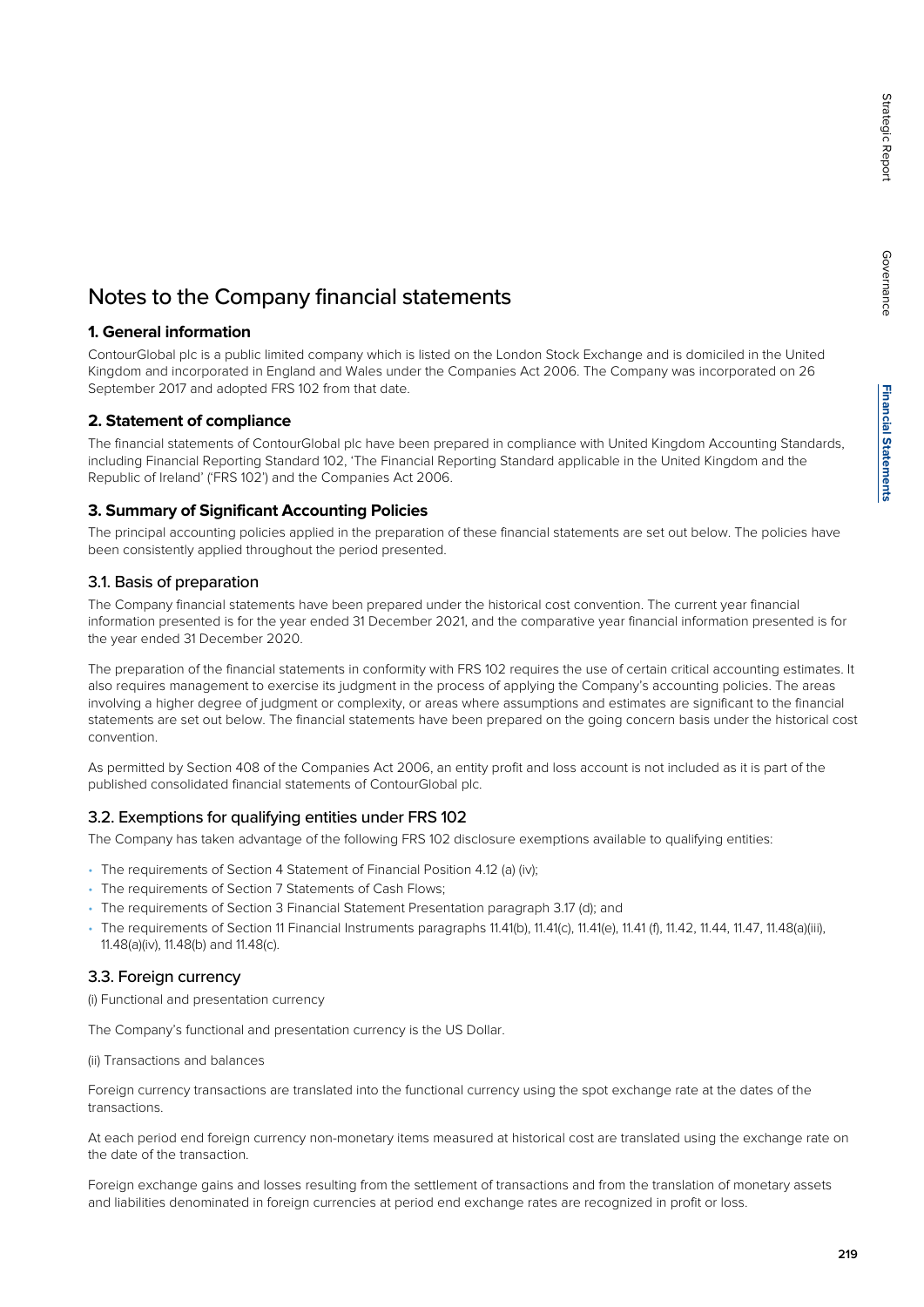# NOTES TO THE COMPANY FINANCIAL STATEMENTS CONTINUED

## 3.4. Investments in subsidiaries

Investments in subsidiaries are held at cost, less any provision for impairment. Annually, the Directors consider whether any events or circumstances have occurred that could indicate that the carrying amount of fixed asset investments may not be recoverable. If such circumstances do exist, a full impairment review is undertaken to establish whether the carrying amount exceeds the higher of fair value less costs of disposals or value in use. If this is the case, an impairment charge is recorded to reduce the carrying value of the related investment.

## 3.5. Share capital

Ordinary shares are classified as equity. Incremental costs directly attributable to the issue of new shares are shown in equity as a deduction from the proceeds.

The premium received on the issue of shares in excess of the nominal value of shares is credited to the share premium account and included within equity.

## **Treasury shares**

The Company buys and sells treasury shares in accordance with the prevailing law and the resolutions of the General Shareholders' Meeting. Such transactions include the sale and purchase of Company shares.

At year end, treasury shares are included under "Treasury shares" in the statement of financial position and are measured at cost.

The gains and losses obtained on disposal of treasury shares are recognized in "Retained earnings and other reserves" in the statement of financial position. There has been no disposal of treasury shares during the years ended 31 December 2021 and 2020.

## 3.6. Taxation

UK corporation tax is provided at amounts expected to be paid or recovered using the tax rates and laws that have been enacted or substantively enacted by the balance sheet date.

Deferred tax is provided using the balance sheet liability method, providing for temporary differences between the carrying amounts of assets and liabilities for financial reporting purposes and the amounts used for taxation purposes. A deferred tax asset is recognized only to the extent that it is probable that future taxable profits will be available against which the asset can be utilized. Unrecognized deferred tax assets as at 31 December 2021 were \$6.2 million (\$3.6 million in 2020).

## 3.7. Financial instruments

The Company has chosen to adopt Sections 11 and 12 of FRS 102 in respect of financial instruments.

## **a) Financial assets**

Financial assets including amounts owed by Group undertakings and other receivables and cash at bank and in hand are initially recognized at transaction price and are subsequently carried at amortized cost using the effective interest method.

At the end of each reporting period financial assets measured at amortized cost are assessed for objective evidence of impairment. If an asset is impaired the impairment loss is the difference between the carrying amount and the present value of the estimated cash flows discounted at the asset's original effective interest rate. The impairment loss is recognized in profit or loss.

If there is a decrease in the impairment loss arising from an event occurring after the impairment was recognized, the impairment is reversed.

The reversal is such that the current carrying amount does not exceed what the carrying amount would have been had the impairment not previously been recognized. The impairment reversal is recognized in profit or loss.

Financial assets are derecognized when (a) the contractual rights to the cash flows from the asset expire or are settled; or (b) substantially all the risks and rewards of ownership of the asset are transferred to another party; or (c) despite having retained some significant risks and rewards of ownership, control of the asset has been transferred to another party who has the practical ability to unilaterally sell the asset to an unrelated third party without imposing additional restrictions.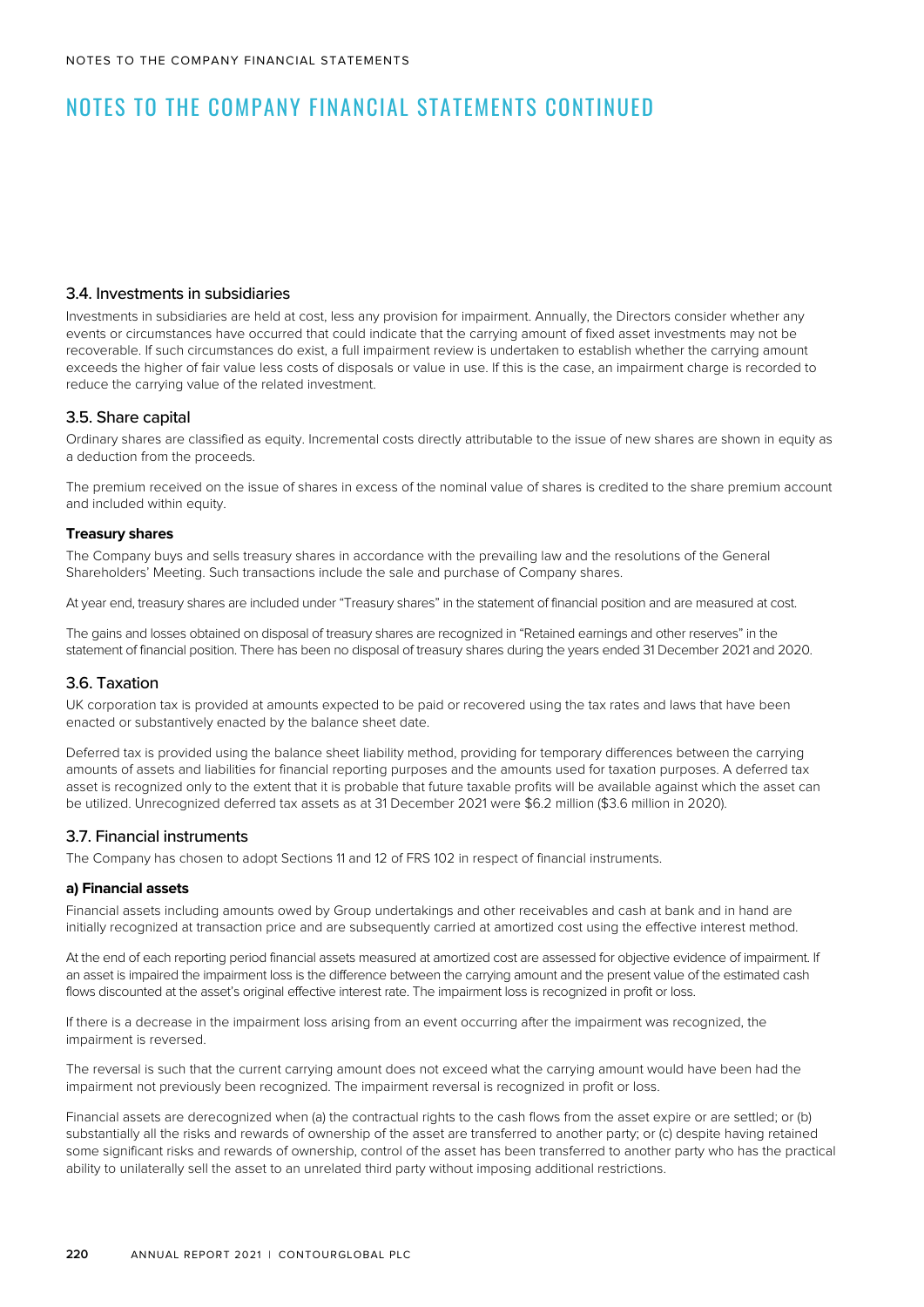**Financial Statements**

**Financial Statements** 

# Trade payables are obligations to pay for goods or services that have been acquired in the ordinary course of business from suppliers.

Trade payables are classified as current liabilities if payment is due within one year or less. If not, they are presented as non-current liabilities. Trade payables are recognized initially at transaction price and subsequently measured at amortized cost using the effective interest method.

Financial liabilities include trade and other payables (including from intercompany Group companies).

## 3.8. Dividend distribution

**b) Financial liabilities**

Dividends to the Company's shareholders are recognized as a liability in the Company's financial statements in the period in which the dividends are approved by the Company's shareholders in the case of final dividends. Interim dividends are recognized in the period in which they are paid.

## 3.9. Critical accounting judgments and estimation uncertainty

The preparation of financial statements in conformity with FRS 102 requires the use of certain critical accounting estimates. It also requires management to exercise their judgment in the process of applying the Company's accounting policies. The area involving a higher degree of judgment or complexity, or areas where assumptions and estimates are significant to the financial statements is:

• Carrying value of investments.

The Company considers annually whether there is any indication of impairment in the carrying value of investments in accordance with the accounting policy stated.

In the event that there is an indicator of impairment, the Company performs an impairment assessment to determine if the carrying value of the investment is supported by its recoverable amount. The determination of the recoverable amount requires estimation to be applied. The recoverable amount is the higher of (i) an investment's fair value less costs of disposal (market value), and (ii) value in use determined using estimates of discounted future net cash flows ("DCF") of the investment.

The Company uses a fair value less costs of disposal model, being the higher of the previously mentioned metrics, in estimating the recoverable value, with the key assumption being the EBITDA multiple applied to the actual cash flows for the year. These EBITDA multiples are highly variable by nature and are determined based on external market transactions in comparable entities.

As at December 31, 2021 the market capitalization was \$1.7 billion, which is below the carrying value of investments of \$2.1 billion and as such was identified as an indicator of impairment. An impairment assessment was performed on a fair value less costs of disposal basis by taking into account certain market information, including Adjusted EBITDA multiples of market transactions from comparable entities within the energy sector. The implied multiple for the Company, based on the year end market capitalization, was significantly less than the Adjusted EBITDA multiples for comparable market transactions, indicating that the carrying value of investments is recoverable. This judgement was also confirmed by other information and support seen by the directors.

## **4. Directors' Emoluments and employees**

The Company had nine Directors and an average of two employees in the year to 31 December 2021 (the Company had nine Directors and an average of four employees in the year to 31 December 2020). In each period, of the nine Directors, one was remunerated by the Company. The other eight Directors were remunerated by another company in the Group. The amount of employee charges, including Directors, recognized in the Company's profit and loss statement in 2021 amounted to \$3.4 million (2020: \$3.7 million).

| In \$ millions              | 2021 | 2020 |
|-----------------------------|------|------|
| Wages and salaries          | 1.3  | 1.4  |
| Social security costs       | 0.2  | 0.3  |
| Other pension costs         |      | 0.1  |
| Share-based payments        | 1.9  | 1.9  |
| <b>Total employee costs</b> | 3.4  | 3.7  |

Full details of the Directors' remuneration and interests are set out in the Directors' remuneration report on page 112 to 129.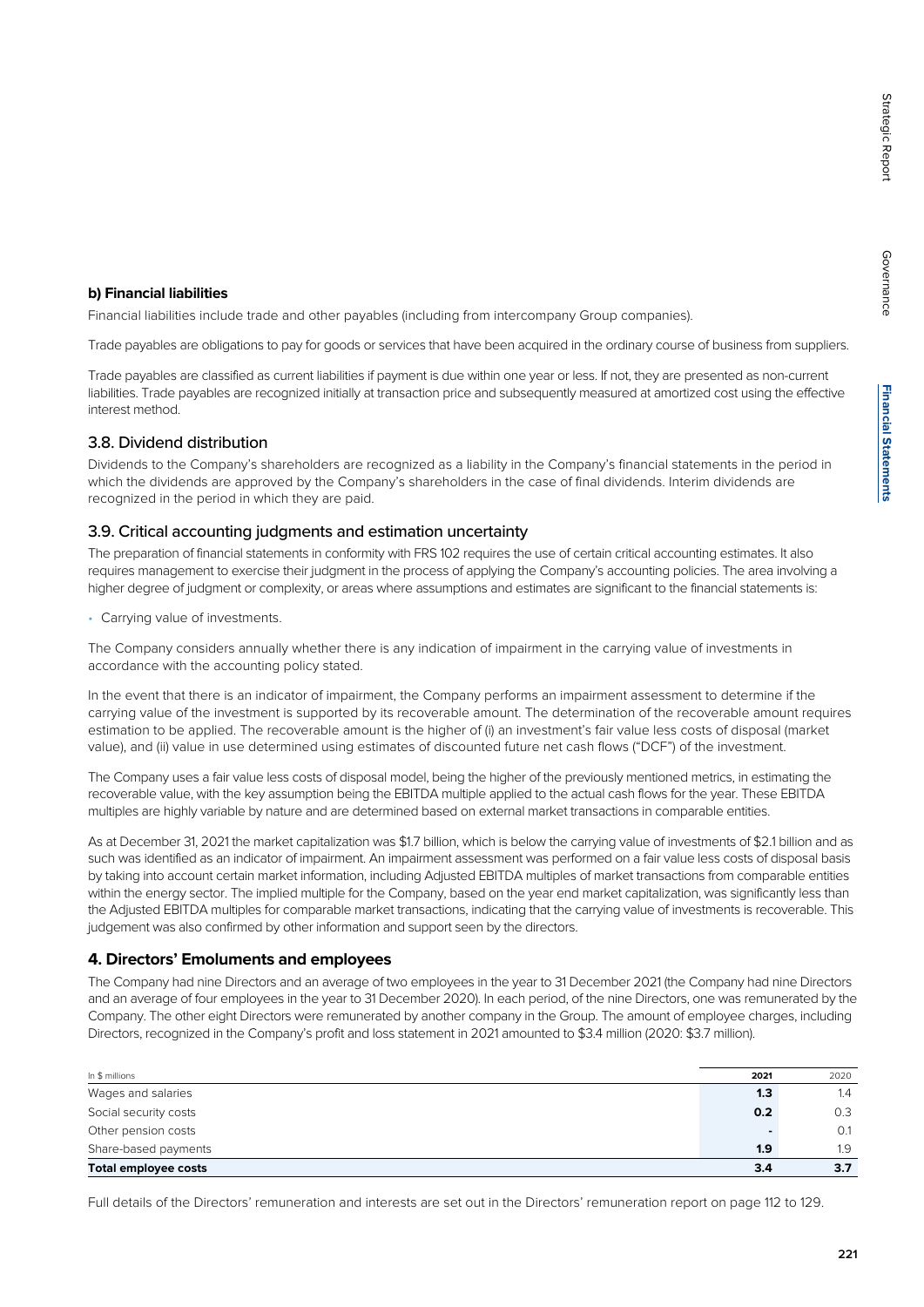# NOTES TO THE COMPANY FINANCIAL STATEMENTS CONTINUED

## **5. Auditors' fees**

The amount payable to the Company's auditors in respect of the statutory audit were \$24,000 (2020: \$24,000).

## **6. Investments in subsidiaries**

| In \$ millions                                 | 2021    | 2020    |
|------------------------------------------------|---------|---------|
| At 1 January                                   | 1.642.1 | 1.642.1 |
| Creation of CG Hummingbird UK Holdco I limited | 505.9   | ۰.      |
| At 31 December                                 | 2.148.0 | 1.642.1 |

In 2021 the Company received \$628.4 million of dividends from ContourGlobal Worldwide Holdings SARL (2020: \$137.9 million).

The Company's directly wholly owned subsidiaries are ContourGlobal Worldwide Holdings S.à.r.l and ContourGlobal Hummingbird UK Holdco I limited that was created in 2021 for the acquisition of the Western Generation portfolio in February 2021. A full list of indirect subsidiaries and other undertakings as required by Section 409 of the Companies' Act 2006 is shown on pages 206 to 212 of the Group's financial statements.

## **7. Debtors**

| In \$ millions                     | 2021 | 2020 |
|------------------------------------|------|------|
| Amounts owed by Group undertakings | 3.2  | 2.9  |
| VAT recoverable                    | 0.4  | 0.5  |
| Prepayments and accrued income     | 0.6  | 0.5  |
|                                    | 4.2  | 3.9  |

Amounts owed by Group undertakings are unsecured, interest free, have no fixed date of repayment and are repayable on demand.

## **8. Creditors: amounts falling due within one year**

| In \$ millions                     | 2021 | 2020 |
|------------------------------------|------|------|
| Trade payables                     | 0.4  | 0.7  |
| Accrued expenses                   | 1.9  | 2.4  |
| Amounts owed to Group undertakings | 0.4  | 0.4  |
| Other                              | 0.2  | 0.2  |
|                                    | 2.9  | 3.7  |

Amounts owed to Group undertakings are unsecured, interest free, have no fixed date of repayment and are repayable on demand.

## **9. Called-up share capital**

Issued capital of the Company amounted to \$8.9 million as at 31 December 2021 and 31 December 2020.

As of 31 December 2021 and 2020, the Company has issued 670,712,920 shares of £0.01 each, corresponding to an allotted, called up and fully paid capital of £6.7 million, or \$8.9 million. There has been no change in the called-up share capital in either year.

## **10. Treasury shares**

On 1 April 2020 ContourGlobal Plc announced a buyback program of up to £30 million of ContourGlobal plc ordinary shares of £0.01 each ("Shares"), to initially run from 1 April 2020 to 30 June 2020, subsequently extended to 30 September 2020 then further extended to December 31, 2020 and then to March 31, 2021.

During the year ended December 31, 2021, the Company repurchased 2,624,774 treasury shares at an average price of 208.4 pence per share for an aggregate amount of £5.5 million (\$7.4 million), representing 0.40% of its share capital and used 427,440 shares in respect of the 2018 Long Term Incentive Plan. Since the beginning of the buyback program, the Company repurchased a net amount of 14,572,065 treasury shares, representing 2.17% of its share capital and a cumulative consideration paid of \$37.8 million.